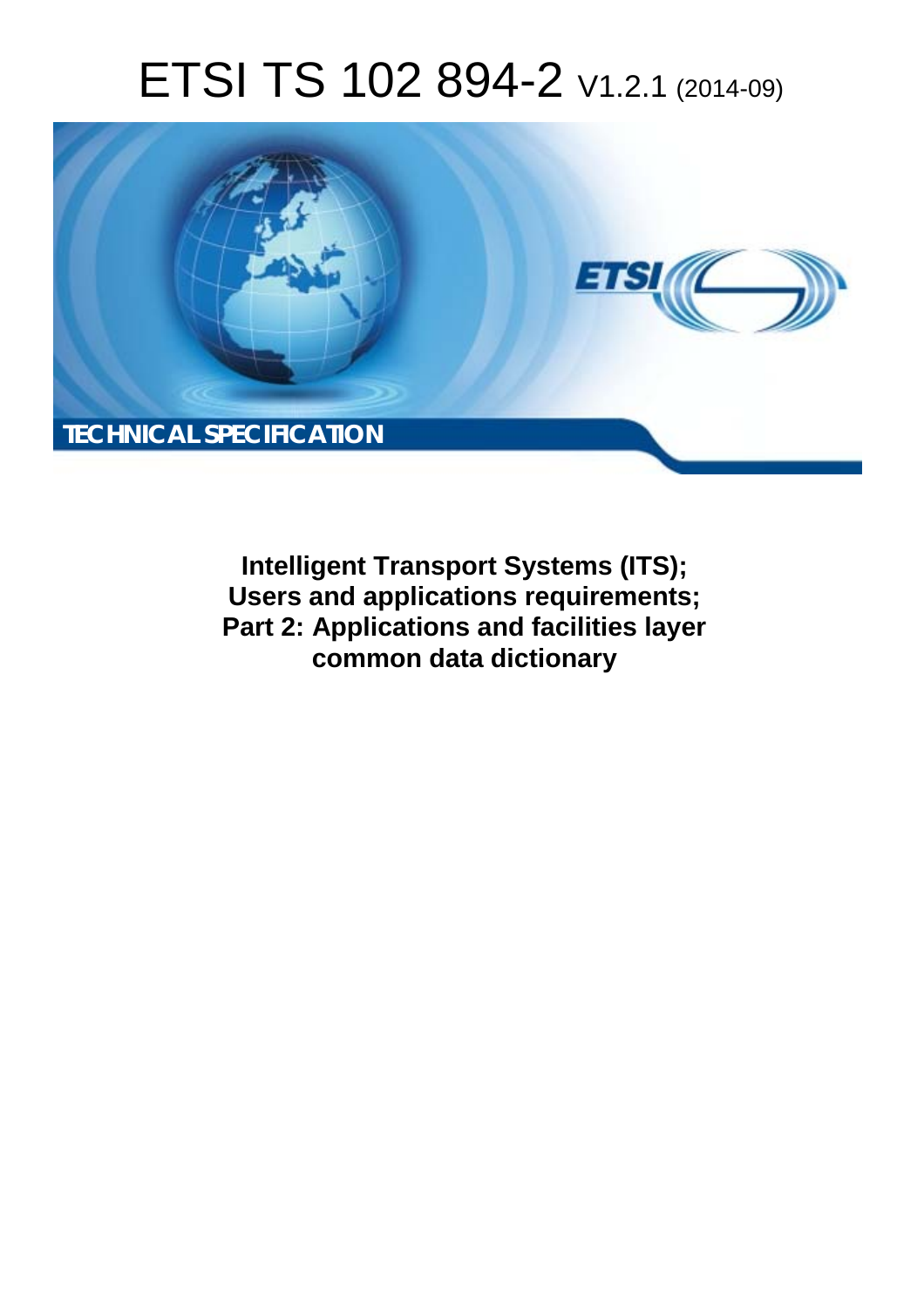Reference

RTS/ITS-00148

Keywords

application, data, ITS

#### *ETSI*

#### 650 Route des Lucioles F-06921 Sophia Antipolis Cedex - FRANCE

Tel.: +33 4 92 94 42 00 Fax: +33 4 93 65 47 16

Siret N° 348 623 562 00017 - NAF 742 C Association à but non lucratif enregistrée à la Sous-Préfecture de Grasse (06) N° 7803/88

#### *Important notice*

The present document can be downloaded from: [http://www.etsi.org](http://www.etsi.org/)

The present document may be made available in electronic versions and/or in print. The content of any electronic and/or print versions of the present document shall not be modified without the prior written authorization of ETSI. In case of any existing or perceived difference in contents between such versions and/or in print, the only prevailing document is the print of the Portable Document Format (PDF) version kept on a specific network drive within ETSI Secretariat.

Users of the present document should be aware that the document may be subject to revision or change of status. Information on the current status of this and other ETSI documents is available at <http://portal.etsi.org/tb/status/status.asp>

If you find errors in the present document, please send your comment to one of the following services: [http://portal.etsi.org/chaircor/ETSI\\_support.asp](http://portal.etsi.org/chaircor/ETSI_support.asp)

#### *Copyright Notification*

No part may be reproduced or utilized in any form or by any means, electronic or mechanical, including photocopying and microfilm except as authorized by written permission of ETSI.

The content of the PDF version shall not be modified without the written authorization of ETSI. The copyright and the foregoing restriction extend to reproduction in all media.

> © European Telecommunications Standards Institute 2014. All rights reserved.

**DECT**TM, **PLUGTESTS**TM, **UMTS**TM and the ETSI logo are Trade Marks of ETSI registered for the benefit of its Members. **3GPP**TM and **LTE**™ are Trade Marks of ETSI registered for the benefit of its Members and of the 3GPP Organizational Partners.

**GSM**® and the GSM logo are Trade Marks registered and owned by the GSM Association.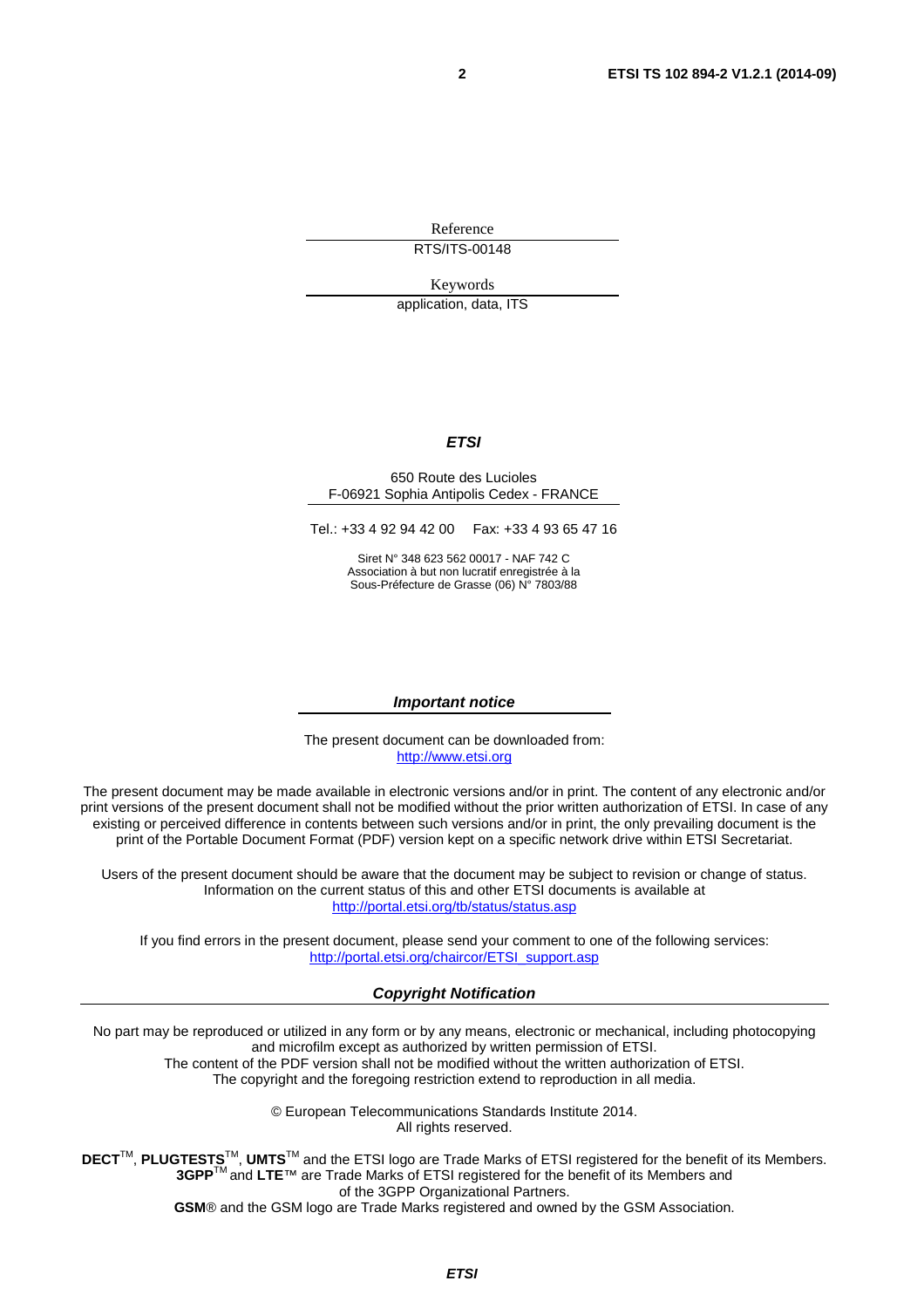## Contents

| Annex A (normative): |                                                                  |
|----------------------|------------------------------------------------------------------|
|                      |                                                                  |
|                      |                                                                  |
|                      |                                                                  |
|                      |                                                                  |
|                      |                                                                  |
|                      |                                                                  |
|                      |                                                                  |
|                      |                                                                  |
|                      |                                                                  |
|                      |                                                                  |
|                      |                                                                  |
|                      |                                                                  |
|                      |                                                                  |
|                      |                                                                  |
|                      |                                                                  |
|                      |                                                                  |
|                      |                                                                  |
|                      |                                                                  |
|                      |                                                                  |
|                      | DE_AdverseWeatherCondition-ExtremeWeatherConditionSubCauseCode17 |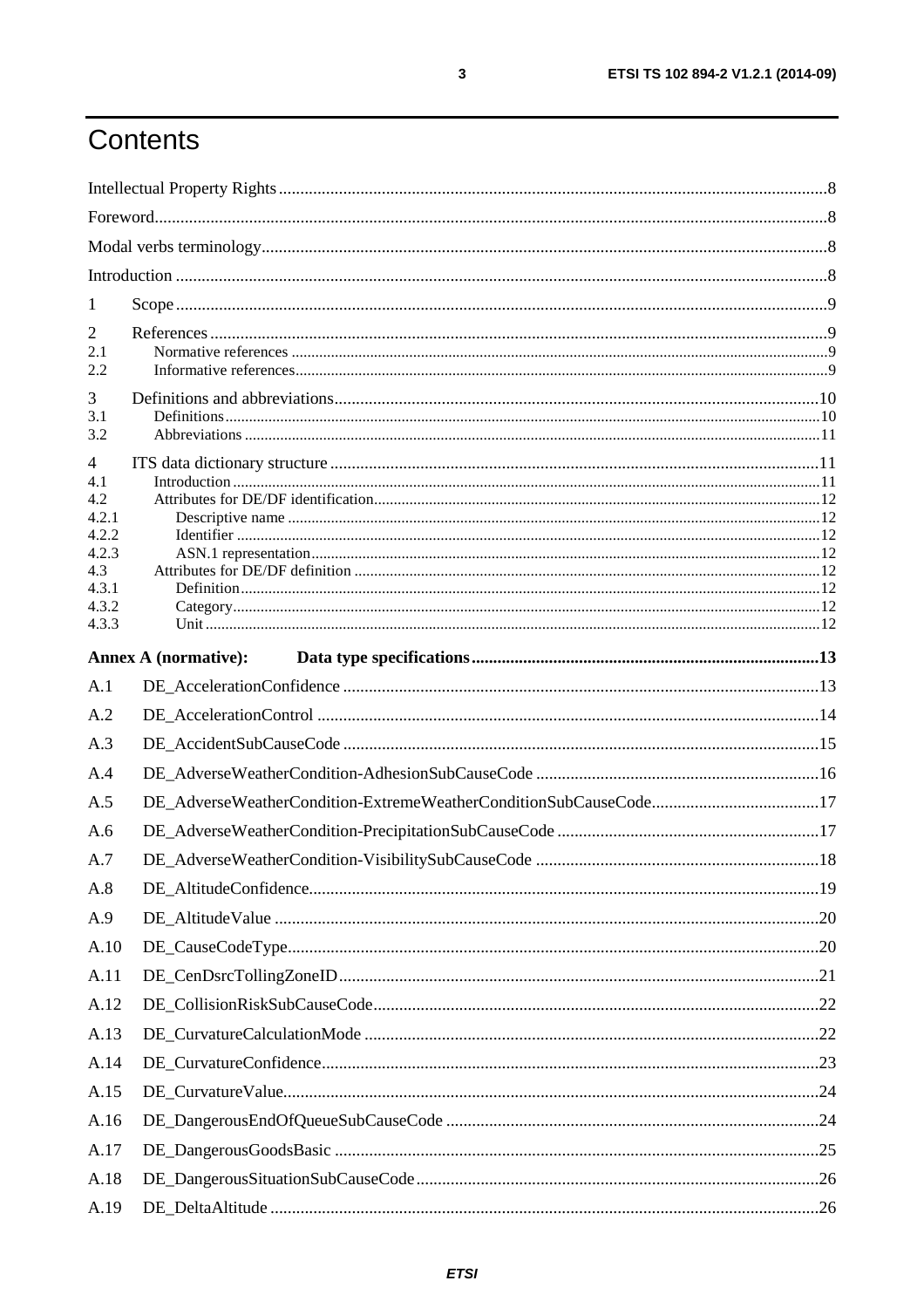| A.20 |  |
|------|--|
| A.21 |  |
| A.22 |  |
| A.23 |  |
| A.24 |  |
| A.25 |  |
| A.26 |  |
| A.27 |  |
| A.28 |  |
| A.29 |  |
| A.30 |  |
| A.31 |  |
| A.32 |  |
| A.33 |  |
| A.34 |  |
| A.35 |  |
| A.36 |  |
| A.37 |  |
| A.38 |  |
| A.39 |  |
| A.40 |  |
| A.41 |  |
| A.42 |  |
| A.43 |  |
| A.44 |  |
| A.45 |  |
| A.46 |  |
| A.47 |  |
| A.48 |  |
| A.49 |  |
| A.50 |  |
| A.51 |  |
| A.52 |  |
| A.53 |  |
| A.54 |  |
| A.55 |  |
| A.56 |  |
| A.57 |  |

 $\pmb{4}$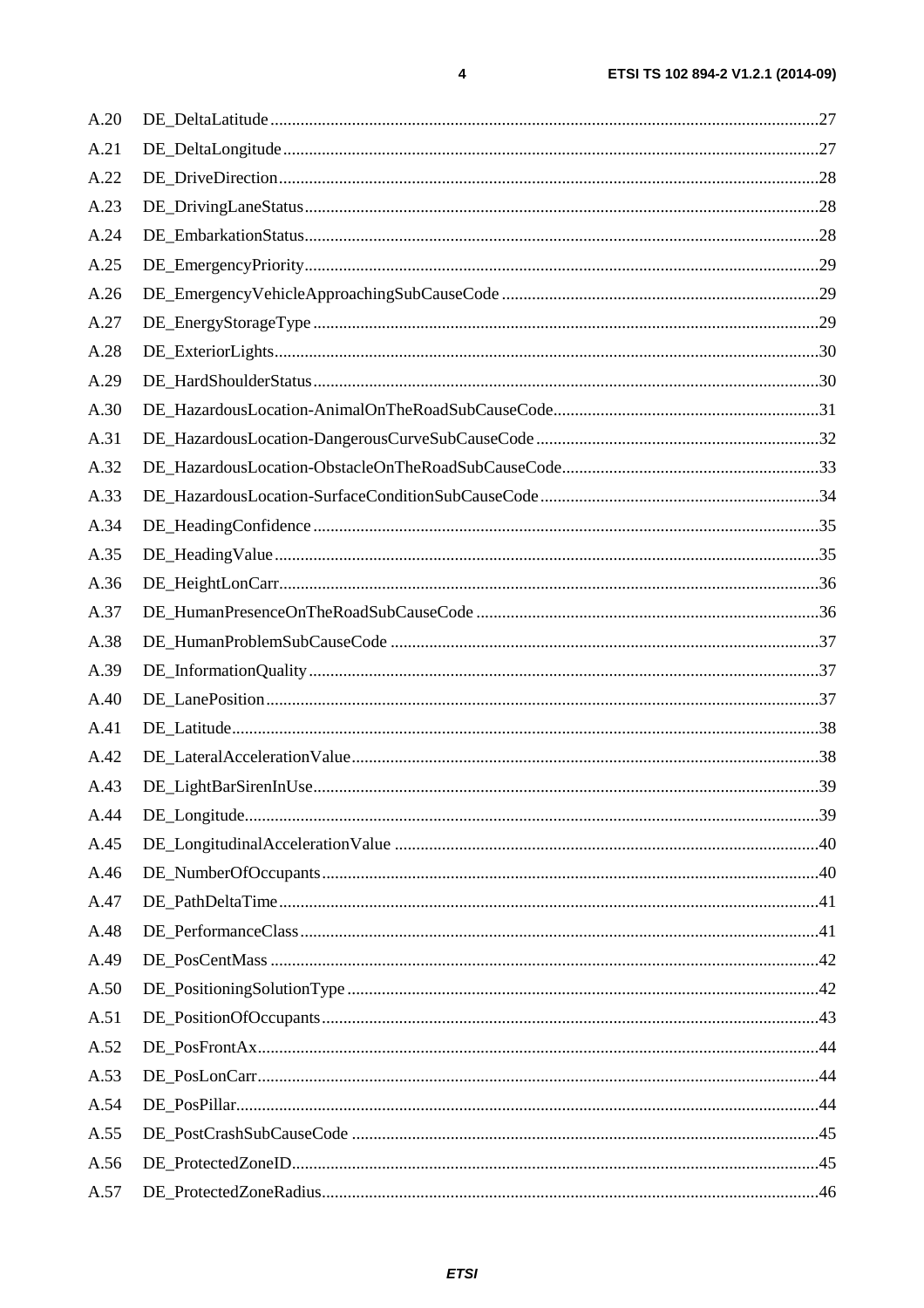| A.58 |  |
|------|--|
| A.59 |  |
| A.60 |  |
| A.61 |  |
| A.62 |  |
| A.63 |  |
| A.64 |  |
| A.65 |  |
| A.66 |  |
| A.67 |  |
| A.68 |  |
| A.69 |  |
| A.70 |  |
| A.71 |  |
| A.72 |  |
| A.73 |  |
| A.74 |  |
| A.75 |  |
| A.76 |  |
| A.77 |  |
| A.78 |  |
| A.79 |  |
| A.80 |  |
| A.81 |  |
| A.82 |  |
| A.83 |  |
| A.84 |  |
| A.85 |  |
| A.86 |  |
| A.87 |  |
| A.88 |  |
| A.89 |  |
| A.90 |  |
| A.91 |  |
| A.92 |  |
| A.93 |  |
| A.94 |  |
| A.95 |  |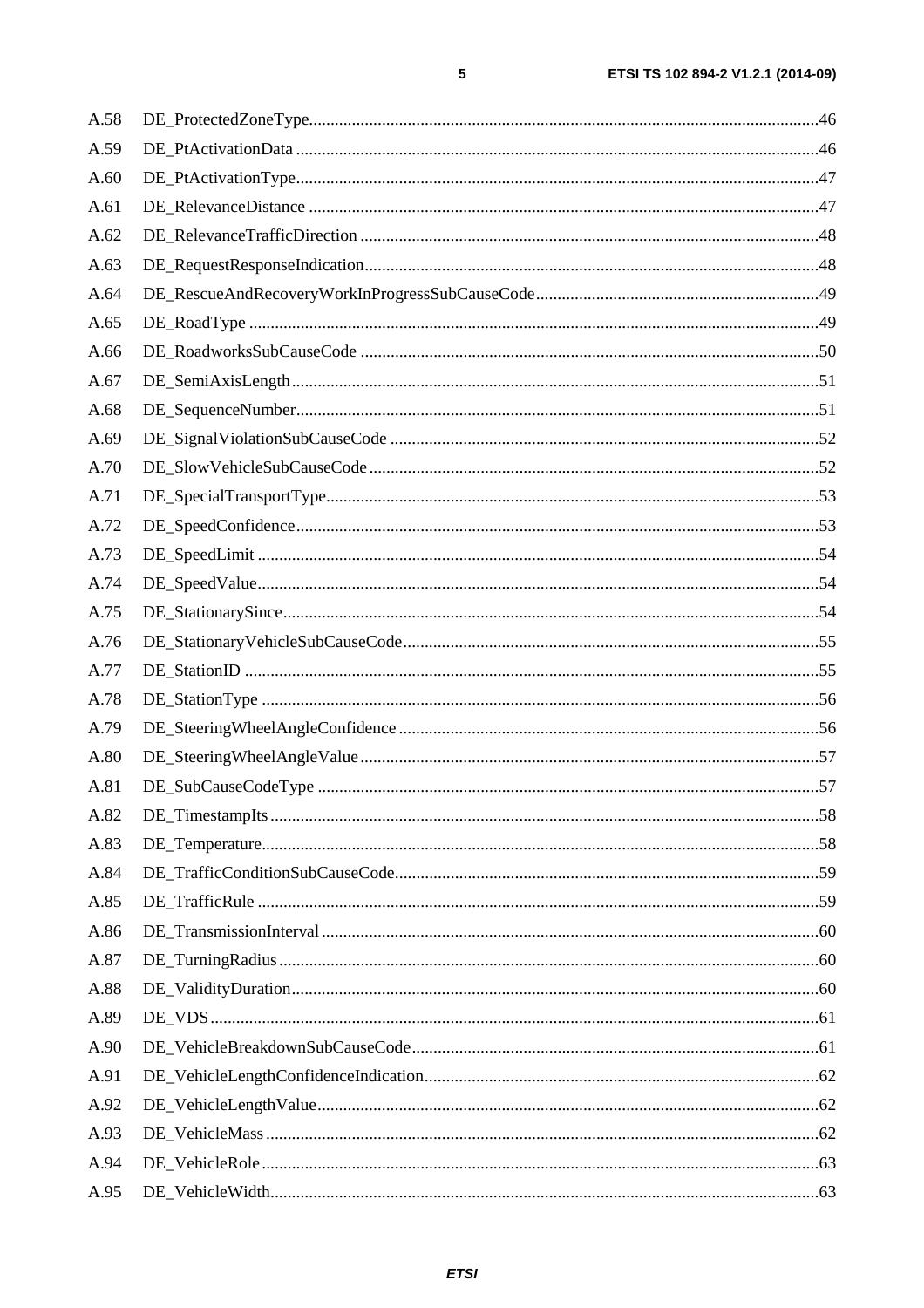| ETSI TS 102 894-2 V1.2.1 (2014-09) |
|------------------------------------|
|                                    |
|                                    |

| A.100 |  |  |
|-------|--|--|
| A.99  |  |  |
| A.98  |  |  |
| A.97  |  |  |
| A.96  |  |  |

 $\bf 6$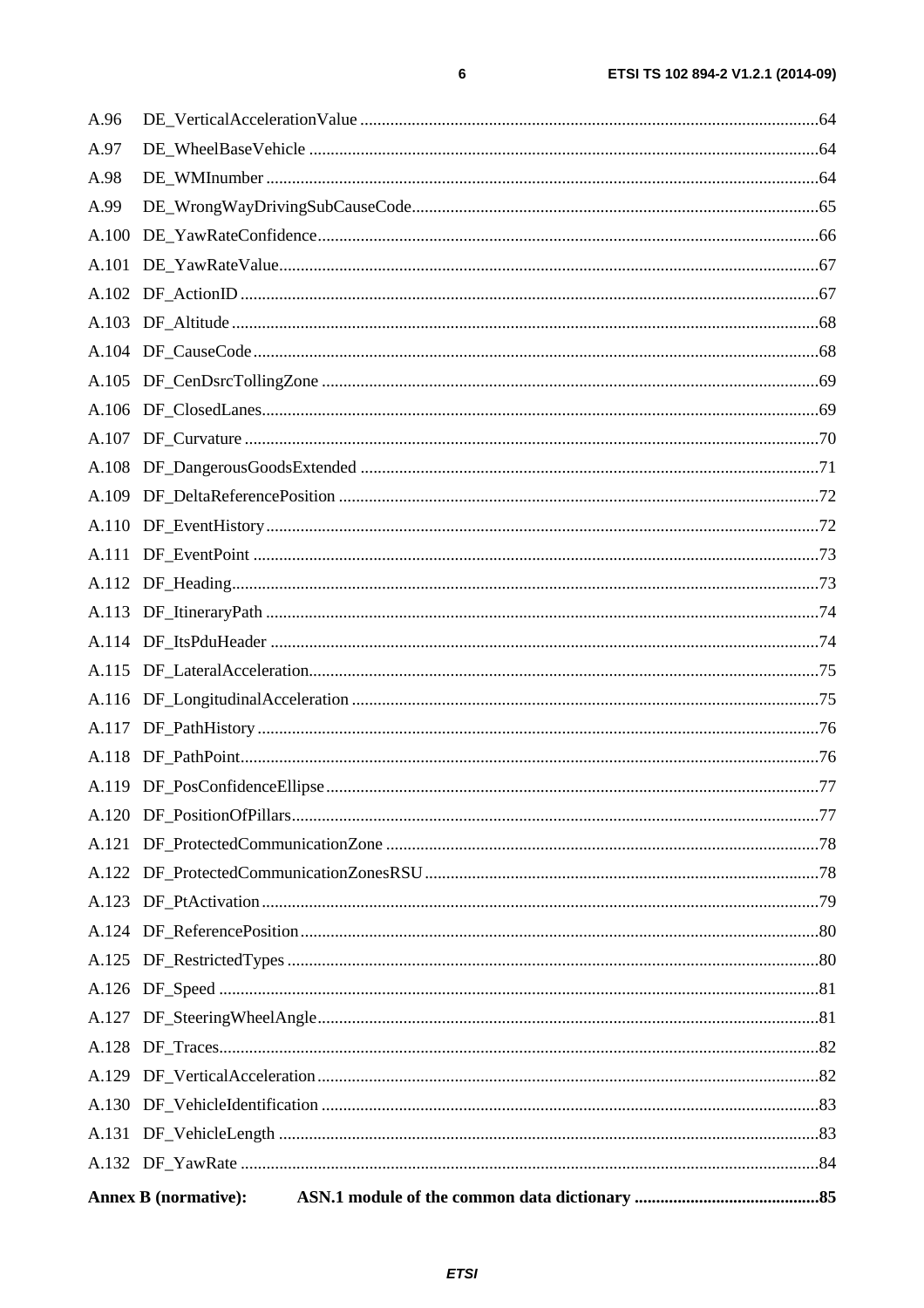$\overline{7}$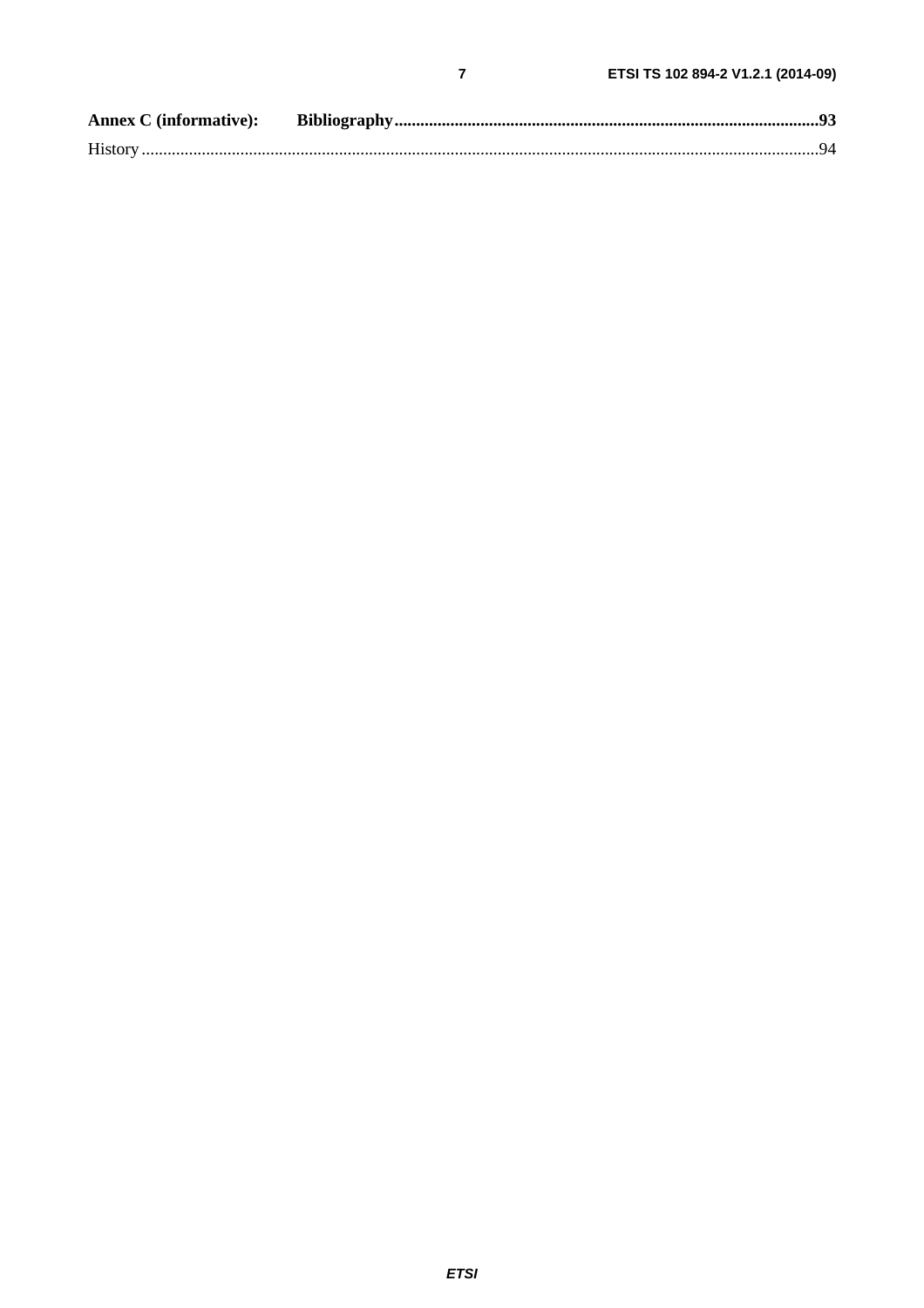### <span id="page-7-0"></span>Intellectual Property Rights

IPRs essential or potentially essential to the present document may have been declared to ETSI. The information pertaining to these essential IPRs, if any, is publicly available for **ETSI members and non-members**, and can be found in ETSI SR 000 314: *"Intellectual Property Rights (IPRs); Essential, or potentially Essential, IPRs notified to ETSI in respect of ETSI standards"*, which is available from the ETSI Secretariat. Latest updates are available on the ETSI Web server ([http://ipr.etsi.org\)](http://webapp.etsi.org/IPR/home.asp).

Pursuant to the ETSI IPR Policy, no investigation, including IPR searches, has been carried out by ETSI. No guarantee can be given as to the existence of other IPRs not referenced in ETSI SR 000 314 (or the updates on the ETSI Web server) which are, or may be, or may become, essential to the present document.

### Foreword

This Technical Specification (TS) has been produced by ETSI Technical Committee Intelligent Transport Systems (ITS).

The present document is part 2 of a multi-part deliverable covering the Intelligent Transport Systems (ITS); Users and applications requirements, as identified below:

Part 1: "Facility layer structure, functional requirements and specifications";

#### Part 2: "Applications and facilities layer common data dictionary".

The specifications of data elements of the facilities layer messages have been tested within various European Projects such as DRIVE C2X, CVIS, SCORE@F, simTD and ETSI Interoperability Test events. Feedbacks from these testing activities have been considered in the present document. The specifications in the present document have also been checked and harmonized with common data dictionary specifications as specified by SAE International.

### Modal verbs terminology

In the present document "**shall**", "**shall not**", "**should**", "**should not**", "**may**", "**may not**", "**need**", "**need not**", "**will**", "**will not**", "**can**" and "**cannot**" are to be interpreted as described in clause 3.2 of the [ETSI Drafting Rules](http://portal.etsi.org/Help/editHelp!/Howtostart/ETSIDraftingRules.aspx) (Verbal forms for the expression of provisions).

"**must**" and "**must not**" are **NOT** allowed in ETSI deliverables except when used in direct citation.

### Introduction

ITS applications are enabled by the data exchanges among ITS stations (ITS-S) via wireless or wired communications. A basic set of application [[i.1\]](#page-8-0) has been defined by ETSI TC ITS. Accordingly, a set of higher layer messages and communication protocols have been specified in support of this application set.

Even though each message has specific requirements on the data being included and transmitted to other ITS-Ss, ETSI TC ITS has identified a set of data types which are commonly used in multiple ITS applications and facilities layer messages. A common data dictionary is therefore defined for this common set.

For each data type, this common dictionary includes a textual description of the semantic of the data type in question. It also includes the ASN.1 definition of the data type. Therefore, this common data dictionary can be imported by any message when necessary during the encoding and decoding procedure.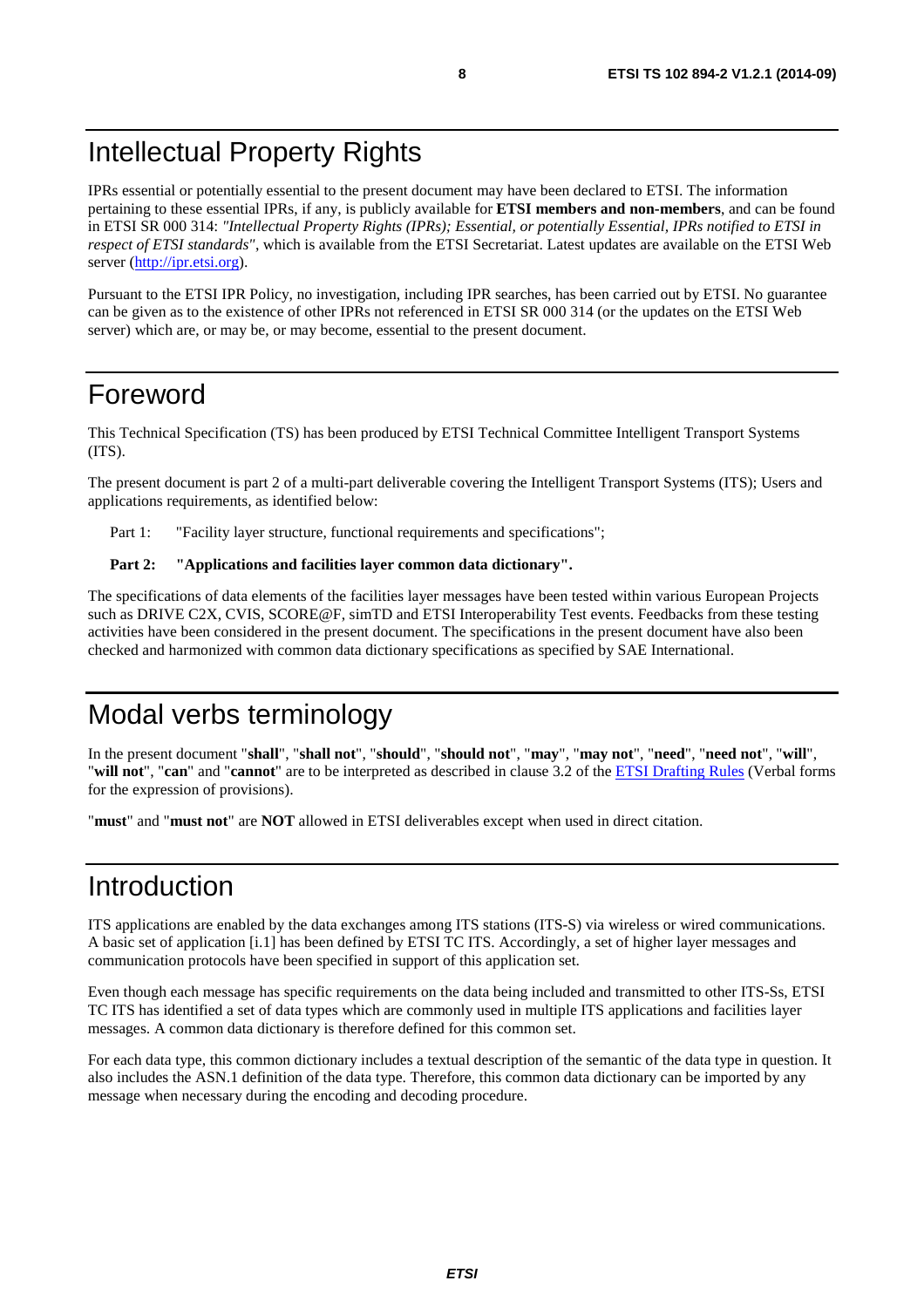#### <span id="page-8-0"></span>1 Scope

The present document defines a repository of a set of data elements and data element sets, denoted as data frames, that are commonly used in the ITS applications and facilities layer messages. Each data element is defined with a set of attributes, enabling the identification of the data element in question in a number of perspectives, e.g. descriptive name, ASN.1 definition, data definition, minimum data granularity requirement, etc.

The present document focuses on the data elements being used by the Cooperative Awareness basic service as outlined in ETSI EN 302 637-2 [i.2] and by the Decentralized Environmental Notification basic service as outlined in ETSI EN 302 637-3 [i.3].

The present document does not specify the syntax and requirements of data elements in the specific context of any message. Such syntax and requirements are specified in the corresponding message standards such as ETSI EN 302 637-2 [i.2] and ETSI EN 302 637-3 [i.3].

### 2 References

References are either specific (identified by date of publication and/or edition number or version number) or non-specific. For specific references, only the cited version applies. For non-specific references, the latest version of the referenced document (including any amendments) applies.

Referenced documents which are not found to be publicly available in the expected location might be found at <http://docbox.etsi.org/Reference>

NOTE: While any hyperlinks included in this clause were valid at the time of publication, ETSI cannot guarantee their long term validity.

#### 2.1 Normative references

The following referenced documents are necessary for the application of the present document.

- [1] Recommendation ITU-T X.680: "Information technology Abstract Syntax Notation One (ASN.1): Specification of basic notation".
- [2] ISO 8855: "Road vehicles -- Vehicle dynamics and road-holding ability -- Vocabulary".
- [3] CEN/TS 16157-3:2011: "Intelligent transport systems. DATEX II data exchange specifications for traffic management and information. Situation publication".

#### 2.2 Informative references

The following referenced documents are not necessary for the application of the present document but they assist the user with regard to a particular subject area.

- [i.1] ETSI TR 102 638 (V1.1.1): "Intelligent Transport Systems (ITS); Vehicular Communications; Basic Set of Applications; Definitions".
- [i.2] ETSI EN 302 637-2: "Intelligent Transport Systems (ITS); Vehicular Communications; Basic Set of Applications; Part 2: Specification of Cooperative Awareness Basic Service".
- [i.3] ETSI EN 302 637-3: "Intelligent Transport Systems (ITS); Vehicular Communications; Basic Set of Applications; Part 3: Specifications of Decentralized Environmental Notification Basic Service".
- [i.4] European Agreement (Applicable as from 1 January 2011): "Concerning the International Carriage of Dangerous Goods by Road".
- NOTE: Available at: [http://www.unece.org/trans/danger/publi/adr/adr2011/11ContentsE.html.](http://www.unece.org/trans/danger/publi/adr/adr2011/11ContentsE.html)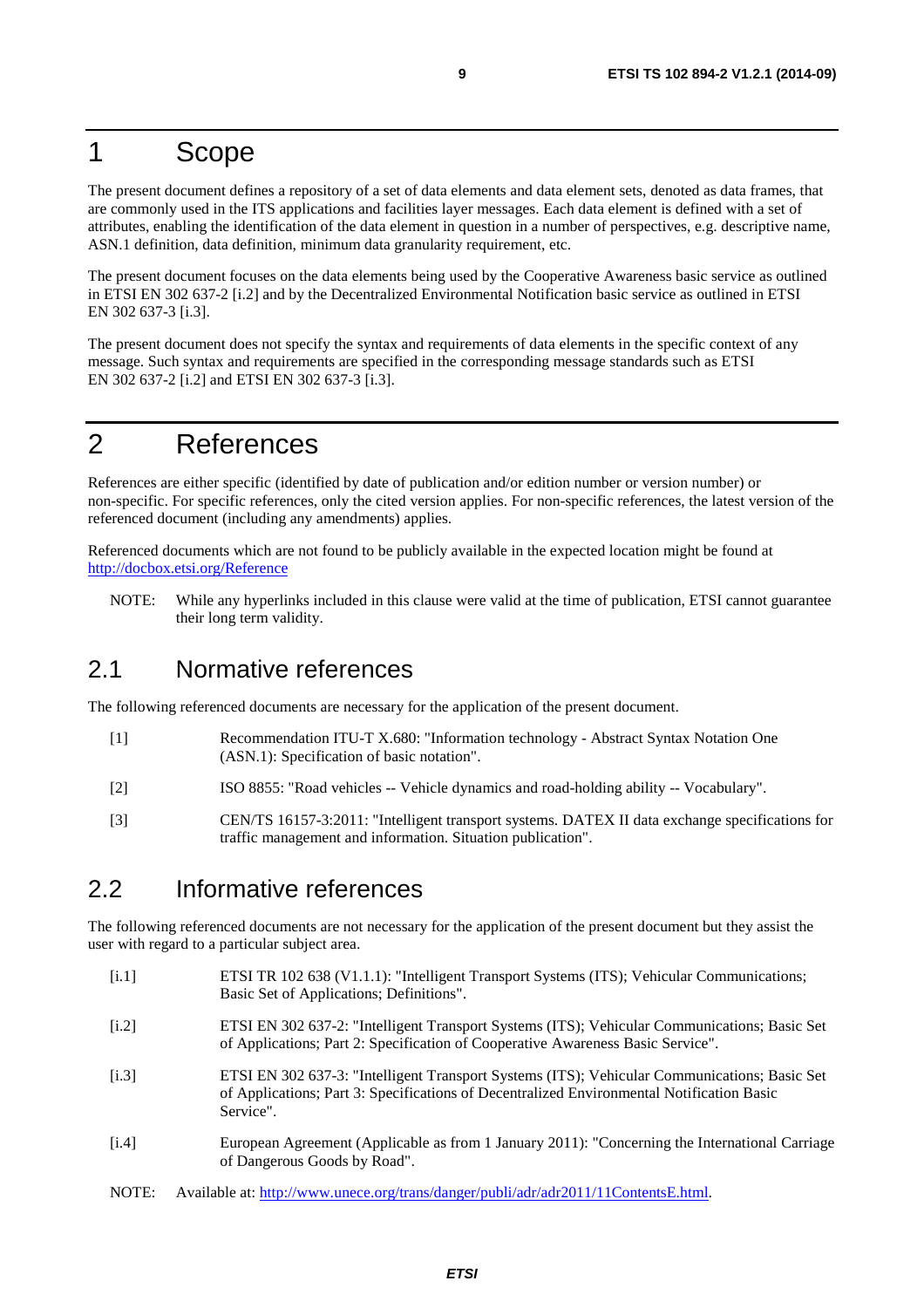<span id="page-9-0"></span>

| $[1.5]$  | United Nations: "Recommendations on the Transport of Dangerous Goods - Model Regulations",<br>Twelfth revised edition.                                                                                                       |
|----------|------------------------------------------------------------------------------------------------------------------------------------------------------------------------------------------------------------------------------|
| NOTE:    | Available at: http://www.unece.org/trans/danger/publi/unrec/12_e.html.                                                                                                                                                       |
| $[i.6]$  | ETSI TS 101 539-1 (V1.1.1): "Intelligent Transport Systems (ITS); V2X Applications; Part 1:<br>Road Hazard Signalling (RHS) application requirements specification".                                                         |
| $[1.7]$  | ISO 3779 (2011-07): "Road vehicles -- Vehicle identification number (VIN) Content and<br>structure".                                                                                                                         |
| [i.8]    | VDV recommendation 420 (1992): "Technical Requirements for Automatic Vehicle Location /<br>Control Systems - Radio Data Transmission (BON Version) with Supplement 1 and<br>Supplement 2".                                   |
| $[1.9]$  | ISO 1176:1990 "Road vehicles -- Masses -- Vocabulary and codes".                                                                                                                                                             |
| [i.10]   | ISO 8601:2004: "Data elements and interchange format -- Information interchange --<br>Representation of dates and times".                                                                                                    |
| [i.11]   | ETSI TS 101 556-1 (V1.1.1): "Intelligent Transport Systems (ITS); Infrastructure to Vehicle<br>Communication; Electric Vehicle Charging Spot Notification Specification".                                                    |
| $[1.12]$ | SAE J2735: "ISO/CEN/SAE JOINT MSG GROUP suggested revisions to the adopted SAE J2735<br>Dedicated Short Range Communications (DSRC) Message Set Dictionary - MAP and SPAT<br>message".                                       |
| [1.13]   | ISO/WD TS 19321: "Intelligent transport systems - Cooperative ITS - Dictionary of in-vehicle<br>information (IVI) data structures".                                                                                          |
| [1.14]   | ETSI TS 101 556-3 (draft V0.9.0): "Intelligent Transport Systems (ITS); Infrastructure to Vehicle<br>Communications; Communications system for the planning and reservation of EV energy supply<br>using wireless networks". |

## 3 Definitions and abbreviations

### 3.1 Definitions

For the purposes of the present document, the following terms and definitions apply:

**bounding box:** rectangular shape covering all parts of an empty load vehicle projected from top view

NOTE: The empty load vehicle is defined in ISO 1176 [i.9], clause 4.6.

**data element:** data type that contains one single data

**data frame:** data type that contains more than one data element in a predefined order

**ITS data dictionary:** repository of data elements and data frames used in the ITS applications and ITS facilities layer

**ITS messages:** messages exchanged at ITS facilities layer among ITS stations or messages exchanged at ITS applications layer among ITS stations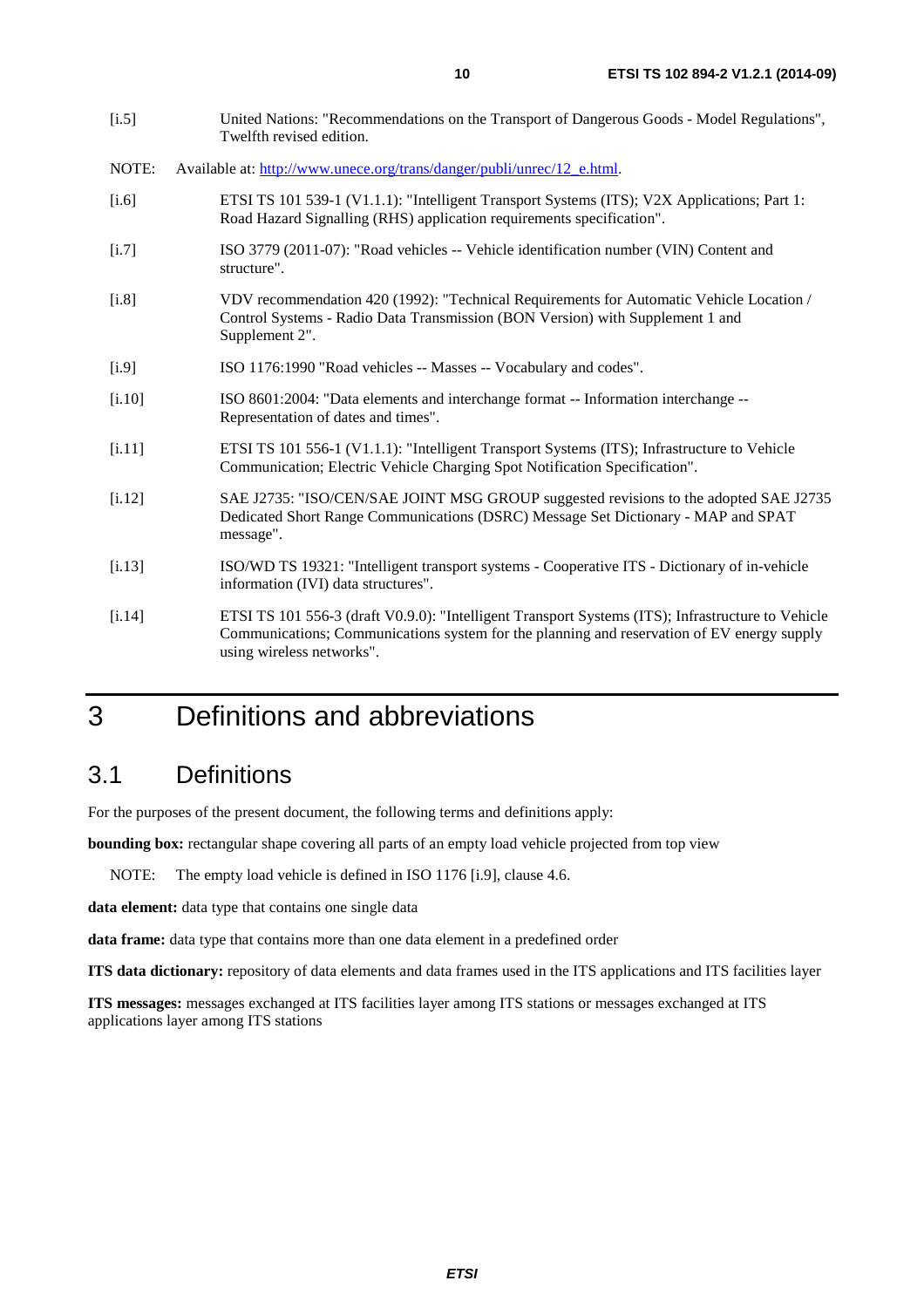<span id="page-10-0"></span>For the purposes of the present document, the following abbreviations apply:

| ABS            | <b>Anti-lock Braking System</b>                  |
|----------------|--------------------------------------------------|
| <b>ACC</b>     | <b>Adaptive Cruise Control</b>                   |
| AEB            | <b>Autonomous Emergency Braking</b>              |
| <b>ASN</b>     | <b>Abstract Syntax Notation</b>                  |
| ASN.1          | <b>Abstract Syntax Notation One</b>              |
| <b>CAM</b>     | <b>Cooperative Awareness Message</b>             |
| <b>CAN</b>     | Controller Area Network                          |
| <b>CEN</b>     | European Committee for Standardization           |
| <b>CVIS</b>    | Cooperative Vehicle-Infrastructure Systems       |
| DE             | Data Element                                     |
| <b>DENM</b>    | Decentralized Environmental Notification Message |
| DF             | Data Frame                                       |
| D <sub>R</sub> | Dead Reckoning                                   |
| <b>DSRC</b>    | Dedicated Short Range Communication              |
| <b>ESP</b>     | <b>Electronic Stability Program</b>              |
| <b>GNSS</b>    | Global Navigation Satellite System               |
| ITS-S          | <b>ITS</b> Station                               |
| <b>IVI</b>     | In Vehicle Information                           |
| LDM            | Local Dynamic Map                                |
| <b>OEM</b>     | Original Equipment Manufacturer                  |
| <b>RSU</b>     | Road Side Unit                                   |
| <b>SAE</b>     | Society of Automotive Engineers                  |
| <b>SPAT</b>    | Signal Phase And Timing                          |
| TC             | <b>Technical Committee</b>                       |
| <b>VDS</b>     | Vehicle Descriptor Section                       |
| WGS84          | World Geodetic System 84                         |
| WMI            | World Manufacturer Identifier                    |

### 4 ITS data dictionary structure

#### 4.1 Introduction

The ITS data dictionary is a repository that includes a list of data elements (DE) and data frames (DF) that represent data as well as information necessary for the realization of ITS applications and ITS facilities.

A DE/DF may be used to construct ITS facilities layer or ITS applications layer messages, if needs are identified by the message in question. Examples of ITS facilities layer message are Cooperative Awareness Message (CAM) as specified in ETSI EN 302 637-2 [[i.2\]](#page-8-0) and Decentralized Environmental Notification Message (DENM) as specified in ETSI EN 302 637-3 [[i.3\]](#page-8-0). These messages are named as ITS messages in the scope of the present document.

According to the usage purpose, a DE or a DF can be classified into the following categories:

- Message management: the DE/DF is used to support the management of an ITS facilities layer or ITS application layer message and communication protocol, e.g. protocol version.
- Application usage: the DE/DF includes information and data that are useful for the realization of one or multiple ITS applications.

The present document includes DE and DF definitions for the Cooperative Awareness Message (CAM) as given in ETSI EN 302 637-2 [[i.2\]](#page-8-0) and for the Decentralized Environmental Notification Message (DENM) as given in ETSI EN 302 637-3 [[i.3\]](#page-8-0).

The complete list of DE and DF is provided in the normative annex A of the present document.

Each DE and DF is defined by a set of attributes, enabling the identification of the data in question. These attributes are defined in clause 4.2 and clause 4.3.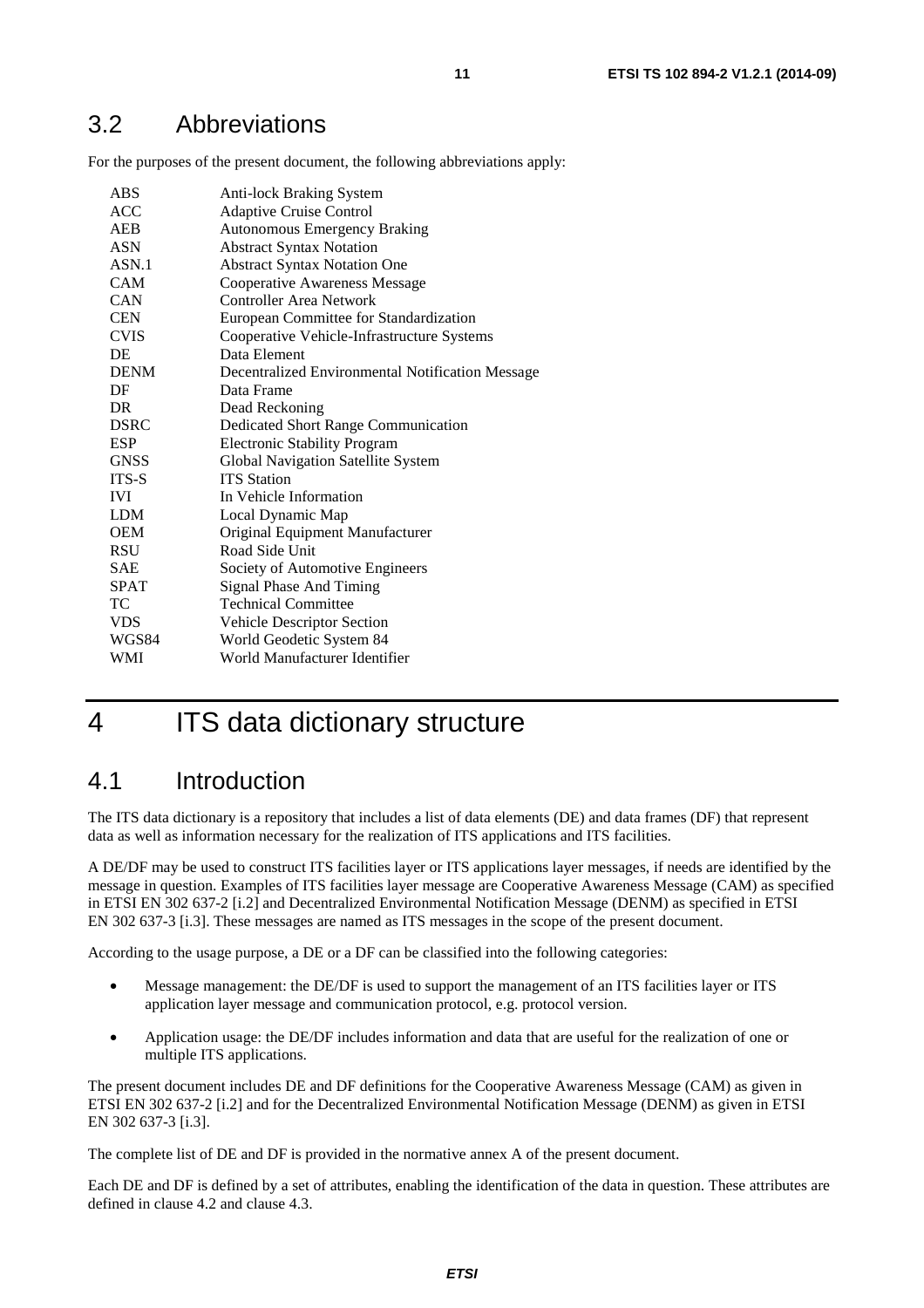### <span id="page-11-0"></span>4.2 Attributes for DE/DF identification

#### 4.2.1 Descriptive name

This attribute provides a descriptive name of the DE or DF. The descriptive name shall be identical as being used in the messages specifications such as ETSI EN 302 637-2 [[i.2\]](#page-8-0) and ETSI EN 302 637-3 [[i.3\]](#page-8-0). It shall also be unique within the common data dictionary. Furthermore, the descriptive name may be used in other ITS applications and facilities layer components, e.g. LDM.

#### 4.2.2 Identifier

This attribute provides a unique identifier of the defined DE or DF. It always starts with the term "DataType" followed by a sequence number as unique identifier. In the present document a three digits sequence number is used.

NOTE: The identifier of a DataType is applicable within the present document, it may also be referenced in other standards.

#### 4.2.3 ASN.1 representation

This attribute provide the ASN.1 representation of the defined DE or DF. The ASN.1 definition shall follow the specifications as defined in Recommendation ITU-T X.680 [[1\]](#page-8-0). The ASN.1 type name shall be identical to the descriptive name.

#### 4.3 Attributes for DE/DF definition

#### 4.3.1 Definition

This attribute provides a textual explication of the defined DE or DF.

#### 4.3.2 Category

This attribute indicates the category that DE or DF in question belongs to. Currently, the following categories are defined:

- **Vehicle information:** the DE or DF describes one or a set of in vehicle data.
- **GeoReference information:** the DE or DF provides geographical description of the data.
- **Road topology information:** the DE or DF describes one or a set of road topology information.
- **Traffic information:** the DE or DF describes one or a set of road traffic information.
- **Infrastructure information:** the DE or DF describes one or a set of ITS infrastructure information.
- **Personal information:** the DE or DF describes one or a set of ITS personal information.
- **Communication information:** the DE or DF describes one or a set of data that are relevant to the ITS application layer or ITS facilities layer communication protocol.
- **Other information:** the DE or DF that does not belong to any of the above categories.

A DE or DF shall belong to at least one of the above categories. One DE or DF may belong to more than one category. It is expected that more categories will be added in the future.

#### 4.3.3 Unit

The applied unit for the data, if necessary.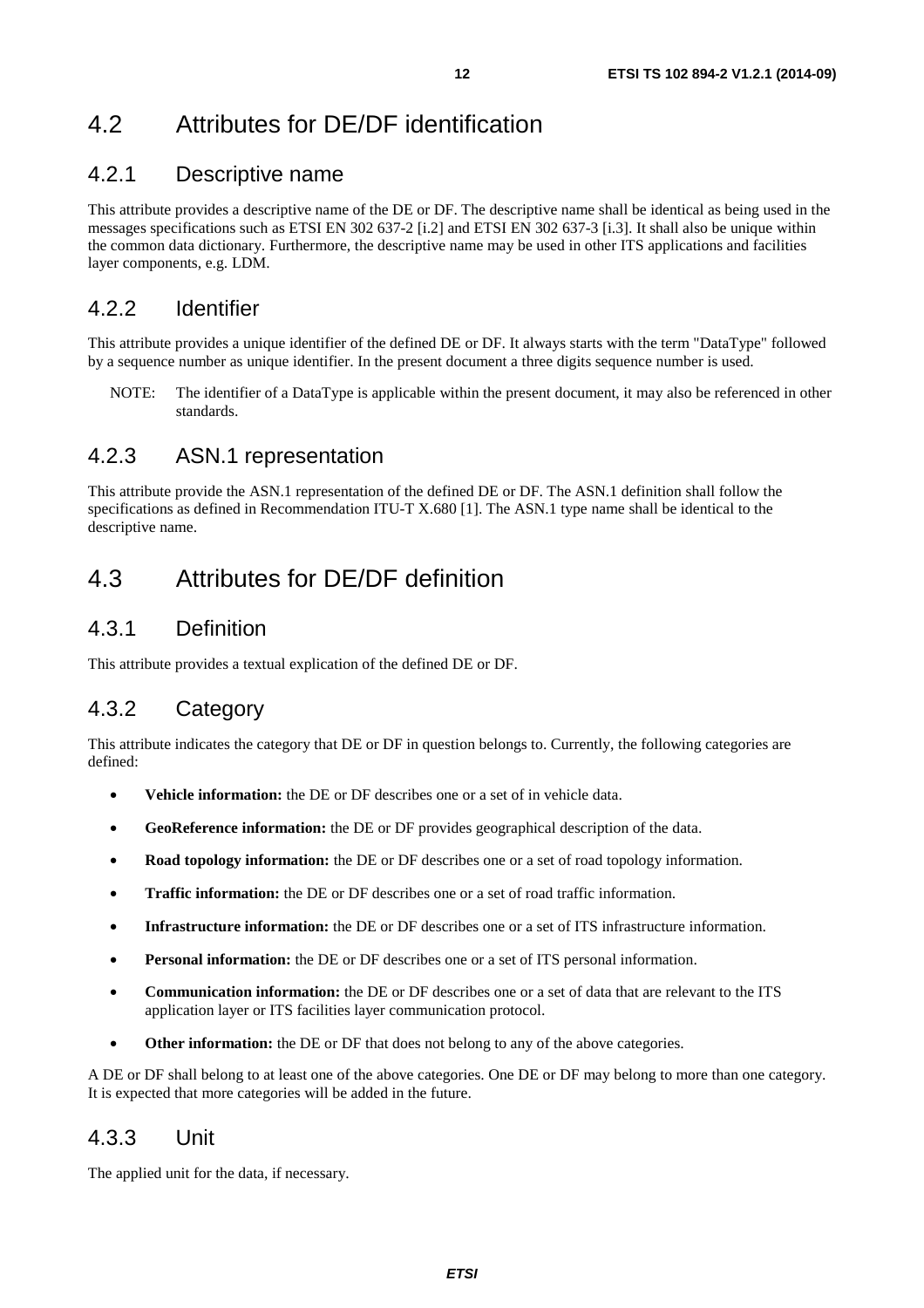## <span id="page-12-0"></span>Annex A (normative): Data type specifications

## A.1 DE\_AccelerationConfidence

| <b>Descriptive Name</b>     | AccelerationConfidence                                                                                                                                                                                                                                                                                                                                                                                                                                                                                                                                                                                                                                                                                                                    |
|-----------------------------|-------------------------------------------------------------------------------------------------------------------------------------------------------------------------------------------------------------------------------------------------------------------------------------------------------------------------------------------------------------------------------------------------------------------------------------------------------------------------------------------------------------------------------------------------------------------------------------------------------------------------------------------------------------------------------------------------------------------------------------------|
| <b>Identifier</b>           | DataType_1                                                                                                                                                                                                                                                                                                                                                                                                                                                                                                                                                                                                                                                                                                                                |
| <b>ASN.1</b> representation | $AccelerationConfidence :: = INTERF \{ pointOneMeterPerSecSquared(1),$<br>outOfRange(101), unavailable(102)} (0  102)                                                                                                                                                                                                                                                                                                                                                                                                                                                                                                                                                                                                                     |
| <b>Definition</b>           | The absolute accuracy of a reported vehicle acceleration value with a predefined<br>confidence level (e.g. 95 %). The required confidence level is defined by the<br>corresponding standards applying the DE.                                                                                                                                                                                                                                                                                                                                                                                                                                                                                                                             |
|                             | The value shall be set to:<br>1 if the acceleration accuracy is equal to or less than $0.1 \text{ m/s}^2$ .<br>$n$ ( $n > 1$ and $n < 100$ ) if the acceleration accuracy is equal to or less than<br>$\bullet$<br>$n \times 0.1$ m/s <sup>2</sup> .<br>100 if the acceleration accuracy is equal to or less than 10 $\text{m/s}^2$ .<br>$\bullet$<br>101 if the acceleration accuracy is out of range i.e. greater than 10 $m/s2$ .<br>$\bullet$<br>102 if the data is unavailable.<br>$\bullet$                                                                                                                                                                                                                                         |
|                             | The DE is used in <i>LateralAcceleration</i> DF as defined in clause A.115,<br>LongitudinalAcceleration DF as defined in clause A.116, or VerticalAcceleration DF as<br>defined in clause A.129.                                                                                                                                                                                                                                                                                                                                                                                                                                                                                                                                          |
|                             | NOTE:<br>The fact that an acceleration value is received with confidence set to<br>'unavailable(102)' can be caused by several reasons, such as:<br>the sensor cannot deliver the accuracy at the defined confidence level<br>because it is a low-end sensor,<br>the sensor cannot calculate the accuracy due to lack of variables, or<br>$\qquad \qquad -$<br>there has been a vehicle bus (e.g. CAN bus) error.<br>In all 3 cases above, the reported acceleration value may be valid and used<br>by the application.<br>If an acceleration value is received and its confidence is set to 'outOfRange(101)', it<br>means that the value is not valid and therefore cannot be trusted. Such value is not<br>useful for the application. |
| <b>Unit</b>                 | $0,1 \text{ m/s}^2$                                                                                                                                                                                                                                                                                                                                                                                                                                                                                                                                                                                                                                                                                                                       |
| Category                    | Vehicle information                                                                                                                                                                                                                                                                                                                                                                                                                                                                                                                                                                                                                                                                                                                       |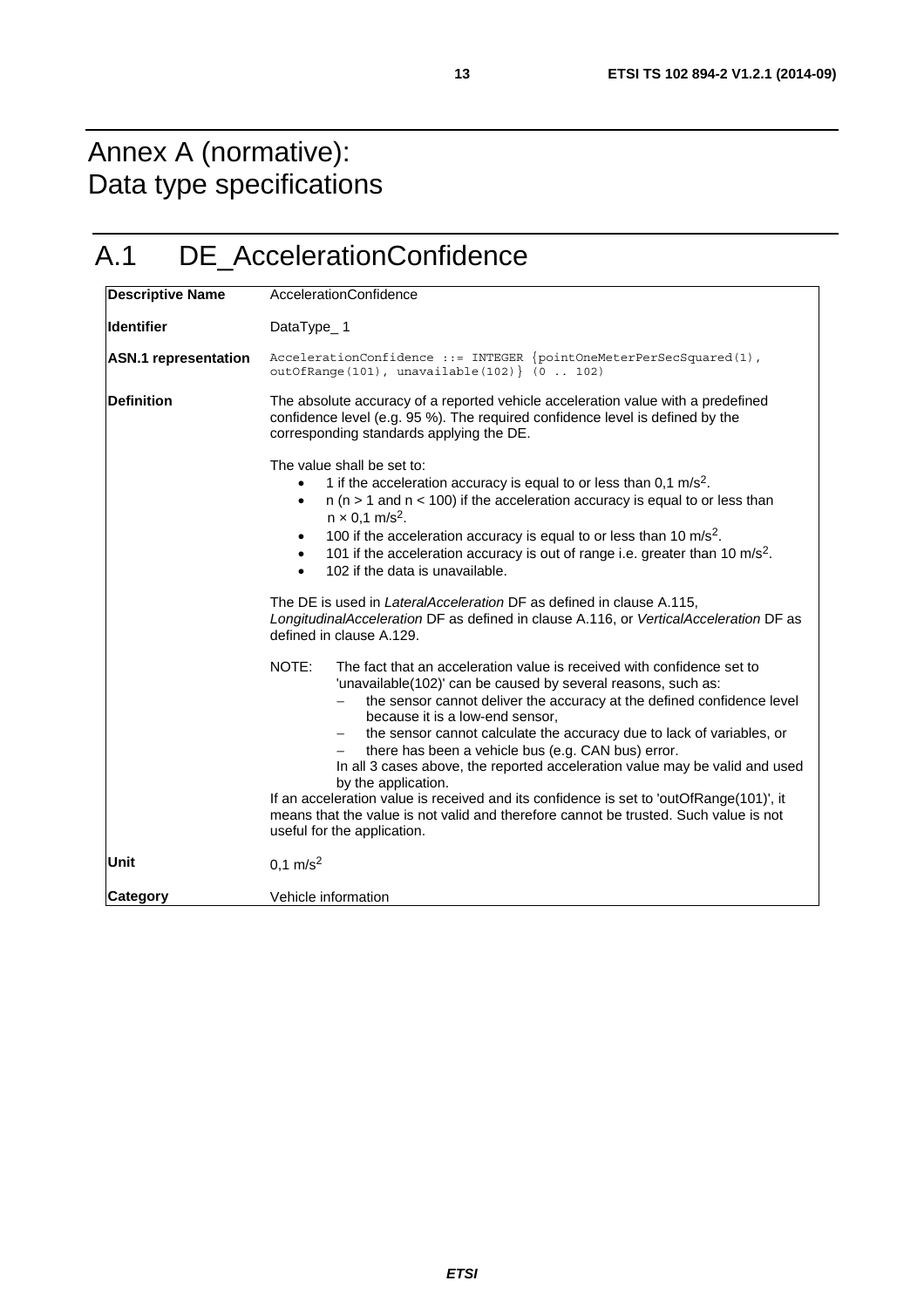## <span id="page-13-0"></span>A.2 DE\_AccelerationControl

| <b>Descriptive Name</b>     | AccelerationControl                                                                                                                                                                                                                                                                                                                                                                                                                                                                                                                                                 |
|-----------------------------|---------------------------------------------------------------------------------------------------------------------------------------------------------------------------------------------------------------------------------------------------------------------------------------------------------------------------------------------------------------------------------------------------------------------------------------------------------------------------------------------------------------------------------------------------------------------|
| <b>Identifier</b>           | DataType_2                                                                                                                                                                                                                                                                                                                                                                                                                                                                                                                                                          |
| <b>ASN.1</b> representation | AccelerationControl ::= BIT STRING {<br>brakePedalEngaged (0),<br>qasPedalEnqaqed (1),<br>emergencyBrakeEngaged (2),<br>collisionWarningEngaged (3),<br>$accEngaged (4)$ ,<br>cruiseControlEngaged (5),<br>speedLimiterEngaged (6)<br>(SIZE(7))                                                                                                                                                                                                                                                                                                                     |
| <b>Definition</b>           | Current controlling mechanism for longitudinal movement of the vehicle. The data may<br>be provided via the in-vehicle network. It indicates whether a specific in-vehicle<br>acceleration control system is engaged or not. Currently, this DE includes the<br>information of the vehicle brake pedal, gas pedal, emergency brake system, collision<br>warning system, adaptive cruise control system, cruise control system and speed<br>limiter system.                                                                                                          |
|                             | The corresponding bit shall be set to 1 under the following conditions:<br>brakePedalEngaged(0): Driver is stepping on the brake pedal,<br>gasPedalEngaged(1): Driver is stepping on the gas pedal,<br>$\bullet$<br>emergencyBrakeEngaged(2): emergency brake system is engaged,<br>$\bullet$<br>collisionWarningEngaged(3): collision warning system is engaged,<br>$\bullet$<br>accEngaged(4): ACC is engaged,<br>$\bullet$<br>cruiseControlEngaged(5): cruise control is engaged,<br>$\bullet$<br>speedLimiterEngaged(6): speed limiter is engaged.<br>$\bullet$ |
|                             | Otherwise (for example when the corresponding system is not available due to non-<br>equipped system or information is unavailable), the corresponding bit shall be set to 0.                                                                                                                                                                                                                                                                                                                                                                                       |
|                             | NOTE:<br>The system engagement condition is OEM specific and therefore out of<br>scope of the present document.                                                                                                                                                                                                                                                                                                                                                                                                                                                     |
| Unit                        | N/A                                                                                                                                                                                                                                                                                                                                                                                                                                                                                                                                                                 |
| Category                    | Vehicle information                                                                                                                                                                                                                                                                                                                                                                                                                                                                                                                                                 |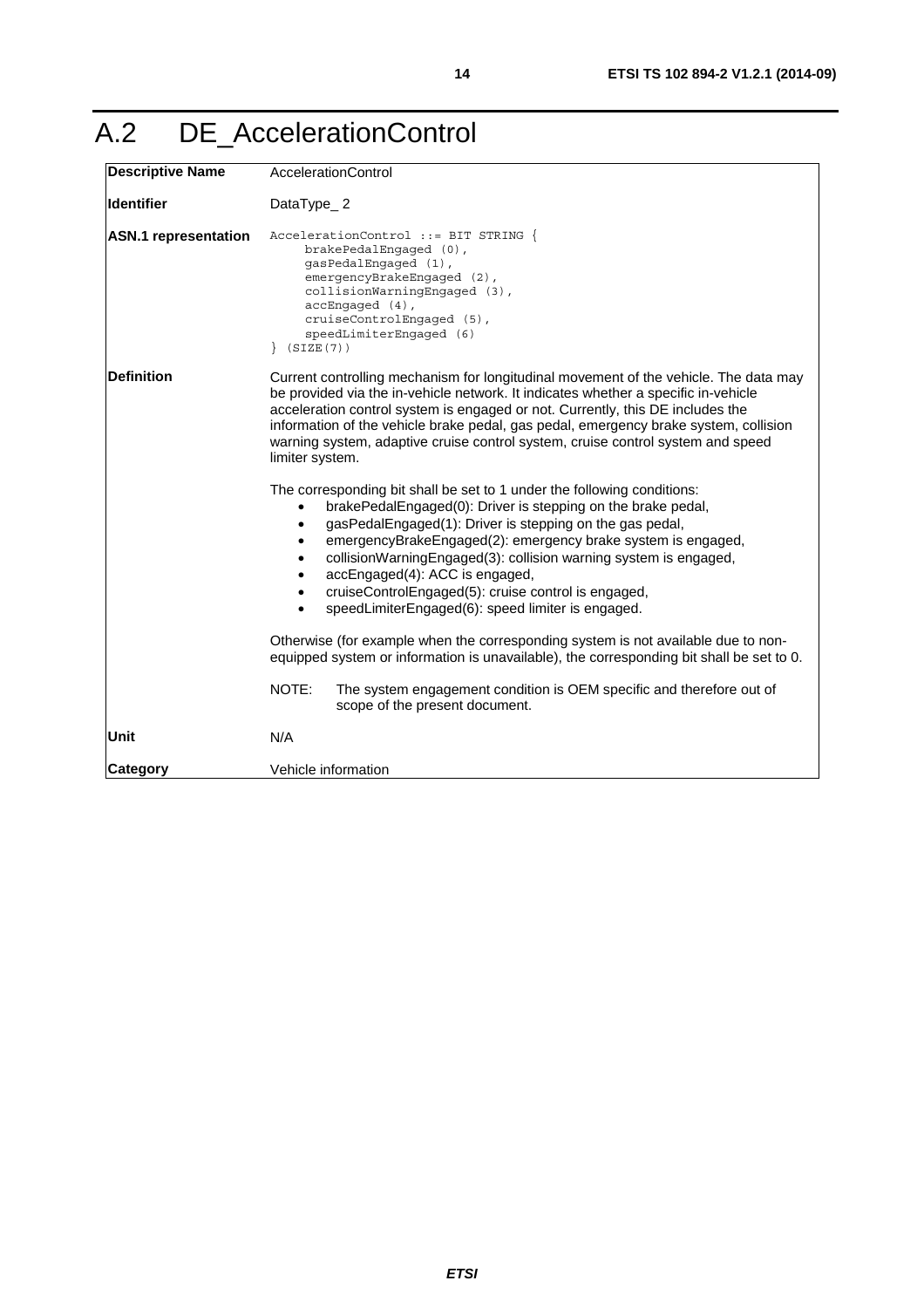## <span id="page-14-0"></span>A.3 DE\_AccidentSubCauseCode

| <b>Descriptive Name</b>     | AccidentSubCauseCode                                                                                                                                                                                                                                                                                                                                                                                                                                                                                                                                                                                                                                                                                                                                                                                                                                                                                                                 |
|-----------------------------|--------------------------------------------------------------------------------------------------------------------------------------------------------------------------------------------------------------------------------------------------------------------------------------------------------------------------------------------------------------------------------------------------------------------------------------------------------------------------------------------------------------------------------------------------------------------------------------------------------------------------------------------------------------------------------------------------------------------------------------------------------------------------------------------------------------------------------------------------------------------------------------------------------------------------------------|
| <b>Identifier</b>           | DataType_3                                                                                                                                                                                                                                                                                                                                                                                                                                                                                                                                                                                                                                                                                                                                                                                                                                                                                                                           |
| <b>ASN.1 representation</b> | $AccidentSubCauseCode ::= INTER$ {unavailable $(0)$ ,<br>multiVehicleAccident(1), heavyAccident(2), accidentInvolvingLorry(3),<br>accidentInvolvingBus(4), accidentInvolvingHazardousMaterials(5),<br>$accidentOnOppositeLane(6)$ , unsecuredAccident(7), assistanceRequested(8) }<br>(0.1255)                                                                                                                                                                                                                                                                                                                                                                                                                                                                                                                                                                                                                                       |
| <b>Definition</b>           | Encoded value of the sub cause codes of the event type "accident" as defined in<br>clause A.10. Sub event cause and value setting rule is defined according to<br>clause 7.1.4 of ETSI EN 302 637-3 [i.3].                                                                                                                                                                                                                                                                                                                                                                                                                                                                                                                                                                                                                                                                                                                           |
|                             | The sub causes are described as following:<br>unavailable(0): in case the information on the sub cause of the accident is<br>unavailable,<br>multiVehicleAccident(1): in case more than two vehicles are involved in<br>$\bullet$<br>accident,<br>heavyAccident(2): in case the airbag of the vehicle involved in the accident is<br>$\bullet$<br>triggered, the accident requires important rescue and/or recovery work,<br>accident Involving Lorry (3): in case the accident involves a lorry,<br>$\bullet$<br>accident Involving Bus(4): in case the accident involves a bus,<br>accidentInvolvingHazardousMaterials(5): in case the accident involves<br>$\bullet$<br>hazardous material,<br>accidentOnOppositeLane(6): in case the accident happens on opposite lanes,<br>٠<br>unsecuredAccident(7): in case the accident is not secured,<br>$\bullet$<br>assistanceRequested(8): in case rescue and assistance are requested. |
| Unit                        | N/A                                                                                                                                                                                                                                                                                                                                                                                                                                                                                                                                                                                                                                                                                                                                                                                                                                                                                                                                  |
| <b>Category</b>             | <b>Traffic information</b>                                                                                                                                                                                                                                                                                                                                                                                                                                                                                                                                                                                                                                                                                                                                                                                                                                                                                                           |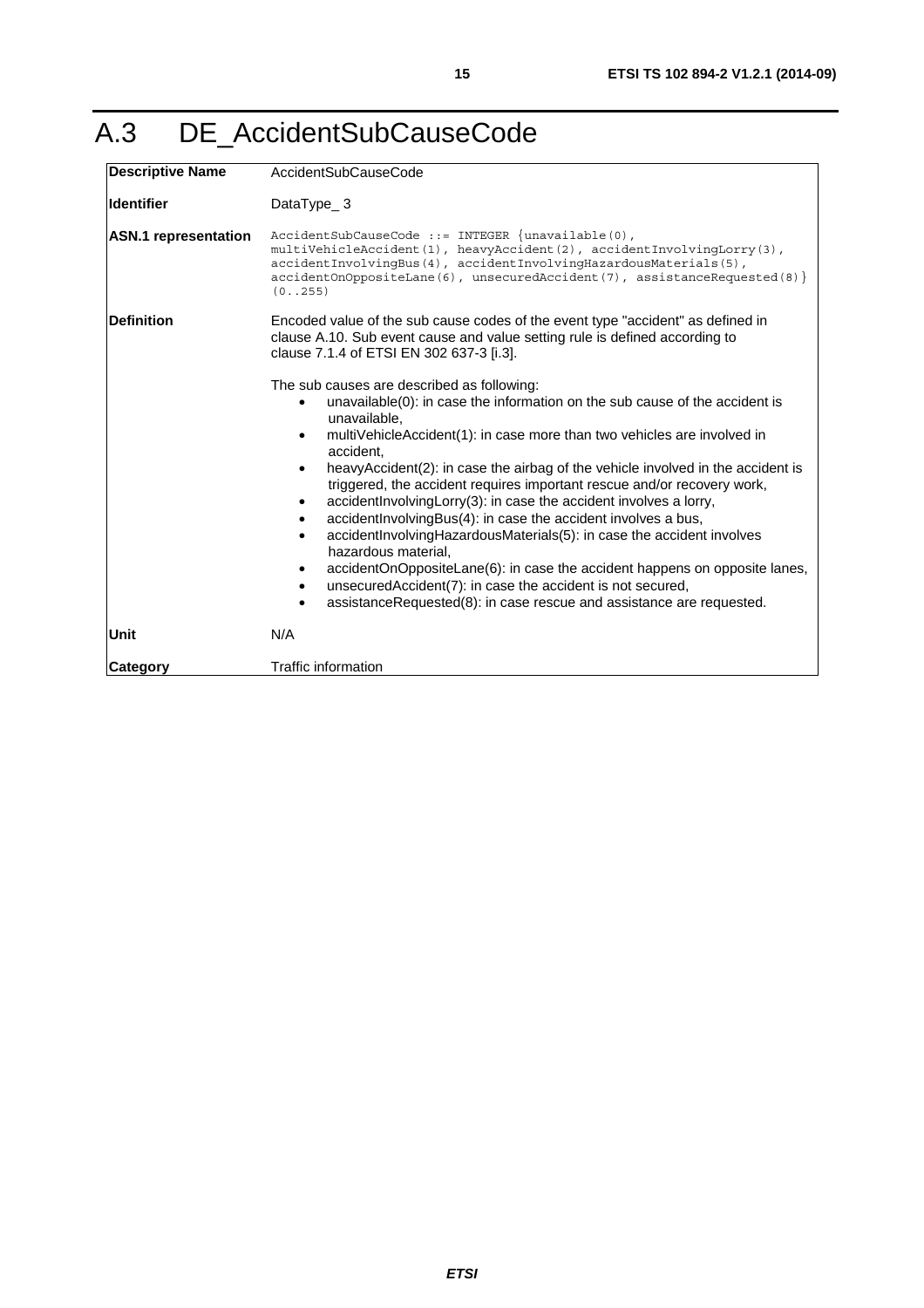### <span id="page-15-0"></span>A.4 DE\_AdverseWeatherCondition-AdhesionSubCauseCode

| <b>Descriptive Name</b>     | AdverseWeatherCondition-AdhesionSubCauseCode                                                                                                                                                                                                                                                  |  |
|-----------------------------|-----------------------------------------------------------------------------------------------------------------------------------------------------------------------------------------------------------------------------------------------------------------------------------------------|--|
| <b>Identifier</b>           | DataType_4                                                                                                                                                                                                                                                                                    |  |
| <b>ASN.1</b> representation | AdverseWeatherCondition-AdhesionSubCauseCode ::= INTEGER<br>$\{unavailable(0), heavyFrostOnRead(1), fuelOnRead(2), mudOnRead(3),\}$<br>$snowOn Road(4)$ , $iceOn Road(5)$ , $blackLeeOnRead(6)$ , $oilOn Road(7)$ ,<br>$looseChipping(8)$ , $instantBlackLee(9)$ , $roadssalted(10)$ $(0255)$ |  |
| <b>Definition</b>           | Encoded value of the sub cause codes of the event type "adverseWeatherCondition-<br>Adhesion" as specified in clause A.10. Definition of the sub event cause is defined and<br>the value is assigned according to clause 7.1.4 of ETSI EN 302 637-3 [i.3].                                    |  |
|                             | The sub causes are described as following:                                                                                                                                                                                                                                                    |  |
|                             | unavailable(0): in case information on the cause of the low road adhesion is<br>unavailable,                                                                                                                                                                                                  |  |
|                             | heavyFrostOnRoad(1): in case the low road adhesion is due to heavy frost on<br>$\bullet$<br>the road.                                                                                                                                                                                         |  |
|                             | fuelOnRoad(2): in case the low road adhesion is due to fuel on the road,<br>$\bullet$                                                                                                                                                                                                         |  |
|                             | mudOnRoad(3): in case the low road adhesion is due to mud on the road,<br>$\bullet$<br>snowOnRoad(4): in case the low road adhesion is due to snow on the road,<br>٠                                                                                                                          |  |
|                             | iceOnRoad(5): in case the low road adhesion is due to ice on the road,<br>$\bullet$                                                                                                                                                                                                           |  |
|                             | blacklceOnRoad(6): in case the low road adhesion is due to black ice on the<br>road,                                                                                                                                                                                                          |  |
|                             | oilOnRoad(7): in case the low road adhesion is due to oil on the road,                                                                                                                                                                                                                        |  |
|                             | looseChippings(8): in case the low road adhesion is due to loose gravel or<br>$\bullet$                                                                                                                                                                                                       |  |
|                             | stone fragments detached from a road surface or from a hazard,<br>instantBlackIce(9): in case the low road adhesion is due to instant black ice<br>$\bullet$                                                                                                                                  |  |
|                             | on the road surface,                                                                                                                                                                                                                                                                          |  |
|                             | roadsSalted(10): when the low road adhesion is due to salted road.<br>$\bullet$                                                                                                                                                                                                               |  |
| Unit                        | N/A                                                                                                                                                                                                                                                                                           |  |
| Category                    | <b>Traffic information</b>                                                                                                                                                                                                                                                                    |  |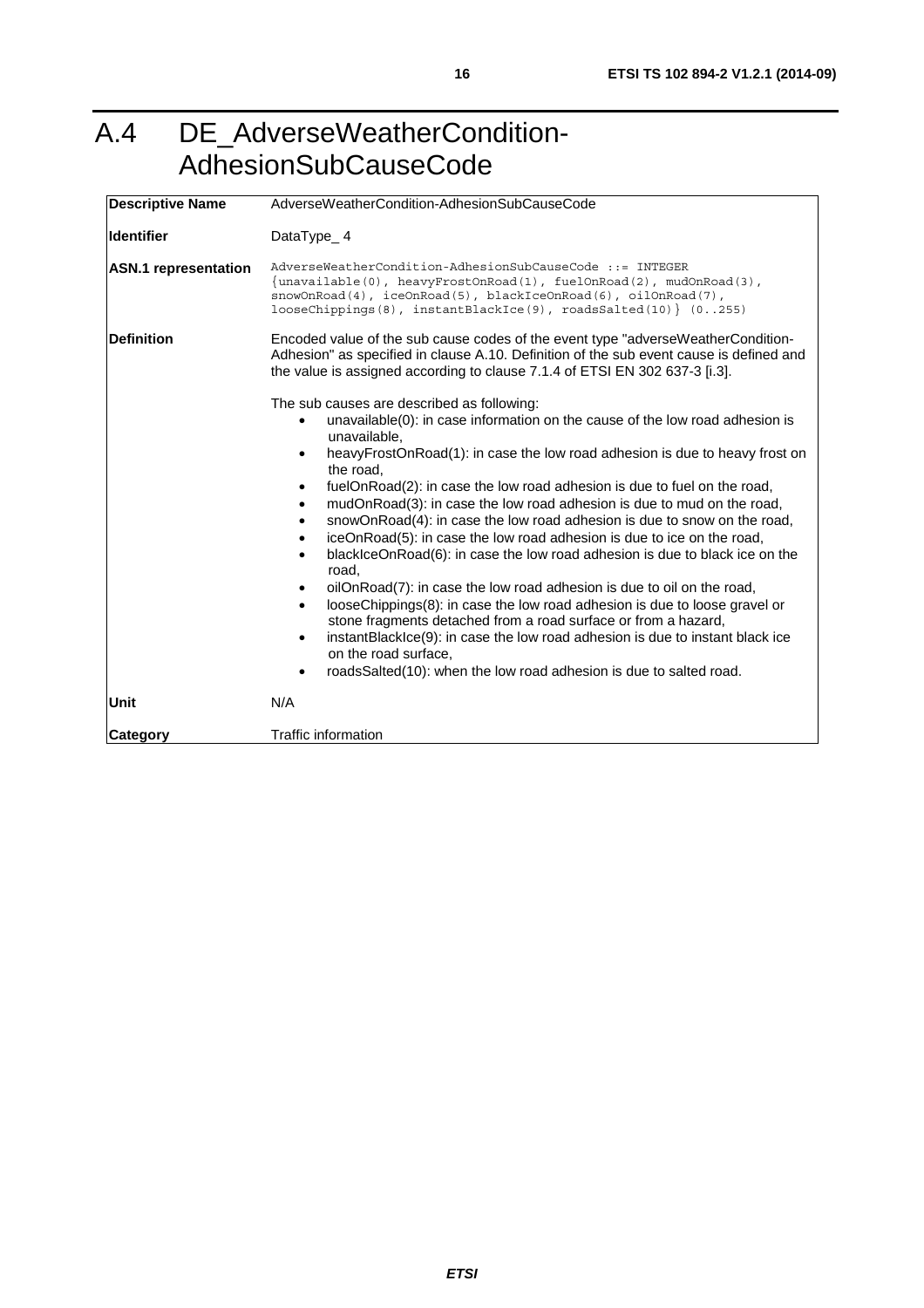### <span id="page-16-0"></span>A.5 DE\_AdverseWeatherCondition-ExtremeWeatherConditionSubCauseCode

| <b>Descriptive Name</b>     | AdverseWeatherCondition-ExtremeWeatherConditionSubCauseCode                                                                                                                                                                                                                                                                                                                                                                                                                                                                                                                                                                                      |
|-----------------------------|--------------------------------------------------------------------------------------------------------------------------------------------------------------------------------------------------------------------------------------------------------------------------------------------------------------------------------------------------------------------------------------------------------------------------------------------------------------------------------------------------------------------------------------------------------------------------------------------------------------------------------------------------|
| <b>Identifier</b>           | DataType_5                                                                                                                                                                                                                                                                                                                                                                                                                                                                                                                                                                                                                                       |
| <b>ASN.1</b> representation | AdverseWeatherCondition-ExtremeWeatherConditionSubCauseCode ::= INTEGER<br>$\{unavailable(0), strongly in the same graph, a function (3),\}$<br>thunderstorm $(4)$ , tornado $(5)$ , blizzard $(6)$ } $(0255)$                                                                                                                                                                                                                                                                                                                                                                                                                                   |
| Definition                  | Encoded value of the sub cause codes of the event type "adverseWeatherCondition-<br>ExtremeWeatherCondition" as specified in clause A.10. Definition of the sub event<br>cause is defined and the value is assigned according to clause 7.1.4 of ETSI<br>EN 302 637-3 [i.3].                                                                                                                                                                                                                                                                                                                                                                     |
|                             | The sub causes are described as following:<br>unavailable $(0)$ : in case information on the type of extreme weather condition<br>is unavailable.<br>strongWinds(1): in case the type of extreme weather condition is strong wind,<br>damagingHail(2): in case the type of extreme weather condition is damaging<br>hail,<br>hurricane(3): in case the type of extreme weather condition is hurricane,<br>thunderstorm(4): in case the type of extreme weather condition is<br>thunderstorm,<br>tornado(5): in case the type of extreme weather condition is tornado,<br>blizzard(6): in case the type of extreme weather condition is blizzard. |
| Unit                        | N/A                                                                                                                                                                                                                                                                                                                                                                                                                                                                                                                                                                                                                                              |
| Category                    | Traffic information                                                                                                                                                                                                                                                                                                                                                                                                                                                                                                                                                                                                                              |

## A.6 DE\_AdverseWeatherCondition-PrecipitationSubCauseCode

| Descriptive Name            | AdverseWeatherCondition-PrecipitationSubCauseCode                                                                                                                                                                                                                                                                                                        |
|-----------------------------|----------------------------------------------------------------------------------------------------------------------------------------------------------------------------------------------------------------------------------------------------------------------------------------------------------------------------------------------------------|
| <b>Identifier</b>           | DataType $6$                                                                                                                                                                                                                                                                                                                                             |
| <b>ASN.1</b> representation | AdverseWeatherCondition-PrecipitationSubCauseCode ::= INTEGER<br>$\{$ unavailable(0), heavyRain(1), heavySnowfall(2), softHail(3) $\}$ (0255)                                                                                                                                                                                                            |
| <b>IDefinition</b>          | Encoded value of the sub cause codes of the event type "adverse Weather Condition-<br>Precipitation" as specified in clause A.10. Definition of the sub event cause is defined<br>and the value is assigned according to clause 7.1.4 of ETSI EN 302 637-3 [i.3].                                                                                        |
|                             | The sub causes are described as following:<br>unavailable(0): in case information on the type of precipitation is unavailable,<br>heavyRain(1): in case the type of precipitation is heavy rain,<br>heavySnowfall(2): in case the type of precipitation is heavy snow fall,<br>softHail(3): in case the type of precipitation is soft hail.<br>$\bullet$ |
| Unit                        | N/A                                                                                                                                                                                                                                                                                                                                                      |
| <b>Category</b>             | Traffic information                                                                                                                                                                                                                                                                                                                                      |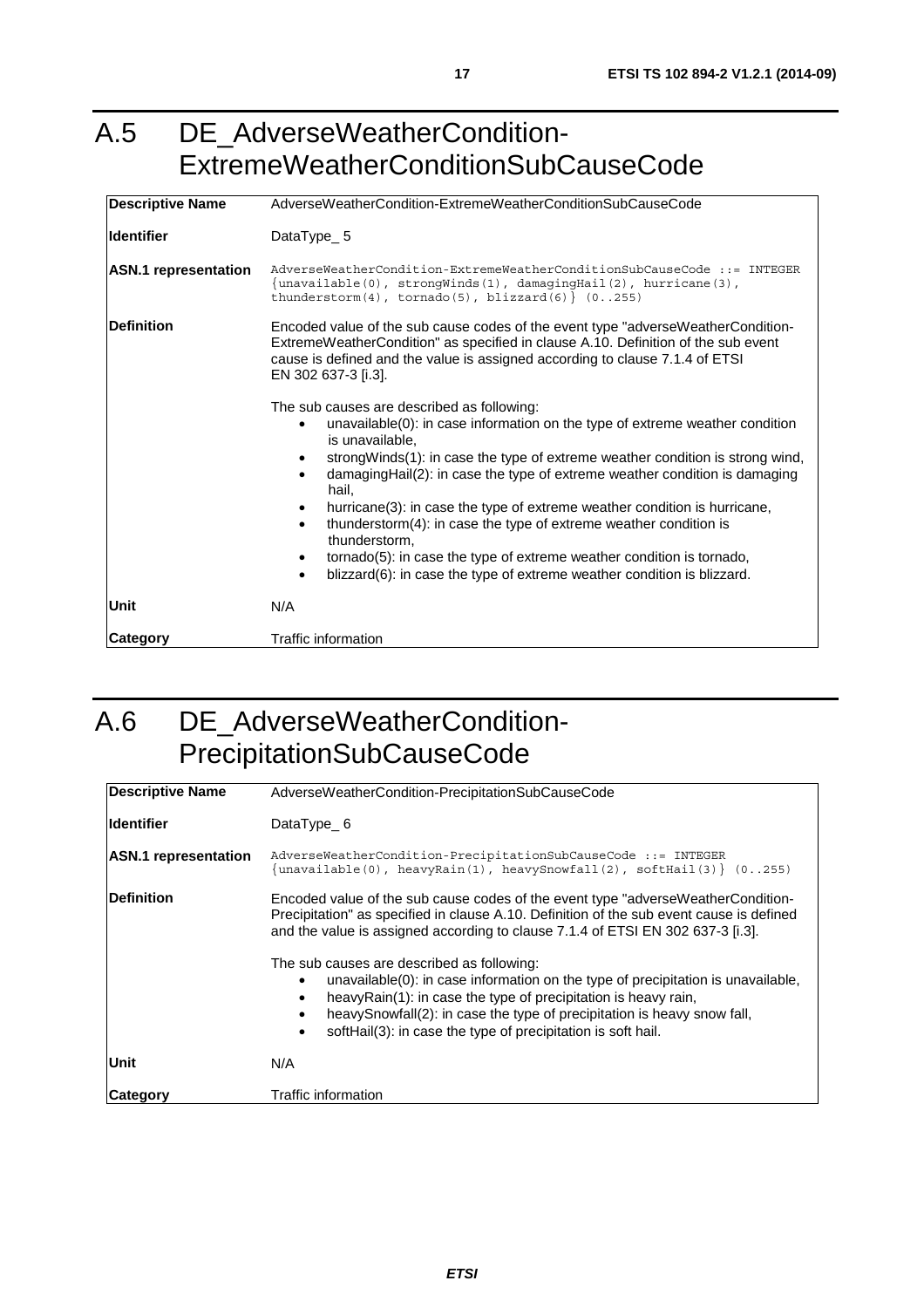## <span id="page-17-0"></span>A.7 DE\_AdverseWeatherCondition-VisibilitySubCauseCode

| <b>Descriptive Name</b>     | AdverseWeatherCondition-VisibilitySubCauseCode                                                                                                                                                                                                                                                                                                                                                                                                                                                                                                                                                                                                                                                                               |
|-----------------------------|------------------------------------------------------------------------------------------------------------------------------------------------------------------------------------------------------------------------------------------------------------------------------------------------------------------------------------------------------------------------------------------------------------------------------------------------------------------------------------------------------------------------------------------------------------------------------------------------------------------------------------------------------------------------------------------------------------------------------|
| <b>Identifier</b>           | DataType $2$                                                                                                                                                                                                                                                                                                                                                                                                                                                                                                                                                                                                                                                                                                                 |
| <b>ASN.1</b> representation | AdverseWeatherCondition-VisibilitySubCauseCode ::= INTEGER<br>{unavailable(0), $f \circ g(1)$ , smoke(2), heavySnowfall(3), heavyRain(4),<br>heavyHail(5), $lowSumGlare(6)$ , sandstorms(7), swarmsOfInsects(8)}<br>(0.1255)                                                                                                                                                                                                                                                                                                                                                                                                                                                                                                 |
| <b>Definition</b>           | Encoded value of the sub cause codes of the event type "adverseWeatherCondition-<br>Visibility" as specified in clause A.10. Definition of the sub event cause is defined and<br>the value is assigned according to clause 7.1.4 of ETSI EN 302 637-3 [i.3].                                                                                                                                                                                                                                                                                                                                                                                                                                                                 |
|                             | The sub causes are described as following:<br>unavailable(0): in case information on the cause of low visibility is unavailable,<br>$f \circ g(1)$ : in case the cause of low visibility is fog,<br>smoke(2): in case the cause of low visibility is smoke,<br>heavySnowfall(3): in case the cause of low visibility is heavy snow fall,<br>heavyRain(4): in case the cause of low visibility is heavy rain,<br>heavyHail(5): in case the cause of low visibility is heavy hail,<br>lowSunGlare(6): in case the cause of low visibility is sun glare,<br>$\bullet$<br>sandstorms(7): in case the cause of low visibility is sand storm,<br>٠<br>swarmsOfInsects(8): in case the cause of low visibility is swarm of insects. |
| Unit                        | N/A                                                                                                                                                                                                                                                                                                                                                                                                                                                                                                                                                                                                                                                                                                                          |
| <b>Category</b>             | Traffic information                                                                                                                                                                                                                                                                                                                                                                                                                                                                                                                                                                                                                                                                                                          |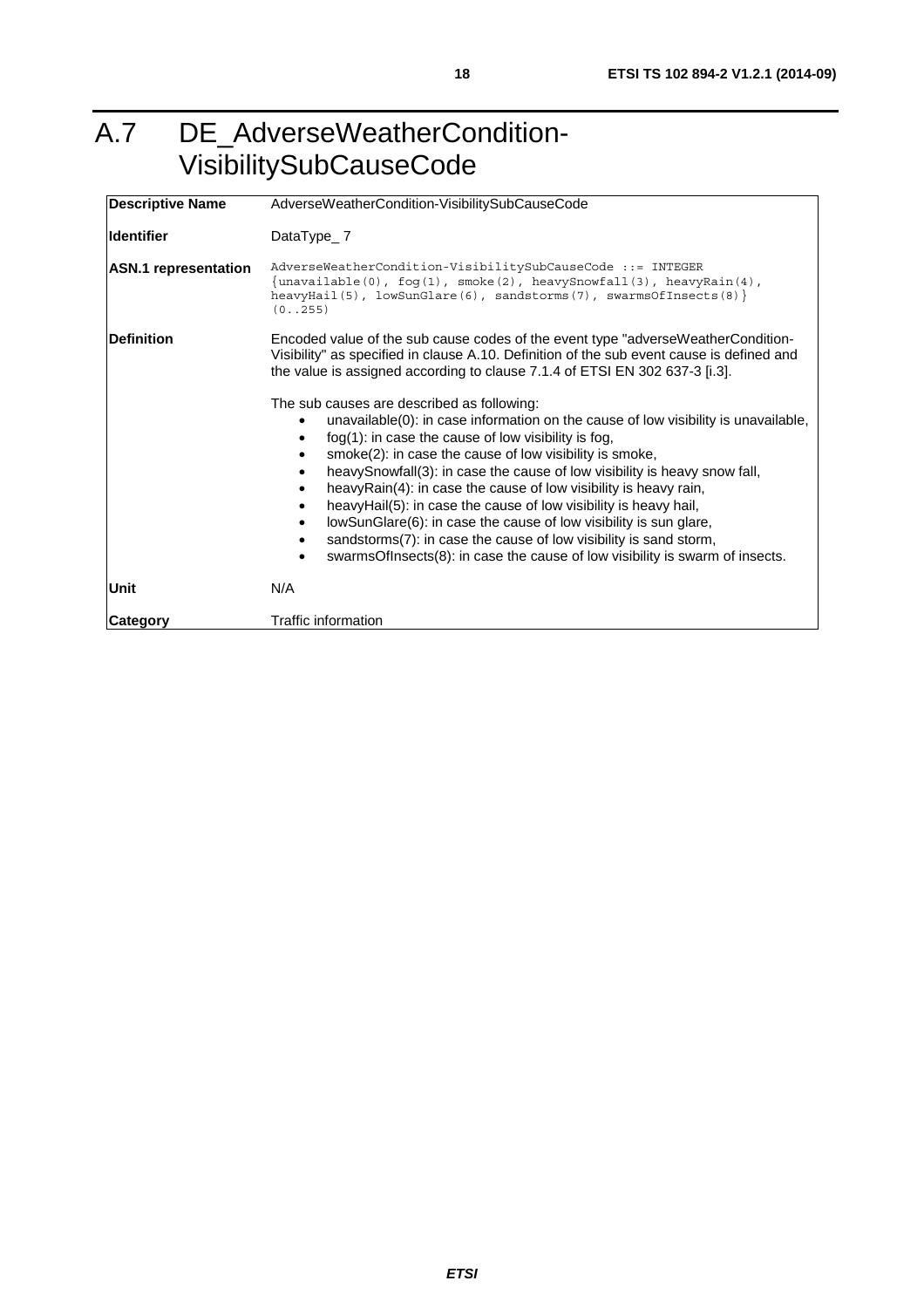<span id="page-18-0"></span>

| <b>Descriptive Name</b>     | AltitudeConfidence                                                                                                                                                                                                                                                                                                                                                                                                                                                                                                                                                                                                                                                                                                                                                                                                                                                                                                                                                                                                                                                                                                                                                                                                                                                                                                                                                                                                                                                                                                                                                                                                                                                                                                                                                                                                                                                                                                                                                                                                                                                                                                                                                                                                                                 |
|-----------------------------|----------------------------------------------------------------------------------------------------------------------------------------------------------------------------------------------------------------------------------------------------------------------------------------------------------------------------------------------------------------------------------------------------------------------------------------------------------------------------------------------------------------------------------------------------------------------------------------------------------------------------------------------------------------------------------------------------------------------------------------------------------------------------------------------------------------------------------------------------------------------------------------------------------------------------------------------------------------------------------------------------------------------------------------------------------------------------------------------------------------------------------------------------------------------------------------------------------------------------------------------------------------------------------------------------------------------------------------------------------------------------------------------------------------------------------------------------------------------------------------------------------------------------------------------------------------------------------------------------------------------------------------------------------------------------------------------------------------------------------------------------------------------------------------------------------------------------------------------------------------------------------------------------------------------------------------------------------------------------------------------------------------------------------------------------------------------------------------------------------------------------------------------------------------------------------------------------------------------------------------------------|
| <b>Identifier</b>           | DataType_8                                                                                                                                                                                                                                                                                                                                                                                                                                                                                                                                                                                                                                                                                                                                                                                                                                                                                                                                                                                                                                                                                                                                                                                                                                                                                                                                                                                                                                                                                                                                                                                                                                                                                                                                                                                                                                                                                                                                                                                                                                                                                                                                                                                                                                         |
| <b>ASN.1</b> representation | AltitudeConfidence ::= ENUMERATED {<br>$alt-000-01$ $(0)$ ,<br>$alt-000-02(1),$<br>$alt-000-05(2)$ ,<br>$alt-000-10(3)$ ,<br>$alt-000-20(4)$ ,<br>$alt-000-50(5)$ ,<br>$alt-001-00(6)$ ,<br>$alt-002-00 (7)$ ,<br>$alt-005-00(8)$ ,<br>$alt-010-00(9)$ ,<br>$alt-020-00(10)$ ,<br>$alt-050-00(11),$<br>$alt-100-00(12)$ ,<br>$alt-200-00(13)$ ,<br>outOfRange (14),<br>unavailable (15)<br>}                                                                                                                                                                                                                                                                                                                                                                                                                                                                                                                                                                                                                                                                                                                                                                                                                                                                                                                                                                                                                                                                                                                                                                                                                                                                                                                                                                                                                                                                                                                                                                                                                                                                                                                                                                                                                                                       |
| <b>Definition</b>           | Absolute accuracy of a reported altitude value of a geographical point for a predefined<br>confidence level (e.g. 95 %). The required confidence level is defined by the<br>corresponding standards applying the usage of this DE.<br>The value shall be set to:<br>0 if the altitude accuracy is equal to or less than 0,01 metre<br>1 if the altitude accuracy is equal to or less than 0,02 metre<br>2 if the altitude accuracy is equal to or less than 0,05 metre<br>٠<br>3 if the altitude accuracy is equal to or less than 0,1 metre<br>$\bullet$<br>4 if the altitude accuracy is equal to or less than 0,2 metre<br>٠<br>5 if the altitude accuracy is equal to or less than 0,5 metre<br>٠<br>6 if the altitude accuracy is equal to or less than 1 metre<br>7 if the altitude accuracy is equal to or less than 2 metres<br>8 if the altitude accuracy is equal to or less than 5 metres<br>$\bullet$<br>9 if the altitude accuracy is equal to or less than 10 metres<br>$\bullet$<br>10 if the altitude accuracy is equal to or less than 20 metres<br>٠<br>11 if the altitude accuracy is equal to or less than 50 metres<br>٠<br>12 if the altitude accuracy is equal to or less than 100 metres<br>٠<br>13 if the altitude accuracy is equal to or less than 200 metres<br>14 if the altitude accuracy is out of range, i.e. greater than 200 metres<br>$\bullet$<br>15 if the altitude accuracy information is unavailable<br>$\bullet$<br>The DE is used in Altitude DF as defined in clause A.103.<br>NOTE:<br>The fact that an altitude value is received with confidence set to<br>'unavailable(15)' can be caused by several reasons, such as:<br>the sensor cannot deliver the accuracy at the defined confidence level<br>because it is a low-end sensor,<br>the sensor cannot calculate the accuracy due to lack of variables, or<br>there has been a vehicle bus (e.g. CAN bus) error.<br>In all 3 cases above, the reported altitude value may be valid and used by<br>the application.<br>If an altitude value is received and its confidence is set to 'outOfRange(14)', it means<br>that the reported altitude value is not valid and therefore cannot be trusted. Such value<br>is not useful for the application. |
| Unit                        | N/A                                                                                                                                                                                                                                                                                                                                                                                                                                                                                                                                                                                                                                                                                                                                                                                                                                                                                                                                                                                                                                                                                                                                                                                                                                                                                                                                                                                                                                                                                                                                                                                                                                                                                                                                                                                                                                                                                                                                                                                                                                                                                                                                                                                                                                                |
| Category                    | GeoReference information                                                                                                                                                                                                                                                                                                                                                                                                                                                                                                                                                                                                                                                                                                                                                                                                                                                                                                                                                                                                                                                                                                                                                                                                                                                                                                                                                                                                                                                                                                                                                                                                                                                                                                                                                                                                                                                                                                                                                                                                                                                                                                                                                                                                                           |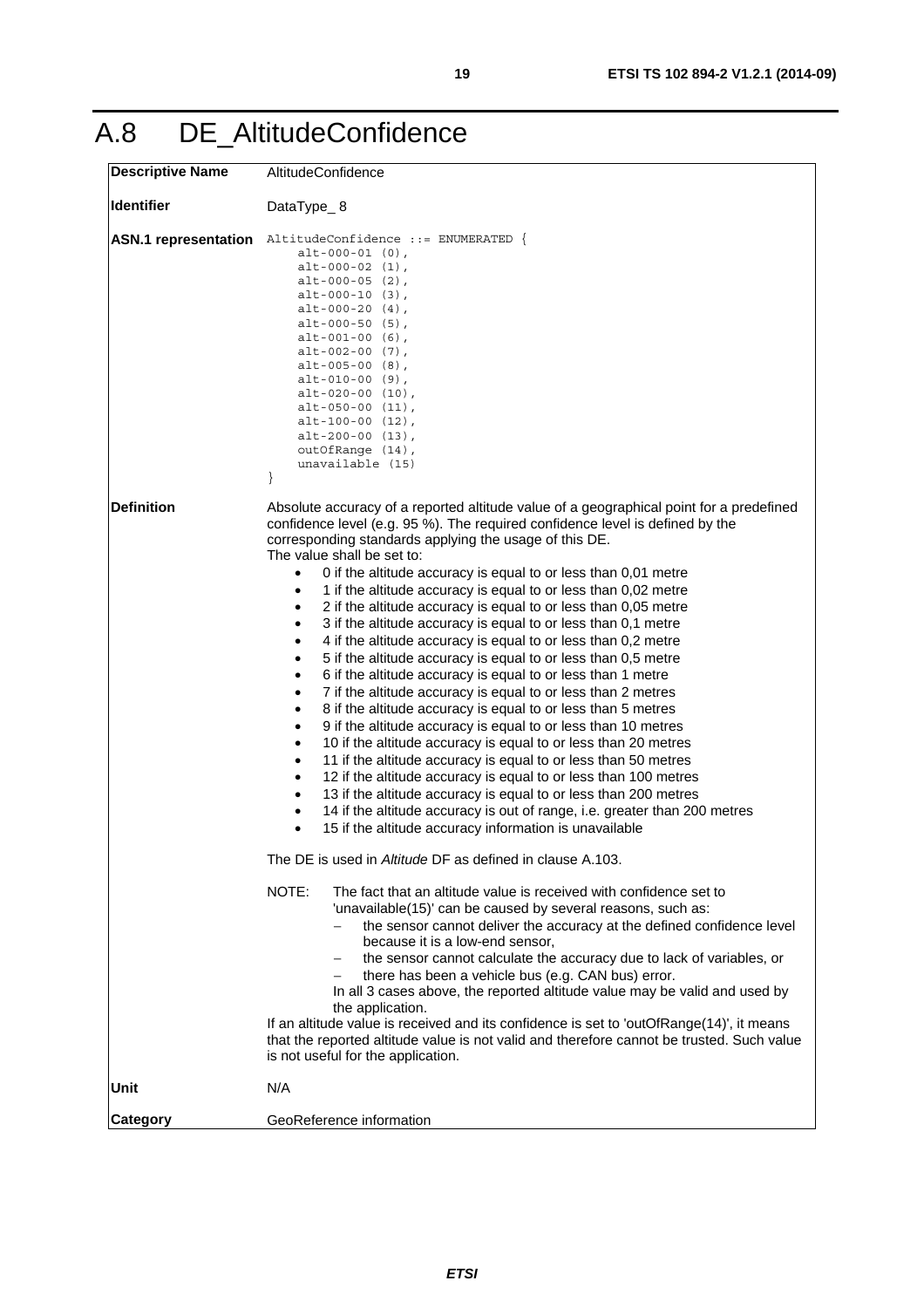## <span id="page-19-0"></span>A.9 DE\_AltitudeValue

| <b>Descriptive Name</b>     | AltitudeValue                                                                                                                                                                                                                                                               |
|-----------------------------|-----------------------------------------------------------------------------------------------------------------------------------------------------------------------------------------------------------------------------------------------------------------------------|
| <b>Identifier</b>           | DataType 9                                                                                                                                                                                                                                                                  |
| <b>ASN.1</b> representation | AltitudeValue ::= INTEGER $\{referenceEllipsoidsurface(0),\}$<br>$oneCentimeter(1)$ , unavailable(800001) } (-100000800001)                                                                                                                                                 |
| <b>Definition</b>           | Altitude in a WGS84 co-ordinate system. When the information is not available, the DE<br>shall be set to 800 001. For altitude equal or greater than 8 000 m, the DE shall be set<br>to 800 000. For altitude equal or less than -1 000 m, the DE shall be set to -100 000. |
|                             | The DE is used in Altitude DF as defined in clause A.103.                                                                                                                                                                                                                   |
| Unit                        | $0.01$ metre                                                                                                                                                                                                                                                                |
| <b>Category</b>             | GeoReference information                                                                                                                                                                                                                                                    |

## A.10 DE\_CauseCodeType

| <b>Descriptive Name</b>     | CauseCodeType                                                                                                                                                                                                                                                                                                                                                                                                                                                                                                                                                                                                                                                                                                                                                                                                                                                            |
|-----------------------------|--------------------------------------------------------------------------------------------------------------------------------------------------------------------------------------------------------------------------------------------------------------------------------------------------------------------------------------------------------------------------------------------------------------------------------------------------------------------------------------------------------------------------------------------------------------------------------------------------------------------------------------------------------------------------------------------------------------------------------------------------------------------------------------------------------------------------------------------------------------------------|
| <b>Identifier</b>           | DataType $10$                                                                                                                                                                                                                                                                                                                                                                                                                                                                                                                                                                                                                                                                                                                                                                                                                                                            |
| <b>ASN.1</b> representation | CauseCodeType $::=$ INTEGER $\{$<br>reserved (0),<br>trafficCondition (1),<br>$accident (2)$ ,<br>roadworks (3),<br>adverseWeatherCondition-Adhesion (6),<br>hazardousLocation-SurfaceCondition (9),<br>hazardousLocation-ObstacleOnTheRoad (10),<br>hazardousLocation-AnimalOnTheRoad (11),<br>humanPresenceOnTheRoad (12),<br>wronqWayDriving (14),<br>rescueAndRecoveryWorkInProgress (15),<br>adverseWeatherCondition-ExtremeWeatherCondition (17),<br>adverseWeatherCondition-Visibility (18),<br>adverseWeatherCondition-Precipitation (19),<br>slowVehicle (26),<br>dangerousEndOfQueue (27),<br>vehicleBreakdown (91),<br>postCrash (92),<br>humanProblem (93),<br>stationaryVehicle (94),<br>emergencyVehicleApproaching (95),<br>hazardousLocation-DangerousCurve (96),<br>collisionRisk (97),<br>signalViolation (98),<br>dangerousSituation (99)<br>(0.1255) |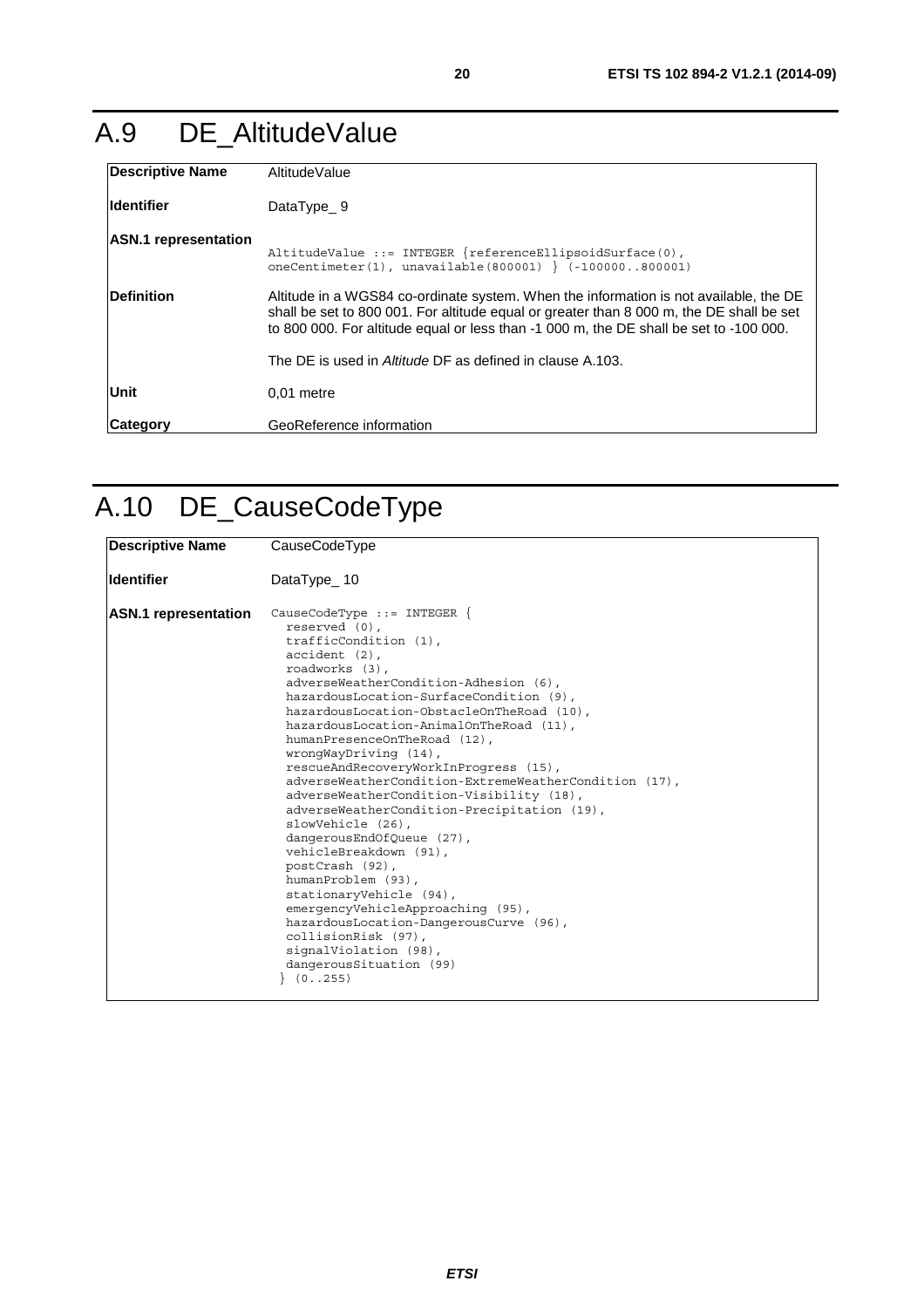<span id="page-20-0"></span>

| <b>Definition</b> | Value of the direct cause code of a detected event as defined in ETSI<br>EN 302 637-3 [i.3]. The value is assigned according to the clause 7.1.4 of ETSI<br>EN 302 637-3 [i.3].                                                                                                                                                                                                                                                                                                                                                                                                                                                                                                                                                                                                                                                                                                                                                                                                                                                                                                                                                                                                                                                                                                                                                                                                                                                                                                                                                                                                                                                                                                                                                                                                                                                                                                                                                                                                                                                                                                                                                                                                                                                                                                                                                                                                                                                                                                           |
|-------------------|-------------------------------------------------------------------------------------------------------------------------------------------------------------------------------------------------------------------------------------------------------------------------------------------------------------------------------------------------------------------------------------------------------------------------------------------------------------------------------------------------------------------------------------------------------------------------------------------------------------------------------------------------------------------------------------------------------------------------------------------------------------------------------------------------------------------------------------------------------------------------------------------------------------------------------------------------------------------------------------------------------------------------------------------------------------------------------------------------------------------------------------------------------------------------------------------------------------------------------------------------------------------------------------------------------------------------------------------------------------------------------------------------------------------------------------------------------------------------------------------------------------------------------------------------------------------------------------------------------------------------------------------------------------------------------------------------------------------------------------------------------------------------------------------------------------------------------------------------------------------------------------------------------------------------------------------------------------------------------------------------------------------------------------------------------------------------------------------------------------------------------------------------------------------------------------------------------------------------------------------------------------------------------------------------------------------------------------------------------------------------------------------------------------------------------------------------------------------------------------------|
|                   | The cause codes are described as following:<br>reserved (0): the value is reserved for future use,<br>$\bullet$<br>trafficCondition (1): the type of event is an abnormal traffic condition,<br>$\bullet$<br>accident (2): the type of event is a road accident,<br>$\bullet$<br>roadworks (3): the type of event is roadwork,<br>$\bullet$<br>adverseWeatherCondition-Adhesion (6): the type of event is low adhesion,<br>hazardousLocation-SurfaceCondition (9): the type of event is abnormal road<br>$\bullet$<br>surface condition.<br>hazardousLocation-ObstacleOnTheRoad (10): the type of event is obstacle<br>$\bullet$<br>on the road,<br>hazardousLocation-AnimalOnTheRoad (11): the type of event is animal on<br>$\bullet$<br>the road,<br>humanPresenceOnTheRoad (12): the type of event is human presence on<br>$\bullet$<br>the road,<br>wrongWayDriving (14): the type of the event is vehicle driving in wrong way,<br>$\bullet$<br>rescueAndRecoveryWorkInProgress (15): the type of event is rescue and<br>$\bullet$<br>recovery work for accident or for a road hazard in progress,<br>adverseWeatherCondition-ExtremeWeatherCondition (17): the type of event<br>$\bullet$<br>is extreme weather condition,<br>adverseWeatherCondition-Visibility (18): the type of event is low visibility,<br>٠<br>adverseWeatherCondition-Precipitation (19): the type of event is precipitation,<br>slowVehicle (26): the type of event is slow vehicle driving on the road,<br>$\bullet$<br>dangerous EndOfQueue (27): the type of event is dangerous end of vehicle<br>$\bullet$<br>queue,<br>vehicleBreakdown (91): the type of event is break down vehicle on the road,<br>٠<br>postCrash (92): the type of event is a detected crash,<br>$\bullet$<br>humanProblem (93): the type of event is human health problem in vehicles<br>$\bullet$<br>involved in traffic,<br>stationaryVehicle (94): the type of event is stationary vehicle,<br>$\bullet$<br>emergencyVehicleApproaching (95): the type of event is approaching vehicle<br>$\bullet$<br>operating emergency mission,<br>hazardousLocation-DangerousCurve (96): the type of event is dangerous<br>$\bullet$<br>curve,<br>collisionRisk (97): the type of event is a collision risk,<br>$\bullet$<br>signalViolation (98): the type of event is signal violation,<br>dangerousSituation (99): the type of event is dangerous situation in which<br>$\bullet$<br>autonomous safety system in vehicle is activated. |
| Unit              | N/A                                                                                                                                                                                                                                                                                                                                                                                                                                                                                                                                                                                                                                                                                                                                                                                                                                                                                                                                                                                                                                                                                                                                                                                                                                                                                                                                                                                                                                                                                                                                                                                                                                                                                                                                                                                                                                                                                                                                                                                                                                                                                                                                                                                                                                                                                                                                                                                                                                                                                       |

**Category Traffic information** 

## A.11 DE\_CenDsrcTollingZoneID

| <b>Descriptive Name</b>     | CenDsrcTollingZoneID                                                                               |
|-----------------------------|----------------------------------------------------------------------------------------------------|
| lldentifier                 | DataType_11                                                                                        |
| <b>ASN.1</b> representation | CenDsrcTollingZoneID ::= ProtectedZoneID                                                           |
| <b>Definition</b>           | ID of a CEN DSRC tolling zone. It shall be presented as defined in clause A.56<br>ProtectedZoneID. |
|                             | This DE is used in <i>CenDsrcTollingZone</i> DF as defined in clause A.105.                        |
| Unit                        | N/A                                                                                                |
| Category                    | Infrastructure information, Communication information                                              |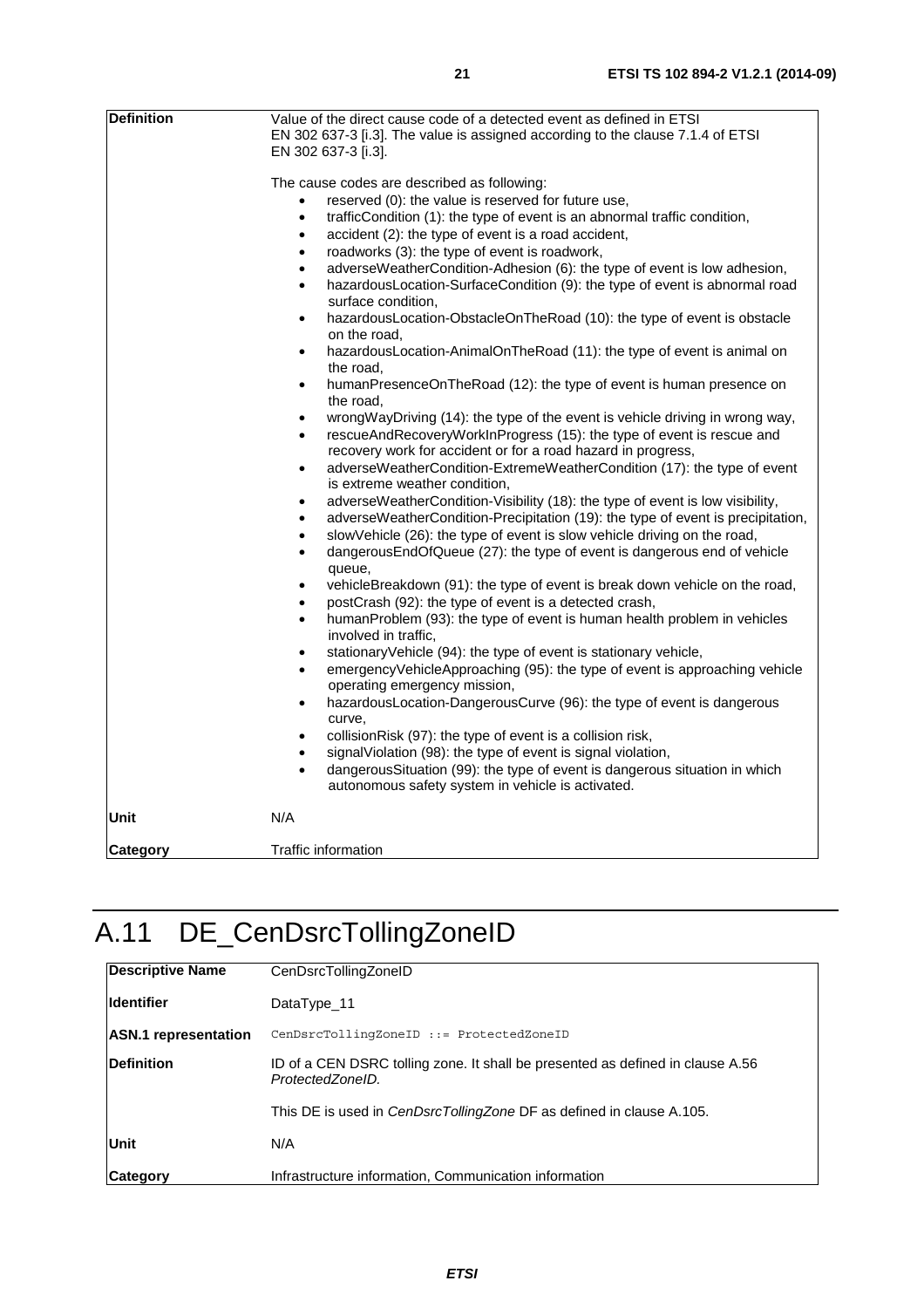## <span id="page-21-0"></span>A.12 DE\_CollisionRiskSubCauseCode

| <b>Descriptive Name</b>     | CollisionRiskSubCauseCode                                                                                                                                                                                                                                                                                                                                                                                                                                                                                                                                                                                                                                                                                                                                                                                                                                                                                                               |
|-----------------------------|-----------------------------------------------------------------------------------------------------------------------------------------------------------------------------------------------------------------------------------------------------------------------------------------------------------------------------------------------------------------------------------------------------------------------------------------------------------------------------------------------------------------------------------------------------------------------------------------------------------------------------------------------------------------------------------------------------------------------------------------------------------------------------------------------------------------------------------------------------------------------------------------------------------------------------------------|
| lldentifier                 | DataType $12$                                                                                                                                                                                                                                                                                                                                                                                                                                                                                                                                                                                                                                                                                                                                                                                                                                                                                                                           |
| <b>ASN.1</b> representation | CollisionRiskSubCauseCode ::= INTEGER $\{unavailable(0),\}$<br>longitudinalCollisionRisk(1), crossingCollisionRisk(2),<br>$lateralCollisionRisk(3)$ , vulnerableRoadUser(4) $(0255)$                                                                                                                                                                                                                                                                                                                                                                                                                                                                                                                                                                                                                                                                                                                                                    |
| Definition                  | Encoded value of the sub cause codes of the event type "collision Risk" as specified in<br>clause A.10. Definition of the sub event cause is defined and the value is assigned<br>according to clause 7.1.4 of ETSI EN 302 637-3 [i.3].<br>The sub causes are described as following:<br>unavailable(0): in case information on the type of collision risk is unavailable,<br>longitudinalCollisionRisk(1): in case the type of detected collision risk is<br>longitudinal collision risk, e.g. forward collision or face to face collision,<br>crossingCollisionRisk(2): in case the type of detected collision risk is crossing<br>$\bullet$<br>collision risk.<br>lateralCollisionRisk(3): in case the type of detected collision risk is lateral<br>$\bullet$<br>collision risk,<br>vulnerableRoadUser(4): in case the type of detected collision risk involves<br>$\bullet$<br>vulnerable road users e.g. pedestrians or bicycles. |
| Unit                        | N/A                                                                                                                                                                                                                                                                                                                                                                                                                                                                                                                                                                                                                                                                                                                                                                                                                                                                                                                                     |
| Category                    | Traffic information                                                                                                                                                                                                                                                                                                                                                                                                                                                                                                                                                                                                                                                                                                                                                                                                                                                                                                                     |

## A.13 DE\_CurvatureCalculationMode

| Descriptive Name            | <b>CurvatureCalculationMode</b>                                                                            |
|-----------------------------|------------------------------------------------------------------------------------------------------------|
| <b>Identifier</b>           | DataType $\_ 13$                                                                                           |
| <b>ASN.1</b> representation | CurvatureCalculationMode ::= ENUMERATED $\{yawRateUseed(0),\}$<br>$yawRateNot Used(1)$ , unavailable(2), } |
| <b>Definition</b>           | It describes whether the yaw rate is used to calculate the curvature for a reported<br>curvature value.    |
|                             | When the information of curvature calculation mode is unknown, the value shall be set<br>to $2.$           |
| Unit                        | N/A                                                                                                        |
| Category                    | Vehicle Information                                                                                        |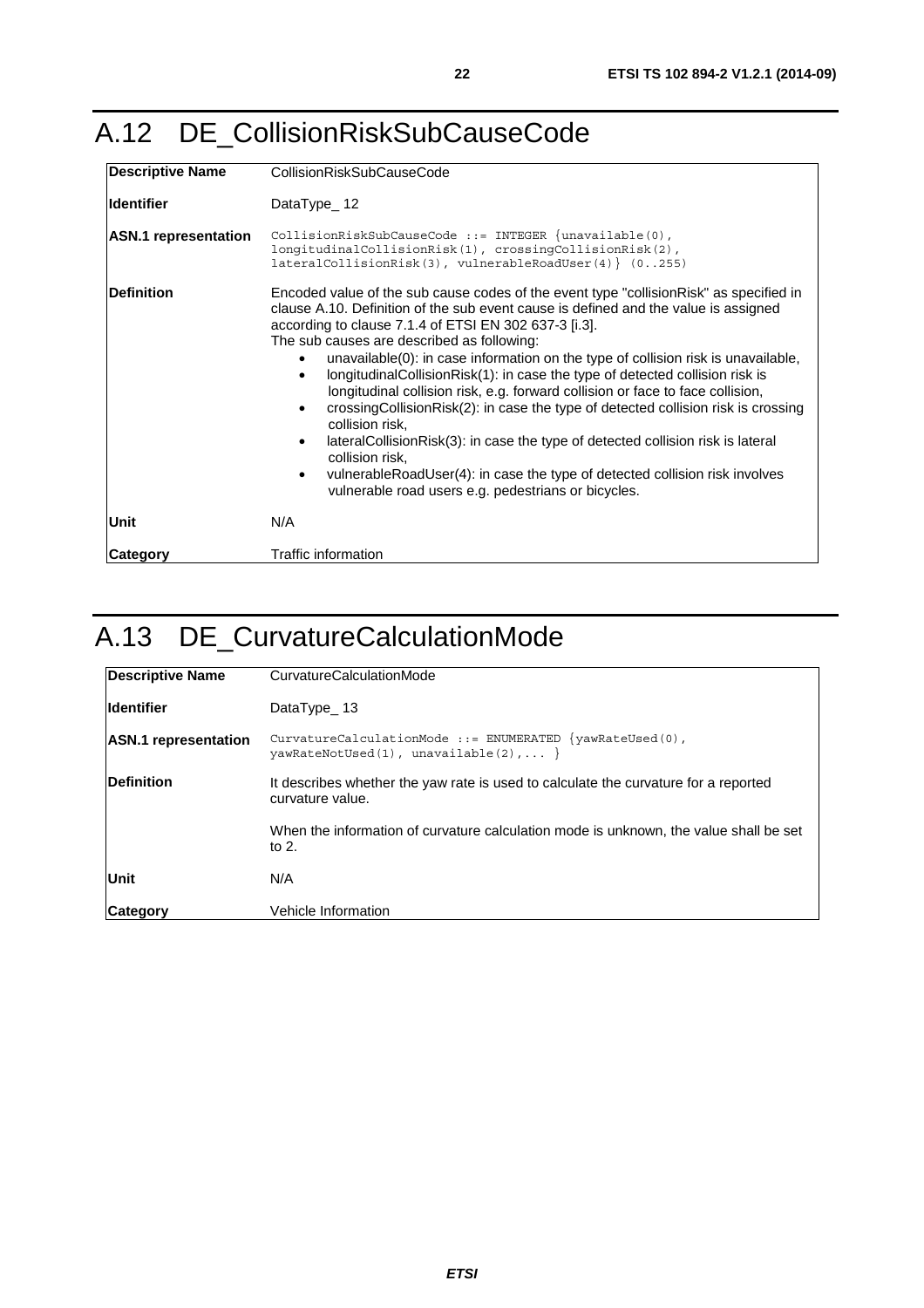## <span id="page-22-0"></span>A.14 DE\_CurvatureConfidence

| <b>Descriptive Name</b> | CurvatureConfidence                                                                                                                                                                                                                                                                                                                                                                                                                                                                                                                                                                                                                                                                                                                                                                           |
|-------------------------|-----------------------------------------------------------------------------------------------------------------------------------------------------------------------------------------------------------------------------------------------------------------------------------------------------------------------------------------------------------------------------------------------------------------------------------------------------------------------------------------------------------------------------------------------------------------------------------------------------------------------------------------------------------------------------------------------------------------------------------------------------------------------------------------------|
| <b>Identifier</b>       | DataType_14                                                                                                                                                                                                                                                                                                                                                                                                                                                                                                                                                                                                                                                                                                                                                                                   |
|                         | ASN.1 representation CurvatureConfidence ::= ENUMERATED {<br>onePerMeter-0-00002 (0),<br>$onePerMeter-0-0001$ (1),<br>onePerMeter-0-0005 (2),<br>onePerMeter-0-002 $(3)$ ,<br>onePerMeter-0-01 $(4)$ ,<br>onePerMeter-0-1 (5),<br>$outOfRange(6)$ ,<br>unavailable (7)<br>$\mathcal{E}$                                                                                                                                                                                                                                                                                                                                                                                                                                                                                                       |
| <b>Definition</b>       | It describes the absolute accuracy range of a reported curvature value for a predefined<br>confidence level. The required confidence level is defined by the corresponding<br>standards applying the DE.                                                                                                                                                                                                                                                                                                                                                                                                                                                                                                                                                                                      |
|                         | The value shall be set to:<br>0 if the accuracy is less than or equal to $0,00002 \text{ m}^{-1}$<br>1 if the accuracy is less than or equal to 0,0001 $\text{m}$ <sup>-1</sup><br>$\bullet$<br>2 if the accuracy is less than or equal to 0,0005 $m^{-1}$<br>$\bullet$<br>3 if the accuracy is less than or equal to 0,002 $m^{-1}$<br>$\bullet$<br>4 if the accuracy is less than or equal to 0,01 $\text{m}$ <sup>-1</sup><br>$\bullet$<br>5 if the accuracy is less than or equal to 0,1 $\text{m}$ <sup>-1</sup><br>$\bullet$<br>6 if the accuracy is out of range, i.e. greater than $0.1 \text{ m}^{-1}$<br>$\bullet$<br>7 if the information is not available<br>$\bullet$                                                                                                            |
|                         | The DE is used in <i>Curvature</i> DF as defined in clause A.107.<br>NOTE:<br>The fact that a curvature value is received with confidence set to<br>'unavailable(7)' can be caused by several reasons, such as:<br>the sensor cannot deliver the accuracy at the defined confidence level<br>because it is a low-end sensor,<br>the sensor cannot calculate the accuracy due to lack of variables, or<br>there has been a vehicle bus (e.g. CAN bus) error.<br>In all 3 cases above, the reported curvature value may be valid and used by<br>the application.<br>If a curvature value is received and its confidence is set to 'outOfRange(6)', it means<br>that the reported curvature value is not valid and therefore cannot be trusted. Such<br>value is not useful for the application. |
| Unit                    | N/A                                                                                                                                                                                                                                                                                                                                                                                                                                                                                                                                                                                                                                                                                                                                                                                           |
| <b>Category</b>         | Vehicle Information                                                                                                                                                                                                                                                                                                                                                                                                                                                                                                                                                                                                                                                                                                                                                                           |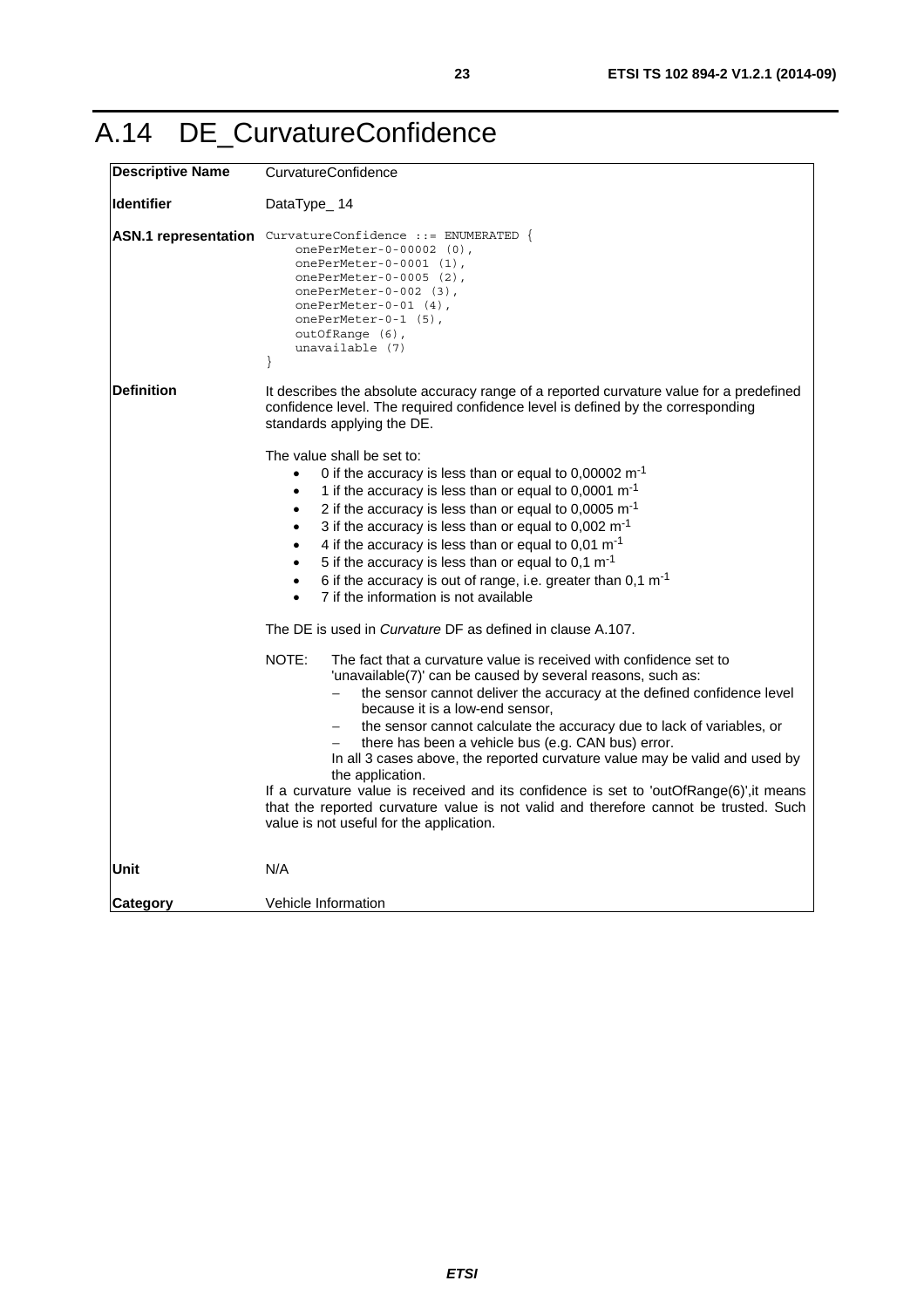## <span id="page-23-0"></span>A.15 DE\_CurvatureValue

| <b>Descriptive Name</b>     | CurvatureValue                                                                                                                                                                                                                                                                                                                                                                                                                                                                                                                                                          |
|-----------------------------|-------------------------------------------------------------------------------------------------------------------------------------------------------------------------------------------------------------------------------------------------------------------------------------------------------------------------------------------------------------------------------------------------------------------------------------------------------------------------------------------------------------------------------------------------------------------------|
| <b>Identifier</b>           | DataType $15$                                                                                                                                                                                                                                                                                                                                                                                                                                                                                                                                                           |
| <b>ASN.1</b> representation | CurvatureValue ::= INTEGER $\{straight(0),\}$<br>reciprocalOf1MeterRadiusToRight(-30000),<br>reciprocalOf1MeterRadiusToLeft(30000), unavailable(30001) } (-<br>3000030001)                                                                                                                                                                                                                                                                                                                                                                                              |
| <b>Definition</b>           | It describes the inverse of a detected vehicle turning curve radius scaled with 30 000A<br>curvature detected by a vehicle represents the curvature of the actual vehicle<br>trajectory. Positive values indicate a turning curve to the left hand side of the driver. It<br>corresponds to the vehicle coordinate system as defined in ISO 8855 [2]. The value<br>shall be set to 0 when the vehicle is moving straight. When the information is not<br>available, the DE shall be set to 30 001.<br>The DE is used in <i>Curvature</i> DF as defined in clause A.107. |
| Unit                        | 1 over 30 000 metres                                                                                                                                                                                                                                                                                                                                                                                                                                                                                                                                                    |
| <b>Category</b>             | Vehicle Information                                                                                                                                                                                                                                                                                                                                                                                                                                                                                                                                                     |

## A.16 DE\_DangerousEndOfQueueSubCauseCode

| <b>Descriptive Name</b>     | DangerousEndOfQueueSubCauseCode                                                                                                                                                                                                              |
|-----------------------------|----------------------------------------------------------------------------------------------------------------------------------------------------------------------------------------------------------------------------------------------|
| <b>Identifier</b>           | DataType_16                                                                                                                                                                                                                                  |
| <b>ASN.1</b> representation | DangerousEndOfOueueSubCauseCode ::= INTEGER $\{unavailable(0),\}$<br>$suddenEndOfQueue(1)$ , $queueOverHill(2)$ , $queueAroundBend(3)$ ,<br>queueInTunnel $(4)$ $(0255)$                                                                     |
| <b>IDefinition</b>          | Encoded value of the sub cause codes of the event type "dangerous End Of Queue" as<br>specified in clause A.10. Definition of the sub event cause is defined and the value is<br>assigned according to clause 7.1.4 ETSI EN 302 637-3 [i.3]. |
|                             | The sub causes are described as following:<br>unavailable(0): in case information on the type of dangerous queue is<br>$\bullet$<br>unavailable,                                                                                             |
|                             | suddenEndOfQueue(1): in case a sudden end of queue is detected, e.g. due<br>$\bullet$<br>to accident or obstacle,                                                                                                                            |
|                             | queueOverHill(2): in case the dangerous end of queue is detected on the road<br>hill,                                                                                                                                                        |
|                             | queueAroundBend(3): in case the dangerous end of queue is detected<br>$\bullet$<br>around the road bend,                                                                                                                                     |
|                             | queueInTunnel(4): in case queue is detected in tunnel.<br>٠                                                                                                                                                                                  |
| Unit                        | N/A                                                                                                                                                                                                                                          |
| <b>Category</b>             | Traffic information                                                                                                                                                                                                                          |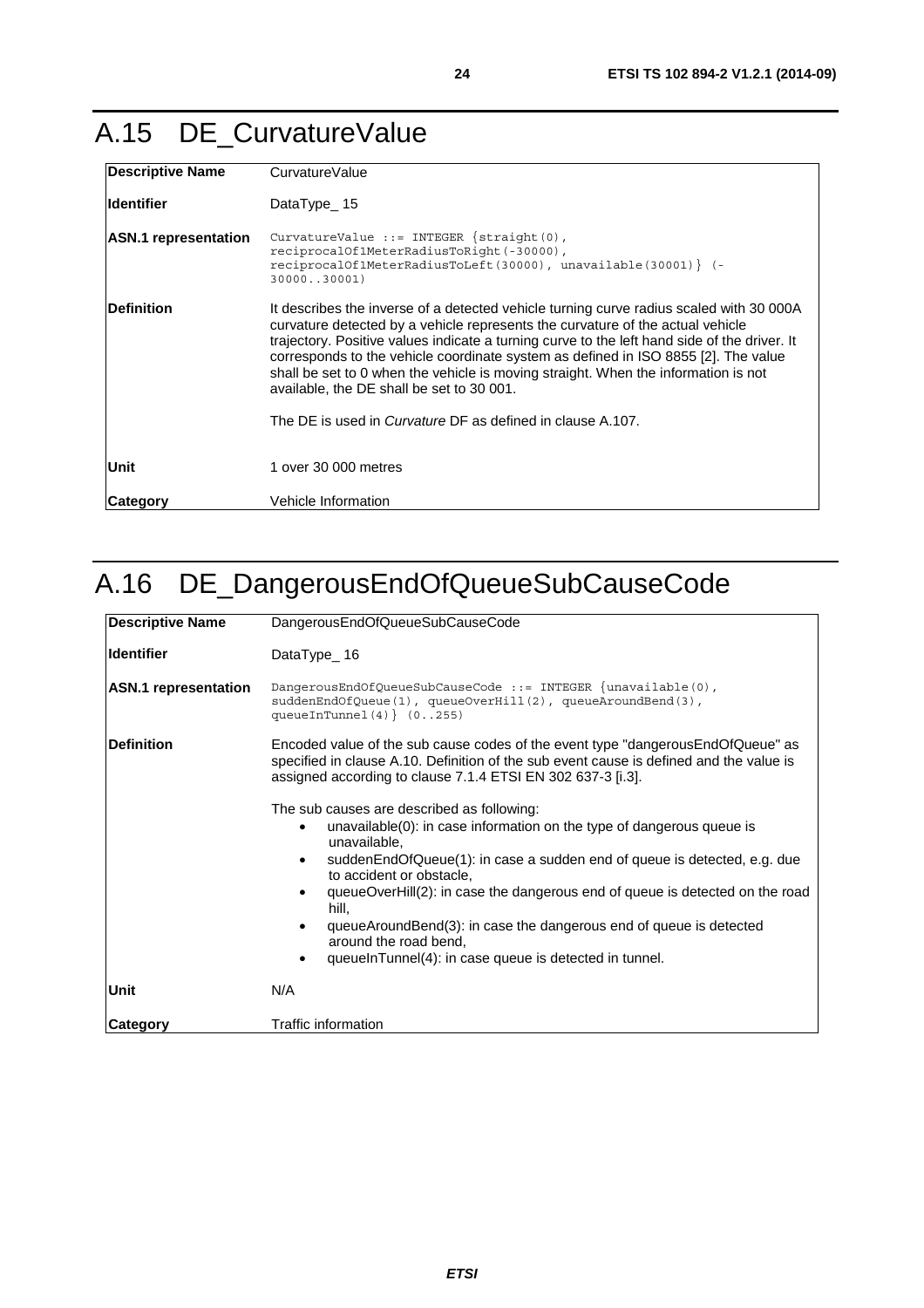<span id="page-24-0"></span>

|  |  | A.17 DE_DangerousGoodsBasic |
|--|--|-----------------------------|
|--|--|-----------------------------|

| <b>Descriptive Name</b>     | DangerousGoodsBasic                                                                                                                                                                                                                                                                                                                                                                                                                                                                                                                                                                                 |
|-----------------------------|-----------------------------------------------------------------------------------------------------------------------------------------------------------------------------------------------------------------------------------------------------------------------------------------------------------------------------------------------------------------------------------------------------------------------------------------------------------------------------------------------------------------------------------------------------------------------------------------------------|
| <b>Identifier</b>           | DataType_17                                                                                                                                                                                                                                                                                                                                                                                                                                                                                                                                                                                         |
| <b>ASN.1</b> representation | DangerousGoodsBasic::= ENUMERATED {<br>$explosives1(0)$ ,<br>$explosives2(1)$ ,<br>explosives3(2),<br>explosives4(3),<br>explosives5(4),<br>explosives6(5),<br>flammableGases(6),<br>nonFlammableGases(7),<br>toxicGases(8),<br>flammableLiquids(9),<br>flammableSolids(10),<br>substancesLiableToSpontaneousCombustion(11),<br>substancesEmittingFlammableGasesUponContactWithWater(12),<br>oxidizingSubstances(13),<br>organicPeroxides(14),<br>toxicSubstances(15),<br>infectiousSubstances(16),<br>radioactiveMaterial(17),<br>corrosiveSubstances(18),<br>miscellaneousDangerousSubstances(19) |
| <b>IDefinition</b>          | This DE indicates the type of the dangerous goods being carried by a heavy vehicle.<br>The value is assigned according to "class" and "division" definitions of dangerous<br>goods as specified in part II, chapter 2.1.1.1 of European Agreement concerning the<br>International Carriage of Dangerous Goods by Road [i.4].                                                                                                                                                                                                                                                                        |
|                             | The DE is used in <i>DangerousGoodsExtended</i> DF as defined in clause A.108.                                                                                                                                                                                                                                                                                                                                                                                                                                                                                                                      |
| Unit                        | N/A                                                                                                                                                                                                                                                                                                                                                                                                                                                                                                                                                                                                 |
| Category                    | Vehicle information                                                                                                                                                                                                                                                                                                                                                                                                                                                                                                                                                                                 |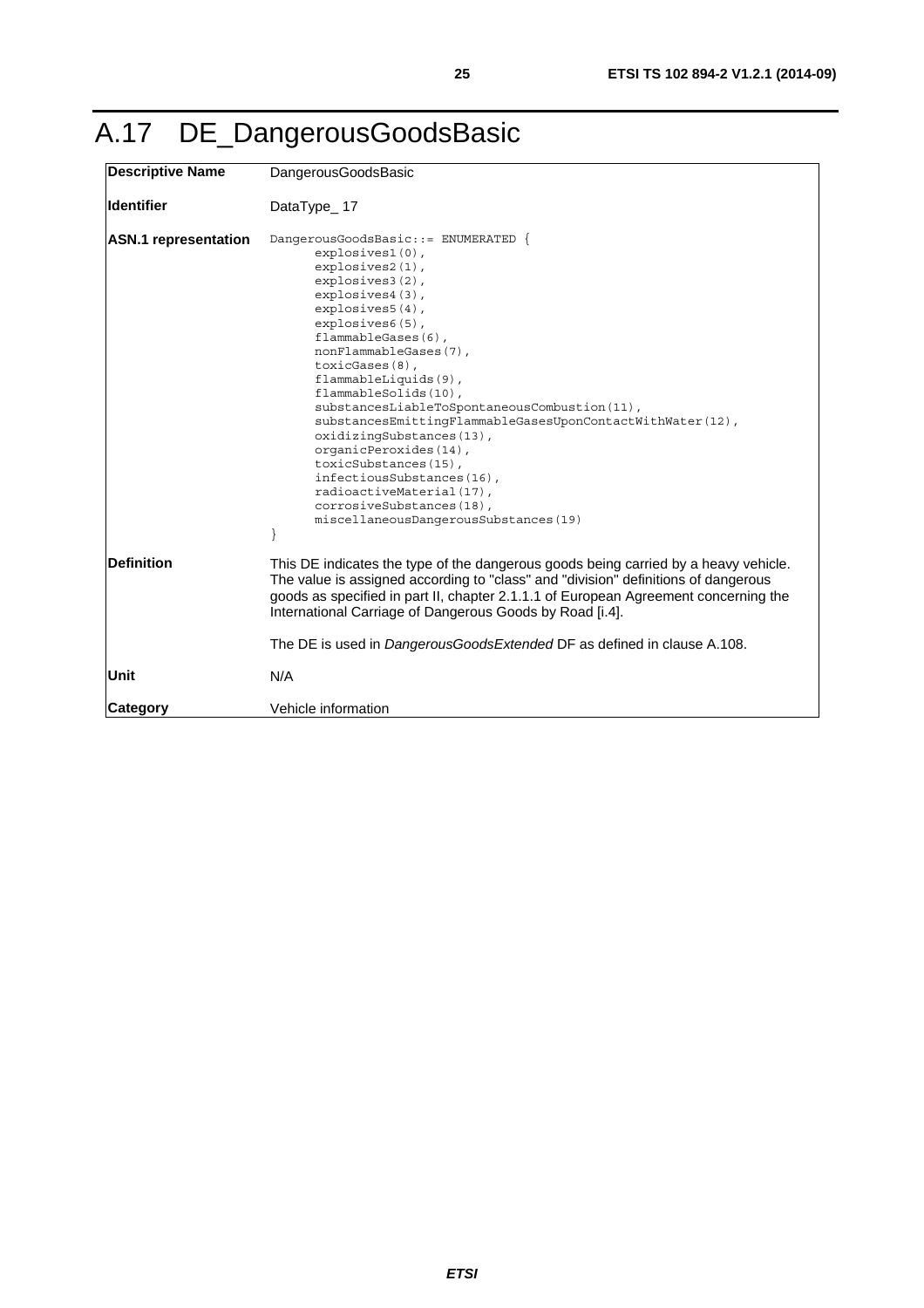## <span id="page-25-0"></span>A.18 DE\_DangerousSituationSubCauseCode

| <b>Descriptive Name</b>     | DangerousSituationSubCauseCode                                                                                                                                                                                                                                                                                                                                                                                                                                                                                                                                                                                                                                                           |
|-----------------------------|------------------------------------------------------------------------------------------------------------------------------------------------------------------------------------------------------------------------------------------------------------------------------------------------------------------------------------------------------------------------------------------------------------------------------------------------------------------------------------------------------------------------------------------------------------------------------------------------------------------------------------------------------------------------------------------|
| <b>Identifier</b>           | DataType 18                                                                                                                                                                                                                                                                                                                                                                                                                                                                                                                                                                                                                                                                              |
| <b>ASN.1</b> representation | DangerousSituationSubCauseCode ::= INTEGER $\{unavailable(0),\}$<br>emergencyElectronicBrakeEngaged(1), preCrashSystemEngaged(2),<br>$\epsilon$ spEnqaqed(3), absEnqaqed(4), aebEnqaqed(5), brakeWarninqEnqaqed(6),<br>$collisionRiskWarningEngaged(7)$ $(0255)$                                                                                                                                                                                                                                                                                                                                                                                                                         |
| <b>Definition</b>           | Encoded value of the sub cause codes of the event type "dangerous Situation" as<br>specified in clause A.10. Definition of the sub event cause is defined and the value is<br>assigned according to clause 7.1.4 ETSI EN 302 637-3 [i.3].                                                                                                                                                                                                                                                                                                                                                                                                                                                |
|                             | The sub causes are described as following:<br>unavailable(0): in case information on the type of dangerous situation is<br>unavailable.<br>emergencyElectronicBrakeEngaged(1): in case emergency electronic brake is<br>engaged,<br>preCrashSystemEngaged(2): in case pre-crash system is engaged,<br>espEngaged(3): in case Electronic Stability Program (ESP) system is<br>engaged,<br>absEngaged(4): in case Anti-lock braking system (ABS) is engaged,<br>aebEngaged(5): in case Autonomous Emergency Braking (AEB) system is<br>engaged,<br>brakeWarningEngaged(6): in case brake warning is engaged,<br>collisionRiskWarningEngaged(7): in case collision risk warning is engaged. |
| Unit                        | N/A                                                                                                                                                                                                                                                                                                                                                                                                                                                                                                                                                                                                                                                                                      |
| <b>Category</b>             | <b>Traffic information</b>                                                                                                                                                                                                                                                                                                                                                                                                                                                                                                                                                                                                                                                               |

## A.19 DE\_DeltaAltitude

| <b>Descriptive Name</b>     | <b>DeltaAltitude</b>                                                                                                                                                                                                                                                                                                                 |
|-----------------------------|--------------------------------------------------------------------------------------------------------------------------------------------------------------------------------------------------------------------------------------------------------------------------------------------------------------------------------------|
| <b>Identifier</b>           | DataType $19$                                                                                                                                                                                                                                                                                                                        |
| <b>ASN.1</b> representation | DeltaAltitude ::= INTEGER $\{oneCentimeterUp (1), oneCentimeterDown (-1),\}$<br>$unavailable (12800)$ $(-1270012800)$                                                                                                                                                                                                                |
| <b>Definition</b>           | It defines an offset altitude with regards to a referred altitude value. It may be used to<br>describe a geographical point with regards to a specific reference geographical<br>position.                                                                                                                                           |
|                             | Positive values are used for providing altitude offset above the reference position. For<br>values equal or greater than 127,99 metres, the value shall be 12 799. Negative values<br>are used for providing altitude offset below the reference position. When the<br>information is unavailable, the value shall be set to 12 800. |
|                             | The DE is used in <i>DeltaReferencePosition</i> DF as defined in clause A.109.                                                                                                                                                                                                                                                       |
| Unit                        | $0.01$ metre                                                                                                                                                                                                                                                                                                                         |
| Category                    | GeoReference information                                                                                                                                                                                                                                                                                                             |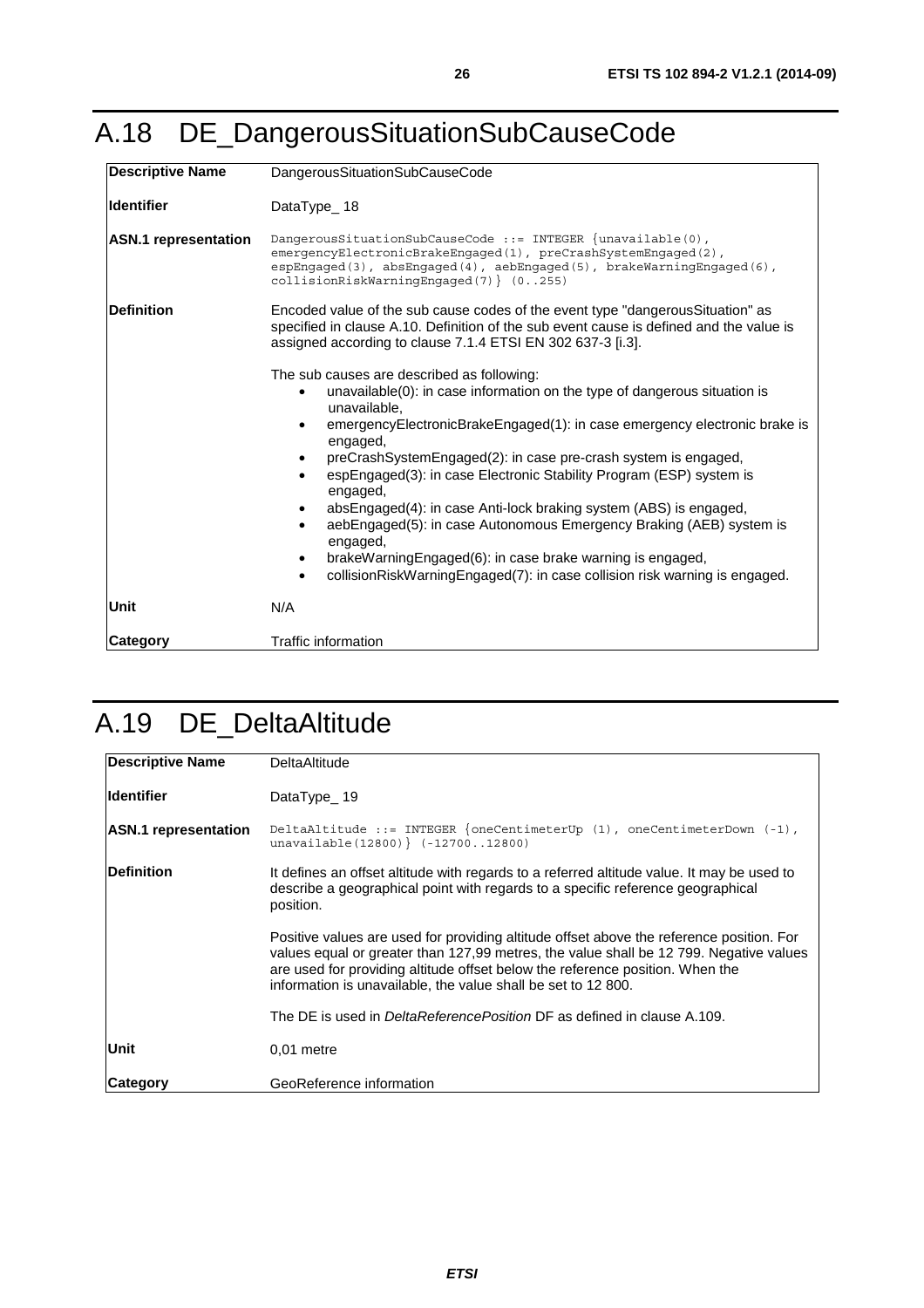## <span id="page-26-0"></span>A.20 DE\_DeltaLatitude

| <b>Descriptive Name</b>     | DeltaLatitude                                                                                                                                                                                                                                                              |
|-----------------------------|----------------------------------------------------------------------------------------------------------------------------------------------------------------------------------------------------------------------------------------------------------------------------|
| lldentifier                 | DataType $20$                                                                                                                                                                                                                                                              |
| <b>ASN.1</b> representation | DeltaLatitude ::= INTEGER {oneMicrodegreeNorth (10), oneMicrodegreeSouth<br>$(-10)$ , unavailable $(131072)$ $(-131071.131072)$                                                                                                                                            |
| Definition                  | It defines offset latitude with regards to a referred latitude value. It may be used to<br>describe a geographical point with regards to a specific reference geographical<br>position.                                                                                    |
|                             | Positive values are used for providing offset towards the north from the reference<br>position. Negative values are used for providing offset towards the south from the<br>reference position. When the information is unavailable, the value shall be set to<br>131 072. |
|                             | The DE is used in <i>DeltaReferencePosition</i> DF as defined in clause A.109.                                                                                                                                                                                             |
| Unit                        | 0,1 microdegree                                                                                                                                                                                                                                                            |
| Category                    | GeoReference information                                                                                                                                                                                                                                                   |

## A.21 DE\_DeltaLongitude

| <b>Descriptive Name</b>     | DeltaLongitude                                                                                                                                                                                                                                                           |
|-----------------------------|--------------------------------------------------------------------------------------------------------------------------------------------------------------------------------------------------------------------------------------------------------------------------|
| lldentifier                 | DataType $21$                                                                                                                                                                                                                                                            |
| <b>ASN.1</b> representation | DeltaLongitude ::= INTEGER $\{\text{oneMicrodegreeEast } (10)$ , oneMicrodegreeWest<br>$(-10)$ , unavailable $(131072)$ $(-131071131072)$                                                                                                                                |
| <b>IDefinition</b>          | It defines an offset longitude with regards to a referred longitude value. It may be used<br>to describe a geographical point with regards to a specific reference geographical<br>position.                                                                             |
|                             | Positive values are used for providing offset towards the east from the reference<br>position. Negative values are used for providing offset towards the west from the<br>reference position. When the information is unavailable, the value shall be set to<br>131 072. |
|                             | The DE is used in <i>DeltaReferencePosition</i> DF as defined in clause A.109.                                                                                                                                                                                           |
| Unit                        | 0,1 microdegree                                                                                                                                                                                                                                                          |
| <b>Category</b>             | GeoReference information                                                                                                                                                                                                                                                 |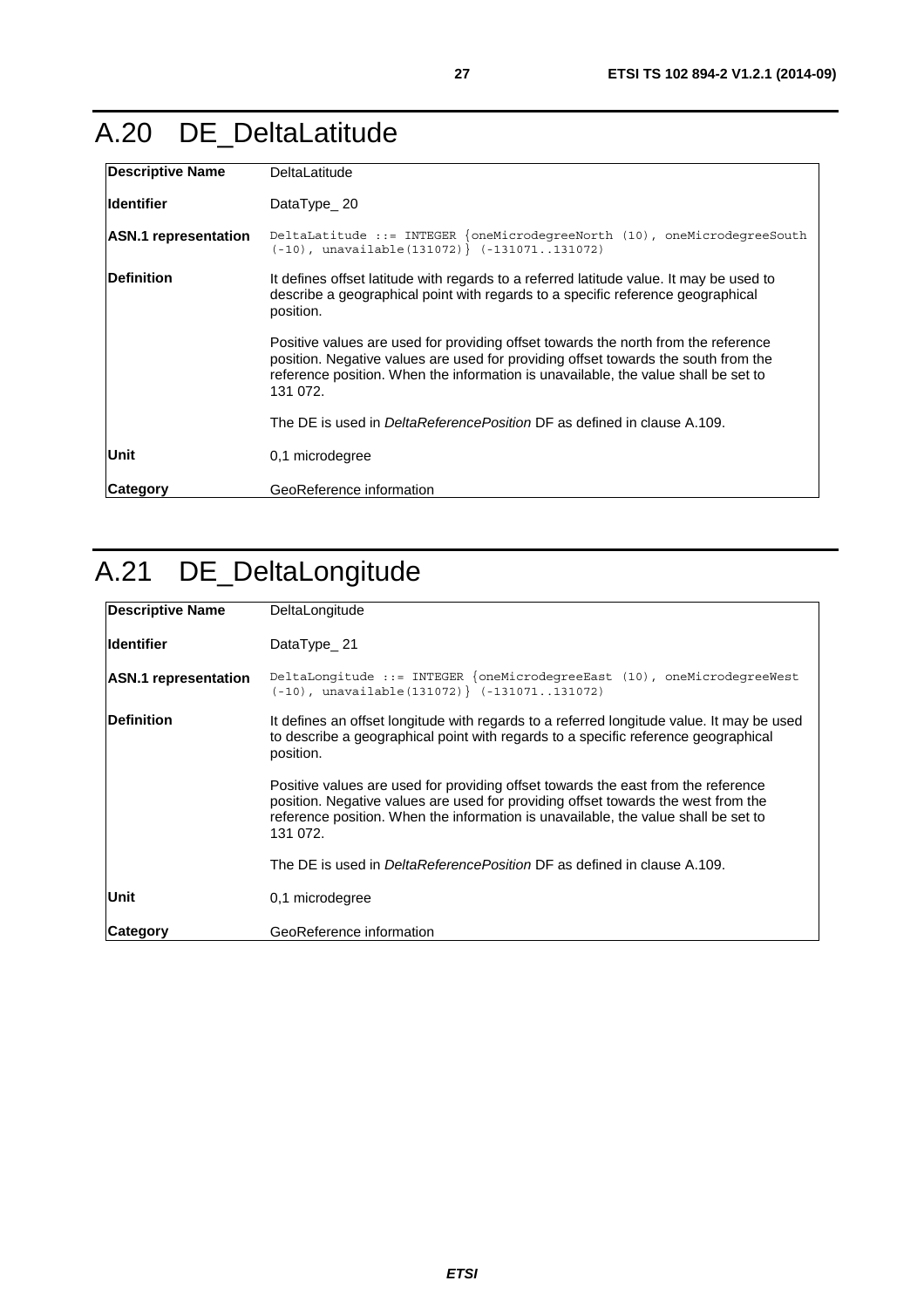## <span id="page-27-0"></span>A.22 DE\_DriveDirection

| <b>Descriptive Name</b>     | <b>DriveDirection</b>                                                                                                             |
|-----------------------------|-----------------------------------------------------------------------------------------------------------------------------------|
| <b>Identifier</b>           | DataType $22$                                                                                                                     |
| <b>ASN.1</b> representation | DriveDirection ::= ENUMERATED {forward $(0)$ , backward $(1)$ , unavailable<br>$(2)$ }                                            |
| <b>IDefinition</b>          | It denotes whether a vehicle is driving forward or backward. When the information is<br>unavailable, the value shall be set to 2. |
| Unit                        | N/A                                                                                                                               |
| Category                    | Vehicle information                                                                                                               |

## A.23 DE\_DrivingLaneStatus

| <b>Descriptive Name</b>     | <b>DrivingLaneStatus</b>                                                                                                                                                                                                                   |
|-----------------------------|--------------------------------------------------------------------------------------------------------------------------------------------------------------------------------------------------------------------------------------------|
| <b>Identifier</b>           | DataType $23$                                                                                                                                                                                                                              |
| <b>ASN.1</b> representation | DrivingLaneStatus ::= BIT STRING $\{$ outermostLaneClosed(1),<br>$secondLaneFromOutsideClosed(2) \{ SIZE (114) \}$                                                                                                                         |
| Definition                  | DE that indicates whether a driving lane is open to traffic.                                                                                                                                                                               |
|                             | A lane is counted from outside boarder of the road. The numbering is matched to<br>LanePosition DE as defined in clause A.40. If a lane is closed to traffic, the<br>corresponding bit shall be set to 1. Otherwise, it shall be set to 0. |
|                             | The DE is used in <i>ClosedLanes</i> DF as defined in clause A.106.                                                                                                                                                                        |
| Unit                        | N/A                                                                                                                                                                                                                                        |
| Category                    | Traffic information                                                                                                                                                                                                                        |

## A.24 DE\_EmbarkationStatus

| <b>Descriptive Name</b>     | <b>EmbarkationStatus</b>                                                                                                                                      |
|-----------------------------|---------------------------------------------------------------------------------------------------------------------------------------------------------------|
| <b>Identifier</b>           | DataType $24$                                                                                                                                                 |
| <b>ASN.1</b> representation | EmbarkationStatus ::= BOOLEAN                                                                                                                                 |
| <b>IDefinition</b>          | It indicates whether a vehicle (e.g. public transport vehicle, truck) is under the<br>embarkation process. If it is the case, the value shall be set to TRUE. |
| <b>Unit</b>                 | N/A                                                                                                                                                           |
| <b>Category</b>             | Vehicle information                                                                                                                                           |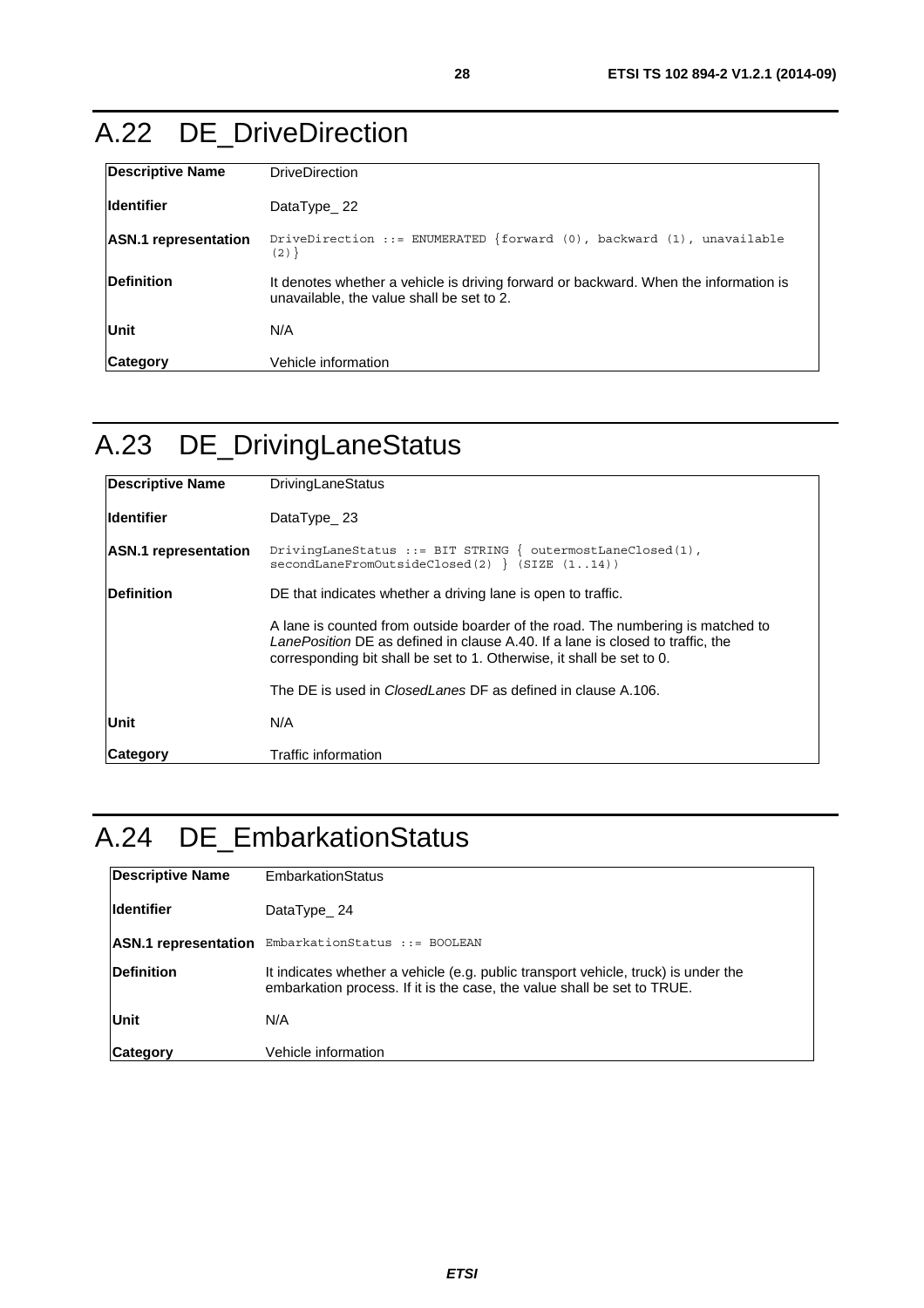## <span id="page-28-0"></span>A.25 DE\_EmergencyPriority

| Descriptive Name            | EmergencyPriority                                                                                                                                                        |
|-----------------------------|--------------------------------------------------------------------------------------------------------------------------------------------------------------------------|
| <b>Identifier</b>           | DataType $25$                                                                                                                                                            |
| <b>ASN.1</b> representation | EmergencyPriority ::= BIT STRING $\{requestForRightOfWay(0),\}$<br>$requestForFreeCrossingAtATrafficLight(1) \ (SIZE(2))$                                                |
| <b>IDefinition</b>          | It indicates the right of priority requested by an operating emergency vehicle. The right-<br>of-priority bit shall be set to 1 if the corresponding right is requested. |
| Unit                        | N/A                                                                                                                                                                      |
| Category                    | Traffic information                                                                                                                                                      |

## A.26 DE\_EmergencyVehicleApproachingSubCauseCode

| <b>Descriptive Name</b>     | EmergencyVehicleApproachingSubCauseCode                                                                                                                                                                                                                                                                                                                           |
|-----------------------------|-------------------------------------------------------------------------------------------------------------------------------------------------------------------------------------------------------------------------------------------------------------------------------------------------------------------------------------------------------------------|
| <b>Identifier</b>           | DataType $26$                                                                                                                                                                                                                                                                                                                                                     |
| <b>ASN.1</b> representation | EmergencyVehicleApproachingSubCauseCode ::= INTEGER $\{unavailable(0),\}$<br>$emergencyVehicleApproxing(1)$ , $prioritizedVehicleApproxing(2)$<br>(0.1255)                                                                                                                                                                                                        |
| <b>Definition</b>           | Encoded value of the sub cause codes of the event type<br>"emergencyVehicleApproaching" as specified in clause A.10. Definition of the<br>sub event cause is defined and the value is assigned according to clause 7.1.4 of ETSI<br>EN 302 637-3 [i.3].                                                                                                           |
|                             | The sub causes are described as following:<br>unavailable(0): in case further detailed information on the emergency vehicle<br>approaching event is unavailable,<br>emergencyVehicleApproaching(1): in case an operating emergency vehicle is<br>approaching,<br>prioritized Vehicle Approaching (2): in case a prioritized vehicle (e.g. bus) is<br>approaching. |
| Unit                        | N/A                                                                                                                                                                                                                                                                                                                                                               |
| <b>Category</b>             | Traffic information                                                                                                                                                                                                                                                                                                                                               |

## A.27 DE\_EnergyStorageType

| <b>Descriptive Name</b>     | EnergyStorageType                                                                                                                                                                                      |
|-----------------------------|--------------------------------------------------------------------------------------------------------------------------------------------------------------------------------------------------------|
| <b>Identifier</b>           | DataType 27                                                                                                                                                                                            |
| <b>ASN.1</b> representation | EnergyStorageType::= BIT STRING $\{hydrogenStorage(0)\}\$<br>$electricEnergyStorage(1)$ , liquidPropaneGas(2), compressedNaturalGas(3),<br>diesel $(4)$ , qasoline $(5)$ , ammonia $(6)$ } $(SIZE(7))$ |
| <b>Definition</b>           | Type of energy being used and stored in vehicle. If a storage type is used by the<br>vehicle, the corresponding bit shall be set to 1. Otherwise, the corresponding bit shall<br>be set to $0$ .       |
| Unit                        | N/A                                                                                                                                                                                                    |
| <b>Category</b>             | Vehicle information                                                                                                                                                                                    |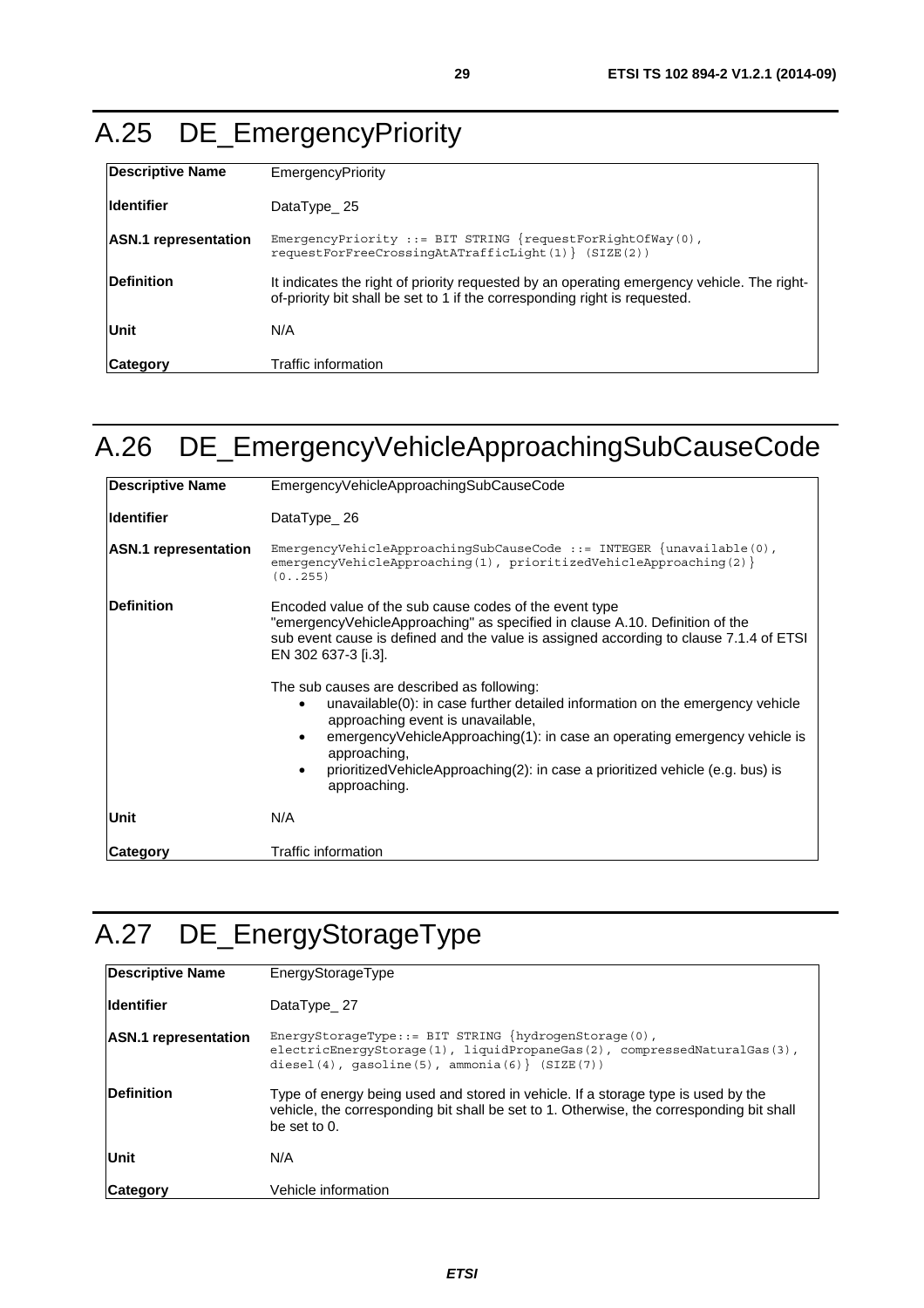## <span id="page-29-0"></span>A.28 DE\_ExteriorLights

| <b>Descriptive Name</b> | ExteriorLights                                                                                                                                                                                                                                                                                                                                                    |  |
|-------------------------|-------------------------------------------------------------------------------------------------------------------------------------------------------------------------------------------------------------------------------------------------------------------------------------------------------------------------------------------------------------------|--|
| <b>Identifier</b>       | DataType_28                                                                                                                                                                                                                                                                                                                                                       |  |
|                         | ASN.1 representation ExteriorLights ::= BIT STRING {<br>lowBeamHeadlightsOn<br>$(0)$ ,<br>highBeamHeadlightsOn<br>$(1)$ ,<br>leftTurnSignalOn<br>$(2)$ ,<br>rightTurnSignalOn<br>$(3)$ ,<br>daytimeRunningLightsOn<br>$(4)$ ,<br>reverseLightOn<br>$(5)$ ,<br>fogLightOn<br>$(6)$ ,<br>parkingLightsOn<br>(7)<br>(SIZE(8))                                        |  |
| <b>Definition</b>       | This DE describes the status of the exterior light switches of a vehicle.                                                                                                                                                                                                                                                                                         |  |
|                         | The value of each bit indicates the state of the switch, which commands the<br>corresponding light. The bit corresponding to a specific light is set to 1, when the<br>corresponding switch is turned on, either manually by the driver or automatically by a<br>vehicle system. The bit value does not indicate if the corresponding lamps are alight or<br>not. |  |
|                         | If a vehicle is not equipped with a certain light or if the light switch status information is<br>not available, the corresponding bit shall be set to 0.                                                                                                                                                                                                         |  |
|                         | The fogLightOn only indicates the status of the tail fog lamp switch.                                                                                                                                                                                                                                                                                             |  |
|                         | As the bit value indicates only the state of the switch, the turn signal and hazard signal<br>bit values shall not alternate with the blinking interval.                                                                                                                                                                                                          |  |
|                         | For hazard indicator, the leftTurnSignalOn (2) and rightTurnSignalOn (3) shall be set to<br>1.                                                                                                                                                                                                                                                                    |  |
| Unit                    | N/A                                                                                                                                                                                                                                                                                                                                                               |  |
| Category                | Vehicle information                                                                                                                                                                                                                                                                                                                                               |  |

## A.29 DE\_HardShoulderStatus

| <b>Descriptive Name</b>     | <b>HardShoulderStatus</b>                                                                                                                                                |  |
|-----------------------------|--------------------------------------------------------------------------------------------------------------------------------------------------------------------------|--|
| <b>Identifier</b>           | DataType 29                                                                                                                                                              |  |
| <b>ASN.1</b> representation | HardShoulderStatus ::= ENUMERATED {availableForStopping(0), closed(1),<br>available For Driving (2)                                                                      |  |
| <b>Definition</b>           | This DE indicates the current status of a hard shoulder lane whether it is available for<br>special usage (e.g. for stopping or for driving) or closed for all vehicles. |  |
|                             | The DE is used in <i>ClosedLanes</i> DF as defined in clause A.106.                                                                                                      |  |
| Unit                        | N/A                                                                                                                                                                      |  |
| <b>Category</b>             | Traffic information                                                                                                                                                      |  |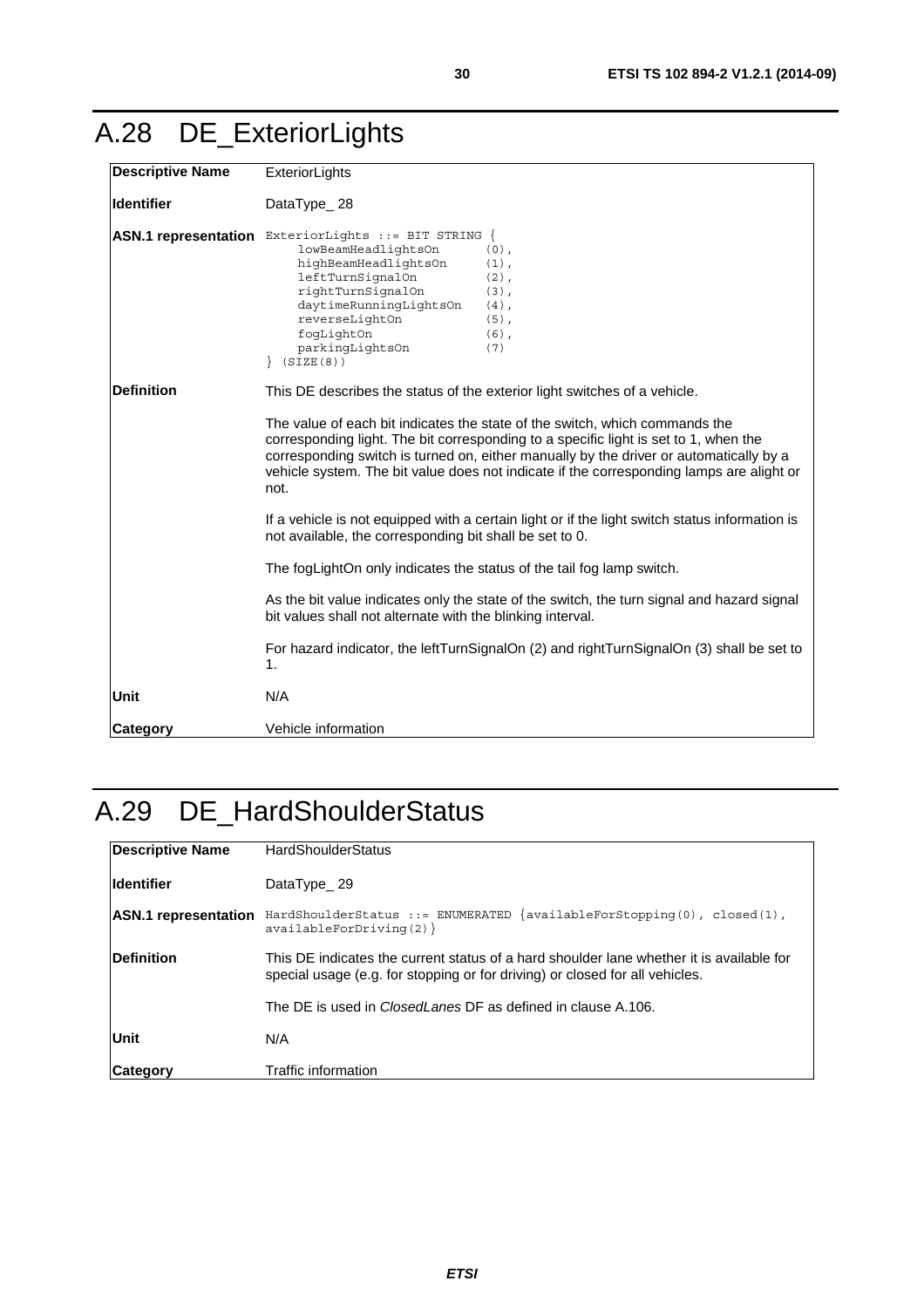### <span id="page-30-0"></span>A.30 DE\_HazardousLocation-AnimalOnTheRoadSubCauseCode

| <b>Descriptive Name</b>     | HazardousLocation-AnimalOnTheRoadSubCauseCode                                                                                                                                                                                                                                                                                                                                                |
|-----------------------------|----------------------------------------------------------------------------------------------------------------------------------------------------------------------------------------------------------------------------------------------------------------------------------------------------------------------------------------------------------------------------------------------|
| <b>Identifier</b>           | DataType $30$                                                                                                                                                                                                                                                                                                                                                                                |
| <b>ASN.1</b> representation | HazardousLocation-AnimalOnTheRoadSubCauseCode ::= INTEGER<br>{unavailable(0), wildAnimals(1), herdOfAnimals(2), smallAnimals(3),<br>$largeAnimals(4)$ $(0255)$                                                                                                                                                                                                                               |
| <b>Definition</b>           | Encoded value of the sub cause codes of the event type "hazardous Location-<br>AnimalOnTheRoad" as specified in clause A.10. Definition of the sub event cause is<br>defined and the value is assigned according to clause 7.1.4 of ETSI EN 302 637-3 [i.3].<br>The sub causes are described as following:<br>unavailable(0): in case further detailed information on the animal on the road |
|                             | event is unavailable.<br>wildAnimals(1): in case wild animals are detected on the road,<br>٠<br>herdOfAnimals(2): in case herd of animals are detected on the road,<br>٠<br>smallAnimals(3): in case small size animal is detected on the road,<br>largeAnimals(4): in case large size animal is detected on the road.<br>$\bullet$                                                          |
| Unit                        | N/A                                                                                                                                                                                                                                                                                                                                                                                          |
| Category                    | Traffic information                                                                                                                                                                                                                                                                                                                                                                          |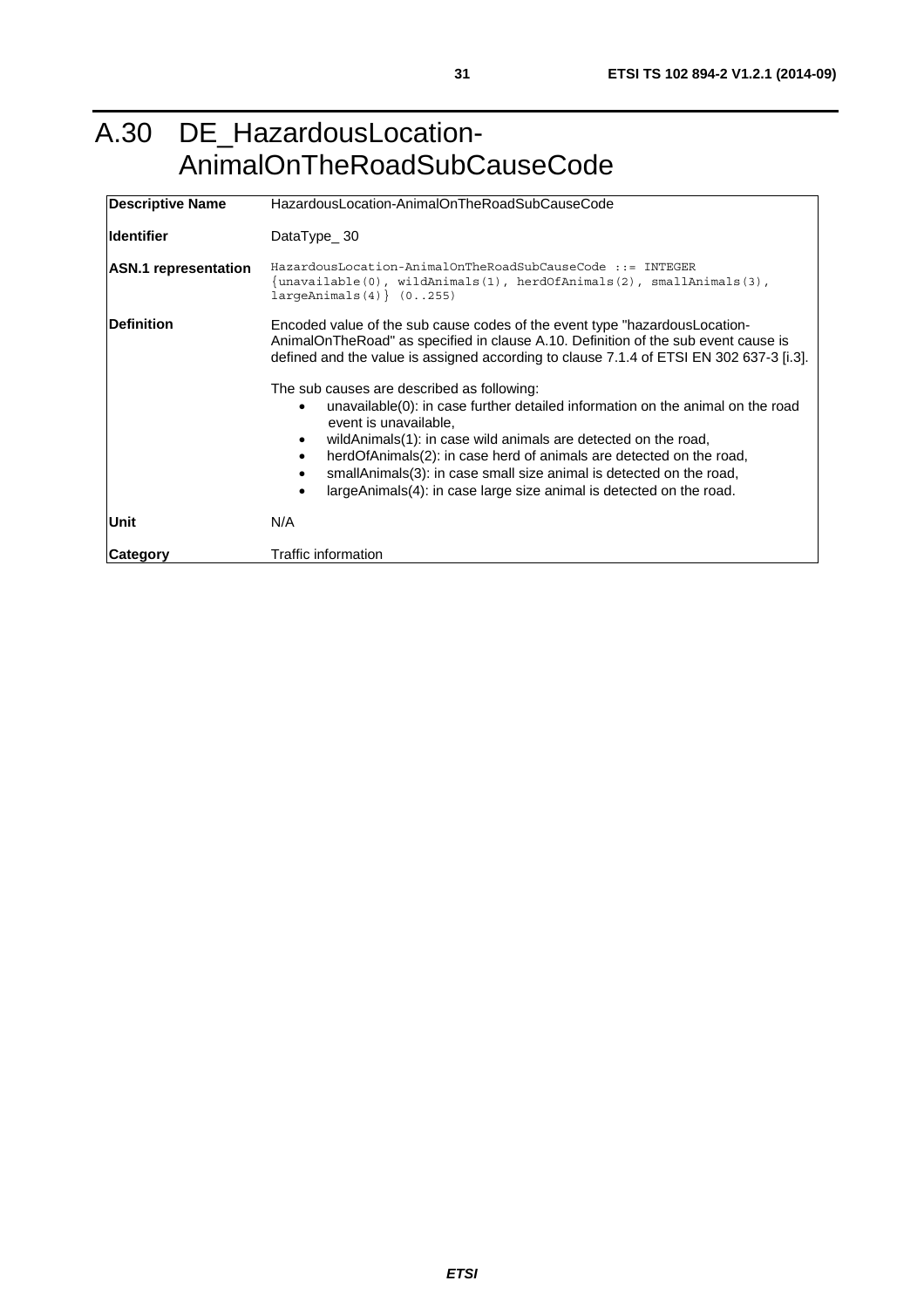## <span id="page-31-0"></span>A.31 DE\_HazardousLocation-DangerousCurveSubCauseCode

| <b>Descriptive Name</b>     | HazardousLocation-DangerousCurveSubCauseCode                                                                                                                                                                                                                                                                                                                                                                                                                                                                                                                                                                                                                                                                                                                                                                                                                               |
|-----------------------------|----------------------------------------------------------------------------------------------------------------------------------------------------------------------------------------------------------------------------------------------------------------------------------------------------------------------------------------------------------------------------------------------------------------------------------------------------------------------------------------------------------------------------------------------------------------------------------------------------------------------------------------------------------------------------------------------------------------------------------------------------------------------------------------------------------------------------------------------------------------------------|
| <b>Identifier</b>           | DataType_31                                                                                                                                                                                                                                                                                                                                                                                                                                                                                                                                                                                                                                                                                                                                                                                                                                                                |
| <b>ASN.1</b> representation | HazardousLocation-DangerousCurveSubCauseCode ::= INTEGER<br>$\{unavailable(0), dangerousLeftTurnCurve(1), dangerousRightTurnCurve(2),\}$<br>multipleCurvesStartinqWithUnknownTurninqDirection(3),<br>multipleCurvesStartinqWithLeftTurn(4),<br>multipleCurvesStartingWithRightTurn(5) } (0255)                                                                                                                                                                                                                                                                                                                                                                                                                                                                                                                                                                             |
| <b>Definition</b>           | Encoded value of the sub cause codes of the event type "hazardousLocation-<br>DangerousCurve" as specified in clause A.10. Definition of the sub event cause is<br>defined and the value is assigned according to clause 7.1.4 of ETSI EN 302 637-3 [i.3].                                                                                                                                                                                                                                                                                                                                                                                                                                                                                                                                                                                                                 |
|                             | The sub causes are described as following:<br>unavailable(0): in case further detailed information on the dangerous curve is<br>unavailable.<br>dangerousLeftTurnCurve(1): in case the dangerous curve is a left turn curve,<br>dangerous Right Turn Curve (2): in case the dangerous curve is a right turn<br>curve.<br>multipleCurvesStartingWithUnknownTurningDirection(3): in case of multiple<br>curves for which the starting curve turning direction is not known,<br>multipleCurvesStartingWithLeftTurn(4): in case of multiple curves starting with<br>a left turn curve,<br>multipleCurvesStartingWithRightTurn(5): in case of multiple curves stating<br>with a right turn curve.<br>The definition of whether a curve is dangerous may vary according to region and<br>according to vehicle types/mass and vehicle speed driving on the curve. This definition |
|                             | is out of scope of the present document.                                                                                                                                                                                                                                                                                                                                                                                                                                                                                                                                                                                                                                                                                                                                                                                                                                   |
| <b>Unit</b>                 | N/A                                                                                                                                                                                                                                                                                                                                                                                                                                                                                                                                                                                                                                                                                                                                                                                                                                                                        |
| <b>Category</b>             | Traffic information                                                                                                                                                                                                                                                                                                                                                                                                                                                                                                                                                                                                                                                                                                                                                                                                                                                        |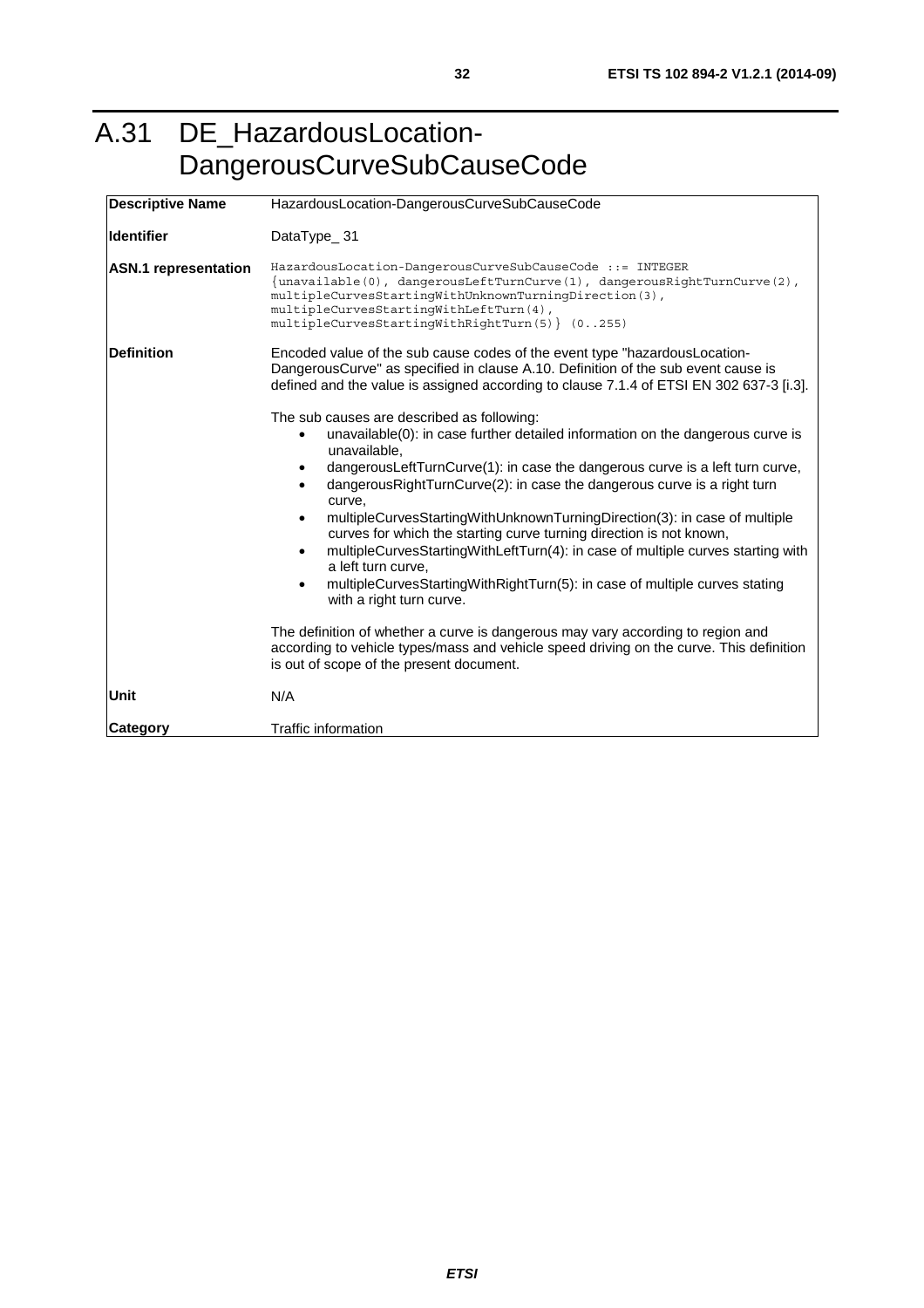### <span id="page-32-0"></span>A.32 DE\_HazardousLocation-ObstacleOnTheRoadSubCauseCode

| <b>Descriptive Name</b>     | HazardousLocation-ObstacleOnTheRoadSubCauseCode                                                                                                                                                                                                                                                                                                                                                                                                                                                                                                                                                                                                                                                                  |  |
|-----------------------------|------------------------------------------------------------------------------------------------------------------------------------------------------------------------------------------------------------------------------------------------------------------------------------------------------------------------------------------------------------------------------------------------------------------------------------------------------------------------------------------------------------------------------------------------------------------------------------------------------------------------------------------------------------------------------------------------------------------|--|
| <b>Identifier</b>           | DataType_32                                                                                                                                                                                                                                                                                                                                                                                                                                                                                                                                                                                                                                                                                                      |  |
| <b>ASN.1</b> representation | HazardousLocation-ObstacleOnTheRoadSubCauseCode ::= INTEGER<br>$\{unavailable(0), schedule(1), particle(2), particle(3),\}$<br>bigObjects(4), fallenTrees(5), hubCaps(6), waitingVehicles(7) } $(0255)$                                                                                                                                                                                                                                                                                                                                                                                                                                                                                                          |  |
| <b>IDefinition</b>          | Encoded value of the sub cause codes of the event type "hazardous Location-<br>ObstacleOnTheRoad" as specified in clause A.10. Definition of the sub event cause is<br>defined and the value is assigned according to clause 7.1.4 of ETSI EN 302 637-3 [i.3].                                                                                                                                                                                                                                                                                                                                                                                                                                                   |  |
|                             | The sub causes are described as following:<br>unavailable(0): in case further detailed information on the detected obstacle is<br>unavailable,<br>shedLoad(1): in case detected obstacle is large amount of obstacles<br>$\bullet$<br>(shedload),<br>partsOfVehicles(2): in case detected obstacles are parts of vehicles,<br>partsOfTyres(3): in case the detected obstacles are parts of tyres,<br>bigObjects(4): in case the detected obstacles are big objects,<br>fallenTrees(5): in case the detected obstacles are fallen trees,<br>$\bullet$<br>hubCaps(6): in case the detected obstacles are hub caps,<br>٠<br>waiting Vehicles (7): in case the detected obstacles are waiting vehicles.<br>$\bullet$ |  |
| Unit                        | N/A                                                                                                                                                                                                                                                                                                                                                                                                                                                                                                                                                                                                                                                                                                              |  |
| Category                    | Traffic information                                                                                                                                                                                                                                                                                                                                                                                                                                                                                                                                                                                                                                                                                              |  |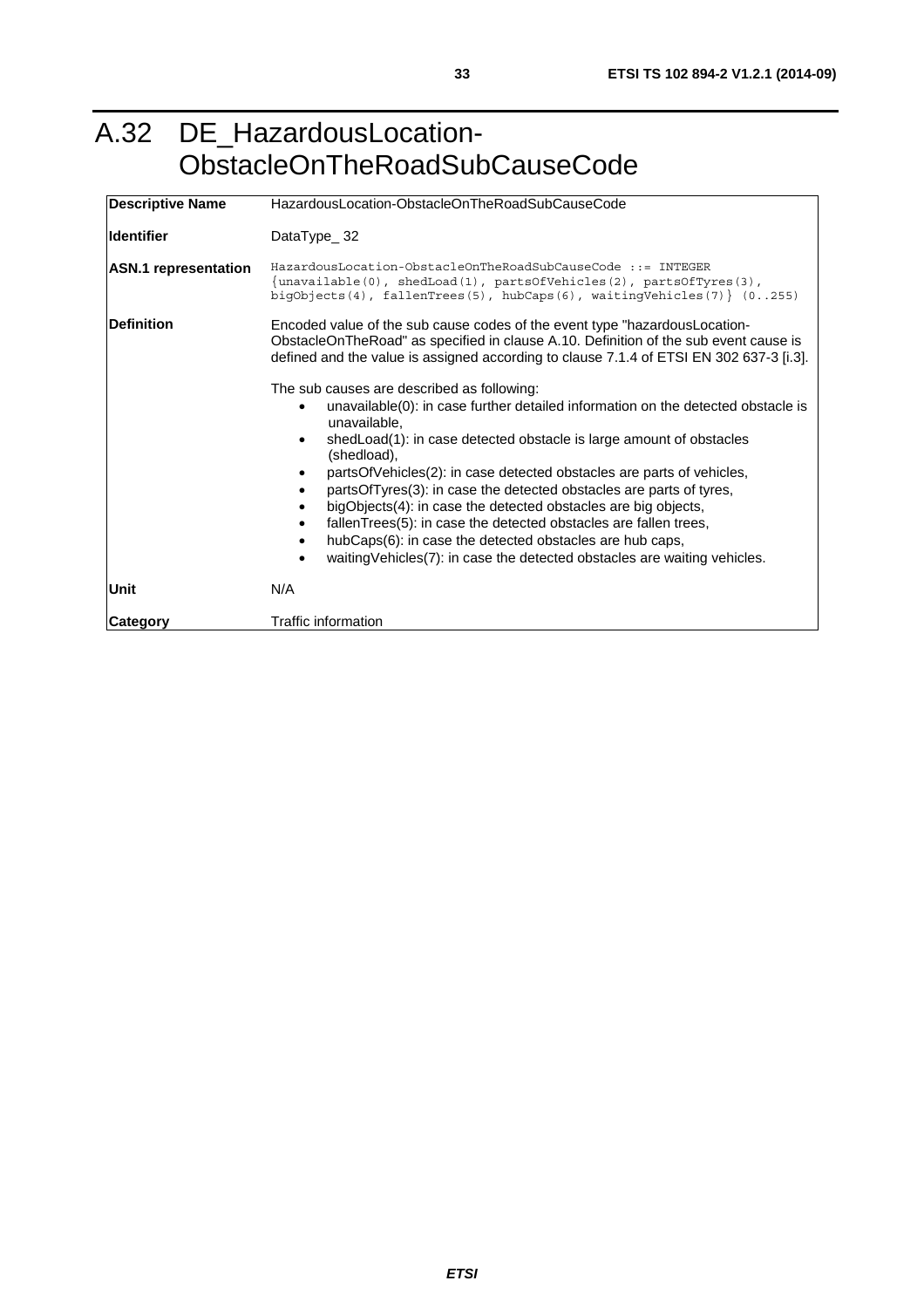### <span id="page-33-0"></span>A.33 DE\_HazardousLocation-SurfaceConditionSubCauseCode

| <b>Descriptive Name</b>     | HazardousLocation-SurfaceConditionSubCauseCode                                                                                                                                                                                                                                                                                                                                                                                                                                                                                                                                                                                                                                                                                                                                                                                                     |  |
|-----------------------------|----------------------------------------------------------------------------------------------------------------------------------------------------------------------------------------------------------------------------------------------------------------------------------------------------------------------------------------------------------------------------------------------------------------------------------------------------------------------------------------------------------------------------------------------------------------------------------------------------------------------------------------------------------------------------------------------------------------------------------------------------------------------------------------------------------------------------------------------------|--|
| lldentifier                 | DataType $_33$                                                                                                                                                                                                                                                                                                                                                                                                                                                                                                                                                                                                                                                                                                                                                                                                                                     |  |
| <b>ASN.1</b> representation | $\text{HazardousLocation-SurfaceConditionSubCause.}$<br>{unavailable(0), rockfalls(1), earthquakeDamage(2), sewerCollapse(3),<br>subsidence(4), $snowDrifts(5)$ , $sformDamaqe(6)$ , $burstPipe(7)$ ,<br>$volaanoEruption(8)$ , $fallingIce(9)$ $(0255)$                                                                                                                                                                                                                                                                                                                                                                                                                                                                                                                                                                                           |  |
| Definition                  | Encoded value of the sub cause codes of the event type "hazardous Location-<br>SurfaceCondition" as specified in clause A.10. Definition of the sub event cause is<br>defined and the value is assigned according to clause 7.1.4 of ETSI EN 302 637-3 [i.3].                                                                                                                                                                                                                                                                                                                                                                                                                                                                                                                                                                                      |  |
|                             | The sub causes are described as following:<br>unavailable(0): in case further detailed information on the road surface<br>condition is unavailable.<br>rockfalls(1): in case rock falls are detected on the road surface,<br>earthquakeDamage(2): in case the road surface is damaged by earthquake,<br>sewerCollapse(3): in case of sewer collapse on the road surface,<br>subsidence(4): in case road surface is damaged by subsidence,<br>snowDrifts(5): in case road surface is damaged due to snow drift,<br>$\bullet$<br>stormDamage(6): in case road surface is damaged by strong storm,<br>burstPipe(7): in case road surface is damaged due to pipe burst,<br>volcanoEruption(8): in case road surface is damaged due to volcano eruption,<br>$\bullet$<br>falling ce(9): in case road surface damage is due to falling ice.<br>$\bullet$ |  |
| Unit                        | N/A                                                                                                                                                                                                                                                                                                                                                                                                                                                                                                                                                                                                                                                                                                                                                                                                                                                |  |
| <b>Category</b>             | Traffic information                                                                                                                                                                                                                                                                                                                                                                                                                                                                                                                                                                                                                                                                                                                                                                                                                                |  |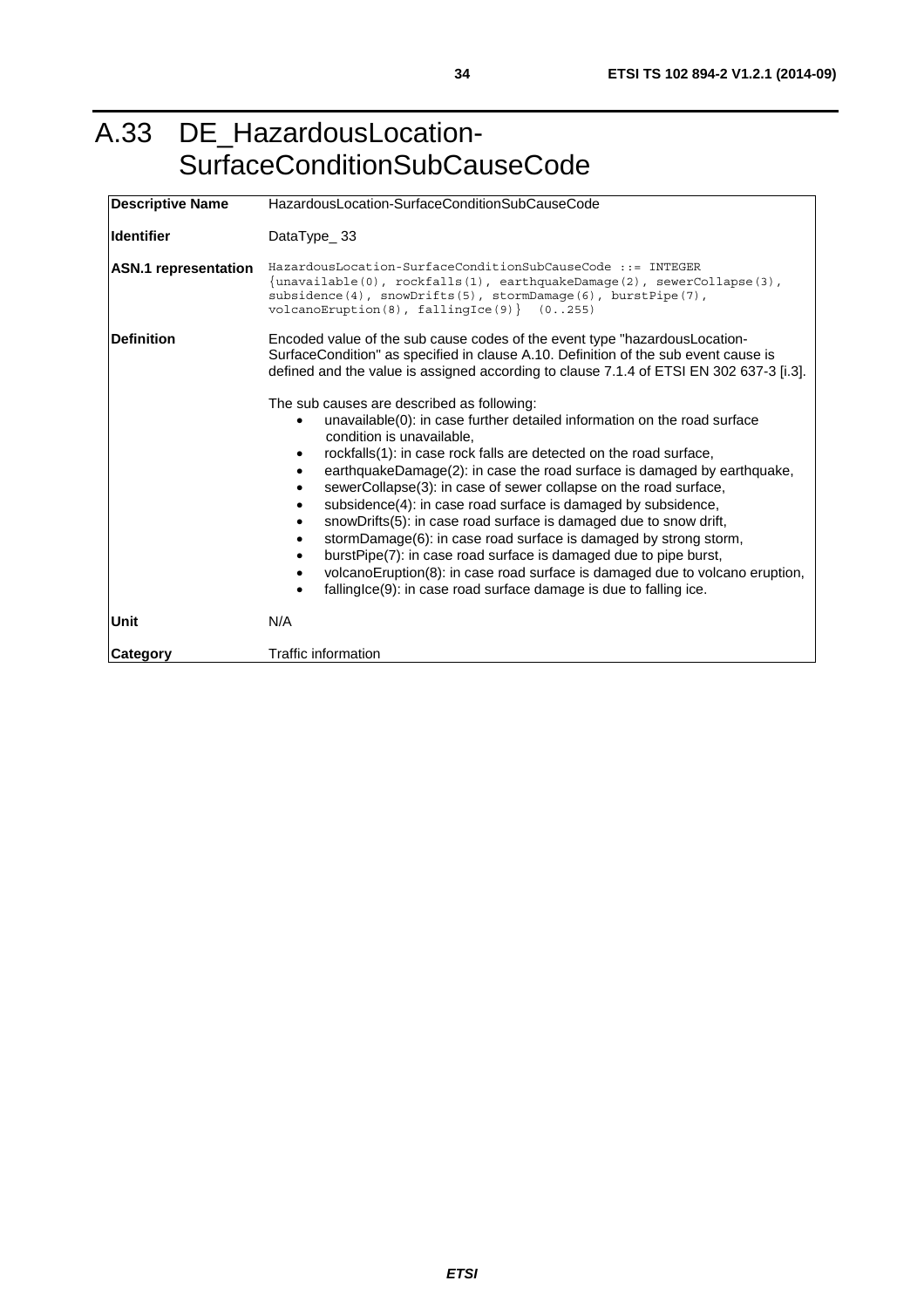<span id="page-34-0"></span>

|  |  | A.34 DE_HeadingConfidence |
|--|--|---------------------------|
|--|--|---------------------------|

| <b>Descriptive Name</b>     | HeadingConfidence                                                                                                                                                                                                                                                                                                                                                                                                                                                                                                                                                                                                                                                                                            |  |
|-----------------------------|--------------------------------------------------------------------------------------------------------------------------------------------------------------------------------------------------------------------------------------------------------------------------------------------------------------------------------------------------------------------------------------------------------------------------------------------------------------------------------------------------------------------------------------------------------------------------------------------------------------------------------------------------------------------------------------------------------------|--|
| <b>Identifier</b>           | DataType_34                                                                                                                                                                                                                                                                                                                                                                                                                                                                                                                                                                                                                                                                                                  |  |
| <b>ASN.1</b> representation | HeadingConfidence ::= INTEGER $\{equalOrWithinZeroPointOneDegree (1),\}$<br>equalOrWithinOneDegree (10), outOfRange(126), unavailable(127)} (1127)                                                                                                                                                                                                                                                                                                                                                                                                                                                                                                                                                           |  |
| <b>Definition</b>           | The absolute accuracy of a reported heading value for a predefined confidence level<br>(e.g. 95 %). The required confidence level is defined by the corresponding standards<br>applying the DE.                                                                                                                                                                                                                                                                                                                                                                                                                                                                                                              |  |
|                             | The value shall be set to:<br>1 if the heading accuracy is equal to or less than 0,1 degree,<br>$n$ ( $n > 1$ and $n < 125$ ) if the heading accuracy is equal to or less than<br>$\bullet$<br>$n \times 0,1$ degree,<br>125 if the heading accuracy is equal to or less than 12,5 degrees,<br>$\bullet$<br>126 if the heading accuracy is out of range, i.e. greater than 12,5 degrees,<br>$\bullet$<br>127 if the heading accuracy information is not available.<br>$\bullet$                                                                                                                                                                                                                              |  |
|                             | The DE is used in <i>Heading</i> DF as defined in clause A.112.                                                                                                                                                                                                                                                                                                                                                                                                                                                                                                                                                                                                                                              |  |
|                             | NOTE:<br>The fact that a value is received with confidence set to 'unavailable(127)'<br>can be caused by several reasons, such as:<br>the sensor cannot deliver the accuracy at the defined confidence level<br>because it is a low-end sensor,<br>the sensor cannot calculate the accuracy due to lack of variables, or<br>there has been a vehicle bus (e.g. CAN bus) error.<br>In all 3 cases above, the reported heading value may be valid and used by<br>the application.<br>If a heading value is received and its confidence is set to 'outOfRange(126)', it means<br>that the reported heading value is not valid and therefore cannot be trusted. Such value<br>is not useful for the application. |  |
| <b>Unit</b>                 | $0,1$ degree                                                                                                                                                                                                                                                                                                                                                                                                                                                                                                                                                                                                                                                                                                 |  |
| <b>Category</b>             | GeoReference information, vehicle information, road topology information                                                                                                                                                                                                                                                                                                                                                                                                                                                                                                                                                                                                                                     |  |

# A.35 DE\_HeadingValue

| <b>Descriptive Name</b>     | HeadingValue                                                                                                                            |
|-----------------------------|-----------------------------------------------------------------------------------------------------------------------------------------|
| <b>Identifier</b>           | DataType 35                                                                                                                             |
| <b>ASN.1</b> representation | HeadingValue ::= INTEGER $\{wgs84North(0), wgs84East(900),\}$<br>$wqs84South(1800)$ , $wqs84West(2700)$ , $unavailable(3601)$ $(03601)$ |
| Definition                  | Orientation of a heading with regards to the WGS84 north.                                                                               |
|                             | When the information is not available, the DE shall be set to 3 601.                                                                    |
|                             | The DE is used in Heading DF as defined in clause A.112, and PosConfidence Ellipse<br>DF as defined in clause A.119.                    |
| Unit                        | 0.1 degree                                                                                                                              |
| <b>Category</b>             | GeoReference information, vehicle information, road topology information                                                                |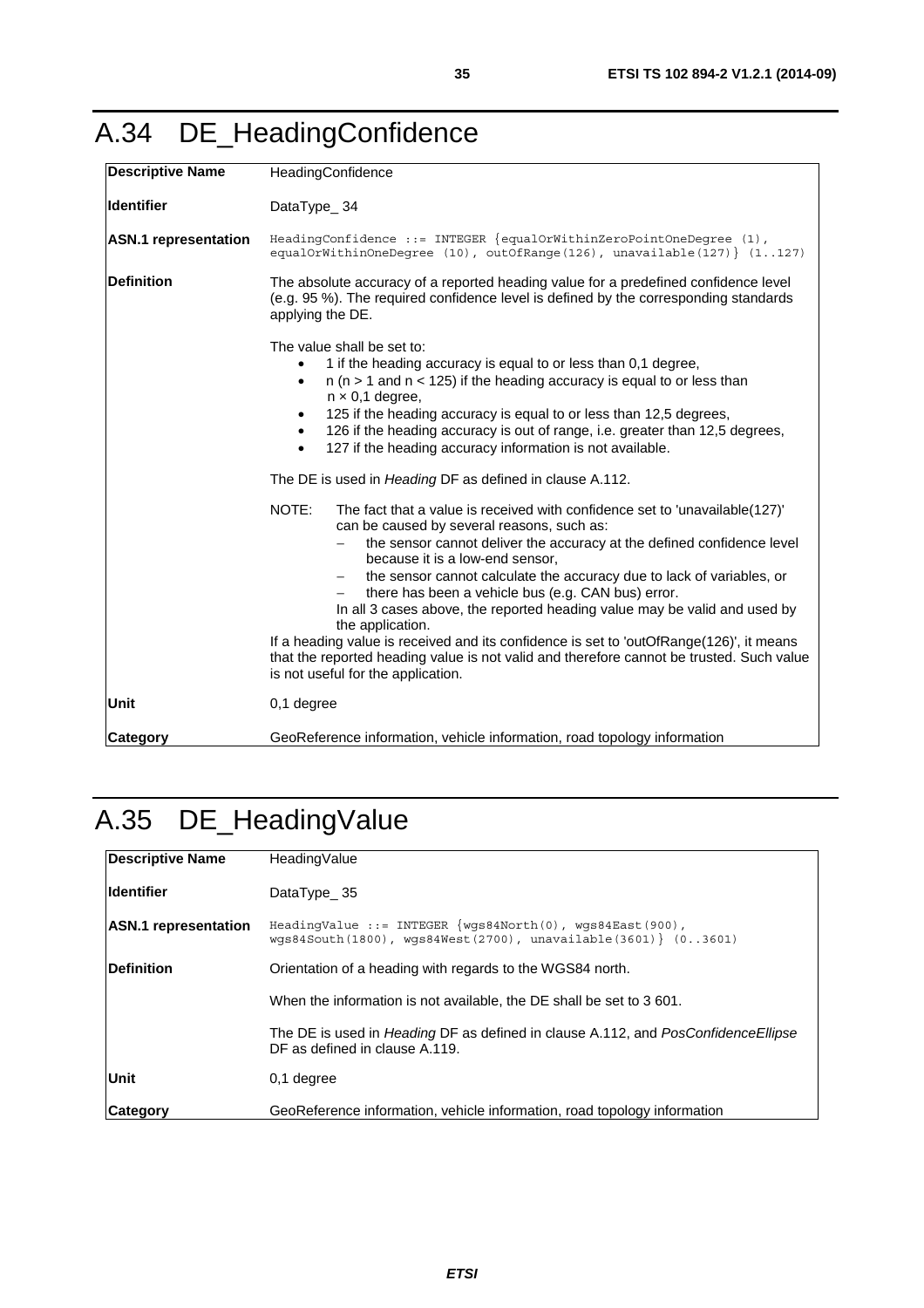## <span id="page-35-0"></span>A.36 DE\_HeightLonCarr

| <b>Descriptive Name</b>     | HeightLonCarr                                                                                                                                                                                                                                                       |
|-----------------------------|---------------------------------------------------------------------------------------------------------------------------------------------------------------------------------------------------------------------------------------------------------------------|
| <b>I</b> Identifier         | DataType $36$                                                                                                                                                                                                                                                       |
| <b>ASN.1</b> representation | HeightLonCarr ::= INTEGER $\{oneCentimeter(1)$ , unavailable(100) $\}$ (1100)                                                                                                                                                                                       |
| <b>IDefinition</b>          | Height of left or right longitude carrier of vehicle from base to top (left or right carrier<br>seen from vehicle rear to front). For values equal to or greater than 99 cm, the DE shall<br>be set to 99. If the value is unavailable, the DE shall be set to 100. |
| Unit                        | 1 centimetre                                                                                                                                                                                                                                                        |
| Category                    | Vehicle information                                                                                                                                                                                                                                                 |

## A.37 DE\_HumanPresenceOnTheRoadSubCauseCode

| <b>Descriptive Name</b>     | HumanPresenceOnTheRoadSubCauseCode                                                                                                                                                                                                                                                                                                                                                                          |  |
|-----------------------------|-------------------------------------------------------------------------------------------------------------------------------------------------------------------------------------------------------------------------------------------------------------------------------------------------------------------------------------------------------------------------------------------------------------|--|
| lldentifier                 | DataType $_37$                                                                                                                                                                                                                                                                                                                                                                                              |  |
| <b>ASN.1</b> representation | HumanPresenceOnTheRoadSubCauseCode ::= INTEGER $\{unavailable(0),\}$<br>childrenOnRoadway(1), cyclistOnRoadway(2), motorcyclistOnRoadway(3) }<br>(0.0255)                                                                                                                                                                                                                                                   |  |
| <b>Definition</b>           | Encoded value of the sub cause codes of the event type<br>"humanPresenceOnTheRoad" as defined in clause A.10. Definition of the sub event<br>cause is defined and the value is assigned according to clause 7.1.4 of ETSI<br>EN 302 637-3 [i.3].                                                                                                                                                            |  |
|                             | The sub causes are described as following:<br>unavailable(0): in case further detailed information on human presence on the<br>road is unavailable,<br>childrenOnRoadway(1): in case children are detected on the road event,<br>$\bullet$<br>cyclistOnRoadway(2): in case cyclist presence is detected on the road,<br>motorcyclistOnRoadway(3): in case motorcyclist presence is detected on the<br>road. |  |
| Unit                        | N/A                                                                                                                                                                                                                                                                                                                                                                                                         |  |
| <b>Category</b>             | Traffic information                                                                                                                                                                                                                                                                                                                                                                                         |  |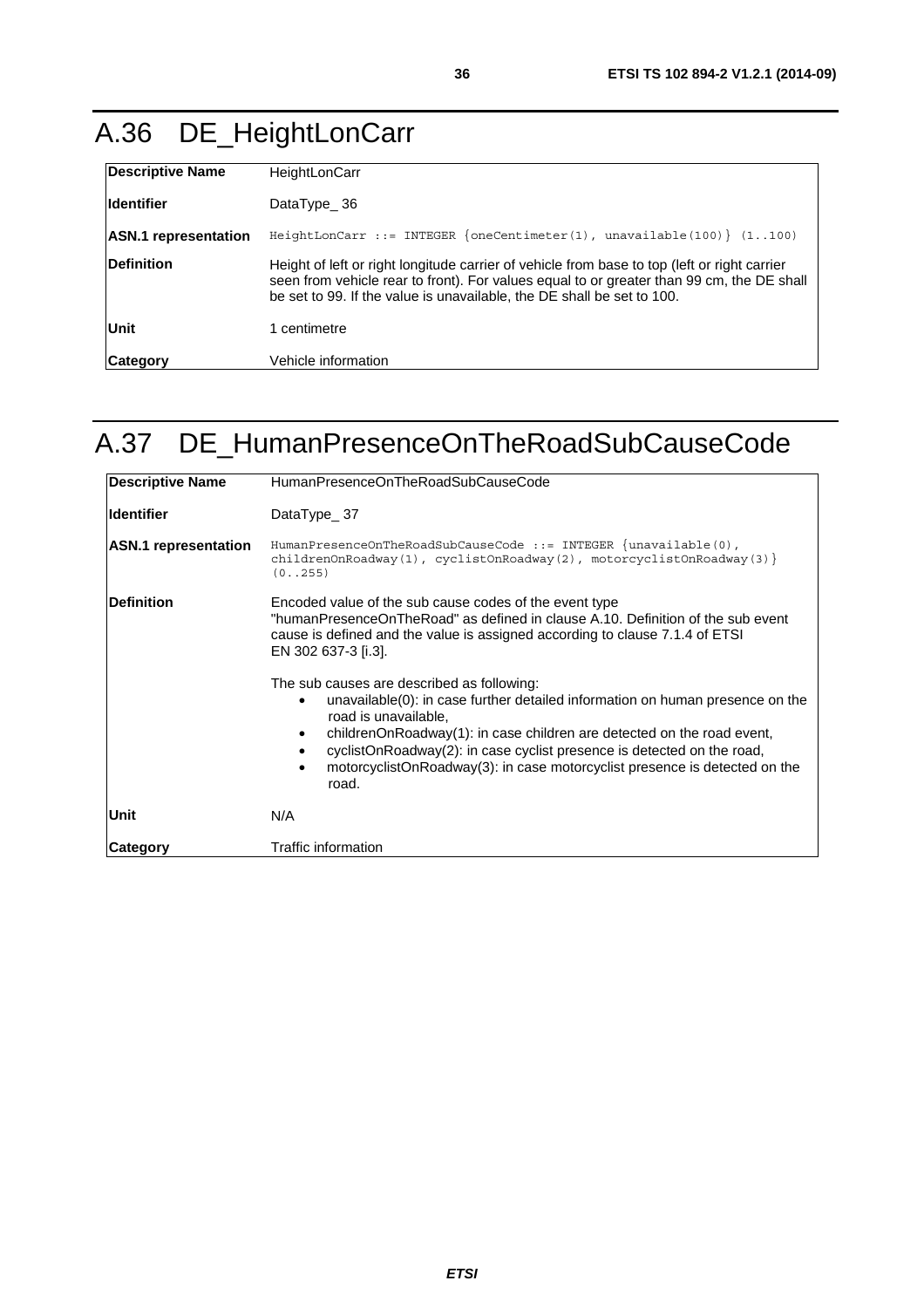#### A.38 DE\_HumanProblemSubCauseCode

| <b>Descriptive Name</b>     | HumanProblemSubCauseCode                                                                                                                                                                                                                                                                                |
|-----------------------------|---------------------------------------------------------------------------------------------------------------------------------------------------------------------------------------------------------------------------------------------------------------------------------------------------------|
| lldentifier                 | DataType $-38$                                                                                                                                                                                                                                                                                          |
| <b>ASN.1</b> representation | $Human Problem SubCause. := INTEGR \{ unavailable(0),\}$<br>qlycemiaProblem $(1)$ , heartProblem $(2)$ $(0255)$                                                                                                                                                                                         |
| <b>Definition</b>           | Encoded value of the sub cause codes of the event type "humanProblem" as specified<br>in clause A.10. Definition of the sub event cause is defined and the value is assigned<br>according to clause 7.1.4 of ETSI EN 302 637-3 [i.3].                                                                   |
|                             | The sub causes are described as following:<br>unavailable(0): in case further detailed information on human health problem<br>is unavailable.<br>glycemiaProblem(1): in case human problem is due to glycaemia problem,<br>heartProblem(2): in case human problem is due to heart problem.<br>$\bullet$ |
| Unit                        | N/A                                                                                                                                                                                                                                                                                                     |
| <b>Category</b>             | Traffic information                                                                                                                                                                                                                                                                                     |

## A.39 DE\_InformationQuality

| <b>Descriptive Name</b>     | <b>InformationQuality</b>                                                                         |
|-----------------------------|---------------------------------------------------------------------------------------------------|
| <b>Identifier</b>           | DataType $39$                                                                                     |
| <b>ASN.1</b> representation | InformationQuality ::= INTEGER $\{unavailable(0), \text{lowest}(1), \text{highest}(7)\}$<br>(0.7) |
| Definition                  | Quality level of provided information.                                                            |
|                             | The DE is used in <i>EventPoint</i> DF as defined in clause A.111.                                |
|                             | Definition of quality level is out of scope of the present document.<br>NOTE:                     |
| Unit                        | N/A                                                                                               |
| <b>Category</b>             | Other information                                                                                 |

# A.40 DE\_LanePosition

| <b>Descriptive Name</b>        | LanePosition                                                                                                                                                                                                                                       |
|--------------------------------|----------------------------------------------------------------------------------------------------------------------------------------------------------------------------------------------------------------------------------------------------|
| <b>Identifier</b>              | DataType $40$                                                                                                                                                                                                                                      |
| <b>ASN.1</b><br>representation | LanePosition ::= INTEGER $\{offThe Road(-1), hardShoulder(0),\}$<br>outermostDrivingLane(1), secondLaneFromOutside(2) $(-114)$                                                                                                                     |
| Definition                     | This DE indicates the transversal position information on the road in resolution of lanes,<br>counted from the outside border of the road for a given traffic direction. The value -1<br>denotes that the referenced position is outside the road. |
| Unit                           | N/A                                                                                                                                                                                                                                                |
| <b>Category</b>                | GeoReference information, road topology information.                                                                                                                                                                                               |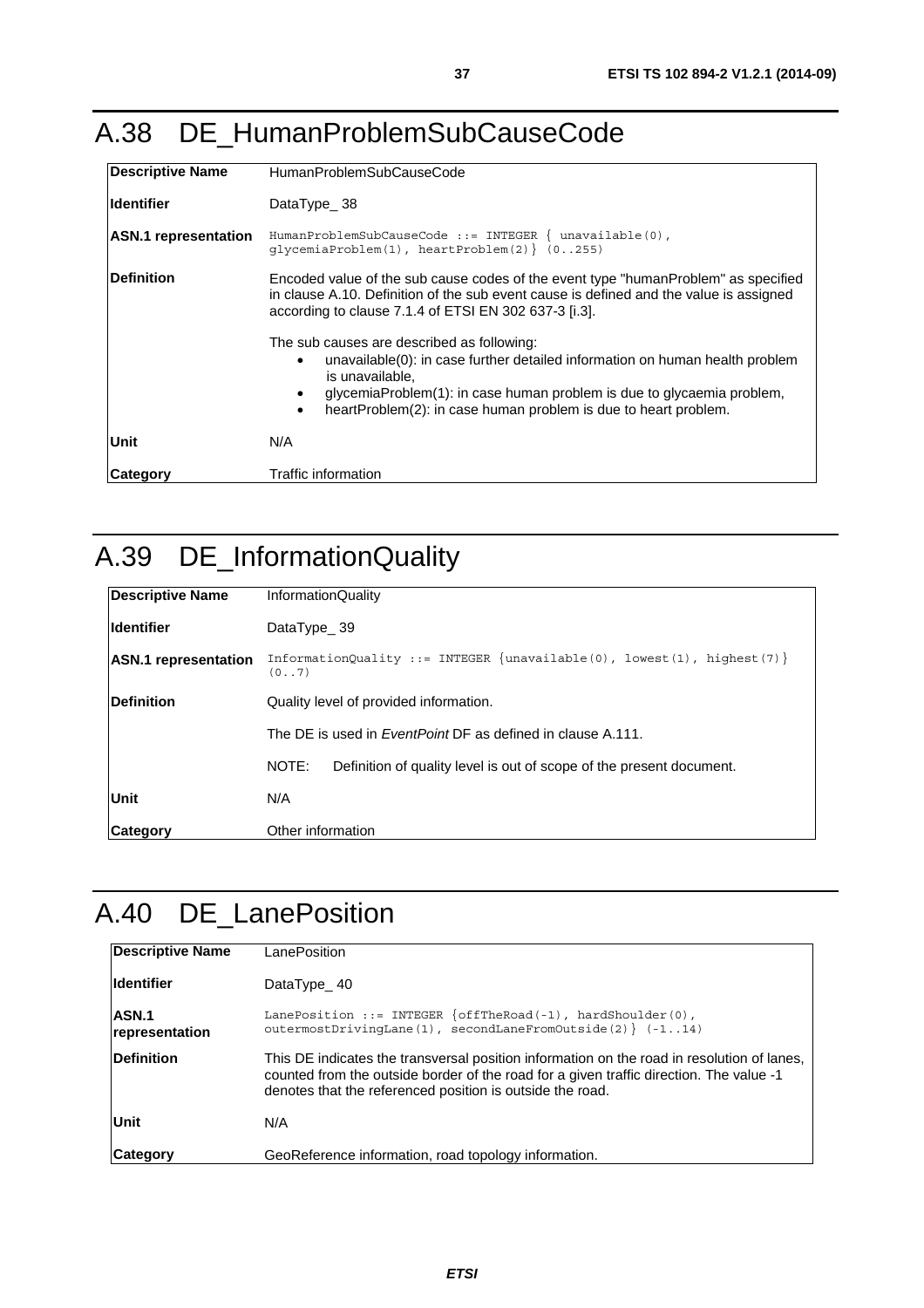### <span id="page-37-0"></span>A.41 DE\_Latitude

| <b>Descriptive Name</b>     | Latitude                                                                                                                                                                                                        |
|-----------------------------|-----------------------------------------------------------------------------------------------------------------------------------------------------------------------------------------------------------------|
| <b>Identifier</b>           | DataType 41                                                                                                                                                                                                     |
| <b>ASN.1</b> representation | Latitude ::= INTEGER $\{\text{oneMicrodegreeNorth} \ (10), \text{oneMicrodegreeSouth}\}$<br>$(-10)$ , unavailable(900000001) } (-900000000900000001)                                                            |
| <b>Definition</b>           | Absolute geographical latitude in a WGS84 coordinate system, providing a range of<br>90 degrees in north or in south hemisphere.                                                                                |
|                             | Positive values are used for latitude in north of the Equator, negative values are used<br>for latitude in south of the Equator. When the information is unavailable, the value shall<br>be set to 900 000 001. |
|                             | The DE is used in <i>CenDsrcTollingZone</i> DF as defined in clause A.105,<br>ProtectedCommunicationZone DF as defined in clause A.121 and ReferencePosition<br>DF as defined in clause A.124.                  |
| Unit                        | 0,1 microdegree                                                                                                                                                                                                 |
| <b>Category</b>             | GeoReference information                                                                                                                                                                                        |

## A.42 DE\_LateralAccelerationValue

| <b>Descriptive Name</b>     | LateralAccelerationValue                                                                                                                                                                                                                                                                                                                                                                                                                                                                                                                                                                                                                                                                                                                                                                                                                                                    |
|-----------------------------|-----------------------------------------------------------------------------------------------------------------------------------------------------------------------------------------------------------------------------------------------------------------------------------------------------------------------------------------------------------------------------------------------------------------------------------------------------------------------------------------------------------------------------------------------------------------------------------------------------------------------------------------------------------------------------------------------------------------------------------------------------------------------------------------------------------------------------------------------------------------------------|
| lldentifier                 | DataType 42                                                                                                                                                                                                                                                                                                                                                                                                                                                                                                                                                                                                                                                                                                                                                                                                                                                                 |
| <b>ASN.1</b> representation | LateralAccelerationValue ::= INTEGER<br>{pointOneMeterPerSecSquaredToRight(-1),<br>pointOneMeterPerSecSquaredToLeft(1), unavailable(161) $\{-160161\}$                                                                                                                                                                                                                                                                                                                                                                                                                                                                                                                                                                                                                                                                                                                      |
| <b>Definition</b>           | Vehicle acceleration at lateral direction in the centre of the mass of the empty vehicle. It<br>corresponds to the vehicle coordinate system as specified in ISO 8855 [2]. Negative<br>value indicates that the vehicle is accelerating towards the right side with regards to the<br>vehicle orientation. For values equal to or greater than 16 $m/s2$ towards the right, the<br>value shall be set to -160. Positive values indicate the acceleration to the left hand side<br>with regards to the vehicle orientation. For values equal to or greater than 16 m/s <sup>2</sup><br>towards the left, the value shall be set to 160. When the information is not available, the<br>value shall be set to 161.<br>The DE is used in <i>LateralAcceleration</i> DF as defined in clause A.115.<br>NOTE:<br>The empty load vehicle is defined in ISO 1176 [i.9], clause 4.6. |
| Unit                        | $0,1 \text{ m/s}^2$                                                                                                                                                                                                                                                                                                                                                                                                                                                                                                                                                                                                                                                                                                                                                                                                                                                         |
| <b>Category</b>             | Vehicle information                                                                                                                                                                                                                                                                                                                                                                                                                                                                                                                                                                                                                                                                                                                                                                                                                                                         |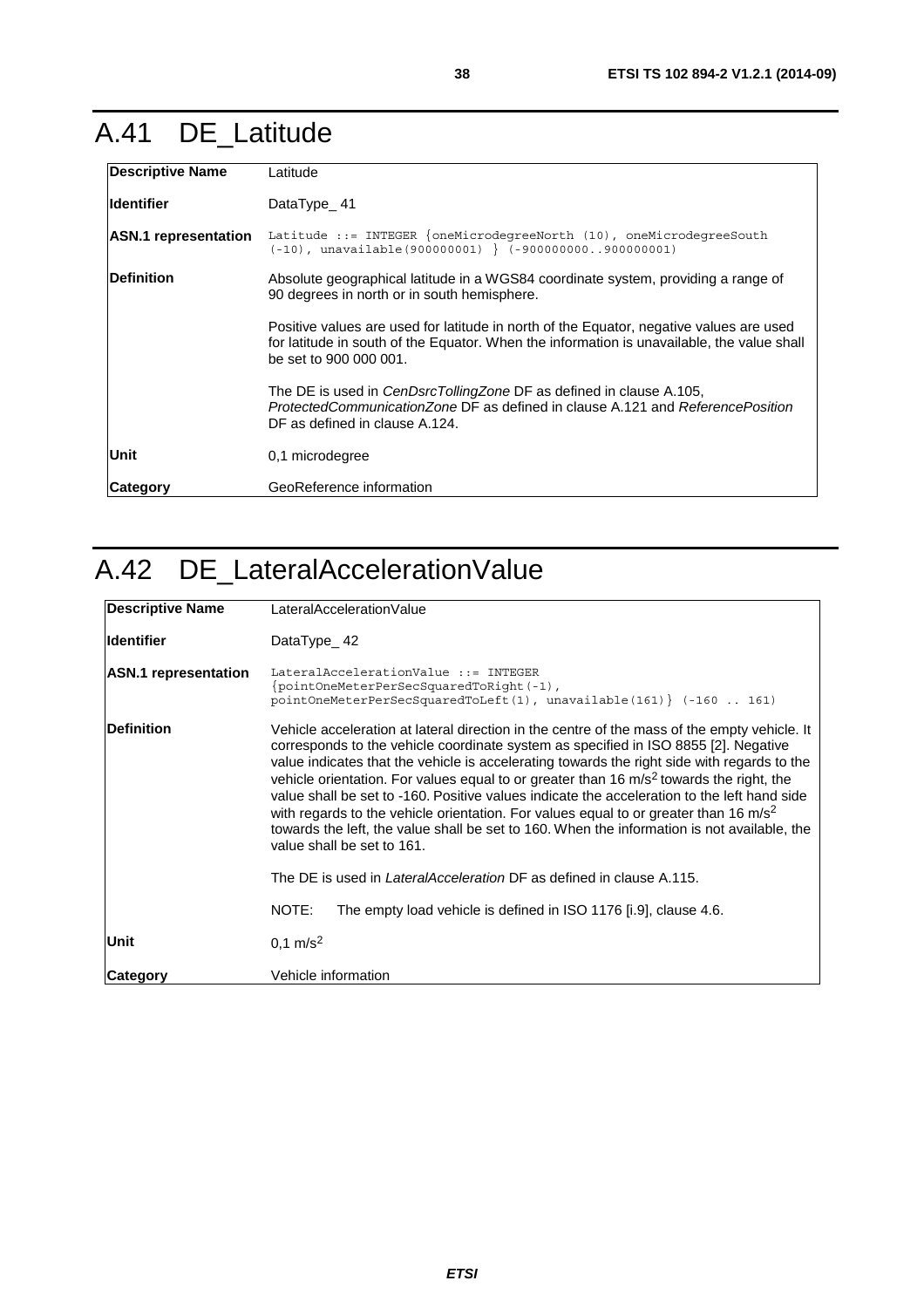# <span id="page-38-0"></span>A.43 DE\_LightBarSirenInUse

| <b>Descriptive Name</b>     | LightBarSirenInUse                                                                                                                                                                                                                                                                                                                       |
|-----------------------------|------------------------------------------------------------------------------------------------------------------------------------------------------------------------------------------------------------------------------------------------------------------------------------------------------------------------------------------|
| lldentifier                 | DataType $\_$ 43                                                                                                                                                                                                                                                                                                                         |
| <b>ASN.1</b> representation | LightBarSirenInUse ::= BIT STRING $\{$<br>lightBarActivated (0),<br>sirenActivated (1)<br>(SIZE(2))                                                                                                                                                                                                                                      |
| <b>Definition</b>           | It describes the status of light bar and any sort of audible alarm system besides the<br>horn. This includes various common sirens as well as backup up beepers and other<br>slow speed manoeuvring alerts. When the light bar or audible alarm is active, the<br>corresponding bits shall be set to 1. Otherwise, it shall be set to 0. |
| Unit                        | N/A                                                                                                                                                                                                                                                                                                                                      |
| Category                    | Vehicle information                                                                                                                                                                                                                                                                                                                      |

# A.44 DE\_Longitude

| <b>Descriptive Name</b>     | DE Longitude                                                                                                                                                                                   |
|-----------------------------|------------------------------------------------------------------------------------------------------------------------------------------------------------------------------------------------|
| <b>Identifier</b>           | DataType_44                                                                                                                                                                                    |
| <b>ASN.1</b> representation | Longitude ::= INTEGER $\{oneMicrodegreeEast (10)$ , oneMicrodegreeWest $(-$<br>10), unavailable(1800000001) } $(-180000000001800000001)$                                                       |
| <b>IDefinition</b>          | Absolute geographical longitude in a WGS84 co-ordinate system, providing a range of<br>180 degrees to the east or to the west of the prime meridian.                                           |
|                             | Negative values are used for longitudes to the west, positive values are used for<br>longitudes to the east. When the information is unavailable, the value shall be set to<br>1 800 000 001.  |
|                             | The DE is used in <i>CenDsrcTollingZone</i> DF as defined in clause A.105,<br>ProtectedCommunicationZone DF as defined in clause A.121 and ReferencePosition<br>DF as defined in clause A.124. |
| <b>Unit</b>                 | 0.1 microdegree                                                                                                                                                                                |
| Category                    | GeoReference information                                                                                                                                                                       |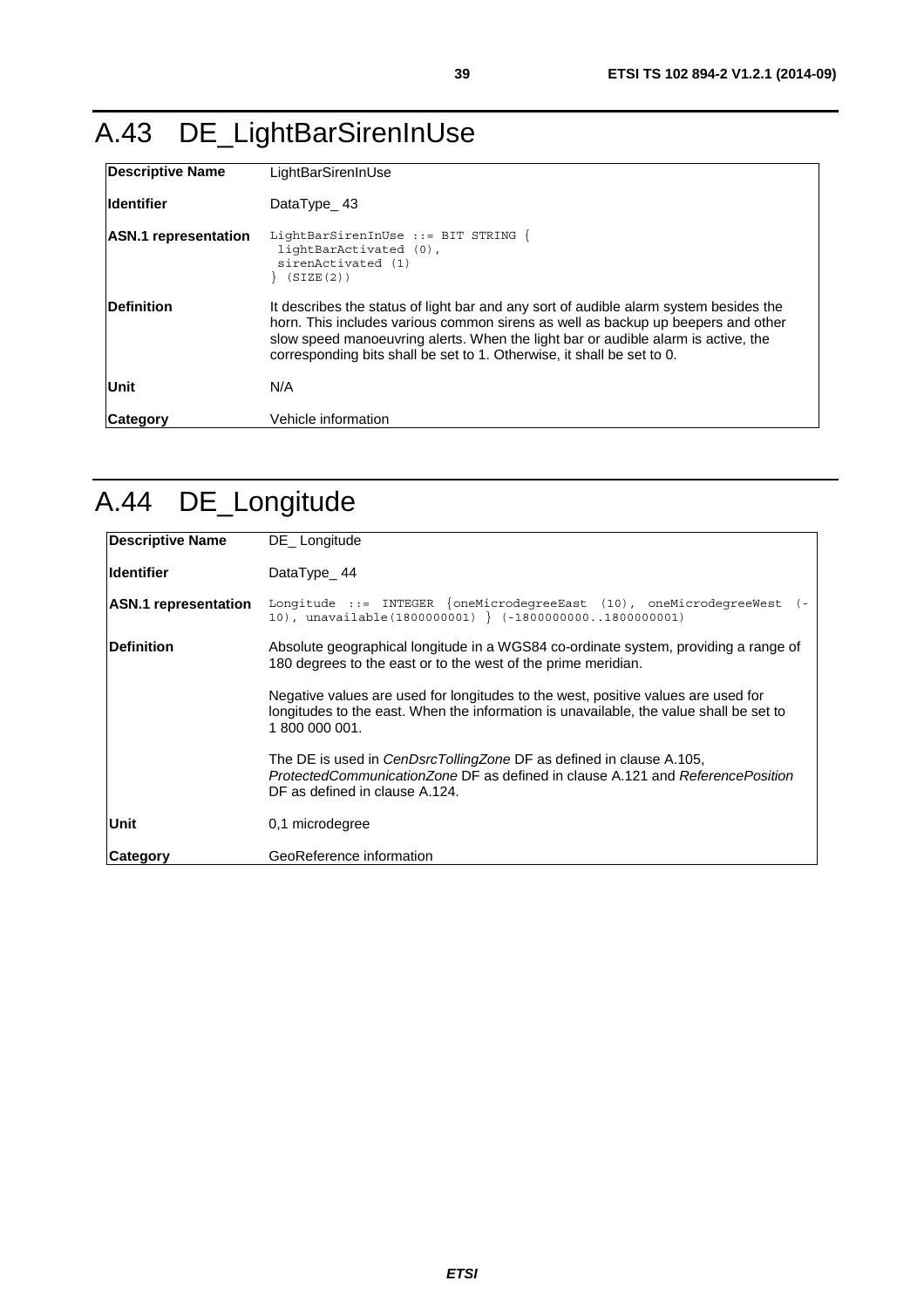## A.45 DE\_LongitudinalAccelerationValue

| Descriptive Name            | LongitudinalAccelerationValue                                                                                                                                                                                                                                                                                                                                                                                                                                                                                                                          |
|-----------------------------|--------------------------------------------------------------------------------------------------------------------------------------------------------------------------------------------------------------------------------------------------------------------------------------------------------------------------------------------------------------------------------------------------------------------------------------------------------------------------------------------------------------------------------------------------------|
| <b>Identifier</b>           | DataType $45$                                                                                                                                                                                                                                                                                                                                                                                                                                                                                                                                          |
| <b>ASN.1</b> representation | LongitudinalAccelerationValue ::= INTEGER<br>{pointOneMeterPerSecSquaredForward(1),<br>pointOneMeterPerSecSquaredBackward(-1), unavailable(161) } (-160  161)                                                                                                                                                                                                                                                                                                                                                                                          |
| <b>IDefinition</b>          | Vehicle acceleration at longitudinal direction in the centre of the mass of the empty<br>vehicle. It corresponds to the vehicle coordinate system as specified in ISO 8855 [2].<br>Negative values indicate that the vehicle is braking. For values equal to or greater than<br>16 m/s <sup>2</sup> , the value shall be set to -160. Positive values indicate that the vehicle is<br>accelerating. For acceleration equal to or greater than 16 $m/s2$ the value shall be set to<br>160. When the data is unavailable, the value shall be set to 161. |
|                             | The DE is used in <i>LongitudinalAcceleration</i> DF as defined in clause A.116.                                                                                                                                                                                                                                                                                                                                                                                                                                                                       |
|                             | NOTE:<br>The empty load vehicle is defined in ISO 1176 [i.9], clause 4.6.                                                                                                                                                                                                                                                                                                                                                                                                                                                                              |
| Unit                        | $0.1 \text{ m/s}^2$                                                                                                                                                                                                                                                                                                                                                                                                                                                                                                                                    |
| Category                    | Vehicle information                                                                                                                                                                                                                                                                                                                                                                                                                                                                                                                                    |

# A.46 DE\_NumberOfOccupants

| Descriptive Name            | NumberOfOccupants                                                                                                                                                               |
|-----------------------------|---------------------------------------------------------------------------------------------------------------------------------------------------------------------------------|
| <b>Identifier</b>           | DataType_46                                                                                                                                                                     |
| <b>ASN.1</b> representation | NumberOfOccupants ::= INTEGER {oneOccupant $(1)$ , unavailable $(127)$ } $(0 \ldots$<br>127)                                                                                    |
| <b>IDefinition</b>          | Number of occupants in a vehicle. For values equal to or higher than 126, the value<br>shall be set to 126. If the information is not available, the value shall be set to 127. |
| Unit                        | 1 person                                                                                                                                                                        |
| <b>Category</b>             | Other information                                                                                                                                                               |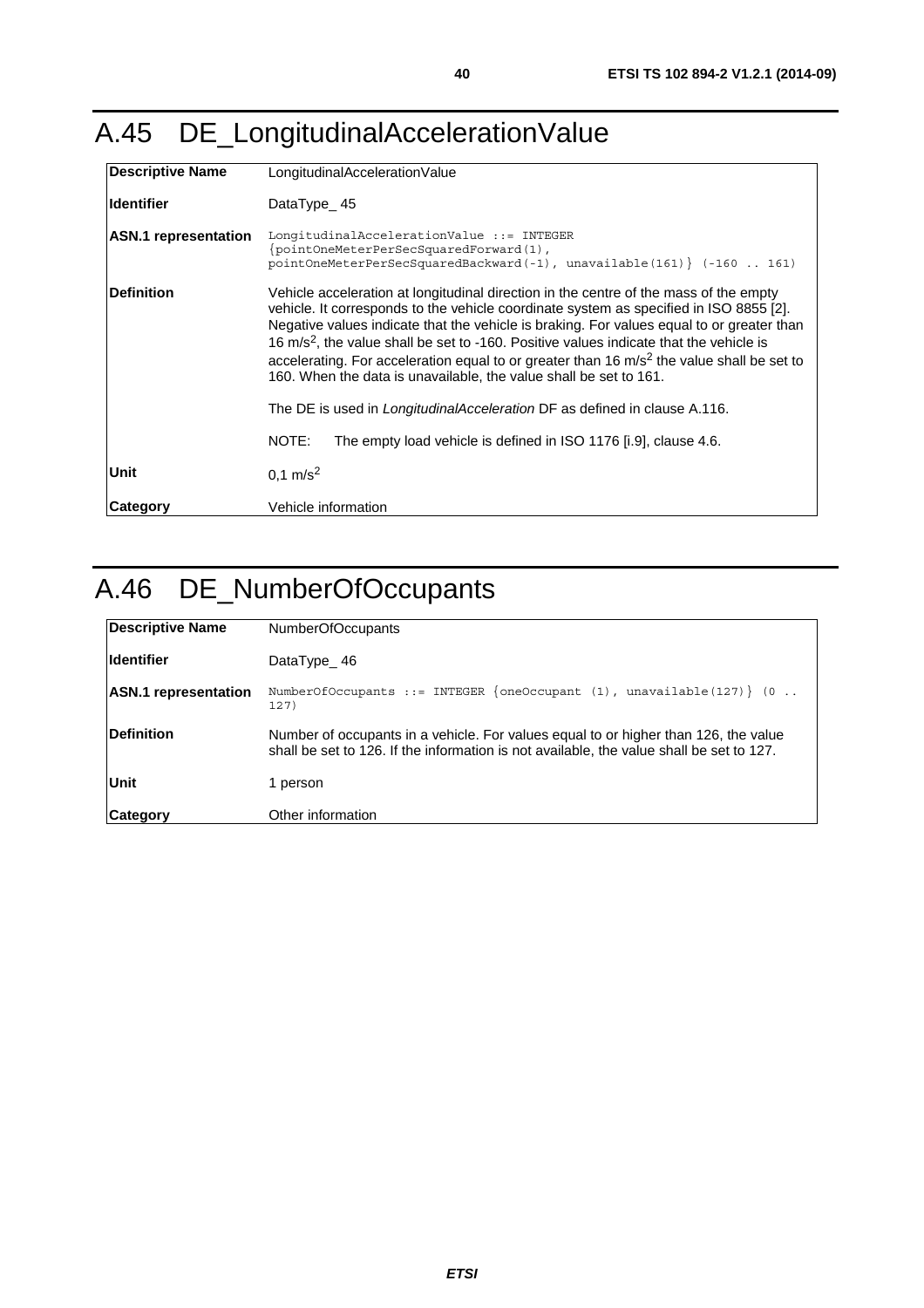### A.47 DE\_PathDeltaTime

| <b>Descriptive Name</b>     | PathDeltaTime                                                                                                                                                                                                                                                                   |
|-----------------------------|---------------------------------------------------------------------------------------------------------------------------------------------------------------------------------------------------------------------------------------------------------------------------------|
| <b>Identifier</b>           | DataType 47                                                                                                                                                                                                                                                                     |
| <b>ASN.1</b> representation | PathDeltaTime ::= INTEGER $\{tenMillisecondsInFast(1)\}$ (165535, )                                                                                                                                                                                                             |
| <b>Definition</b>           | This DE defines the recorded or estimated travel time separated between a position<br>and a predefined reference position. It may be used to describe the historical path<br>travelled by an ITS-S in mobility (e.g. vehicle ITS-S) as specified in ETSI<br>EN 302 637-2 [i.2]. |
|                             | The DE is used in <i>EventPoint</i> DF as defined in clause A.111 and <i>PathPoint</i> DF as<br>defined in clause A.118.                                                                                                                                                        |
| Unit                        | 0,01 second                                                                                                                                                                                                                                                                     |
| <b>Category</b>             | GeoReference information                                                                                                                                                                                                                                                        |

### A.48 DE\_PerformanceClass

| <b>Descriptive Name</b>     | PerformanceClass                                                                                                                                                                                       |
|-----------------------------|--------------------------------------------------------------------------------------------------------------------------------------------------------------------------------------------------------|
| <b>Identifier</b>           | DataType $48$                                                                                                                                                                                          |
| <b>ASN.1 representation</b> | PerformanceClass ::= INTEGER $\{unknown(0), pertormanceClassA(1),\}$<br>$performanceClassB(2)$ $(07)$                                                                                                  |
| <b>Definition</b>           | This DE denotes the ability of an ITS-S to provide up-to-date information. A<br>performance class value is used to describe age of data. The exact values are out of<br>scope of the present document. |
|                             | As defined in ETSI TS 101 539-1 [i.6], performance class A shall be set to 1,<br>performance class B shall be set to 2. When the performance class is unknown, it shall<br>be set to $0$ .             |
|                             | Values in the range 3 to 7 are reserved for future use.                                                                                                                                                |
| Unit                        | N/A                                                                                                                                                                                                    |
| <b>Category</b>             | Vehicle information                                                                                                                                                                                    |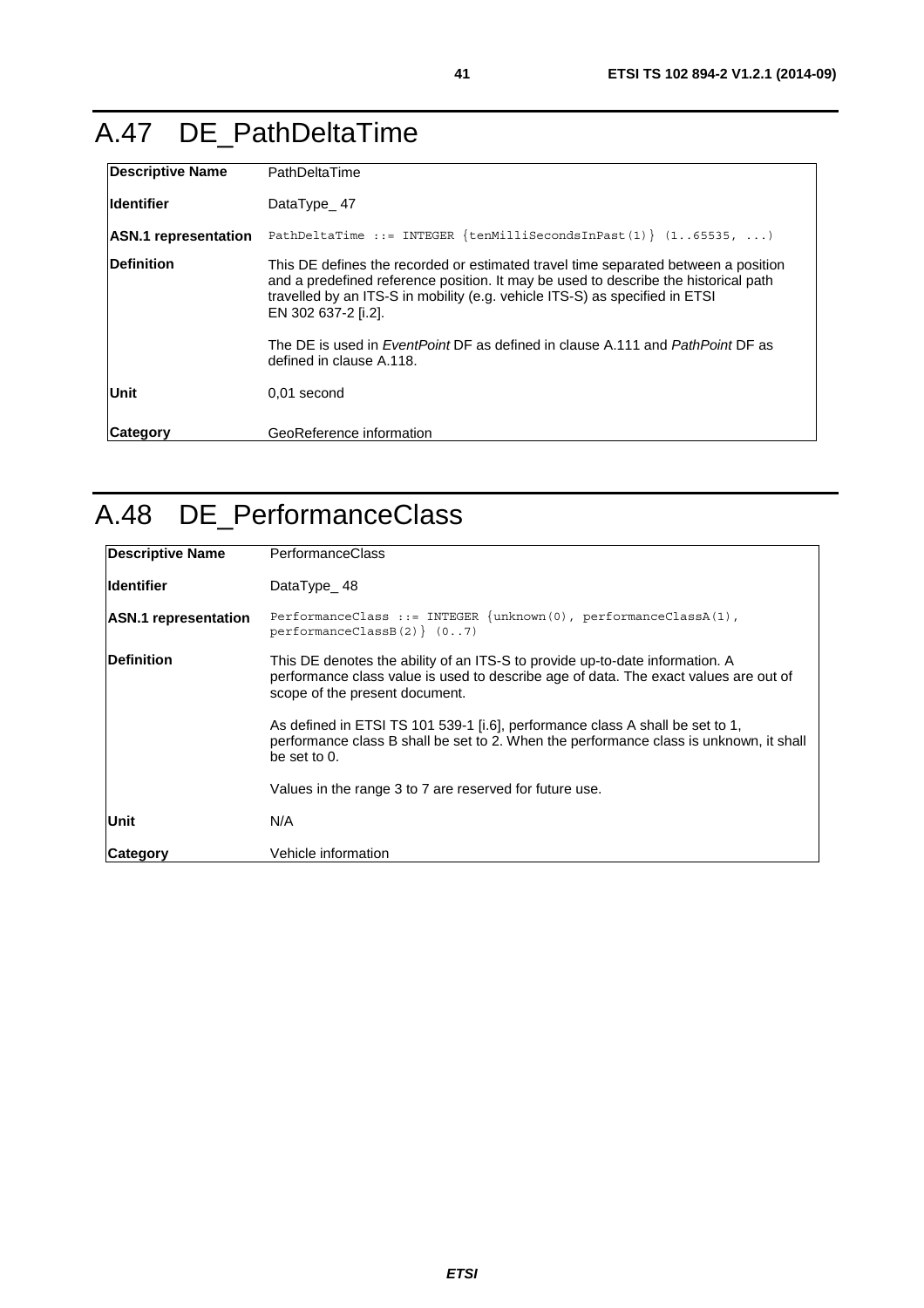### A.49 DE\_PosCentMass

| Descriptive Name            | <b>PosCentMass</b>                                                                                                                                                                                                                                                                                                     |
|-----------------------------|------------------------------------------------------------------------------------------------------------------------------------------------------------------------------------------------------------------------------------------------------------------------------------------------------------------------|
| <b>Identifier</b>           | DataType $49$                                                                                                                                                                                                                                                                                                          |
| <b>ASN.1</b> representation | PosCentMass ::= INTEGER {tenCentimeters(1), unavailable(63)} $(163)$                                                                                                                                                                                                                                                   |
| <b>IDefinition</b>          | It indicates the perpendicular distance from the centre of mass of an empty load vehicle<br>to the front line of the vehicle bounding box of the empty load vehicle. For values equal<br>to or higher than 6.2 metres, the data value be set to 62. The value shall be set to 63 if<br>the information is unavailable. |
|                             | The empty load vehicle is defined in ISO 1176 [i.9], clause 4.6.<br>NOTE:                                                                                                                                                                                                                                              |
| Unit                        | 0.1 metre                                                                                                                                                                                                                                                                                                              |
| <b>Category</b>             | Vehicle information                                                                                                                                                                                                                                                                                                    |

# A.50 DE\_PositioningSolutionType

| <b>Descriptive Name</b>     | PositioningSolutionType                                                                                                                                                                                                                                                                                                                                                                     |
|-----------------------------|---------------------------------------------------------------------------------------------------------------------------------------------------------------------------------------------------------------------------------------------------------------------------------------------------------------------------------------------------------------------------------------------|
| <b>Identifier</b>           | DataType 50                                                                                                                                                                                                                                                                                                                                                                                 |
| <b>ASN.1</b> representation | PositioningSolutionType ::= ENUMERATED $\{noPositioningSolution(0),\}$<br>$SGNSS(1)$ , $dGNSS(2)$ , $SGNSSplusDR(3)$ , $dGNSSplusDR(4)$ , $dR(5)$ ,                                                                                                                                                                                                                                         |
| <b>IDefinition</b>          | It indicates the positioning technology being used to estimate a geographical position.<br>It covers the following positioning solutions:<br>sGNSS(1): Global Navigation Satellite System,<br>dGNSS(2): Differential GNSS,<br>sGNSSplusDR(3): GNSS and dead reckoning,<br>$\bullet$<br>dGNSSplusDR(4): Differential GNSS and dead reckoning,<br>$\bullet$<br>$dR(5)$ : dead reckoning.<br>٠ |
| Unit                        | N/A                                                                                                                                                                                                                                                                                                                                                                                         |
| Category                    | GeoReference information                                                                                                                                                                                                                                                                                                                                                                    |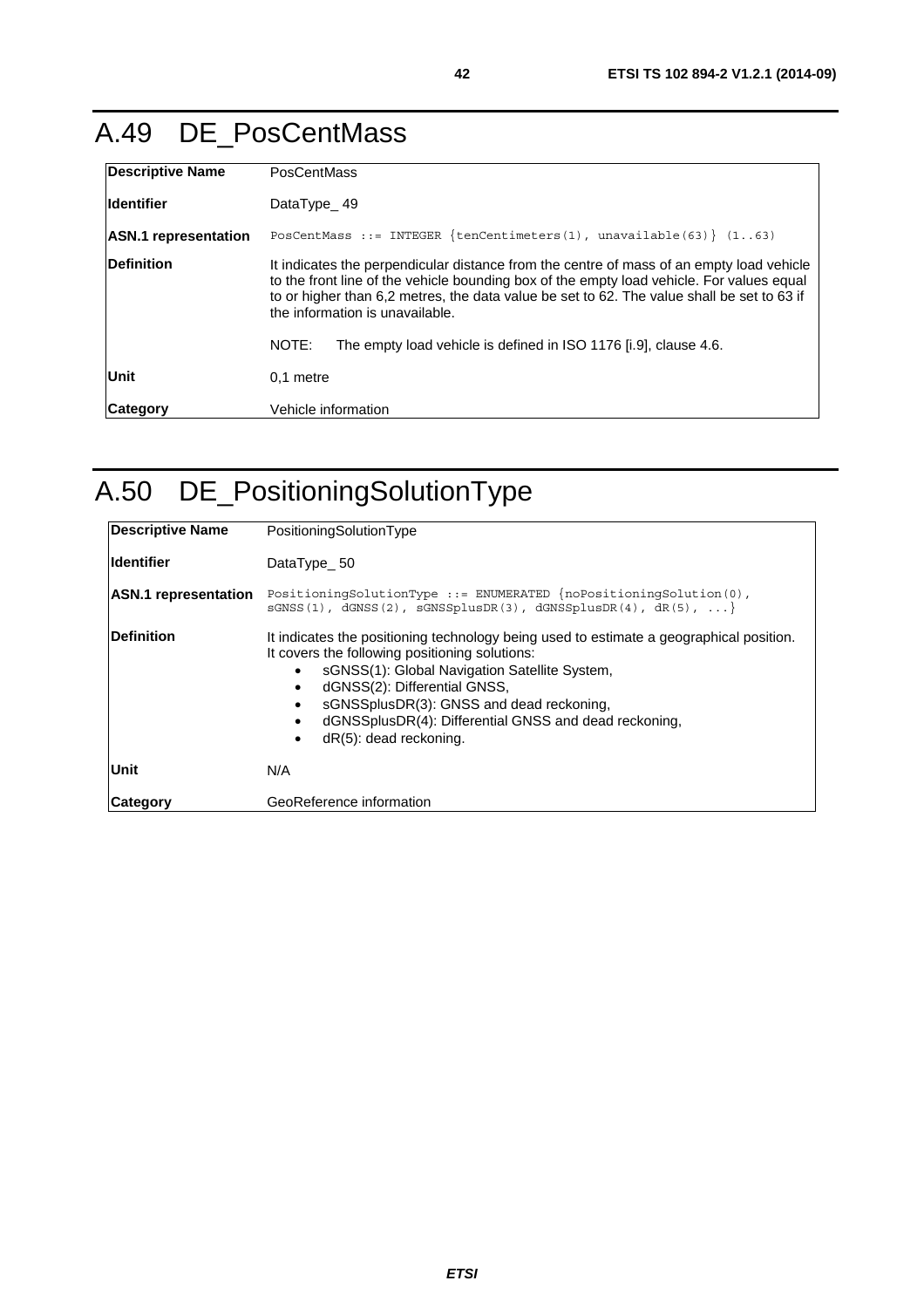| <b>Descriptive Name</b>     | PositionOfOccupants                                                                                                                                                                                                                                                                                                                                                                                                                                                                                                                                                                                                                                                                                                                                                                                                                     |
|-----------------------------|-----------------------------------------------------------------------------------------------------------------------------------------------------------------------------------------------------------------------------------------------------------------------------------------------------------------------------------------------------------------------------------------------------------------------------------------------------------------------------------------------------------------------------------------------------------------------------------------------------------------------------------------------------------------------------------------------------------------------------------------------------------------------------------------------------------------------------------------|
| <b>Identifier</b>           | DataType $-51$                                                                                                                                                                                                                                                                                                                                                                                                                                                                                                                                                                                                                                                                                                                                                                                                                          |
| <b>ASN.1</b> representation | PositionOfOccupants ::= BIT STRING $\{$<br>rowlLeftOccupied (0),<br>row1RightOccupied (1),<br>row1MidOccupied (2),<br>row1NotDetectable (3),<br>row1NotPresent (4),<br>row2LeftOccupied (5),<br>row2RightOccupied (6),<br>row2MidOccupied (7),<br>row2NotDetectable (8),<br>row2NotPresent (9),<br>row3LeftOccupied (10),<br>row3RightOccupied (11),<br>row3MidOccupied (12),<br>row3NotDetectable (13),<br>row3NotPresent (14),<br>row4LeftOccupied (15),<br>row4RightOccupied (16),<br>row4MidOccupied (17),<br>row4NotDetectable (18),<br>$row4NotPresent (19)$ (SIZE(20))                                                                                                                                                                                                                                                           |
| <b>Definition</b>           | It indicates whether a passenger seat is occupied or whether the occupation status is<br>detectable or not. The number of row in vehicle seats layout is counted in rows from<br>the driver row backwards from front to the rear of the vehicle. The left side seat of a<br>row refers to the left hand side seen from vehicle rear to front. Additionally, a bit is<br>reserved for each seat row, to indicate if the seat occupation of a row is detectable or<br>not, i.e. row1NotDetectable (3), row2NotDetectable(8), row3NotDetectable(13) and<br>row4NotDetectable(18). Finally, a bit is reserved for each row seat to indicate if the<br>seat row is present or not in the vehicle, i.e. row1NotPresent (4), row2NotPresent (9),<br>row3NotPresent(14), row4NotPresent(19).                                                    |
|                             | When a seat is detected to be occupied, the corresponding seat occupation bit shall be<br>set to 1. For example, when the row 1 left seat is occupied, row1LeftOccupied(0) bit<br>shall be set to 1. When a seat is detected to be not occupied, the corresponding seat<br>occupation bit shall be set to 0. Otherwise, the value of seat occupation bit shall be set<br>according to the following conditions:<br>If the seat occupation of a seat row is not detectable, the corresponding bit<br>shall be set to 1. When any seat row not detectable bit is set to 1, all<br>corresponding seat occupation bits of the same row shall be set to 1.<br>If the seat row is not present, the corresponding not present bit of the same<br>$\bullet$<br>row shall be set to 1. When any of the seat row not present bit is set to 1, the |
|                             | corresponding not detectable bit for that row shall be set to 1, and all the<br>corresponding seat occupation bits in that row shall be set to 0.                                                                                                                                                                                                                                                                                                                                                                                                                                                                                                                                                                                                                                                                                       |
| Unit                        | N/A                                                                                                                                                                                                                                                                                                                                                                                                                                                                                                                                                                                                                                                                                                                                                                                                                                     |
| <b>Category</b>             | Vehicle information                                                                                                                                                                                                                                                                                                                                                                                                                                                                                                                                                                                                                                                                                                                                                                                                                     |

# A.51 DE\_PositionOfOccupants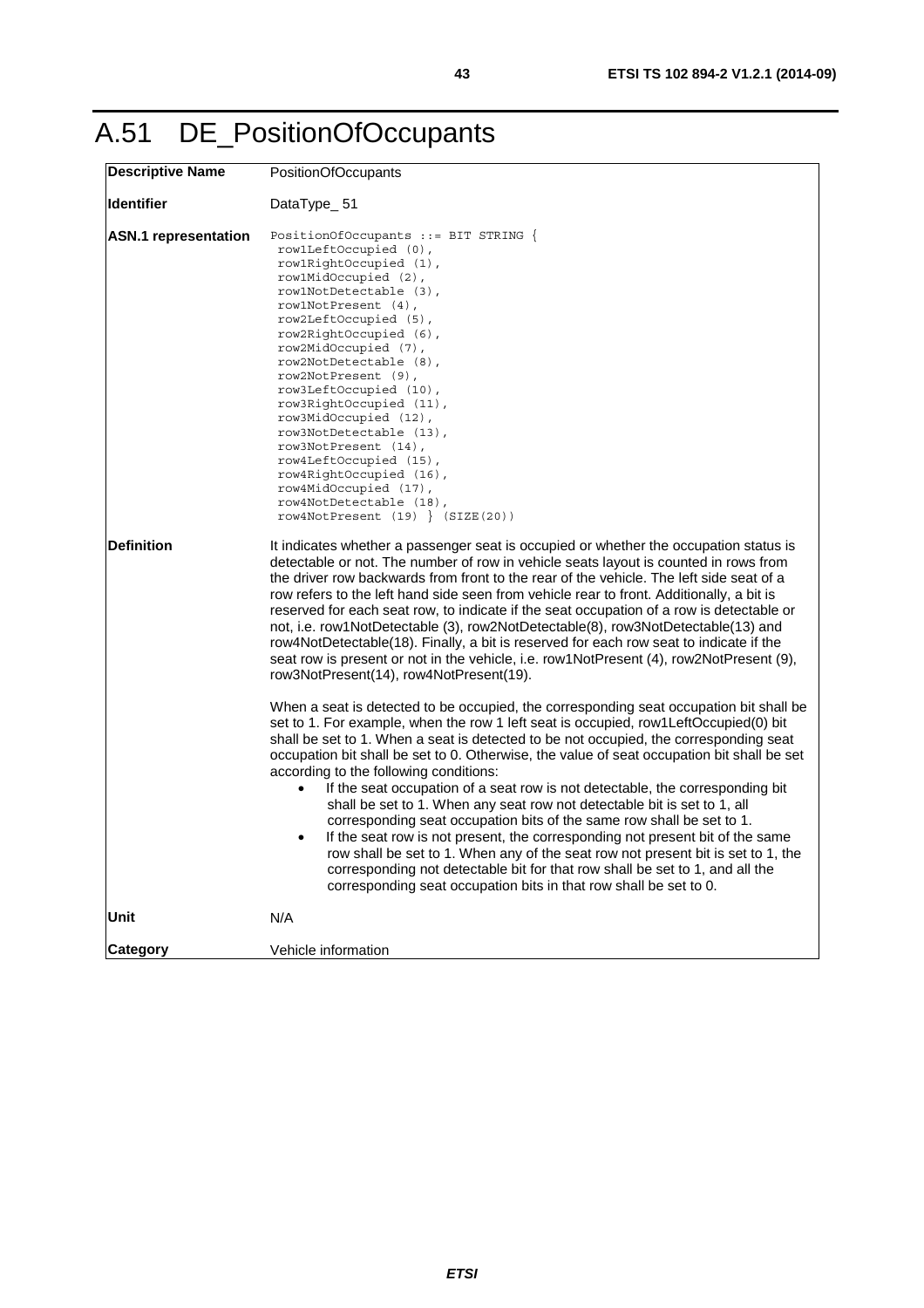### A.52 DE\_PosFrontAx

| <b>Descriptive Name</b>     | PosFrontAx                                                                                                                                                                                            |
|-----------------------------|-------------------------------------------------------------------------------------------------------------------------------------------------------------------------------------------------------|
| <b>Identifier</b>           | DataType 52                                                                                                                                                                                           |
| <b>ASN.1</b> representation | POSFrontAx ::= INTEGER {tenCentimeters(1), unavailable(20)} $(120)$                                                                                                                                   |
| <b>Definition</b>           | Perpendicular distance between the vehicle front line of the bounding box and the front<br>wheel axle in 10 centimetres. For values equal to or higher than 1,9 metres, the DE<br>shall be set to 19. |
|                             | The value shall bet set to 20 if the information is unavailable.                                                                                                                                      |
| Unit                        | 10 centimetres                                                                                                                                                                                        |
| <b>Category</b>             | Vehicle information                                                                                                                                                                                   |

## A.53 DE\_PosLonCarr

| <b>Descriptive Name</b>     | PosLonCarr                                                                                                                                                                                                                                                                                                                                                        |
|-----------------------------|-------------------------------------------------------------------------------------------------------------------------------------------------------------------------------------------------------------------------------------------------------------------------------------------------------------------------------------------------------------------|
| <b>Identifier</b>           | DataType $53$                                                                                                                                                                                                                                                                                                                                                     |
| <b>ASN.1</b> representation | PosLonCarr ::= INTEGER $\{oneCentimeter(1), unavaliable(127)\}$ (1127)                                                                                                                                                                                                                                                                                            |
| <b>Definition</b>           | Distance from the centre of vehicle front bumper to the right or left longitudinal carrier<br>of vehicle. The left/right carrier refers to the left/right as seen from a passenger sitting<br>in the vehicle. For values equal to or higher than 1,26 metres, the value shall be set to<br>126. If the information is unavailable, the value shall be set to 127. |
| Unit                        | $0.01$ metre                                                                                                                                                                                                                                                                                                                                                      |
| <b>Category</b>             | Vehicle information                                                                                                                                                                                                                                                                                                                                               |

# A.54 DE\_PosPillar

| <b>Descriptive Name</b>     | PosPillar                                                                                                                                                                                                                                                                                                                 |
|-----------------------------|---------------------------------------------------------------------------------------------------------------------------------------------------------------------------------------------------------------------------------------------------------------------------------------------------------------------------|
| <b>Identifier</b>           | DataType 54                                                                                                                                                                                                                                                                                                               |
| <b>ASN.1</b> representation | PosPillar ::= INTEGER $\{tenCentimeters(1), unavailable(30)\}$ (130)                                                                                                                                                                                                                                                      |
| Definition                  | It indicates the perpendicular inter-distance of neighbouring pillar axis of vehicle<br>starting from the middle point of the front line of the vehicle bounding box. For values<br>equal to or greater than 2.9 metres, the value shall be set to 29. The value shall be set<br>to 30 if the information is unavailable. |
|                             | The DE is used in <i>Position Of Pillars</i> DF as defined in clause A.120.                                                                                                                                                                                                                                               |
| Unit                        | 0.1 metre                                                                                                                                                                                                                                                                                                                 |
| <b>Category</b>             | Vehicle information                                                                                                                                                                                                                                                                                                       |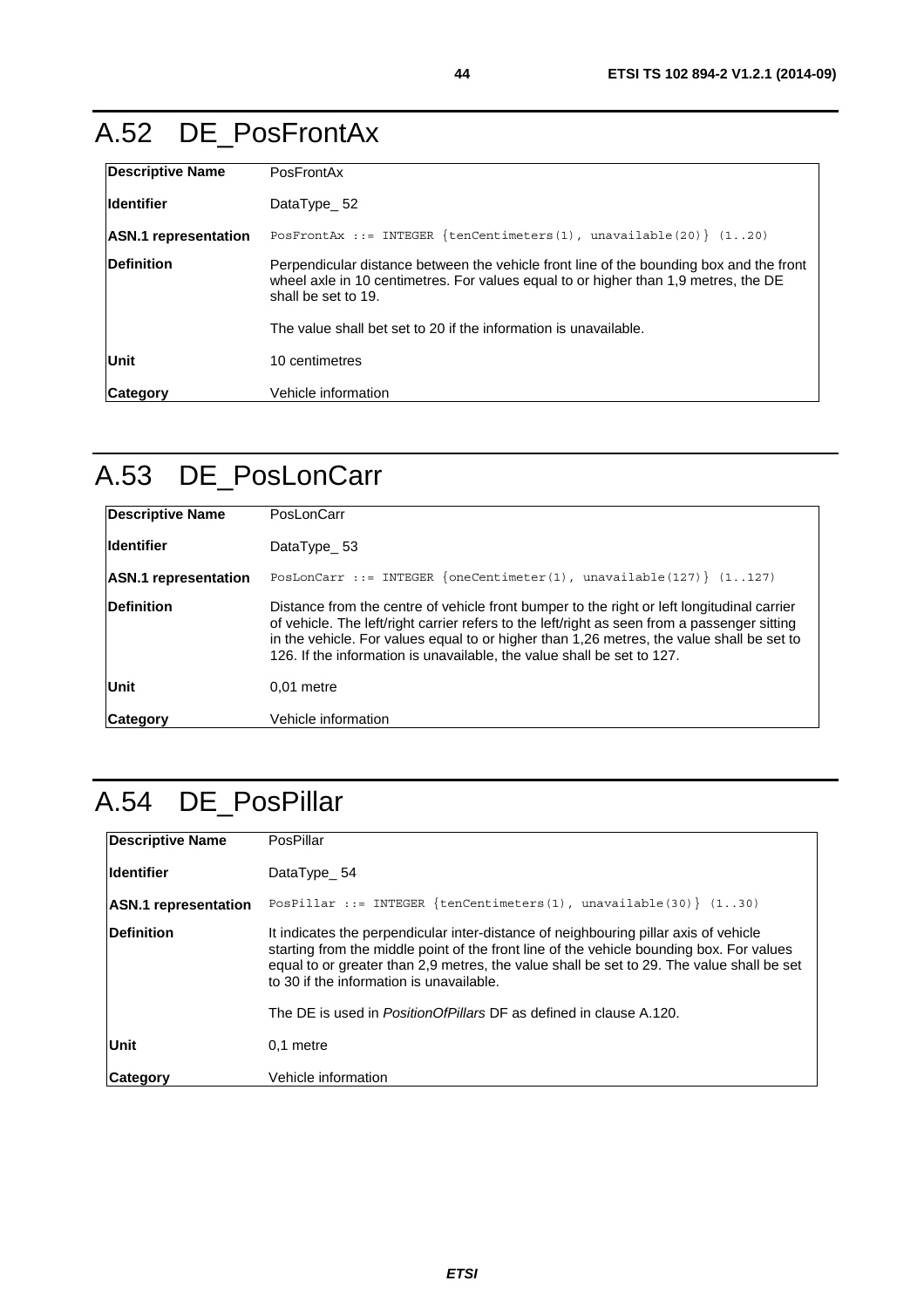#### A.55 DE\_PostCrashSubCauseCode

| <b>Descriptive Name</b>     | PostCrashSubCauseCode                                                                                                                                                                                                                                                                                                                                                                                                                                                                                                                                                                                                                                                                                                             |
|-----------------------------|-----------------------------------------------------------------------------------------------------------------------------------------------------------------------------------------------------------------------------------------------------------------------------------------------------------------------------------------------------------------------------------------------------------------------------------------------------------------------------------------------------------------------------------------------------------------------------------------------------------------------------------------------------------------------------------------------------------------------------------|
| <b>Identifier</b>           | DataType_55                                                                                                                                                                                                                                                                                                                                                                                                                                                                                                                                                                                                                                                                                                                       |
| <b>ASN.1</b> representation | PostCrashSubCauseCode ::= INTEGER $\{unavailable(0),\}$<br>accidentWithoutECallTriggered (1), accidentWithECallManuallyTriggered<br>(2), accidentWithECallAutomaticallyTriqqered (3),<br>accidentWithECallTriggeredWithoutAccessToCellularNetwork(4) } (0255)                                                                                                                                                                                                                                                                                                                                                                                                                                                                     |
| Definition                  | Encoded value of the sub cause codes of the event type "postCrash" as specified in<br>clause A.10. Definition of the sub event cause is defined and the value is assigned<br>according to clause 7.1.4 of ETSI EN 302 637-3 [i.3].                                                                                                                                                                                                                                                                                                                                                                                                                                                                                                |
|                             | The sub causes are described as following:<br>unavailable(0): in case further detailed information on post crash event is<br>unavailable,<br>accidentWithoutECallTriggered(1): in case no eCall has been triggered for an<br>$\bullet$<br>accident.<br>accidentWithECallManuallyTriggered (2): in case eCall has been manually<br>$\bullet$<br>triggered and transmitted to eCall back end,<br>accidentWithECallAutomaticallyTriggered (3): in case eCall has been<br>$\bullet$<br>automatically triggered and transmitted to eCall back end,<br>accidentWithECallTriggeredWithoutAccessToCellularNetwork(4): in case<br>$\bullet$<br>eCall has been triggered but cellular network is not accessible from triggering<br>vehicle. |
| Unit                        | N/A                                                                                                                                                                                                                                                                                                                                                                                                                                                                                                                                                                                                                                                                                                                               |
| <b>Category</b>             | <b>Traffic information</b>                                                                                                                                                                                                                                                                                                                                                                                                                                                                                                                                                                                                                                                                                                        |

### A.56 DE\_ProtectedZoneID

| <b>Descriptive Name</b>     | ProtectedZoneID                                                                                                                                 |
|-----------------------------|-------------------------------------------------------------------------------------------------------------------------------------------------|
| <b>Identifier</b>           | DataType $-56$                                                                                                                                  |
| <b>ASN.1</b> representation | ProtectedZoneID ::= INTEGER $(0134217727)$                                                                                                      |
| <b>IDefinition</b>          | ID of a protected communication zone.                                                                                                           |
|                             | This DE is used in <i>CenDsrcTollingZoneID</i> DE as defined in clause A.11 and in<br>ProtectedCommunicationZone DF as defined in clause A.121. |
| Unit                        | N/A                                                                                                                                             |
| <b>Category</b>             | Infrastructure information, Communication information                                                                                           |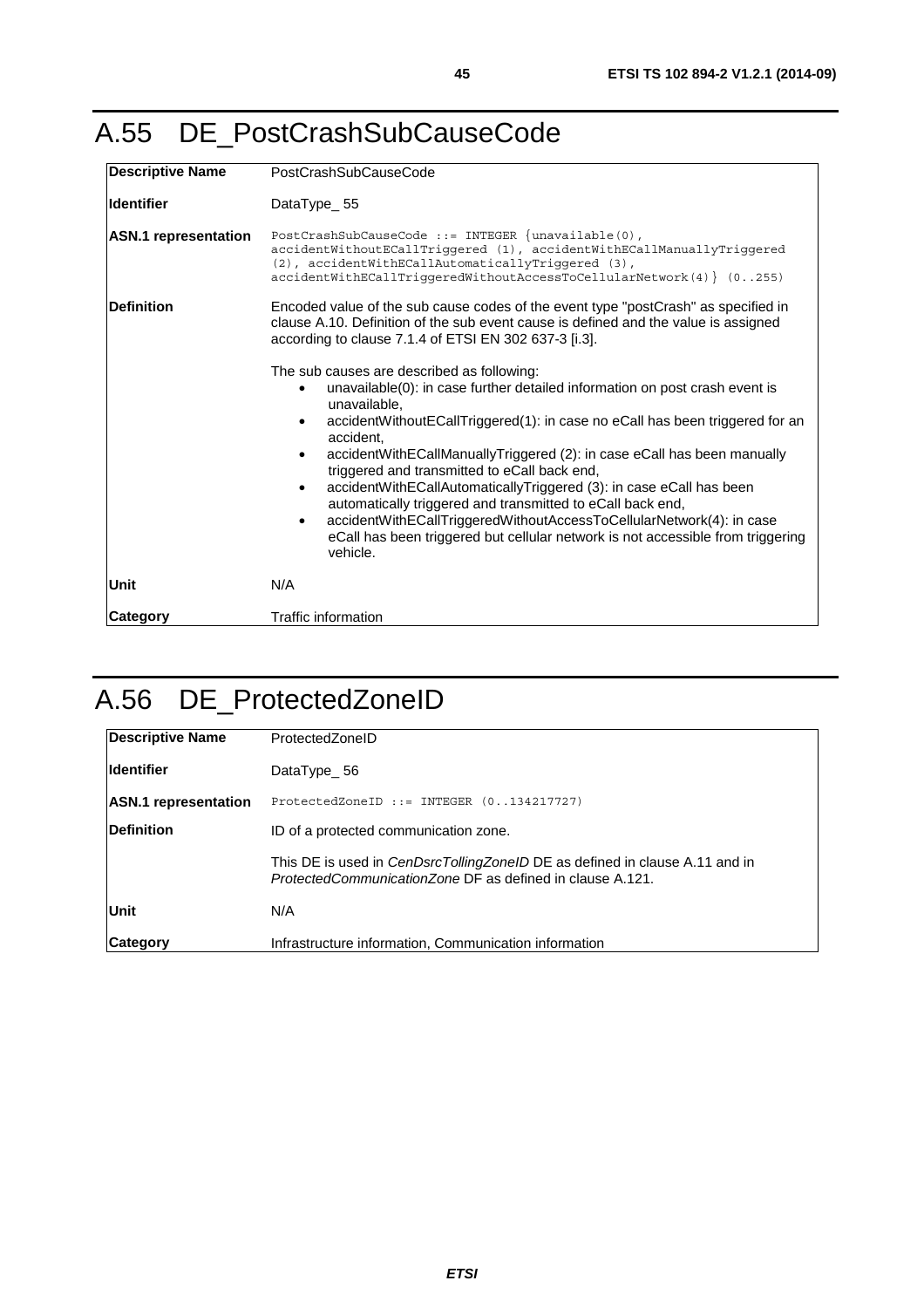#### A.57 DE\_ProtectedZoneRadius

| <b>Descriptive Name</b>     | ProtectedZoneRadius                                                          |
|-----------------------------|------------------------------------------------------------------------------|
| lldentifier                 | DataType 57                                                                  |
| <b>ASN.1</b> representation | ProtectedZoneRadius ::= INTEGER $\{oneMeter(1)\}$ $(1.255,)$                 |
| Definition                  | Radius of a protected communication zone.                                    |
|                             | This DE is used in <i>ProtectedCommunicationZone</i> DF as defined in A.121. |
| Unit                        | Metre                                                                        |
| Category                    | Infrastructure information, Communication information                        |

# A.58 DE\_ProtectedZoneType

| Descriptive Name            | ProtectedZoneType                                                                                                                                                                                               |
|-----------------------------|-----------------------------------------------------------------------------------------------------------------------------------------------------------------------------------------------------------------|
| <b>Identifier</b>           | DataType 58                                                                                                                                                                                                     |
| <b>ASN.1</b> representation | $ProtocolZoneType::=$ ENUMERATED $\{$<br>$c$ en $D$ src $T$ ollinq $(0)$ ,                                                                                                                                      |
| <b>IDefinition</b>          | DE that defines the type of a protected communication zone. So that an ITS-S is aware<br>of the actions to do while passing by such zone (e.g. reduce the transmit power in case<br>of a DSRC tolling station). |
|                             | The DE is used in ProtectedCommunicationZone DF as defined in clause A.121.                                                                                                                                     |
| Unit                        | N/A                                                                                                                                                                                                             |
| <b>Category</b>             | Communication information                                                                                                                                                                                       |

### A.59 DE\_PtActivationData

| <b>Descriptive Name</b>     | <b>PtActivationData</b>                                                                                                                                                                                                                                                                                                                                                                                                                                                                                                                                                                                                                                                                                                                                                                                                                            |
|-----------------------------|----------------------------------------------------------------------------------------------------------------------------------------------------------------------------------------------------------------------------------------------------------------------------------------------------------------------------------------------------------------------------------------------------------------------------------------------------------------------------------------------------------------------------------------------------------------------------------------------------------------------------------------------------------------------------------------------------------------------------------------------------------------------------------------------------------------------------------------------------|
| lldentifier                 | DataType $-59$                                                                                                                                                                                                                                                                                                                                                                                                                                                                                                                                                                                                                                                                                                                                                                                                                                     |
| <b>ASN.1</b> representation | PtActivationData ::= OCTET STRING (SIZE(120))                                                                                                                                                                                                                                                                                                                                                                                                                                                                                                                                                                                                                                                                                                                                                                                                      |
| <b>Definition</b>           | DE used for various tasks in the public transportation environment, especially for<br>controlling traffic signal systems to prioritize and speed up public transportation in<br>urban area (e.g. intersection "bottlenecks"). The traffic lights may be controlled by an<br>approaching bus or tram automatically. This permits "In Time" activation of the green<br>phase, will enable the individual traffic to clear a potential traffic jam in advance.<br>Thereby the approaching bus or tram may pass an intersection with activated green<br>light without slowing down the speed due to traffic congestion. Other usage of the DE is<br>the provision of information like the public transport line number or the schedule delay<br>of a public transport vehicle.<br>The DE is used in <i>PtActivation</i> DF as defined in clause A.123. |
| Unit                        | N/A                                                                                                                                                                                                                                                                                                                                                                                                                                                                                                                                                                                                                                                                                                                                                                                                                                                |
| Category                    | Vehicle information                                                                                                                                                                                                                                                                                                                                                                                                                                                                                                                                                                                                                                                                                                                                                                                                                                |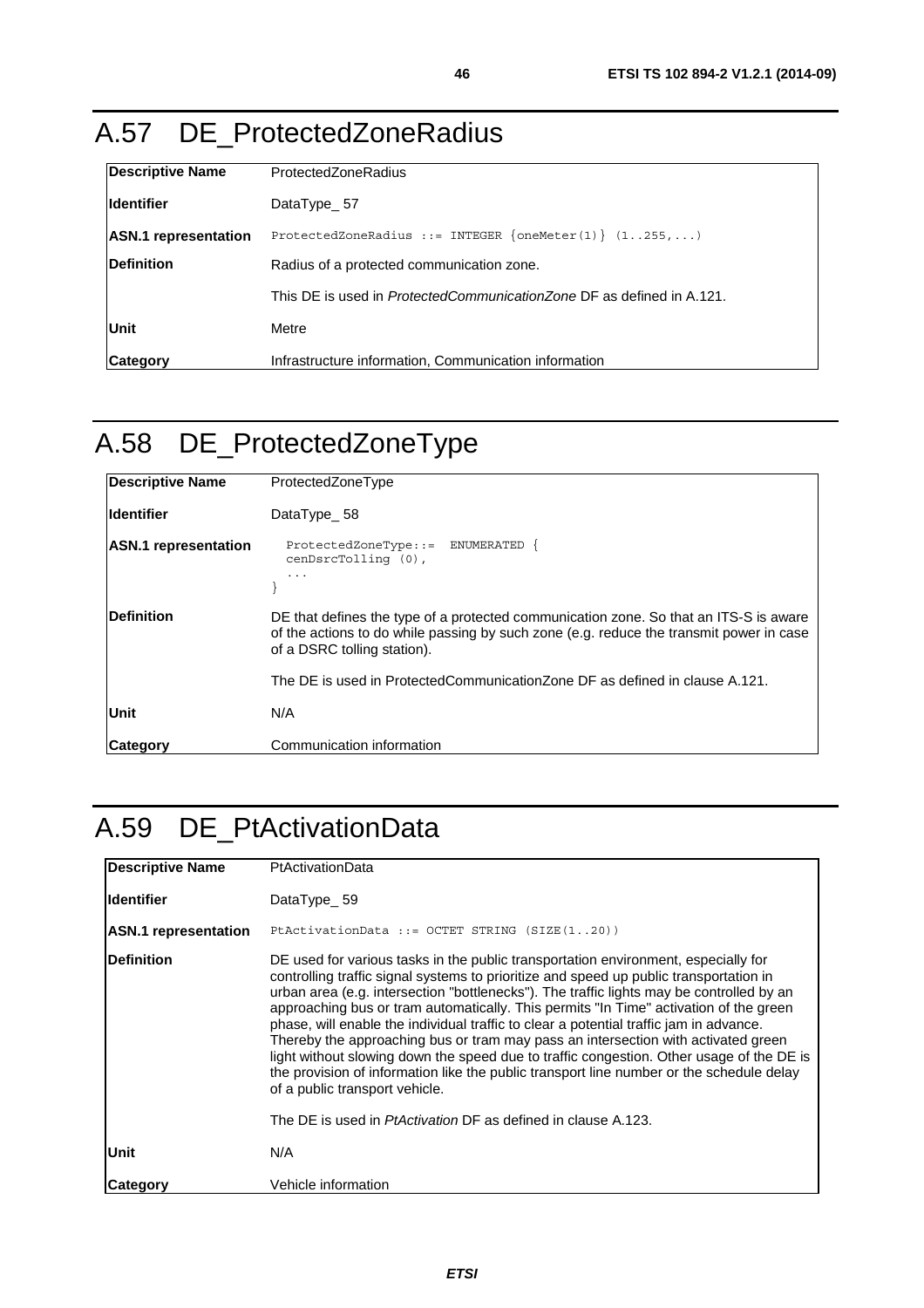# A.60 DE\_PtActivationType

| Descriptive Name            | PtActivationType                                                                                                                                                                                                                                                                                                                                                                                                        |
|-----------------------------|-------------------------------------------------------------------------------------------------------------------------------------------------------------------------------------------------------------------------------------------------------------------------------------------------------------------------------------------------------------------------------------------------------------------------|
| lldentifier                 | DataType $_60$                                                                                                                                                                                                                                                                                                                                                                                                          |
| <b>ASN.1</b> representation | PtActivationType ::= INTEGER $\{undefined\}$ codingType $(0)$ ,<br>$r09-16$ CodinqType(1), vdv-50149CodinqType(2) { $(0255)$                                                                                                                                                                                                                                                                                            |
| Definition                  | This DE indicates a certain coding type of the PtActivationData data.<br>0: undefined coding type,<br>٠<br>1: coding of PtActivationData conform to VDV recommendation 420 [i.8],<br>٠<br>2: coding of PtActivationData based on VDV recommendation 420 [i.8].<br>$\bullet$<br>The values 3 to 255 are reserved for alternative and future use.<br>The DE is used in <i>PtActivation</i> DF as defined in clause A.123. |
| <b>Unit</b>                 | N/A                                                                                                                                                                                                                                                                                                                                                                                                                     |
| <b>Category</b>             | Vehicle information                                                                                                                                                                                                                                                                                                                                                                                                     |

## A.61 DE\_RelevanceDistance

| <b>Descriptive Name</b>     | RelevanceDistance                                                                                                                                                                                                            |
|-----------------------------|------------------------------------------------------------------------------------------------------------------------------------------------------------------------------------------------------------------------------|
| <b>Identifier</b>           | DataType 61                                                                                                                                                                                                                  |
| <b>ASN.1</b> representation | RelevanceDistance ::= ENUMERATED $\{lessThan50m(0), lessThan100m(1),$<br>$lessThan200m(2)$ , $lessThan500m(3)$ , $lessThan1000m(4)$ , $lessThan5km(5)$ ,<br>$lessThan10km(6)$ , over $10km(7)$                               |
| <b>Definition</b>           | DE describing a distance of relevance for information indicated in a message, for<br>example, it may be used to describe the distance of relevance of an event indicated in<br>a DENM as defined in ETSI EN 302 637-3 [i.3]. |
| Unit                        | N/A                                                                                                                                                                                                                          |
| <b>Category</b>             | GeoReference information                                                                                                                                                                                                     |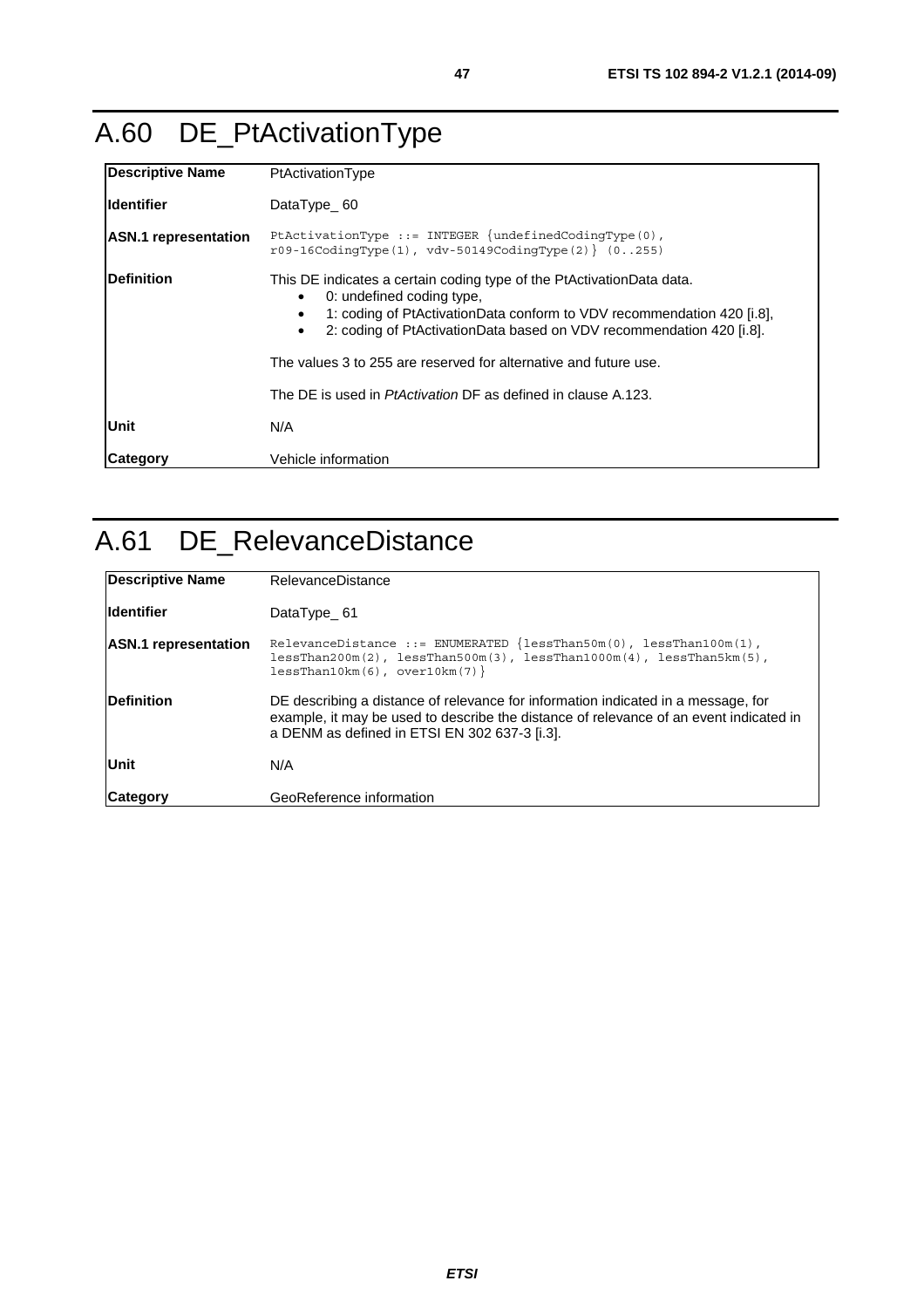### A.62 DE\_RelevanceTrafficDirection

| <b>Descriptive Name</b>     | <b>RelevanceTrafficDirection</b>                                                                                                                                                                                                                                                                                                                   |
|-----------------------------|----------------------------------------------------------------------------------------------------------------------------------------------------------------------------------------------------------------------------------------------------------------------------------------------------------------------------------------------------|
| <b>Identifier</b>           | DataType $\_62$                                                                                                                                                                                                                                                                                                                                    |
| <b>ASN.1</b> representation | RelevanceTrafficDirection ::= ENUMERATED $\{allTrafficDirections(0),\}$<br>upstreamTraffic(1), downstreamTraffic(2), oppositeTraffic(3) }                                                                                                                                                                                                          |
| <b>IDefinition</b>          | DE describing a traffic direction that is relevant to information indicated in a message.<br>For example, it may be used to describe traffic direction which is relevant to an event<br>indicated by a DENM as defined in ETSI EN 302 637-3 [i.3]. The terms "upstream",<br>"downstream" and "oppositeTraffic" are relative to the event position. |
|                             | NOTE:<br>Upstream traffic corresponds to the incoming traffic towards the event<br>position, and downstream traffic to the departing traffic away from the event<br>position.                                                                                                                                                                      |
| Unit                        | N/A                                                                                                                                                                                                                                                                                                                                                |
| Category                    | GeoReference information                                                                                                                                                                                                                                                                                                                           |

# A.63 DE\_RequestResponseIndication

| Descriptive Name            | RequestResponseIndication                                                                                                                                       |
|-----------------------------|-----------------------------------------------------------------------------------------------------------------------------------------------------------------|
| <b>Ildentifier</b>          | DataType 63                                                                                                                                                     |
| <b>ASN.1</b> representation | RequestResponseIndication ::= ENUMERATED $\{request(0), response(1)\}$                                                                                          |
| <b>Definition</b>           | This DE includes whether an ITS message is transmitted as request from ITS-S or a<br>response transmitted from ITS-S after receiving request from other ITS-Ss. |
| Unit                        | N/A                                                                                                                                                             |
| Category                    | Communication information                                                                                                                                       |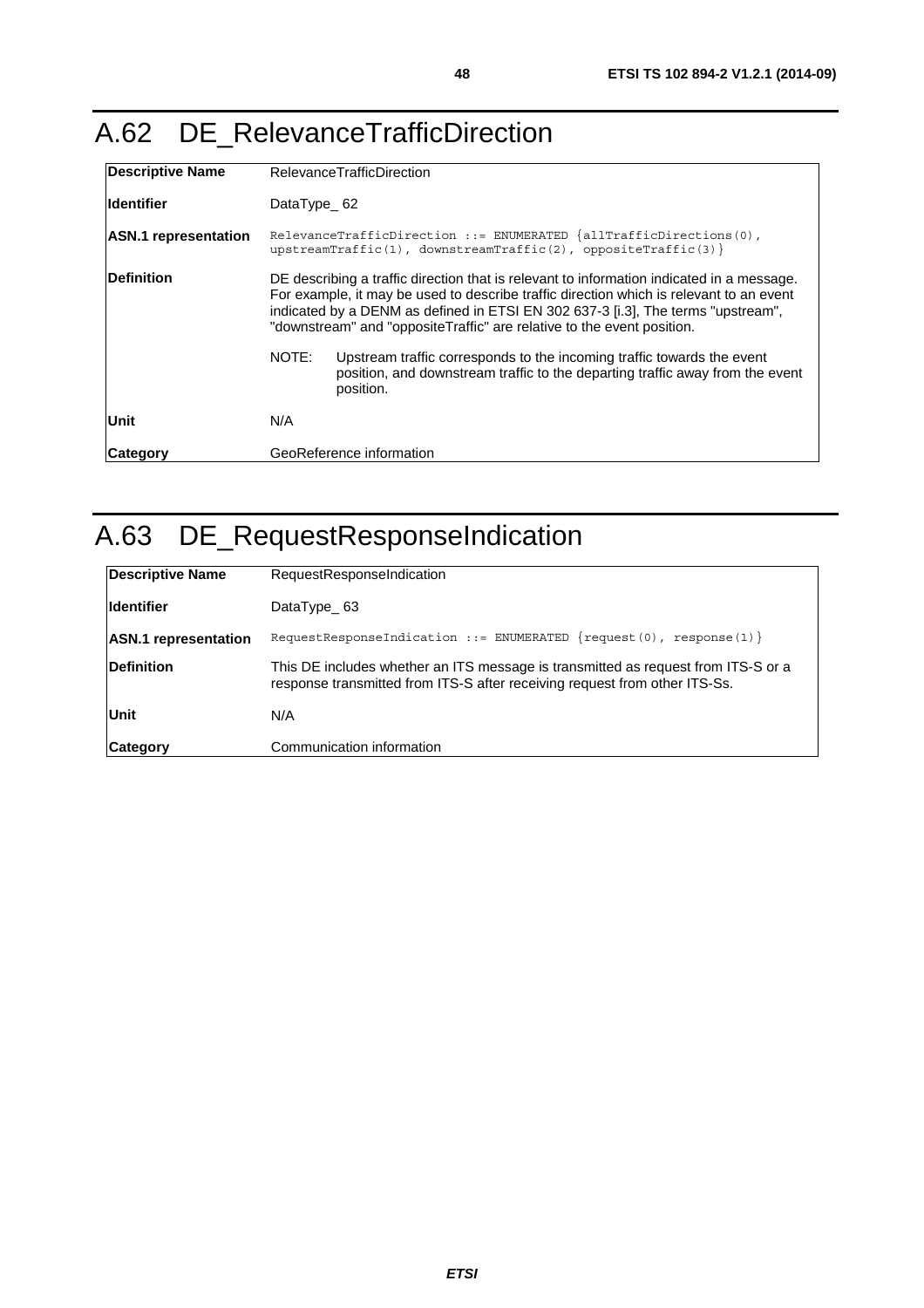#### A.64 DE\_RescueAndRecoveryWorkInProgressSubCause **Code**

| <b>Descriptive Name</b>     | RescueAndRecoveryWorkInProgressSubCauseCode                                                                                                                                                                                                                                                                                                                                                                                                                                                                                                                                                        |
|-----------------------------|----------------------------------------------------------------------------------------------------------------------------------------------------------------------------------------------------------------------------------------------------------------------------------------------------------------------------------------------------------------------------------------------------------------------------------------------------------------------------------------------------------------------------------------------------------------------------------------------------|
| <b>Identifier</b>           | DataType_64                                                                                                                                                                                                                                                                                                                                                                                                                                                                                                                                                                                        |
| <b>ASN.1</b> representation | RescueAndRecoveryWorkInProgressSubCauseCode ::= INTEGER $\{unavailable(0),\}$<br>emergencyVehicles(1), rescueHelicopterLanding(2),<br>policeActivityOngoing(3), medicalEmergencyOngoing(4),<br>$childAbductionInProgress(5)$ $(0255)$                                                                                                                                                                                                                                                                                                                                                              |
| Definition                  | Encoded value of the sub cause codes of the event type<br>"rescueAndRecoveryWorkInProgress" as specified in clause A.10. Definition of the<br>sub event cause is defined and the value is assigned according to clause 7.1.4 of ETSI<br>EN 302 637-3 [i.3].                                                                                                                                                                                                                                                                                                                                        |
|                             | The sub causes are described as following:<br>unavailable(0): in case further detailed information on rescue and recovery<br>$\bullet$<br>work is unavailable,<br>emergencyVehicles(1): in case rescue work is ongoing by emergency<br>vehicles.<br>rescueHelicopterLanding(2): in case rescue helicopter is landing,<br>policeActivityOngoing(3): in case police activity is ongoing,<br>medicalEmergencyOngoing(4): in case medical emergency recovery is<br>ongoing,<br>childAbductionInProgress (5): in case a child kidnapping alarm is activated<br>$\bullet$<br>and rescue work is ongoing. |
| Unit                        | N/A                                                                                                                                                                                                                                                                                                                                                                                                                                                                                                                                                                                                |
| Category                    | Traffic information                                                                                                                                                                                                                                                                                                                                                                                                                                                                                                                                                                                |

# A.65 DE\_RoadType

| Descriptive Name            | RoadType                                                                                                                                                                                                                                            |
|-----------------------------|-----------------------------------------------------------------------------------------------------------------------------------------------------------------------------------------------------------------------------------------------------|
| <b>Identifier</b>           | DataType 65                                                                                                                                                                                                                                         |
| <b>ASN.1</b> representation | $RoadType :: = ENUMERATED$ {<br>urban-NoStructuralSeparationToOppositeLanes(0),<br>urban-WithStructuralSeparationToOppositeLanes(1),<br>nonUrban-NoStructuralSeparationToOppositeLanes(2),<br>nonUrban-WithStructuralSeparationToOppositeLanes(3) } |
| <b>Definition</b>           | Type of a road segment. Definition of road type is out of scope of the present<br>document.                                                                                                                                                         |
| Unit                        | N/A                                                                                                                                                                                                                                                 |
| ∣Cateqory                   | Road Topology Information                                                                                                                                                                                                                           |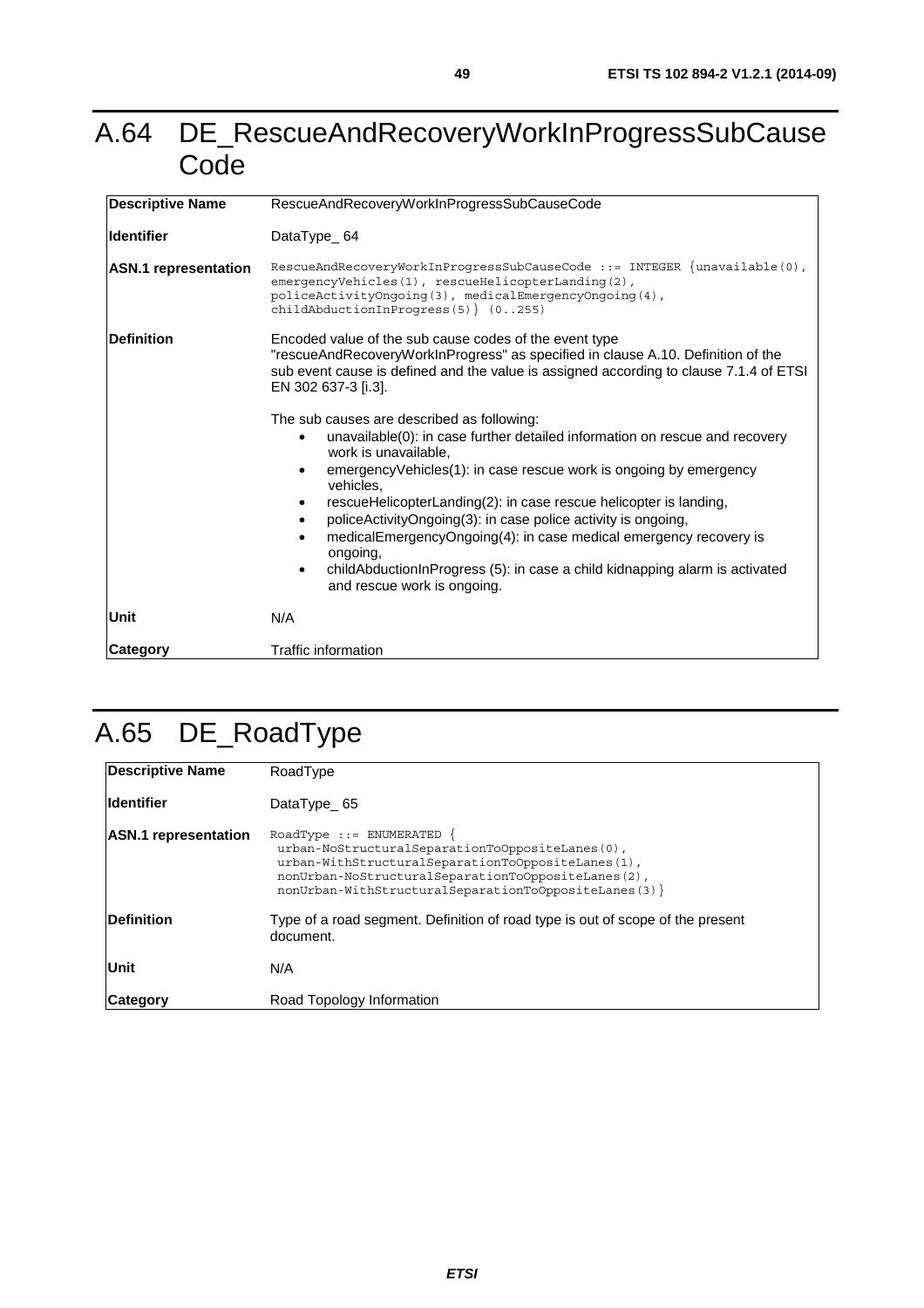### A.66 DE\_RoadworksSubCauseCode

| Descriptive Name            | RoadworksSubCauseCode                                                                                                                                                                                                                                                                                                                                                                                                                                                                                                                                                                                  |
|-----------------------------|--------------------------------------------------------------------------------------------------------------------------------------------------------------------------------------------------------------------------------------------------------------------------------------------------------------------------------------------------------------------------------------------------------------------------------------------------------------------------------------------------------------------------------------------------------------------------------------------------------|
| <b>Identifier</b>           | DataType_66                                                                                                                                                                                                                                                                                                                                                                                                                                                                                                                                                                                            |
| <b>ASN.1</b> representation | RoadworksSubCauseCode ::= INTEGER $\{unavailable(0), majorReadworks(1),$<br>roadMarkingWork(2), slowMovingRoadMaintenance(3),<br>$shortTermStationaryReadworks(4)$ , $streettexianing(5)$ , winterService(6) }<br>(0.0255)                                                                                                                                                                                                                                                                                                                                                                             |
| <b>IDefinition</b>          | Encoded value of the sub cause codes of the event type "roadworks" as defined in<br>clause A.10. Definition of the sub event cause is defined and the value is assigned<br>according to clause 7.1.4 of ETSI EN 302 637-3 [i.3].                                                                                                                                                                                                                                                                                                                                                                       |
|                             | The sub causes are described as following:<br>unavailable(0): in case further detailed information on roadworks is<br>unavailable.<br>majorRoadworks(1): in case a major roadworks is ongoing,<br>roadMarkingWork(2): in case a road marking work is ongoing,<br>slowMovingRoadMaintenance(3): in case slow moving road maintenance<br>work is ongoing,<br>shortTermStationaryRoadworks(4): in case a short term stationary roadwork<br>is ongoing,<br>streetCleaning(5): in case a vehicle street cleaning work is ongoing,<br>winterService(6): in case winter service work is ongoing.<br>$\bullet$ |
| Unit                        | N/A                                                                                                                                                                                                                                                                                                                                                                                                                                                                                                                                                                                                    |
| Category                    | Traffic information                                                                                                                                                                                                                                                                                                                                                                                                                                                                                                                                                                                    |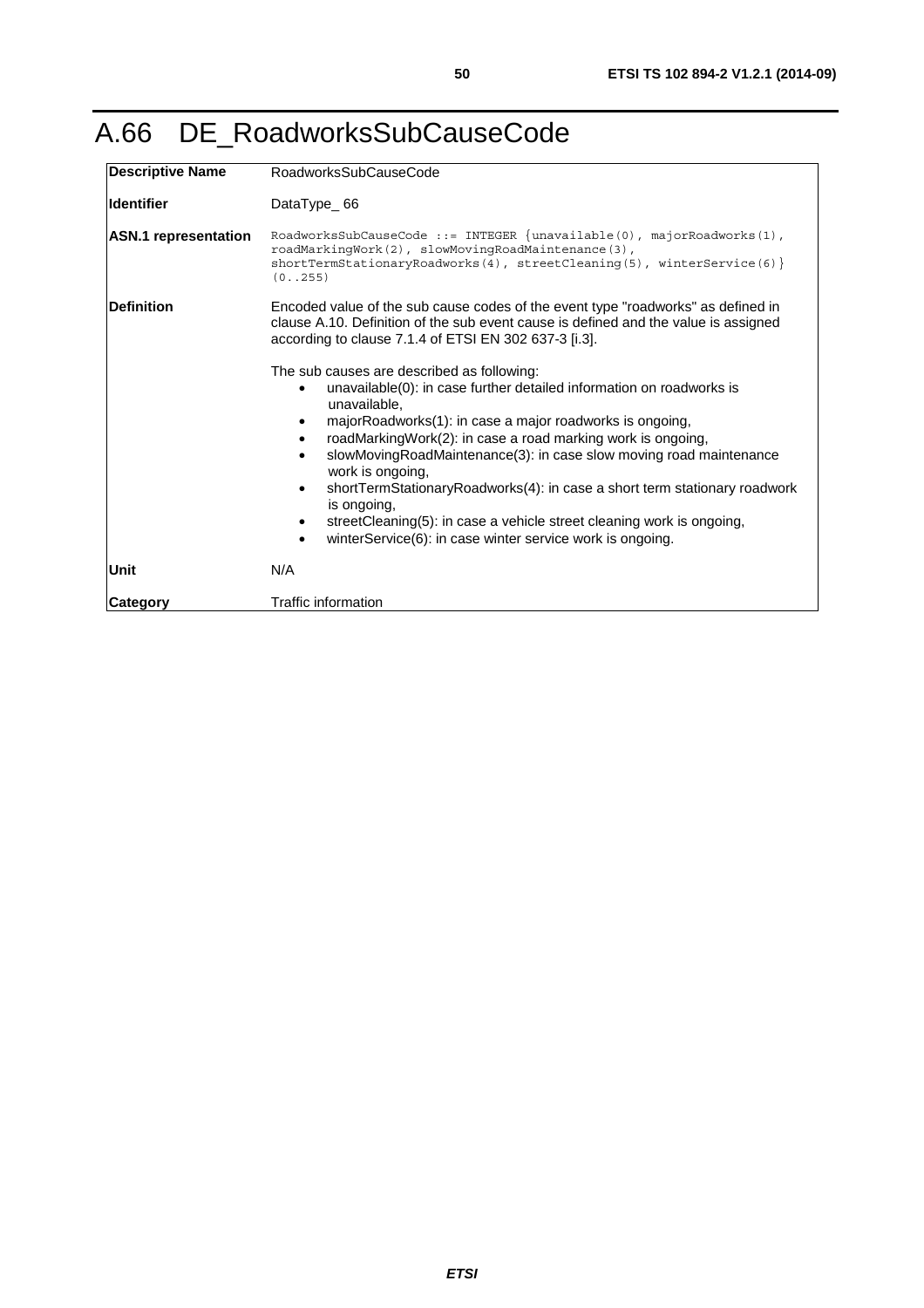<span id="page-50-0"></span>

| <b>Descriptive Name</b>     | SemiAxisLength                                                                                                                                                                                                                                                                                                                                                                                                                                                                                                                                                                                                                                                                                                                                                         |
|-----------------------------|------------------------------------------------------------------------------------------------------------------------------------------------------------------------------------------------------------------------------------------------------------------------------------------------------------------------------------------------------------------------------------------------------------------------------------------------------------------------------------------------------------------------------------------------------------------------------------------------------------------------------------------------------------------------------------------------------------------------------------------------------------------------|
| <b>Identifier</b>           | DataType_67                                                                                                                                                                                                                                                                                                                                                                                                                                                                                                                                                                                                                                                                                                                                                            |
| <b>ASN.1</b> representation | SemiAxisLength ::= INTEGER{oneCentimeter(1), outOfRange (4094),<br>unavailable(4095) (04095)                                                                                                                                                                                                                                                                                                                                                                                                                                                                                                                                                                                                                                                                           |
| <b>Definition</b>           | Absolute position accuracy in one of the axis direction as defined in a shape of ellipse<br>with a predefined confidence level (e.g. 95 %). The required confidence level is defined<br>by the corresponding standards applying the DE.                                                                                                                                                                                                                                                                                                                                                                                                                                                                                                                                |
|                             | The value shall be set to:<br>1 if the accuracy is equal to or less than 1 cm,<br>$n$ ( $n > 1$ and $n < 4$ 093) if the accuracy is equal to or less than n cm,<br>$\bullet$<br>4 093 if the accuracy is equal to or less than 4 093 cm,<br>$\bullet$<br>4 094 if the accuracy is out of range, i.e. greater than 4 093 cm,<br>$\bullet$<br>4 095 if the accuracy information is unavailable.                                                                                                                                                                                                                                                                                                                                                                          |
|                             | The DE is used in PosConfidence Ellipse DF as defined in clause A.119.                                                                                                                                                                                                                                                                                                                                                                                                                                                                                                                                                                                                                                                                                                 |
|                             | NOTE:<br>The fact that a position coordinate value is received with confidence set to<br>'unavailable(4095)' can be caused by several reasons, such as:<br>the sensor cannot deliver the accuracy at the defined confidence level<br>because it is a low-end sensor,<br>the sensor cannot calculate the accuracy due to lack of variables, or<br>there has been a vehicle bus (e.g. CAN bus) error.<br>In all 3 cases above, the reported position coordinate value may be valid<br>and used by the application.<br>If a position coordinate value is received and its confidence is set to<br>'outOfRange(4094)', it means that the reported position coordinate value is not valid and<br>therefore cannot be trusted. Such value is not useful for the application. |
| <b>Unit</b>                 | 1 centimetre                                                                                                                                                                                                                                                                                                                                                                                                                                                                                                                                                                                                                                                                                                                                                           |
| <b>Category</b>             | GeoReference information                                                                                                                                                                                                                                                                                                                                                                                                                                                                                                                                                                                                                                                                                                                                               |

# A.68 DE\_SequenceNumber

| <b>Descriptive Name</b>     | SequenceNumber                                         |
|-----------------------------|--------------------------------------------------------|
| <b>Identifier</b>           | DataType 68                                            |
| <b>ASN.1</b> representation | SequenceNumber ::= INTEGER $(065535)$                  |
| <b>Definition</b>           | Sequence number.                                       |
|                             | The DE is used in ActionID as defined in clause A.102. |
| <b>Unit</b>                 | N/A                                                    |
| <b>Category</b>             | Other information                                      |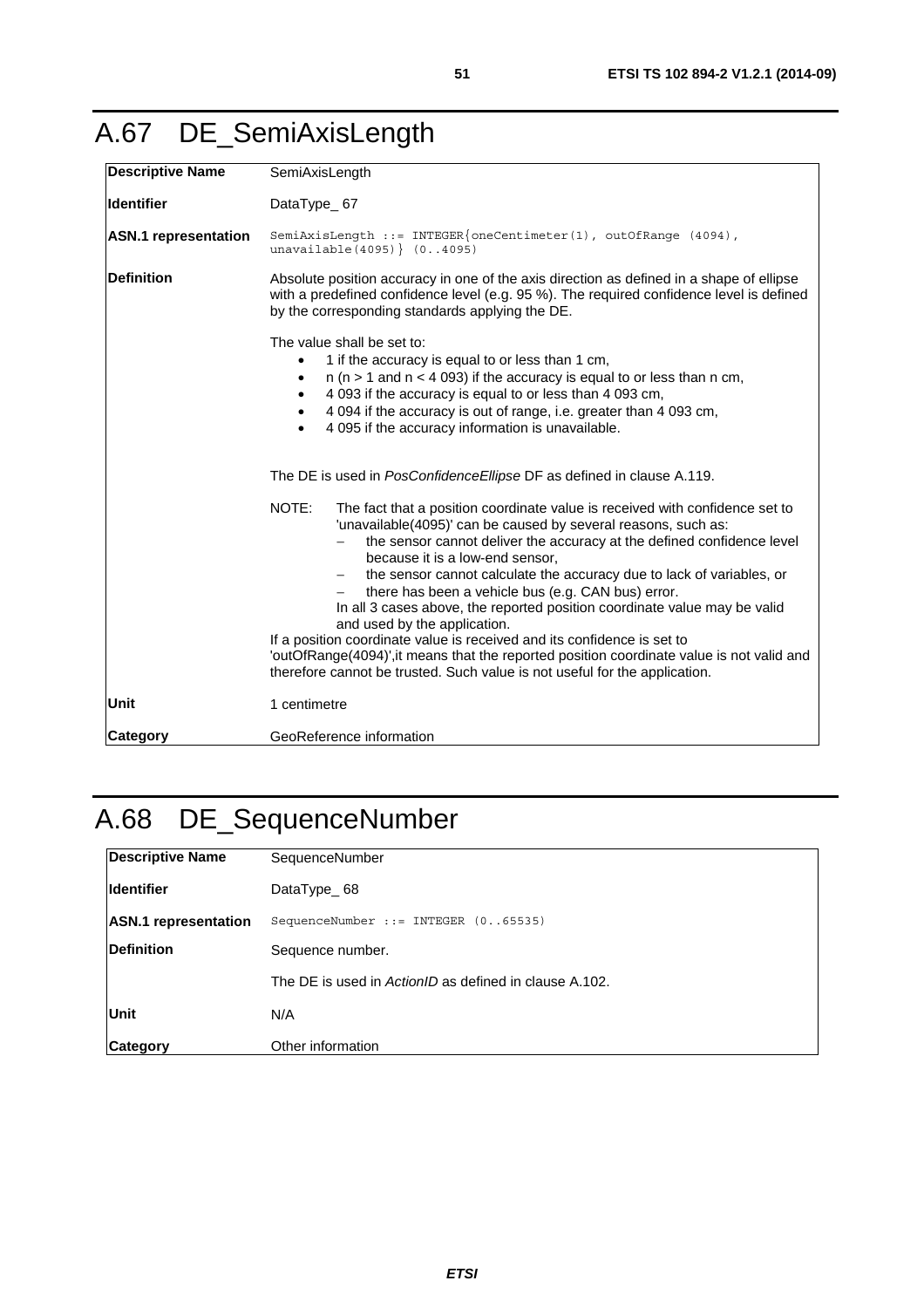| <b>Descriptive Name</b>     | SignalViolationSubCauseCode                                                                                                                                                                                                                                                                                                                                                                                                                                                                                                                                                                                                                           |
|-----------------------------|-------------------------------------------------------------------------------------------------------------------------------------------------------------------------------------------------------------------------------------------------------------------------------------------------------------------------------------------------------------------------------------------------------------------------------------------------------------------------------------------------------------------------------------------------------------------------------------------------------------------------------------------------------|
| <b>Identifier</b>           | DataType 69                                                                                                                                                                                                                                                                                                                                                                                                                                                                                                                                                                                                                                           |
| <b>ASN.1</b> representation | $Signal ViolationSubCause$ := INTEGER ${unavailable(0)}$ ,<br>stopSignViolation(1), trafficLightViolation(2),<br>turningRegulationViolation(3) } (0255)                                                                                                                                                                                                                                                                                                                                                                                                                                                                                               |
| Definition                  | Encoded value of the sub cause codes of the event type "signal Violation" as specified<br>in clause A.10. Definition of the sub event cause is defined and the value is assigned<br>according to clause 7.1.4 of ETSI EN 302 637-3 [i.3].<br>The sub causes are described as following:<br>unavailable(0): in case further detailed information on signal violation event is<br>$\bullet$<br>unavailable.<br>stopSignViolation(1): in case a stop sign violation is detected,<br>trafficLightViolation(2): in case a traffic light violation is detected,<br>turning Regulation Violation (3): in case a turning regulation violation is<br>detected. |
| Unit                        | N/A                                                                                                                                                                                                                                                                                                                                                                                                                                                                                                                                                                                                                                                   |
| Category                    | Traffic information                                                                                                                                                                                                                                                                                                                                                                                                                                                                                                                                                                                                                                   |

#### A.70 DE\_SlowVehicleSubCauseCode

| <b>Descriptive Name</b>     | SlowVehicleSubCauseCode                                                                                                                                                                                                                                                                                                                                                                                                                                                                                                                                                                                                                                                                                                                                                                                                                                                        |
|-----------------------------|--------------------------------------------------------------------------------------------------------------------------------------------------------------------------------------------------------------------------------------------------------------------------------------------------------------------------------------------------------------------------------------------------------------------------------------------------------------------------------------------------------------------------------------------------------------------------------------------------------------------------------------------------------------------------------------------------------------------------------------------------------------------------------------------------------------------------------------------------------------------------------|
| <b>Identifier</b>           | DataType_70                                                                                                                                                                                                                                                                                                                                                                                                                                                                                                                                                                                                                                                                                                                                                                                                                                                                    |
| <b>ASN.1</b> representation | $SlowVehicleSubCause$ Code ::= INTEGER $\{unavailable(0)\}$ ,<br>maintenanceVehicle(1), vehiclesSlowinqToLookAtAccident(2),<br>$abnormalLoad(3)$ , $abnormalWindow(4)$ , $convoy(5)$ , $smooth(6)$ ,<br>deicing(7), saltingVehicles(8) } $(0255)$                                                                                                                                                                                                                                                                                                                                                                                                                                                                                                                                                                                                                              |
| <b>Definition</b>           | Encoded value of the sub cause codes of the event type "slow Vehicle" as specified in<br>clause A.10. Definition of the sub event cause is defined and the value is assigned<br>according to clause 7.1.4 of ETSI EN 302 637-3 [i.3].                                                                                                                                                                                                                                                                                                                                                                                                                                                                                                                                                                                                                                          |
|                             | The sub causes are described as following:<br>unavailable(0): in case further detailed information on slow vehicle driving<br>event is unavailable,<br>maintenanceVehicle(1): in case of a slow driving maintenance vehicle on the<br>$\bullet$<br>road,<br>vehiclesSlowingToLookAtAccident(2): in case vehicle is temporally slowing<br>down to look at accident, spot, etc.,<br>abnormalLoad(3): in case an abnormal loaded vehicle is driving slowly on the<br>road,<br>abnormalWideLoad(4): in case an abnormal wide load vehicle is driving<br>٠<br>slowly on the road,<br>convoy(5): in case of slow driving convoy on the road,<br>snowplough(6): in case of slow driving snow plough on the road,<br>٠<br>deicing(7): in case of slow driving de-icing vehicle on the road,<br>$\bullet$<br>salting Vehicles (8): in case of slow driving salting vehicle on the road. |
| Unit                        | N/A                                                                                                                                                                                                                                                                                                                                                                                                                                                                                                                                                                                                                                                                                                                                                                                                                                                                            |
| Category                    | <b>Traffic information</b>                                                                                                                                                                                                                                                                                                                                                                                                                                                                                                                                                                                                                                                                                                                                                                                                                                                     |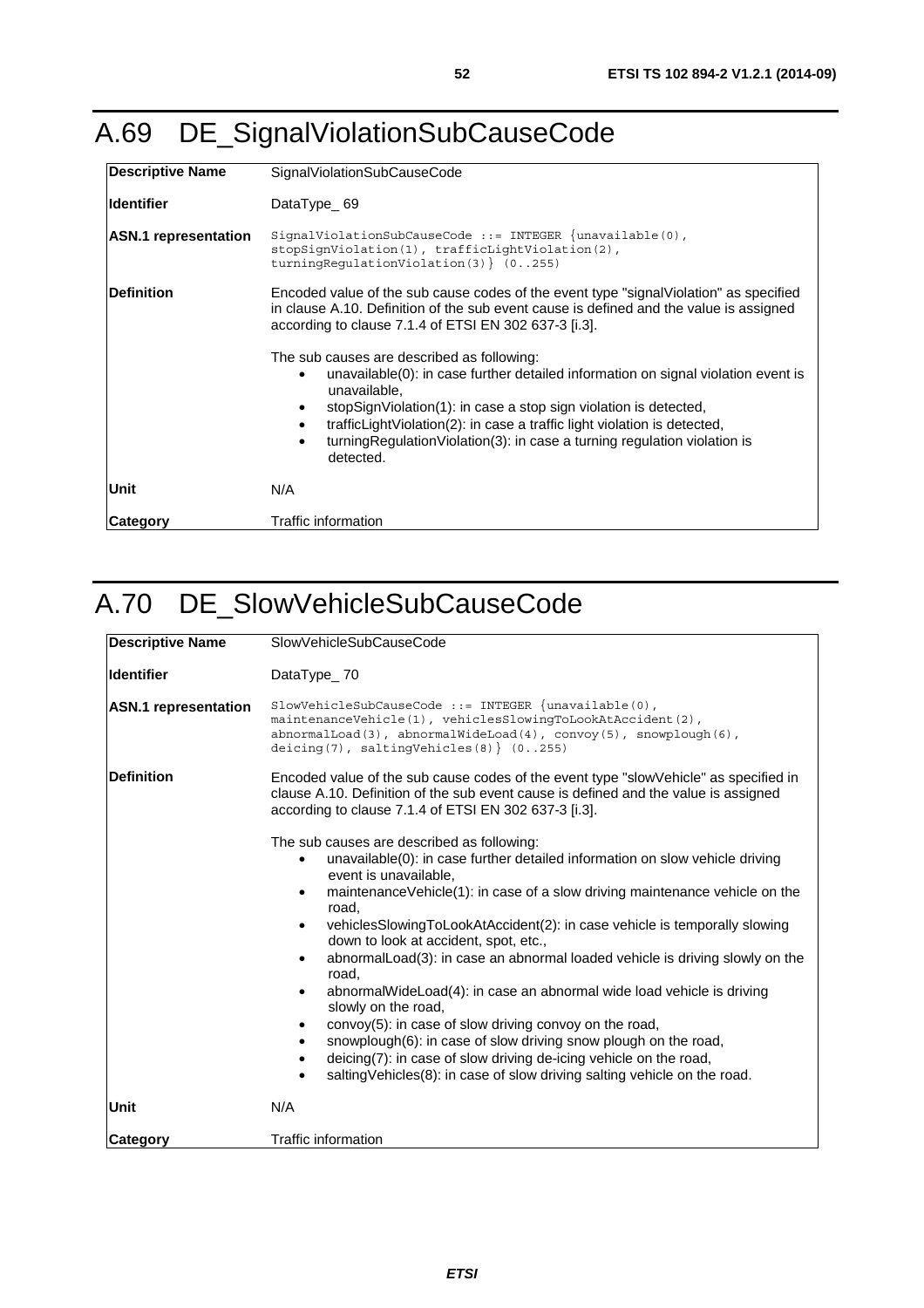# A.71 DE\_SpecialTransportType

| <b>Descriptive Name</b>     | SpecialTransportType                                                                                                                                                                                                                                                       |
|-----------------------------|----------------------------------------------------------------------------------------------------------------------------------------------------------------------------------------------------------------------------------------------------------------------------|
| <b>Identifier</b>           | DataType 71                                                                                                                                                                                                                                                                |
| <b>ASN.1</b> representation | SpecialTransportType ::= BIT STRING $\{heavyLoad(0)$ , excessWidth(1),<br>$excessLength(2)$ , $excessHeight(3)$ $(SIZE(4))$                                                                                                                                                |
| <b>Definition</b>           | It indicates if a vehicle is carrying goods with heavy load, excess width, excess length<br>or excess height. The corresponding bit shall be set to 1 when the special transport<br>applies to the corresponding case. Otherwise, the corresponding bit shall be set to 0. |
| <b>Unit</b>                 | N/A                                                                                                                                                                                                                                                                        |
| <b>Category</b>             | Vehicle information                                                                                                                                                                                                                                                        |

## A.72 DE\_SpeedConfidence

| <b>Descriptive Name</b>     | SpeedConfidence                                                                                                                                                                                                                                                                                                                                                                                                                                                                                                                                                                                                                                                                                        |
|-----------------------------|--------------------------------------------------------------------------------------------------------------------------------------------------------------------------------------------------------------------------------------------------------------------------------------------------------------------------------------------------------------------------------------------------------------------------------------------------------------------------------------------------------------------------------------------------------------------------------------------------------------------------------------------------------------------------------------------------------|
| <b>Identifier</b>           | DataType_72                                                                                                                                                                                                                                                                                                                                                                                                                                                                                                                                                                                                                                                                                            |
| <b>ASN.1</b> representation | SpeedConfidence ::= INTEGER $\{equalOrWithinOneCentimeterPerSec(1),\}$<br>equalOrWithinOneMeterPerSec(100), outOfRange(126), unavailable(127) }<br>(1.127)                                                                                                                                                                                                                                                                                                                                                                                                                                                                                                                                             |
| <b>Definition</b>           | The absolute accuracy of a speed value information for a predefined confidence level.<br>The required confidence level is defined by the station applying this DE.                                                                                                                                                                                                                                                                                                                                                                                                                                                                                                                                     |
|                             | The value shall be set to:<br>1 if the speed accuracy is equal to or less than 1 cm/s.<br>n (n > 1 and n < 125) if the speed accuracy is equal to or less than n cm/s.<br>٠<br>125 if the speed accuracy is equal to or less than 125 cm/s.<br>$\bullet$<br>126 if the speed accuracy is out of range, i.e. greater than 125 cm/s.<br>$\bullet$<br>127 if the speed accuracy information is not available.<br>٠                                                                                                                                                                                                                                                                                        |
|                             | The DE is used in Speed DF as defined in clause A.126.                                                                                                                                                                                                                                                                                                                                                                                                                                                                                                                                                                                                                                                 |
|                             | NOTE:<br>The fact that a speed value is received with confidence set to<br>'unavailable(127)' can be caused by several reasons, such as:<br>the sensor cannot deliver the accuracy at the defined confidence level<br>because it is a low-end sensor,<br>the sensor cannot calculate the accuracy due to lack of variables, or<br>there has been a vehicle bus (e.g. CAN bus) error.<br>In all 3 cases above, the reported speed value may be valid and used by the<br>application.<br>If a speed value is received and its confidence is set to 'outOfRange(126)', it means<br>that the reported speed value is not valid and therefore cannot be trusted. Such is not<br>useful for the application. |
| Unit                        | cm/s                                                                                                                                                                                                                                                                                                                                                                                                                                                                                                                                                                                                                                                                                                   |
| <b>Category</b>             | Vehicle information                                                                                                                                                                                                                                                                                                                                                                                                                                                                                                                                                                                                                                                                                    |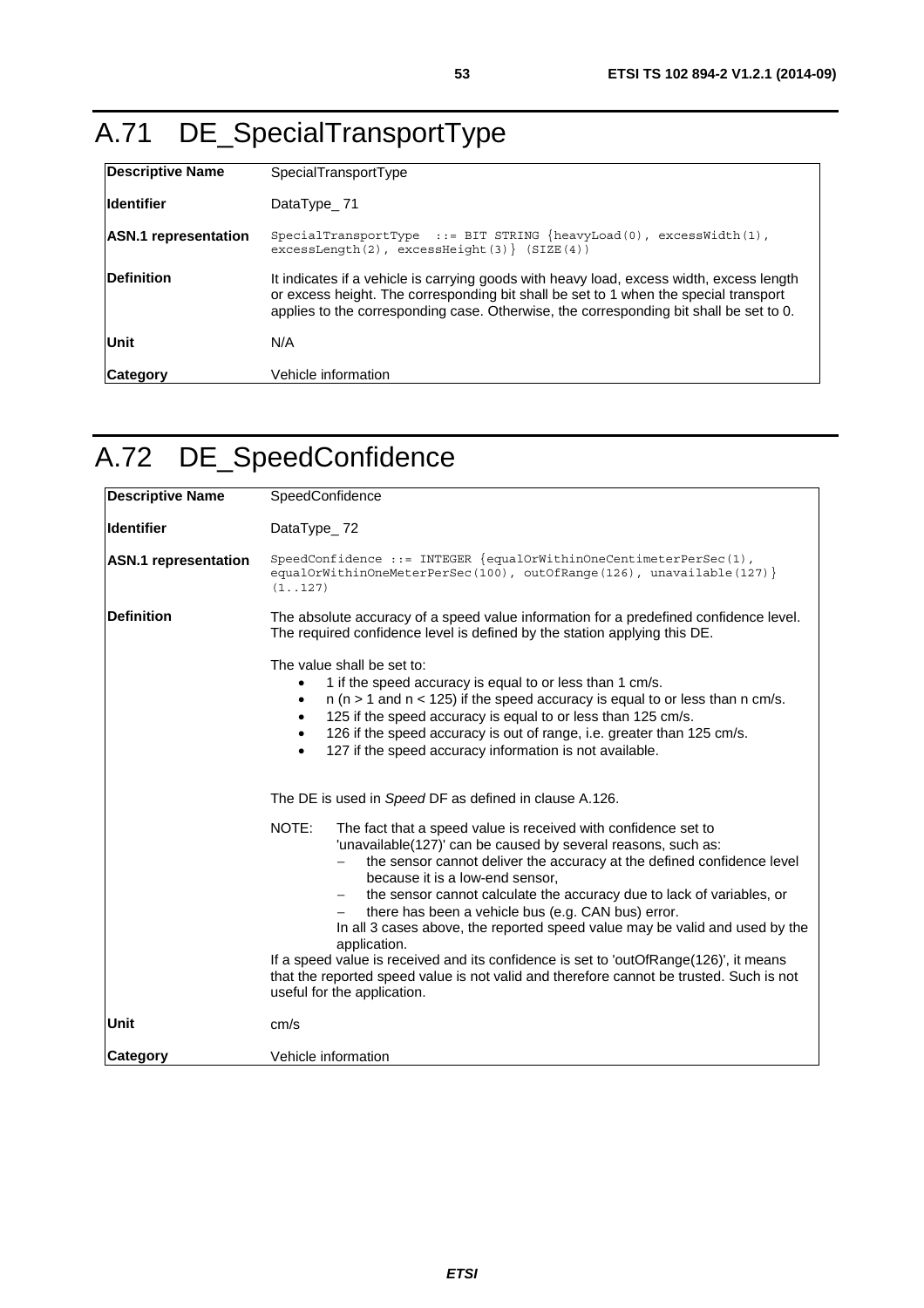# A.73 DE\_SpeedLimit

| <b>Descriptive Name</b>     | SpeedLimit                                                                                       |
|-----------------------------|--------------------------------------------------------------------------------------------------|
| lldentifier                 | DataType $23$                                                                                    |
| <b>ASN.1</b> representation | SpeedLimit ::= INTEGER $\{oneKmPerHour(1)\}$ (1255)                                              |
| Definition                  | Speed limitation applied to a geographical position, a road section or a geographical<br>region. |
| Unit                        | km/h                                                                                             |
| <b>Category</b>             | Infrastructure information, traffic information.                                                 |

# A.74 DE\_SpeedValue

| <b>Descriptive Name</b>     | SpeedValue                                                                                                                                                                   |  |
|-----------------------------|------------------------------------------------------------------------------------------------------------------------------------------------------------------------------|--|
| <b>Identifier</b>           | DataType 74                                                                                                                                                                  |  |
| <b>ASN.1</b> representation | SpeedValue ::= INTEGER $\{$ standstill(0), oneCentimeterPerSec(1),<br>unavailable(16383) (016383)                                                                            |  |
| <b>Definition</b>           | A speed value. For values equal to or greater than 163,82 m/s, the value shall be set to<br>16 382. When the information is not available, the value shall be set to 16 383. |  |
|                             | The DE is used in Speed DF as defined in clause A.126.                                                                                                                       |  |
| Unit                        | $0.01 \text{ m/s}$                                                                                                                                                           |  |
| <b>Category</b>             | Vehicle information                                                                                                                                                          |  |

# A.75 DE\_StationarySince

| Descriptive Name            | StationarySince                                                                                                                                                               |
|-----------------------------|-------------------------------------------------------------------------------------------------------------------------------------------------------------------------------|
| <b>Identifier</b>           | DataType $25$                                                                                                                                                                 |
| <b>ASN.1</b> representation | StationarySince ::= ENUMERATED $\{lessThan1Minute(0), lessThan2Minutes(1),$<br>$less$ Than15Minutes(2), equalOrGreater15Minutes(3) }                                          |
| <b>Definition</b>           | It indicates the duration in minutes of a vehicle being stationary. For a vehicle being<br>stationary since equal to or greater than 15 minutes, the value shall be set to 3. |
| <b>Unit</b>                 | N/A                                                                                                                                                                           |
| <b>Category</b>             | Infrastructure information, traffic information.                                                                                                                              |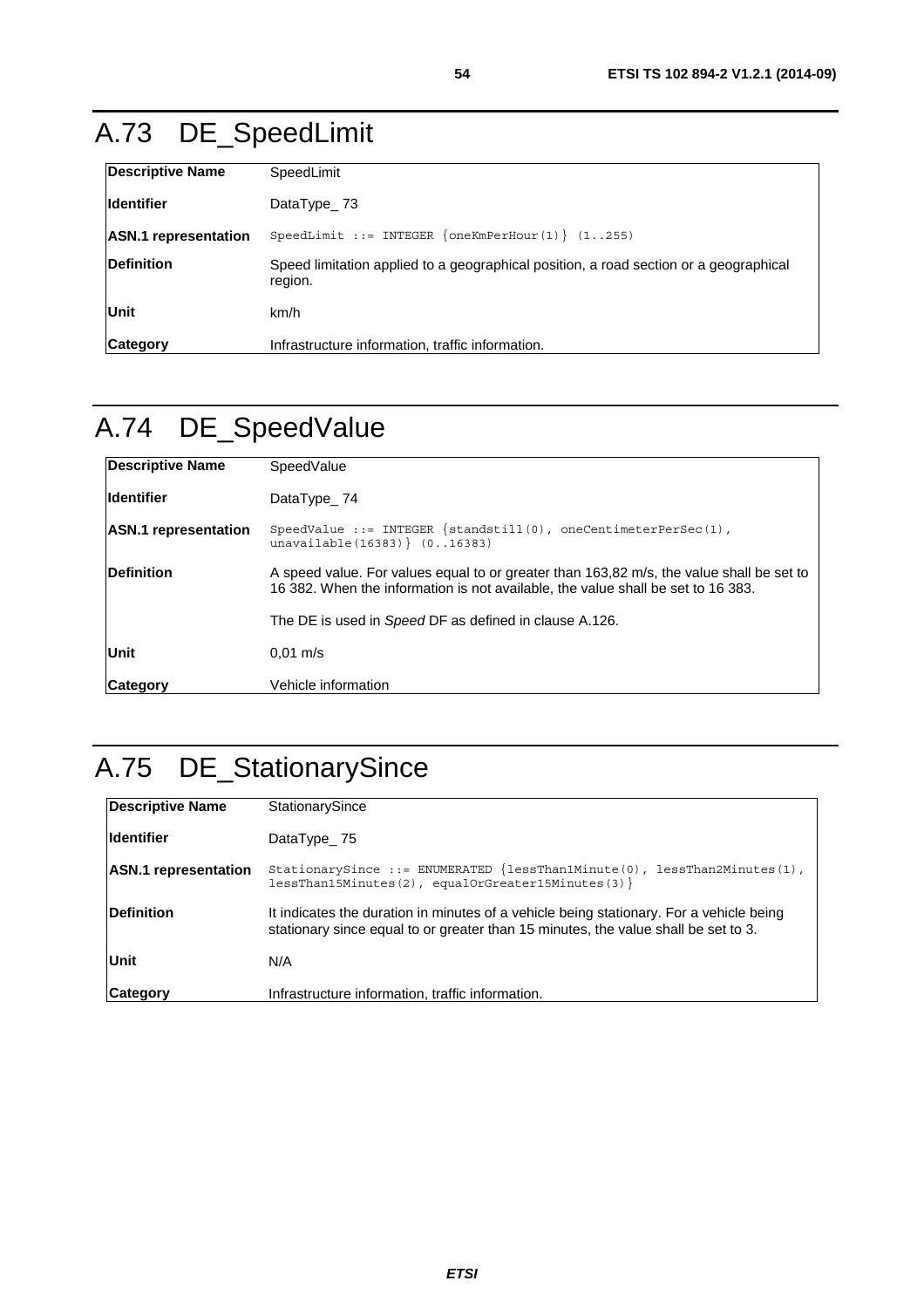## <span id="page-54-0"></span>A.76 DE\_StationaryVehicleSubCauseCode

| <b>Descriptive Name</b>     | StationaryVehicleSubCauseCode                                                                                                                                                                                                                                                                                                                                                                                                                                                                                                                                                                                                                  |  |
|-----------------------------|------------------------------------------------------------------------------------------------------------------------------------------------------------------------------------------------------------------------------------------------------------------------------------------------------------------------------------------------------------------------------------------------------------------------------------------------------------------------------------------------------------------------------------------------------------------------------------------------------------------------------------------------|--|
| <b>Identifier</b>           | DataType 76                                                                                                                                                                                                                                                                                                                                                                                                                                                                                                                                                                                                                                    |  |
| <b>ASN.1</b> representation | StationaryVehicleSubCauseCode ::= INTEGER $\{unavailable(0),\}$<br>humanProblem(1), vehicleBreakdown(2), postCrash(3),<br>$publicTransportStop(4), carryingDangerousGoods(5) (0255)$                                                                                                                                                                                                                                                                                                                                                                                                                                                           |  |
| <b>Definition</b>           | Encoded value of the sub cause codes of the event type "stationary Vehicle" as<br>specified in clause A.10. Definition of the sub event cause is defined and the value is<br>assigned according to clause 7.1.4 of ETSI EN 302 637-3 [i.3].                                                                                                                                                                                                                                                                                                                                                                                                    |  |
|                             | The sub causes are described as following:<br>unavailable(0): in case further detailed information on stationary vehicle is<br>$\bullet$<br>unavailable,<br>humanProblem(1): in case stationary vehicle is due to health problem of<br>$\bullet$<br>driver or passenger,<br>vehicleBreakdown(2): in case stationary vehicle is due to vehicle break down,<br>$\bullet$<br>postCrash(3): in case stationary vehicle is caused by collision,<br>publicTransportStop(4): in case public transport vehicle is stationary at bus<br>$\bullet$<br>stop,<br>carryingDangerousGoods(5): in case the stationary vehicle is carrying<br>dangerous goods. |  |
| Unit                        | N/A                                                                                                                                                                                                                                                                                                                                                                                                                                                                                                                                                                                                                                            |  |
| Category                    | Traffic information                                                                                                                                                                                                                                                                                                                                                                                                                                                                                                                                                                                                                            |  |

## A.77 DE\_StationID

| Descriptive Name            | StationID                                                                                                   |  |
|-----------------------------|-------------------------------------------------------------------------------------------------------------|--|
| <b>Identifier</b>           | DataType_77                                                                                                 |  |
| <b>ASN.1</b> representation | StationID ::= INTEGER(04294967295)                                                                          |  |
| <b>IDefinition</b>          | Identifier for an ITS-S.                                                                                    |  |
|                             | The ITS-S ID may be a pseudonym. It may change over space and/or over time.                                 |  |
|                             | The DE is used in ActionID DF as defined in clause A.102 and ItsPduHeader DF as<br>defined in clause A.114. |  |
| Unit                        | N/A                                                                                                         |  |
| Category                    | Communication information                                                                                   |  |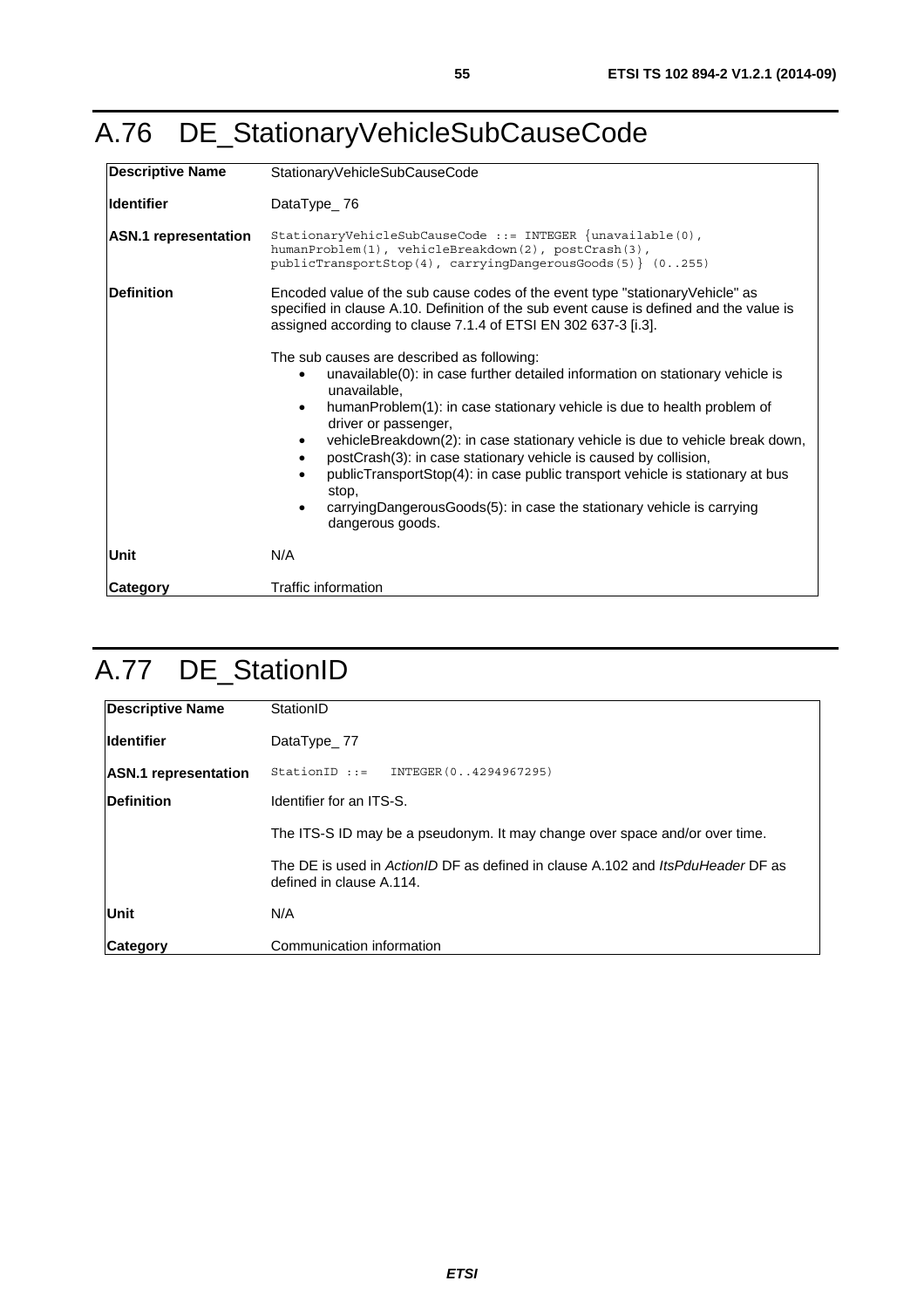# A.78 DE\_StationType

| Descriptive Name            | StationType                                                                                                                                                                                                                        |  |
|-----------------------------|------------------------------------------------------------------------------------------------------------------------------------------------------------------------------------------------------------------------------------|--|
| lldentifier                 | DataType_78                                                                                                                                                                                                                        |  |
| <b>ASN.1</b> representation | StationType ::= INTEGER $\{unknown(0),$ pedestrian(1), cyclist(2),<br>moped(3), motorcycle(4), passengerCar(5), bus(6), lightTruck(7),<br>heavyTruck(8), trailer(9), specialVehicles(10), tram(11),<br>$roadSideUnit(15)$ $(0255)$ |  |
| <b>IDefinition</b>          | The type of an ITS-S. The station type depends on the integration environment of<br>ITS-S into vehicle, mobile devices or at infrastructure. Detailed definition of type is out<br>of scope of the present document.               |  |
|                             | The DE is used in Restricted Types DF as defined in clause A.125.                                                                                                                                                                  |  |
| Unit                        | N/A                                                                                                                                                                                                                                |  |
| <b>ICategory</b>            | Other information                                                                                                                                                                                                                  |  |

# A.79 DE\_SteeringWheelAngleConfidence

| <b>Descriptive Name</b>     | SteeringWheelAngleConfidence                                                                                                                                                                                                                                                                                                                                                                                                                                                                                                                                                                                                                                                                                                                                             |
|-----------------------------|--------------------------------------------------------------------------------------------------------------------------------------------------------------------------------------------------------------------------------------------------------------------------------------------------------------------------------------------------------------------------------------------------------------------------------------------------------------------------------------------------------------------------------------------------------------------------------------------------------------------------------------------------------------------------------------------------------------------------------------------------------------------------|
| <b>Identifier</b>           | DataType_79                                                                                                                                                                                                                                                                                                                                                                                                                                                                                                                                                                                                                                                                                                                                                              |
| <b>ASN.1</b> representation | SteeringWheelAngleConfidence ::= INTEGER<br>{equalOrWithinOnePointFiveDegree(1), outOfRange(126), unavailable(127)}<br>(1.127)                                                                                                                                                                                                                                                                                                                                                                                                                                                                                                                                                                                                                                           |
| <b>Definition</b>           | Absolute accuracy for a reported steering wheel angle value for a predefined<br>confidence level (e.g. 95 %). The required confidence level is defined by the station<br>applying this DE.                                                                                                                                                                                                                                                                                                                                                                                                                                                                                                                                                                               |
|                             | The value shall be set to:<br>1 if the steering wheel angle accuracy is equal to or less than 1,5 degrees,<br>$n$ ( $n > 1$ and $n < 125$ ) if the steering wheel angle accuracy is equal to or less<br>$\bullet$<br>than $n \times 1,5$ degrees,<br>125 if the steering wheel angle accuracy is equal to or less than<br>$\bullet$<br>1,5 degrees $\times$ 125 = 187,5 degrees,<br>126 if the accuracy is out of range, i.e. greater than 187,5 degrees,<br>$\bullet$<br>127 if the accuracy information is not available.                                                                                                                                                                                                                                              |
|                             | The DE is used in SteeringWheelAngle DF as defined in clause A.127.                                                                                                                                                                                                                                                                                                                                                                                                                                                                                                                                                                                                                                                                                                      |
|                             | NOTE:<br>The fact that a steering wheel angle value is received with confidence set to<br>'unavailable(127)' can be caused by several reasons, such as:<br>the sensor cannot deliver the accuracy at the defined confidence level<br>because it is a low-end sensor,<br>the sensor cannot calculate the accuracy due to lack of variables, or<br>there has been a vehicle bus (e.g. CAN bus) error.<br>In all 3 cases above, the reported steering wheel angle value may be valid<br>and used by the application.<br>If a steering wheel angle value is received and its confidence is set to<br>'outOfRange(126)', it means that the reported steering wheel angle value is not valid<br>and therefore cannot be trusted. Such value is not useful for the application. |
| Unit                        | 1,5 degrees                                                                                                                                                                                                                                                                                                                                                                                                                                                                                                                                                                                                                                                                                                                                                              |
| Category                    | Vehicle information                                                                                                                                                                                                                                                                                                                                                                                                                                                                                                                                                                                                                                                                                                                                                      |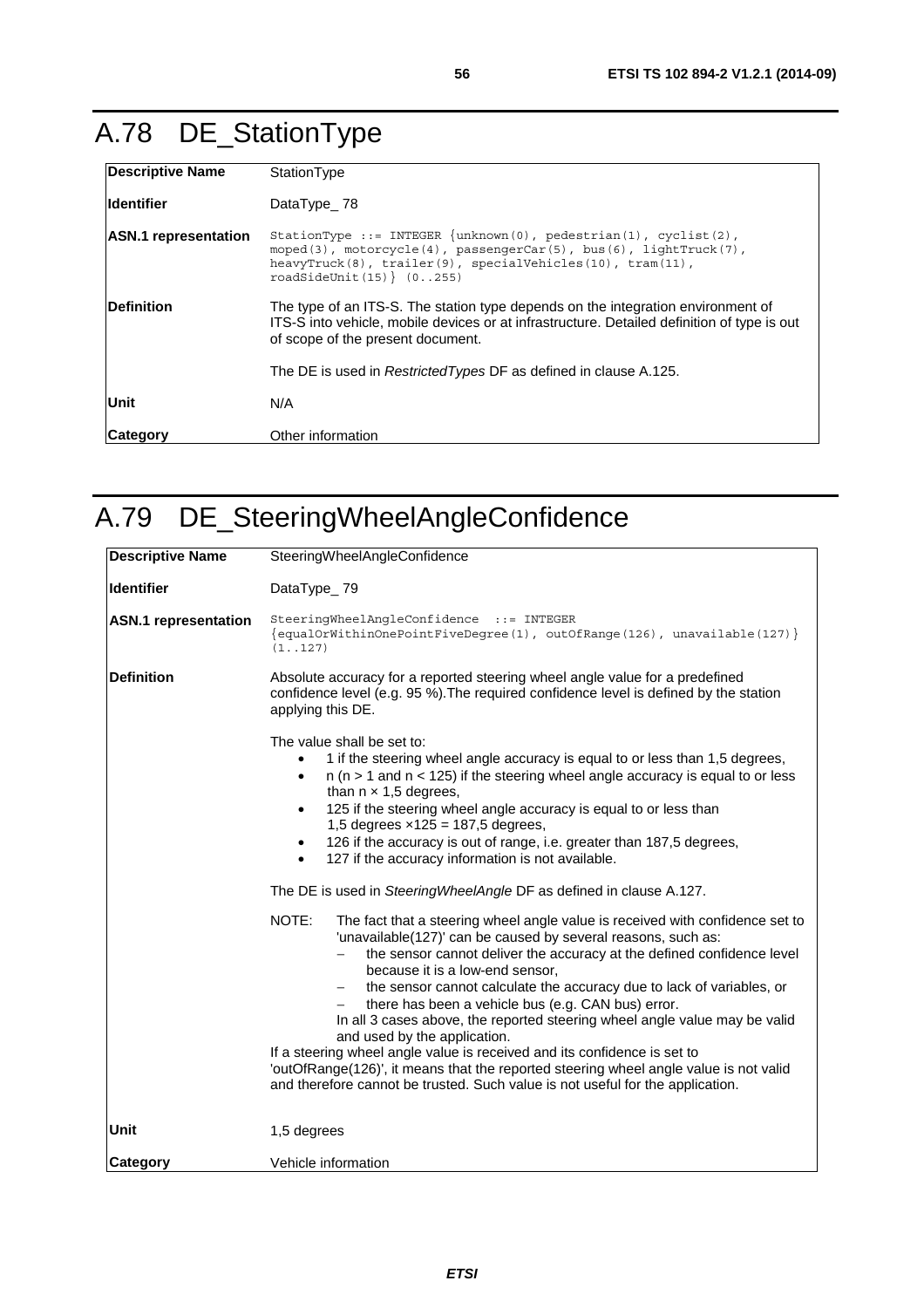## <span id="page-56-0"></span>A.80 DE\_SteeringWheelAngleValue

| <b>Descriptive Name</b>     | SteeringWheelAngleValue                                                                                                                                                                                                                                                                                                                                                  |  |
|-----------------------------|--------------------------------------------------------------------------------------------------------------------------------------------------------------------------------------------------------------------------------------------------------------------------------------------------------------------------------------------------------------------------|--|
| lldentifier                 | DataType $80$                                                                                                                                                                                                                                                                                                                                                            |  |
| <b>ASN.1</b> representation | SteeringWheelAngleValue $::=$ INTEGER {straight $(0)$ ,<br>onePointFiveDeqreesToRight(-1), onePointFiveDeqreesToLeft(1),<br>unavailable $(512)$ $(-511512)$                                                                                                                                                                                                              |  |
| <b>Definition</b>           | Steering wheel angle of the vehicle at certain point in time. Positive values indicate that<br>the steering wheel angle is turning counter-clockwise (i.e. to the left). Negative values<br>shall be used when the steering wheel angle is turning clockwise (i.e. to the right).<br>It corresponds to the vehicle coordinate system as specified in ISO 8855 [2].       |  |
|                             | The value shall be set to 511 if the steering wheel angle is equal to or greater than<br>$511 \times 1.5$ degrees = 766.5 degrees to the left. The value shall be set to -511 if the<br>steering wheel angle is equal to or greater than $511 \times 1.5$ degrees = 766.5 degrees to<br>the right. When the information is not available, the value shall be set to 512. |  |
|                             | The DE is used in SteeringWheelAngle DF as defined in clause A.127.                                                                                                                                                                                                                                                                                                      |  |
| Unit                        | 1,5 degrees                                                                                                                                                                                                                                                                                                                                                              |  |
| <b>Category</b>             | Vehicle information                                                                                                                                                                                                                                                                                                                                                      |  |

### A.81 DE\_SubCauseCodeType

| Descriptive Name            | <b>SubCauseCodeType</b>                                                                                                                                                                                                                                                                                                                               |
|-----------------------------|-------------------------------------------------------------------------------------------------------------------------------------------------------------------------------------------------------------------------------------------------------------------------------------------------------------------------------------------------------|
| lldentifier                 | DataType $_81$                                                                                                                                                                                                                                                                                                                                        |
| <b>ASN.1</b> representation | $SubCause$ CodeType ::= INTEGER $(0255)$                                                                                                                                                                                                                                                                                                              |
| <b>IDefinition</b>          | Type of sub cause of a detected event as defined in ETSI EN 302 637-3 [i.3].                                                                                                                                                                                                                                                                          |
|                             | For DENM usage, the value as given in clause 7.1.4 of ETSI EN 302 637-3 [i.3] apply.                                                                                                                                                                                                                                                                  |
|                             | The DE is used in CauseCode DF as defined in clause A.104.                                                                                                                                                                                                                                                                                            |
|                             | NOTE 1:<br>The sub cause code value assignment varies based on value of<br>causeCode as defined in clause A.10.<br>NOTE 2:<br>Complete list of all possible sub cause code values as given in ETSI<br>EN 302 637-3 [i.3] is provided in the present document for<br>information. For example, see clause A.3 for sub cause code of<br>accident event. |
| Unit                        | N/A                                                                                                                                                                                                                                                                                                                                                   |
| <b>Category</b>             | Traffic information                                                                                                                                                                                                                                                                                                                                   |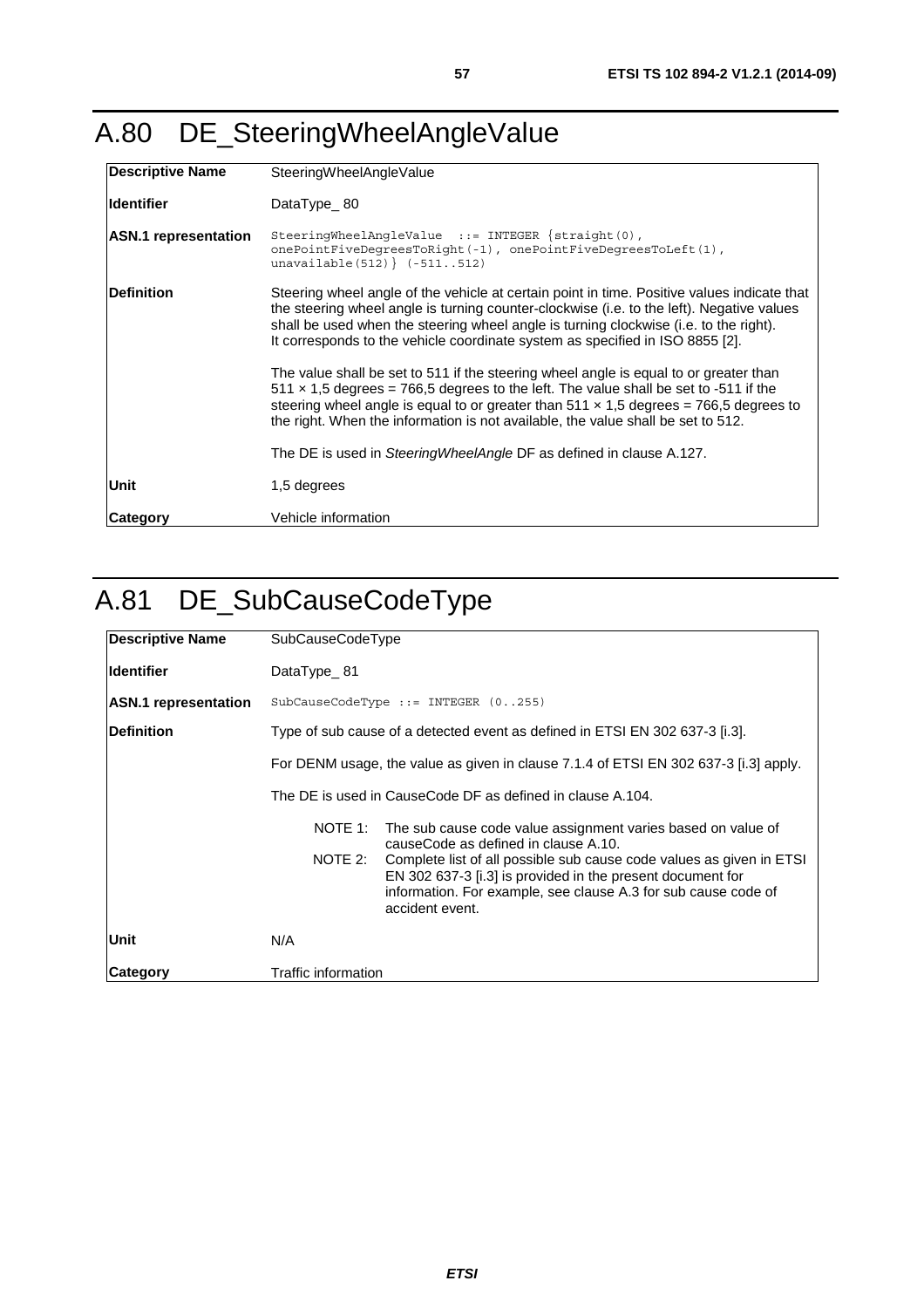# A.82 DE\_TimestampIts

| Descriptive Name            | Timestamplts                                                                                                 |                                                                                                                                                                        |
|-----------------------------|--------------------------------------------------------------------------------------------------------------|------------------------------------------------------------------------------------------------------------------------------------------------------------------------|
| <b>Identifier</b>           | DataType $82$                                                                                                |                                                                                                                                                                        |
| <b>ASN.1</b> representation | TimestampIts ::= INTEGER $\{utcStartOf2004(0),\}$<br>oneMillisecAfterUTCStartOf2004 $(1)$ $(04398046511103)$ |                                                                                                                                                                        |
| <b>Definition</b>           | Number of milliseconds since 2004-01-01T00:00:00.000Z, as specified in<br>ISO 8601 [i.10].                   |                                                                                                                                                                        |
|                             | EXAMPLE:                                                                                                     | The value for Timestamplts for 2007-01-01T00:00:00.000Z is<br>94 694 401 000 milliseconds, which includes one leap second insertion<br>since 2004-01-01T00:00:00.000Z. |
|                             | The DE is used in <i>ProtectedCommunicationZone</i> DF as defined in clause A.121.                           |                                                                                                                                                                        |
| Unit                        | milliseconds                                                                                                 |                                                                                                                                                                        |
| <b>Category</b>             | Other Information                                                                                            |                                                                                                                                                                        |

# A.83 DE\_Temperature

| <b>Descriptive Name</b>     | Temperature                                                                                                                                                                                |
|-----------------------------|--------------------------------------------------------------------------------------------------------------------------------------------------------------------------------------------|
| <b>Identifier</b>           | DataType $_83$                                                                                                                                                                             |
| <b>ASN.1</b> representation | Temperature ::= INTEGER $\{equalOrSmallerThanMinus60$ Deq $(-60)$ ,<br>oneDeqreeCelsius(1), equalOrGreaterThan67Deq(67) $(-6067)$                                                          |
| <b>Definition</b>           | Temperature. For temperature equal to or less than -60 $^{\circ}$ C, the value shall be set<br>to -60. For temperature equal to or greater than $67 °C$ , the value shall be set to $67$ . |
| Unit                        | °C                                                                                                                                                                                         |
| Category                    | Other information                                                                                                                                                                          |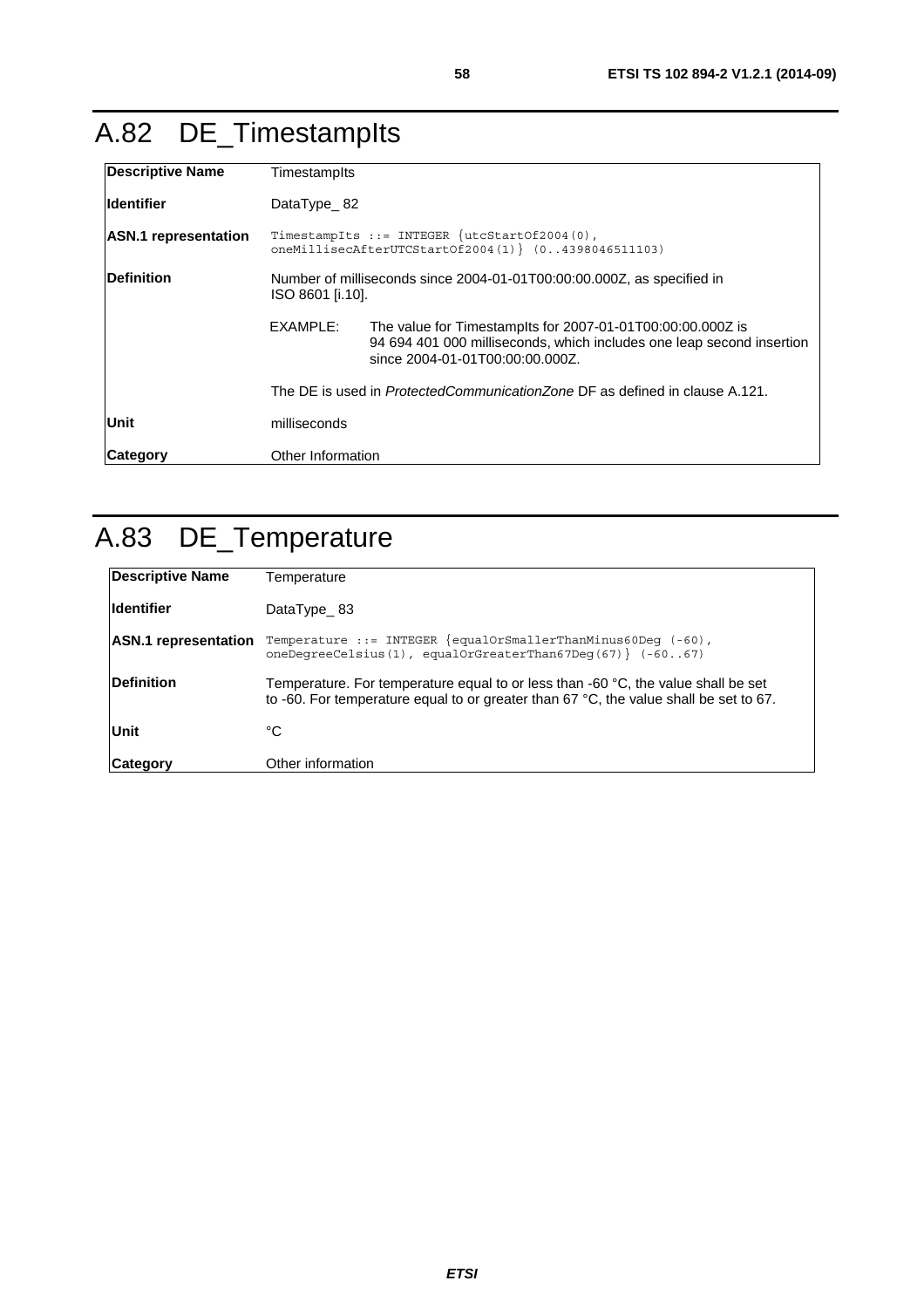### A.84 DE\_TrafficConditionSubCauseCode

| <b>Descriptive Name</b>     | <b>TrafficConditionSubCauseCode</b>                                                                                                                                                                                                                                                                                                                                                                                                                                                                                                                                                                                                                                                                                                                                                                                                                   |  |
|-----------------------------|-------------------------------------------------------------------------------------------------------------------------------------------------------------------------------------------------------------------------------------------------------------------------------------------------------------------------------------------------------------------------------------------------------------------------------------------------------------------------------------------------------------------------------------------------------------------------------------------------------------------------------------------------------------------------------------------------------------------------------------------------------------------------------------------------------------------------------------------------------|--|
| <b>Identifier</b>           | DataType_84                                                                                                                                                                                                                                                                                                                                                                                                                                                                                                                                                                                                                                                                                                                                                                                                                                           |  |
| <b>ASN.1</b> representation | TrafficConditionSubCauseCode ::= INTEGER $\{unavailable(0),\}$<br>$increased$ VolumeOfTraffic $(1)$ , trafficJamSlowlyIncreasing $(2)$ ,<br>$trafficJamIncreasing (3)$ , $trafficJamStronglyIncreasing (4)$ ,<br>trafficStationary(5), trafficJamSlightlyDecreasing(6),<br>$\text{trafficJamDecreasing}(7)$ , $\text{trafficJamStronglyDecreasing}(8)$<br>(0.0255)                                                                                                                                                                                                                                                                                                                                                                                                                                                                                    |  |
| <b>Definition</b>           | Encoded value of the sub cause codes of the event type "trafficCondition" as defined in<br>clause A.10. Definition of the sub event cause is defined and the value is assigned<br>according to clause 7.1.4 of ETSI EN 302 637-3 [i.3].                                                                                                                                                                                                                                                                                                                                                                                                                                                                                                                                                                                                               |  |
|                             | The sub causes are described as following:<br>unavailable(0): in case further detailed information on traffic jam is<br>unavailable,<br>increasedVolumeOfTraffic(1): in case detected jam volume is increased,<br>trafficJamSlowlyIncreasing(2): in case detected traffic jam volume is<br>$\bullet$<br>increasing slowly,<br>trafficJamIncreasing(3): in case traffic jam volume is increasing,<br>trafficJamStronglyIncreasing(4): in case traffic jam volume is strongly<br>$\bullet$<br>increasing,<br>trafficStationary(5): in case traffic is stationary,<br>trafficJamSlightlyDecreasing(6): in case traffic jam volume is decreasing<br>$\bullet$<br>slowly,<br>trafficJamDecreasing(7): in case traffic jam volume is decreasing,<br>٠<br>trafficJamStronglyDecreasing(8): in case traffic jam volume is decreasing<br>$\bullet$<br>rapidly. |  |
| Unit                        | N/A                                                                                                                                                                                                                                                                                                                                                                                                                                                                                                                                                                                                                                                                                                                                                                                                                                                   |  |
| <b>Category</b>             | <b>Traffic information</b>                                                                                                                                                                                                                                                                                                                                                                                                                                                                                                                                                                                                                                                                                                                                                                                                                            |  |

## A.85 DE\_TrafficRule

| Descriptive Name            | TrafficRule                                                                                                                                                                                                                                                                                                                                                                                                                                 |  |
|-----------------------------|---------------------------------------------------------------------------------------------------------------------------------------------------------------------------------------------------------------------------------------------------------------------------------------------------------------------------------------------------------------------------------------------------------------------------------------------|--|
| <b>Identifier</b>           | DataType 85                                                                                                                                                                                                                                                                                                                                                                                                                                 |  |
| <b>ASN.1</b> representation | TrafficRule ::= ENUMERATED $\{noPassing(0), noPassingForTrucks(1),\}$<br>passToRight(2), passToLeft(3), $\ldots$ }                                                                                                                                                                                                                                                                                                                          |  |
| <b>IDefinition</b>          | It indicates traffic rules that apply to vehicles at a certain position. It includes the<br>following information:<br>If overtaking is prohibited for all vehicles, the DE shall be set to 0.<br>If overtaking is prohibited for trucks, the DE shall be set to 1.<br>If vehicles should pass to the right lane, the DE shall be set to 2.<br>$\bullet$<br>If vehicles should pass to the left lane, the DE shall be set to 3.<br>$\bullet$ |  |
| Unit                        | N/A                                                                                                                                                                                                                                                                                                                                                                                                                                         |  |
| <b>Category</b>             | Infrastructure information, traffic information.                                                                                                                                                                                                                                                                                                                                                                                            |  |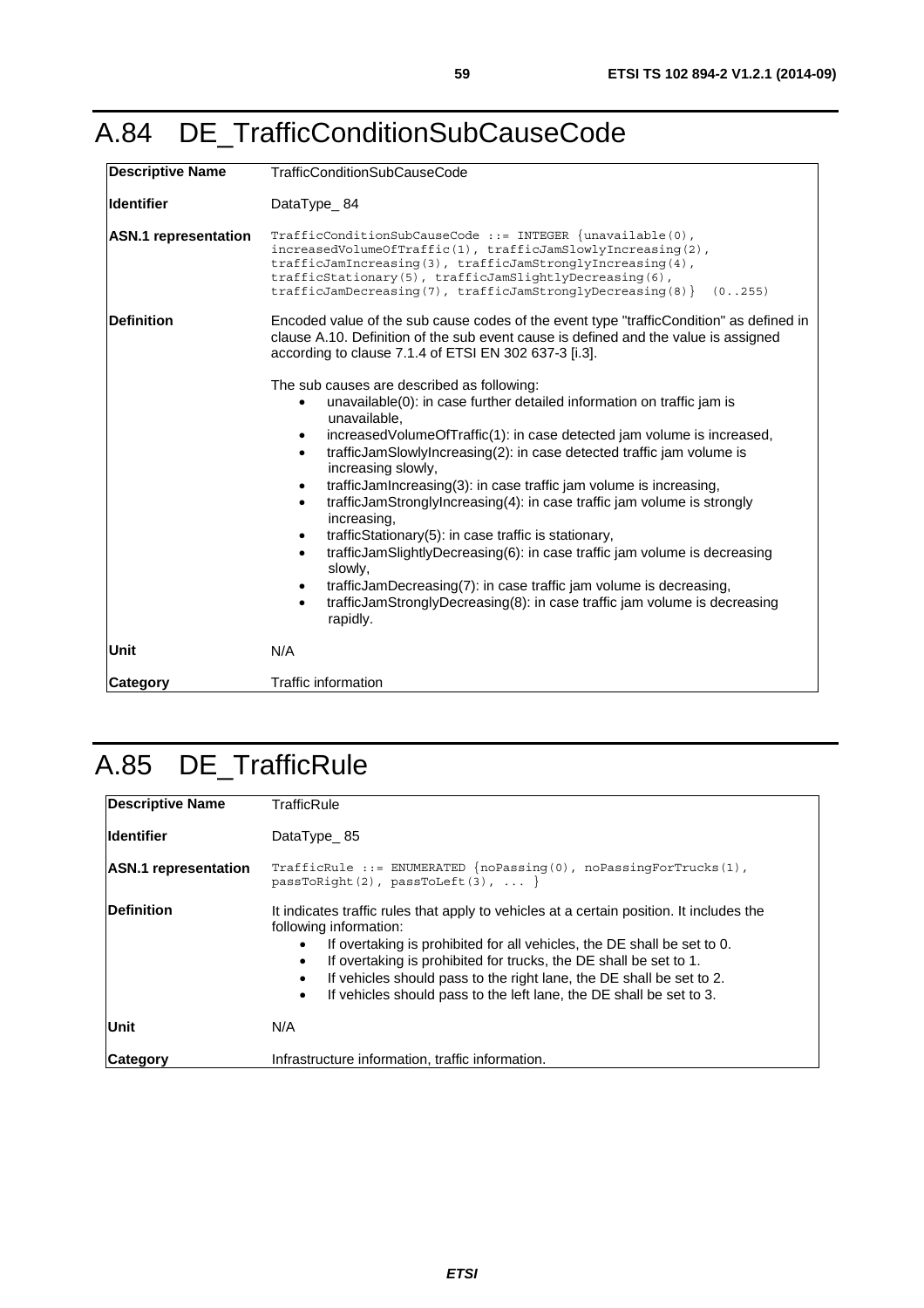### A.86 DE\_TransmissionInterval

| <b>Descriptive Name</b>     | TransmissionInterval                                                                    |
|-----------------------------|-----------------------------------------------------------------------------------------|
| <b>Identifier</b>           | DataType $86$                                                                           |
| <b>ASN.1</b> representation | TransmissionInterval ::= INTEGER $\{oneMillisecond(1), tenSecons(10000)\}$<br>(1.10000) |
| <b>Definition</b>           | Time interval between two consecutive message transmissions.                            |
| <b>Unit</b>                 | Millisecond                                                                             |
| <b>Category</b>             | Communication information                                                               |

### A.87 DE\_TurningRadius

| <b>Descriptive Name</b>     | TurningRadius                                                                                                                                                                                                                                                                   |
|-----------------------------|---------------------------------------------------------------------------------------------------------------------------------------------------------------------------------------------------------------------------------------------------------------------------------|
| <b>Identifier</b>           | DataType 87                                                                                                                                                                                                                                                                     |
| <b>ASN.1</b> representation | TurningRadius ::= INTEGER $\{point4Meters(1), unavailable(255)\}$ (1255)                                                                                                                                                                                                        |
| <b>Definition</b>           | The smallest circular turn (i.e. U-turn) that the vehicle is capable of making. The value<br>shall be set to 254 if the turning radius is equal to or greater than $254 \times 0.4$ metre<br>$=$ 101.6 metres. The value shall be set to 255 if the information is unavailable. |
|                             | For vehicle with tracker, the turning radius applies to the vehicle only.                                                                                                                                                                                                       |
| Unit                        | 0.4 metre                                                                                                                                                                                                                                                                       |
| <b>Category</b>             | Vehicle information                                                                                                                                                                                                                                                             |

# A.88 DE\_ValidityDuration

| <b>Descriptive Name</b>     | ValidityDuration                                                                                    |
|-----------------------------|-----------------------------------------------------------------------------------------------------|
| <b>Identifier</b>           | DataType 88                                                                                         |
| <b>ASN.1</b> representation | ValidityDuration ::= INTEGER $\{timeOf Detection(0),\}$<br>oneSecondAfterDetection $(1)$ $(086400)$ |
| <b>Definition</b>           | Duration of a traffic event validity.                                                               |
| <b>Unit</b>                 | Second                                                                                              |
| Category                    | Traffic information                                                                                 |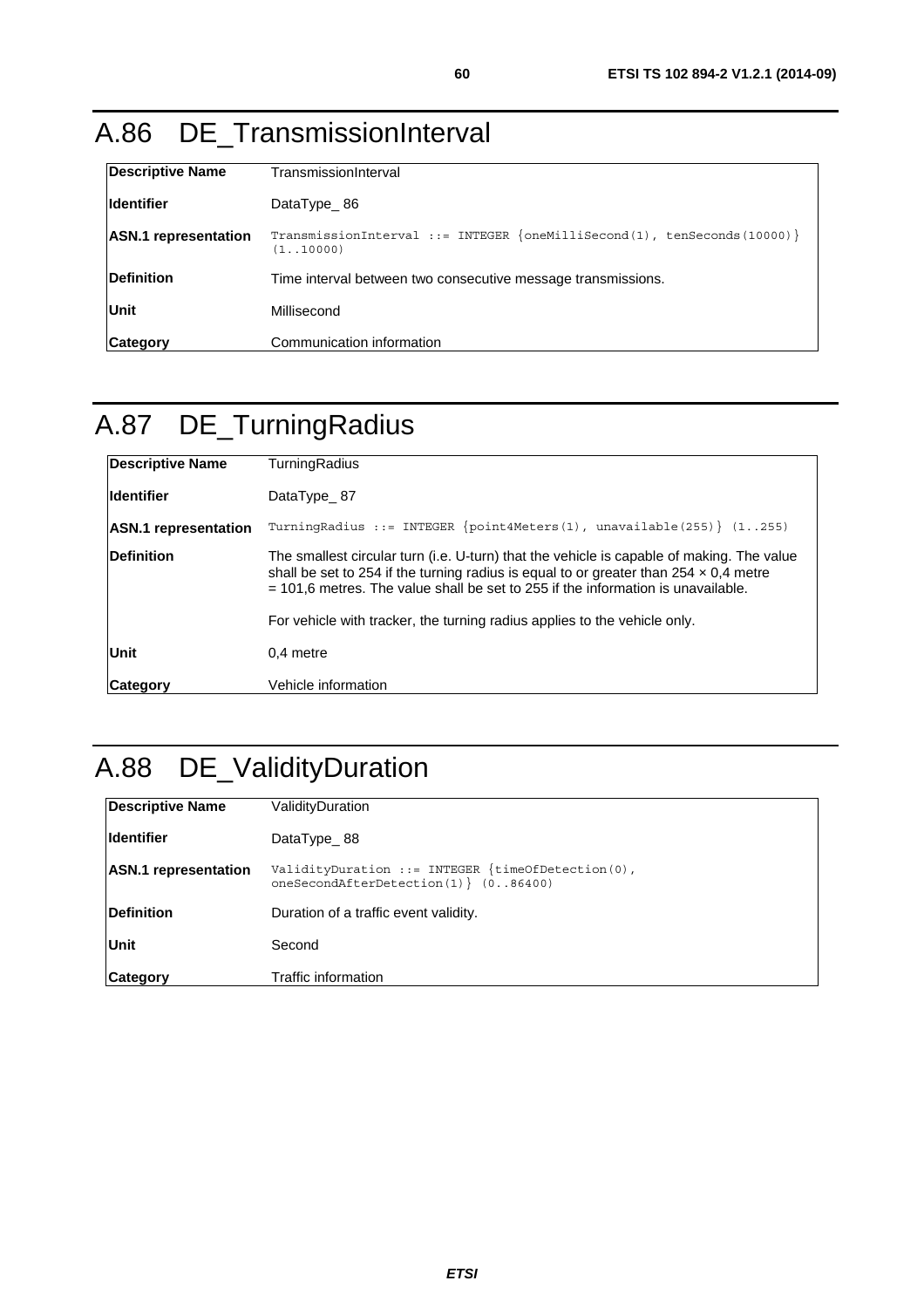## A.89 DE\_VDS

| <b>Descriptive Name</b>     | <b>VDS</b>                                                                                |
|-----------------------------|-------------------------------------------------------------------------------------------|
| <b>Identifier</b>           | DataType 89                                                                               |
| <b>ASN.1</b> representation | $VDS ::= IASString (SIZE (6))$                                                            |
| Definition                  | Vehicle Descriptor Section (VDS). The values are assigned according to<br>ISO 3779 [i.7]. |
|                             | The DE is used in <i>Vehicleldentification</i> DF as defined in clause A.130.             |
| Unit                        | N/A                                                                                       |
| <b>Category</b>             | Vehicle information                                                                       |

### A.90 DE\_VehicleBreakdownSubCauseCode

| <b>Descriptive Name</b>     | VehicleBreakdownSubCauseCode                                                                                                                                                                                                                                                                                                                                                                                                                                                                                                                                                                                                                                                                                                                                                                                                                                                                                                                                                  |
|-----------------------------|-------------------------------------------------------------------------------------------------------------------------------------------------------------------------------------------------------------------------------------------------------------------------------------------------------------------------------------------------------------------------------------------------------------------------------------------------------------------------------------------------------------------------------------------------------------------------------------------------------------------------------------------------------------------------------------------------------------------------------------------------------------------------------------------------------------------------------------------------------------------------------------------------------------------------------------------------------------------------------|
| <b>Identifier</b>           | DataType_90                                                                                                                                                                                                                                                                                                                                                                                                                                                                                                                                                                                                                                                                                                                                                                                                                                                                                                                                                                   |
| <b>ASN.1</b> representation | VehicleBreakdownSubCauseCode ::= INTEGER {unavailable(0), lackOfFuel<br>(1), lackOfBatteryPower (2), engineProblem(3), transmissionProblem(4),<br>engineCoolingProblem(5), brakingSystemProblem(6), steeringProblem(7),<br>tyrePuncture(8) $(0255)$                                                                                                                                                                                                                                                                                                                                                                                                                                                                                                                                                                                                                                                                                                                           |
| Definition                  | Encoded value of the sub cause codes of the event type "vehicleBreakdown" as<br>specified in clause A.10. Definition of the sub event cause is defined and the value is<br>assigned according to clause 7.1.4 of ETSI EN 302 637-3 [i.3].                                                                                                                                                                                                                                                                                                                                                                                                                                                                                                                                                                                                                                                                                                                                     |
|                             | The sub causes are described as following:<br>unavailable(0): in case further detailed information on cause of vehicle break<br>$\bullet$<br>down is unavailable.<br>lackOfFuel(1): in case vehicle break down is due to lack of fuel,<br>٠<br>lackOfBatteryPower(2): in case vehicle break down is caused by lack of<br>$\bullet$<br>battery power,<br>engineProblem(3): in case vehicle break down is caused by an engine<br>$\bullet$<br>problem,<br>transmissionProblem(4): in case vehicle break down is caused by<br>$\bullet$<br>transmission problem,<br>engineCoolingProblem(5): in case vehicle break down is caused by an engine<br>$\bullet$<br>cooling problem,<br>brakingSystemProblem(6): in case vehicle break down is caused by a braking<br>$\bullet$<br>system problem,<br>steeringProblem(7): in case vehicle break down is caused by a steering<br>٠<br>problem,<br>tyrePuncture(8): in case vehicle break down is caused by tire puncture.<br>$\bullet$ |
| Unit                        | N/A                                                                                                                                                                                                                                                                                                                                                                                                                                                                                                                                                                                                                                                                                                                                                                                                                                                                                                                                                                           |
| <b>Category</b>             | Traffic information                                                                                                                                                                                                                                                                                                                                                                                                                                                                                                                                                                                                                                                                                                                                                                                                                                                                                                                                                           |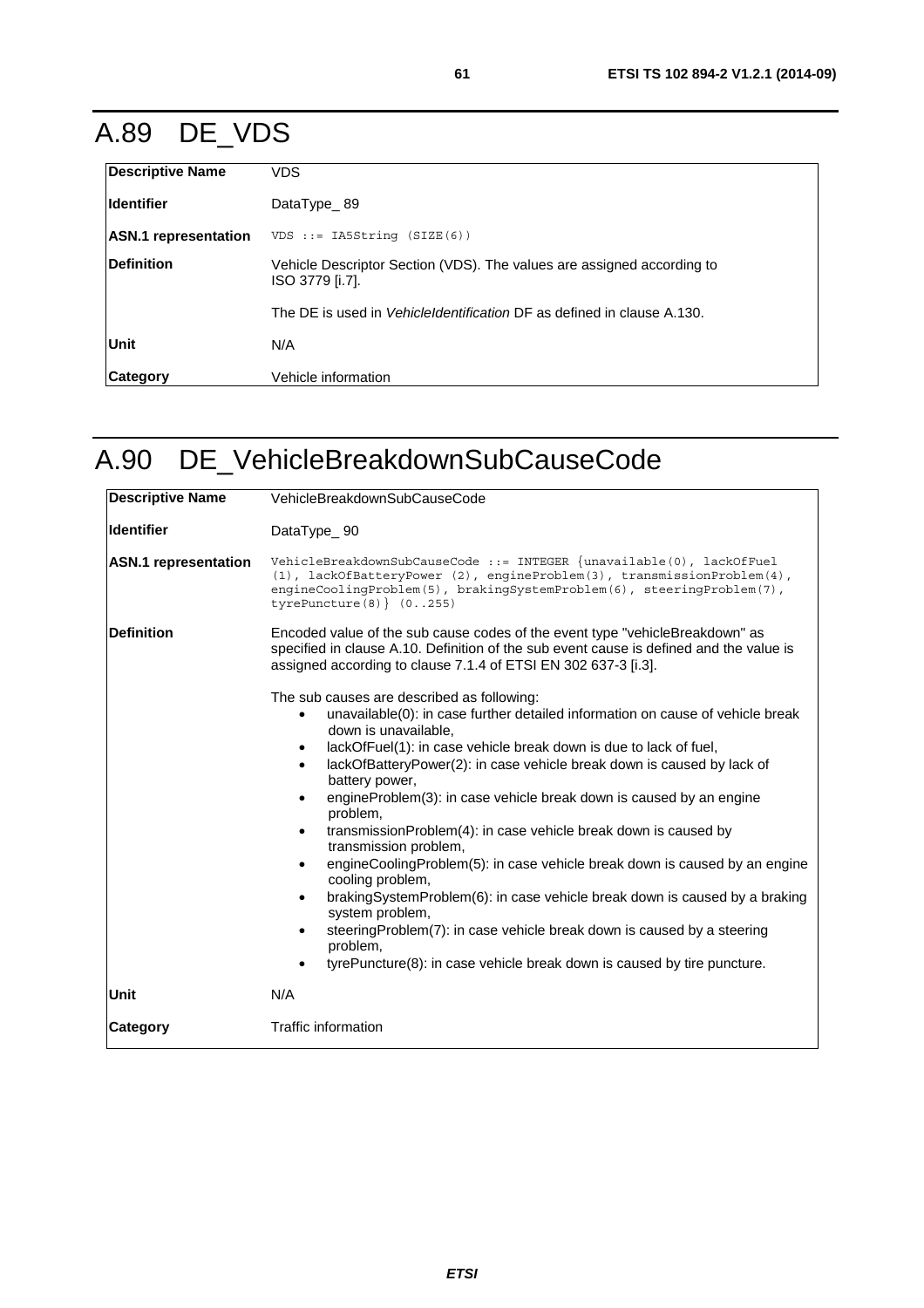# A.91 DE\_VehicleLengthConfidenceIndication

| Descriptive Name            | VehicleLengthConfidenceIndication                                                                                                                                                                |
|-----------------------------|--------------------------------------------------------------------------------------------------------------------------------------------------------------------------------------------------|
| <b>Identifier</b>           | DataType 91                                                                                                                                                                                      |
| <b>ASN.1</b> representation | VehicleLengthConfidenceIndication ::= ENUMERATED $\{noTrailerPresent(0),\}$<br>trailerPresentWithKnownLength(1), trailerPresentWithUnknownLength(2),<br>$trainerPresentes$ (3), unavailable(4) } |
| Definition                  | To indicate whether the presence of a trailer is detectable or whether its length is<br>included in a reported vehicle length value.                                                             |
|                             | When the information is not known, the value shall be set to unavailable(4).                                                                                                                     |
|                             | The DE is used in VehicleLength DF as defined in clause A.131.                                                                                                                                   |
| Unit                        | N/A                                                                                                                                                                                              |
| <b>Category</b>             | Vehicle information                                                                                                                                                                              |

## A.92 DE\_VehicleLengthValue

| <b>Descriptive Name</b>     | VehicleLengthValue                                                                                                      |
|-----------------------------|-------------------------------------------------------------------------------------------------------------------------|
| <b>Identifier</b>           | DataType $92$                                                                                                           |
| <b>ASN.1</b> representation | VehicleLengthValue ::= INTEGER $\{tenCentimeters(1), outOfRange(1022),\}$<br>unavailable $(1023)$ $(1.1023)$            |
| <b>Definition</b>           | Length of a vehicle. The value shall be set to 1 022 if the vehicle length is equal to or<br>greater than 102,2 metres. |
|                             | The value shall be set to 1 023 if the information in unavailable.                                                      |
|                             | The DE is used in <i>VehicleLength</i> DF as defined in clause A.131.                                                   |
| Unit                        | 0.1 metre                                                                                                               |
| Category                    | Vehicle information                                                                                                     |

### A.93 DE\_VehicleMass

| <b>Descriptive Name</b>     | VehicleMass                                                                                                                                                                                                                               |
|-----------------------------|-------------------------------------------------------------------------------------------------------------------------------------------------------------------------------------------------------------------------------------------|
| <b>Identifier</b>           | DataType 93                                                                                                                                                                                                                               |
| <b>ASN.1</b> representation | VehicleMass ::= INTEGER $\{hundredKq(1)$ , unavailable(1024) $\{11024\}$                                                                                                                                                                  |
| Definition                  | Mass of an empty loaded vehicle in multiple of 100 kg. The value shall be set to 1 023<br>if the vehicle mass is equal to or greater than 102 300 kg. The value shall be set to<br>1024 when the vehicle mass information is unavailable. |
|                             | The empty load vehicle is defined in ISO 1176 [i.9], clause 4.6.<br>NOTE:                                                                                                                                                                 |
| Unit                        | 100 kg                                                                                                                                                                                                                                    |
| Category                    | Vehicle information                                                                                                                                                                                                                       |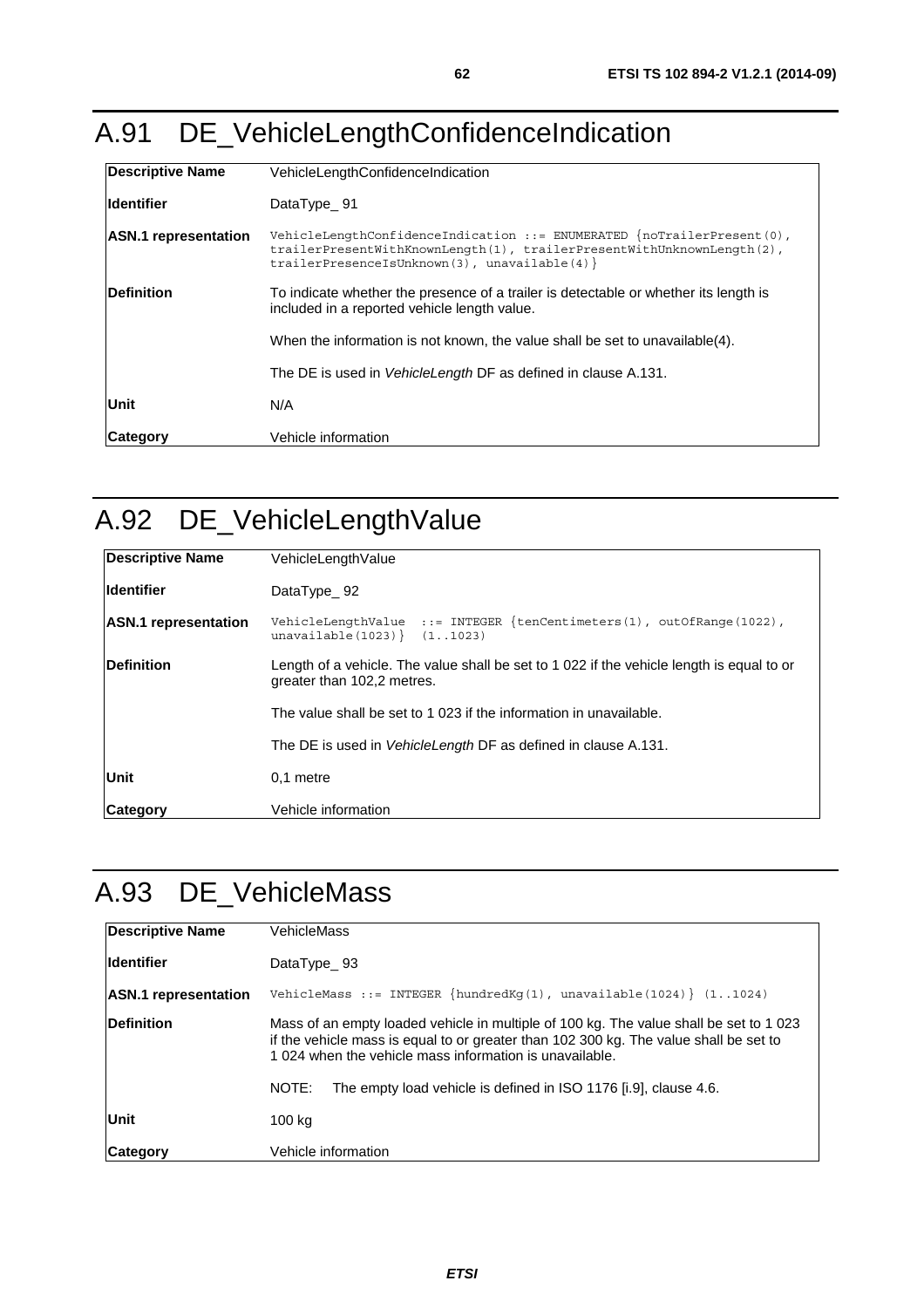### A.94 DE\_VehicleRole

| <b>Descriptive Name</b>     | VehicleRole                                                                                                                                                                                                                                                                                                                                                                                                                                                                                                                                                                                                                                                                                                                                                                                                                                                                                                                                                                                                                                                                                                                                                                                                                                                                                                                                                                                                                                                                                                                                                                                                                                                                    |
|-----------------------------|--------------------------------------------------------------------------------------------------------------------------------------------------------------------------------------------------------------------------------------------------------------------------------------------------------------------------------------------------------------------------------------------------------------------------------------------------------------------------------------------------------------------------------------------------------------------------------------------------------------------------------------------------------------------------------------------------------------------------------------------------------------------------------------------------------------------------------------------------------------------------------------------------------------------------------------------------------------------------------------------------------------------------------------------------------------------------------------------------------------------------------------------------------------------------------------------------------------------------------------------------------------------------------------------------------------------------------------------------------------------------------------------------------------------------------------------------------------------------------------------------------------------------------------------------------------------------------------------------------------------------------------------------------------------------------|
| <b>Identifier</b>           | DataType_94                                                                                                                                                                                                                                                                                                                                                                                                                                                                                                                                                                                                                                                                                                                                                                                                                                                                                                                                                                                                                                                                                                                                                                                                                                                                                                                                                                                                                                                                                                                                                                                                                                                                    |
| <b>ASN.1</b> representation | VehicleRole ::= ENUMERATED $\{default(0), public Transport(1),\}$<br>$specialTransport(2)$ , dangerousGoods(3), roadWork(4), rescue(5),<br>emergency(6), safetyCar(7),<br>agriculture(8), commercial(9), military(10), roadOperator(11), taxi(12),<br>$respected1(13)$ , $respected2(14)$ , $respected3(15)$                                                                                                                                                                                                                                                                                                                                                                                                                                                                                                                                                                                                                                                                                                                                                                                                                                                                                                                                                                                                                                                                                                                                                                                                                                                                                                                                                                   |
| <b>Definition</b>           | Role played by a vehicle at a point in time. The DE shall be set to:<br>default(0): default vehicle role as indicated by the vehicle type,<br>publicTransport(1): vehicle is used to operate public transport service,<br>$\bullet$<br>specialTransport(2): vehicle is used for special transport purpose,<br>$\bullet$<br>e.g. oversized trucks,<br>dangerousGoods(3): vehicle is used for dangerous goods transportation,<br>٠<br>roadWork(4): vehicle is used to realize roadwork or road maintenance<br>mission,<br>rescue(5): vehicle is used for rescue purpose in case of an accident,<br>e.g. as a towing service,<br>emergency(6): vehicle is used for emergency mission, e.g. ambulance, fire<br>brigade,<br>safetyCar(7): vehicle is used for public safety, e.g. patrol,<br>agriculture(8): vehicle is used for agriculture, e.g. farm tractor as defined in<br>$\bullet$<br>CEN/TS 16157-3 [4], annex A, table A.137,<br>commercial(9): vehicle is used for transportation of commercial goods as<br>$\bullet$<br>defined in CEN/TS 16157-3 [5], annex A, table A.137,<br>military(10): vehicle is used for military purpose as defined in<br>$\bullet$<br>CEN/TS 16157-3 [6], annex A, table A.137,<br>roadOperator(11): vehicle is used in road operator missions as defined in<br>$\bullet$<br>CEN/TS 16157-3 [7], annex A, table A.137,<br>taxi(12): vehicle is used to provide an authorized taxi service as defined<br>$\bullet$<br>in CEN/TS 16157-3 [8], annex A, table A.137,<br>reserved(13): reserved for future usage,<br>$\bullet$<br>reserved(14): reserved for future usage,<br>$\bullet$<br>reserved(15): reserved for future usage.<br>$\bullet$ |
| <b>Unit</b>                 | N/A                                                                                                                                                                                                                                                                                                                                                                                                                                                                                                                                                                                                                                                                                                                                                                                                                                                                                                                                                                                                                                                                                                                                                                                                                                                                                                                                                                                                                                                                                                                                                                                                                                                                            |
| <b>Category</b>             | Vehicle information                                                                                                                                                                                                                                                                                                                                                                                                                                                                                                                                                                                                                                                                                                                                                                                                                                                                                                                                                                                                                                                                                                                                                                                                                                                                                                                                                                                                                                                                                                                                                                                                                                                            |

## A.95 DE\_VehicleWidth

| Descriptive Name            | VehicleWidth                                                                                                                                                                                             |
|-----------------------------|----------------------------------------------------------------------------------------------------------------------------------------------------------------------------------------------------------|
| <b>Identifier</b>           | DataType $95$                                                                                                                                                                                            |
| <b>ASN.1</b> representation | VehicleWidth ::= INTEGER $\{tenCentimeters(1), outOfRange(61),\}$<br>unavailable $(62)$ $(1.62)$                                                                                                         |
| <b>Definition</b>           | Width of a vehicle, including side mirrors. For a vehicle width equal to or greater than<br>6.1 metres, the value shall be set to 61. The value shall be set to 62 if the information is<br>unavailable. |
| Unit                        | 0.1 metre                                                                                                                                                                                                |
| <b>Category</b>             | Vehicle information                                                                                                                                                                                      |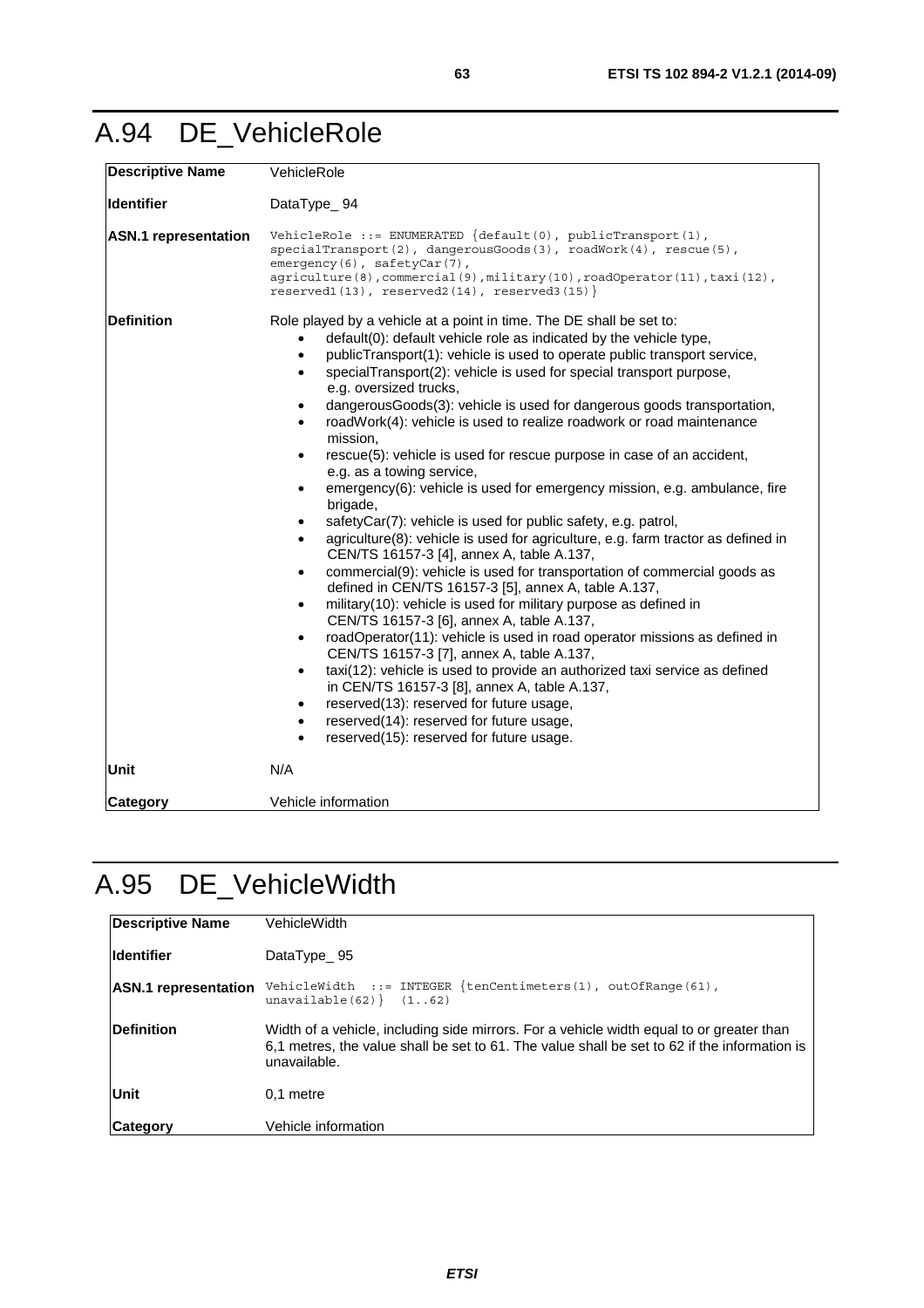### A.96 DE\_VerticalAccelerationValue

| Descriptive Name            | VerticalAccelerationValue                                                                                                                                                                                                                                                                                                                                                                                                                                                                                                                                                                                                                                                                                                                                                      |
|-----------------------------|--------------------------------------------------------------------------------------------------------------------------------------------------------------------------------------------------------------------------------------------------------------------------------------------------------------------------------------------------------------------------------------------------------------------------------------------------------------------------------------------------------------------------------------------------------------------------------------------------------------------------------------------------------------------------------------------------------------------------------------------------------------------------------|
| lldentifier                 | DataType $\_ 96$                                                                                                                                                                                                                                                                                                                                                                                                                                                                                                                                                                                                                                                                                                                                                               |
| <b>ASN.1</b> representation | VerticalAccelerationValue ::= INTEGER {pointOneMeterPerSecSquaredUp(1),<br>pointOneMeterPerSecSquaredDown(-1), unavailable(161) } (-160  161)                                                                                                                                                                                                                                                                                                                                                                                                                                                                                                                                                                                                                                  |
| <b>Definition</b>           | Vehicle acceleration at vertical direction in the centre of the mass of the empty vehicle.<br>It corresponds to the vehicle coordinate system as specified in ISO 8855 [2]. Positive<br>values indicate that the vehicle is accelerating upwards. The value shall be set to 160 if<br>the upwards acceleration is equal to or greater than 16 m/s <sup>2</sup> . Negative values indicate<br>the vehicle is accelerating downwards. The value shall be set to -160 if the downwards<br>acceleration is equal to or greater than 16 $m/s2$ . The value shall be set to 161 if the<br>information is not available.<br>The DE is used in <i>VerticalAcceleration</i> DF as defined in clause A.129.<br>NOTE:<br>The empty load vehicle is defined in ISO 1176 [i.9], clause 4.6. |
| lUnit                       | $0,1 \text{ m/s}^2$                                                                                                                                                                                                                                                                                                                                                                                                                                                                                                                                                                                                                                                                                                                                                            |
| <b>ICategorv</b>            | Vehicle information                                                                                                                                                                                                                                                                                                                                                                                                                                                                                                                                                                                                                                                                                                                                                            |

## A.97 DE\_WheelBaseVehicle

| <b>Descriptive Name</b>     | WheelBaseVehicle                                                                                                                                                                                                                                          |
|-----------------------------|-----------------------------------------------------------------------------------------------------------------------------------------------------------------------------------------------------------------------------------------------------------|
| lldentifier                 | DataType $97$                                                                                                                                                                                                                                             |
| <b>ASN.1</b> representation | WheelBaseVehicle ::= INTEGER $\{tenCentimeters(1), unavailable(127)\}$<br>(1.127)                                                                                                                                                                         |
| Definition                  | Perpendicular distance between front and rear axle of the wheel base of vehicle. The<br>value shall be set to 126 if the wheel base distance is equal to or greater than<br>12.6 metres. The value shall be set to 127 if the information is unavailable. |
| Unit                        | 0.1 metre                                                                                                                                                                                                                                                 |
| <b>Category</b>             | Vehicle information                                                                                                                                                                                                                                       |

## A.98 DE\_WMInumber

| <b>Descriptive Name</b>     | WMInumber                                                                                    |
|-----------------------------|----------------------------------------------------------------------------------------------|
| <b>Identifier</b>           | DataType 98                                                                                  |
| <b>ASN.1</b> representation | $W$ MInumber ::= IA5String $(SIZE(13))$                                                      |
| Definition                  | World Manufacturer Identifier (WMI). The values are assigned according to<br>ISO 3779 [i.7]. |
|                             | The DE is used in <i>Vehicleldentification</i> DF as defined in clause A.130.                |
| Unit                        | N/A                                                                                          |
| <b>Category</b>             | Vehicle information                                                                          |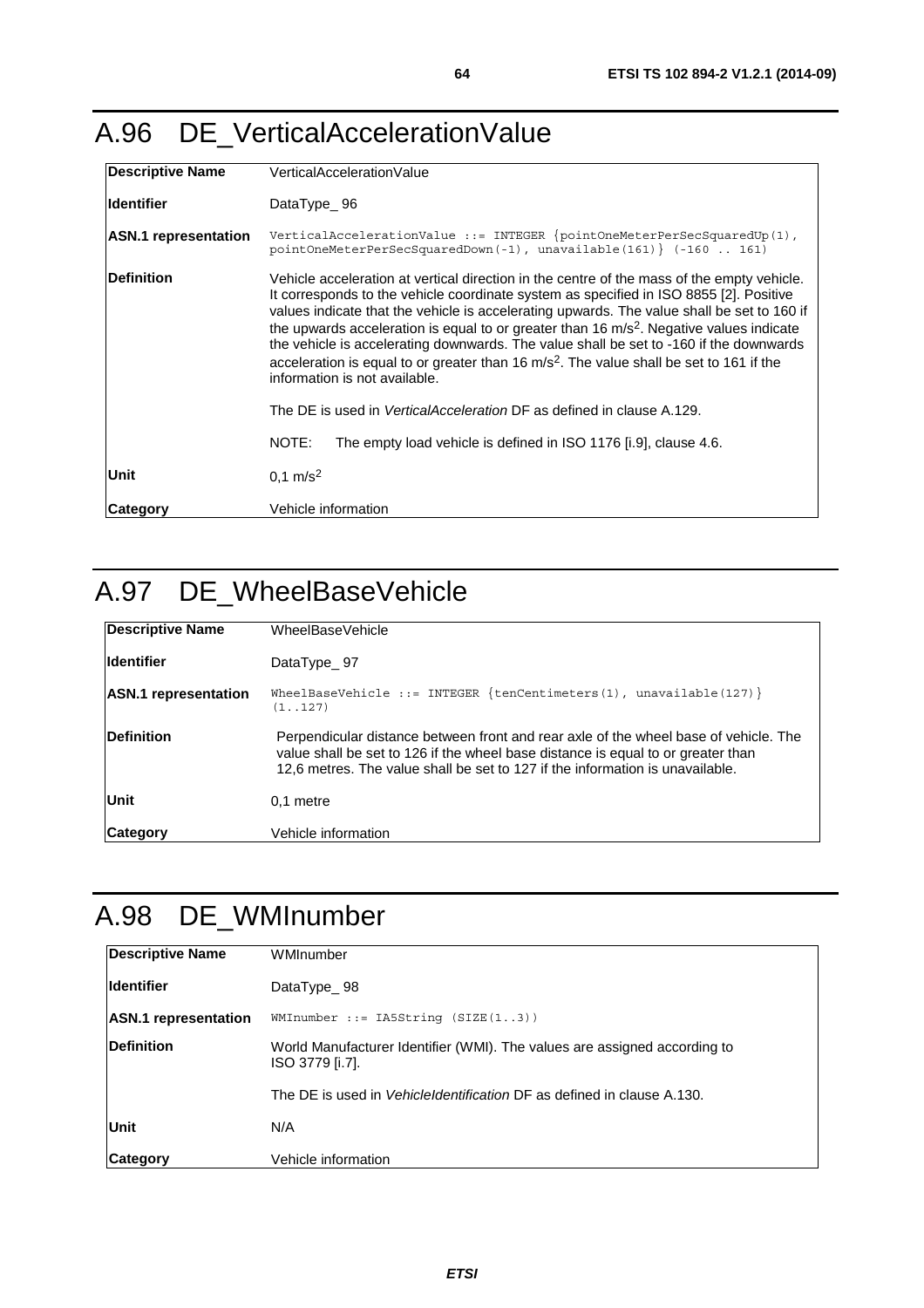| <b>Descriptive Name</b>     | WrongWayDrivingSubCauseCode                                                                                                                                                                                                                                                                                                                                                                                                                                                                                                                                                                         |
|-----------------------------|-----------------------------------------------------------------------------------------------------------------------------------------------------------------------------------------------------------------------------------------------------------------------------------------------------------------------------------------------------------------------------------------------------------------------------------------------------------------------------------------------------------------------------------------------------------------------------------------------------|
| <b>Identifier</b>           | DataType_99                                                                                                                                                                                                                                                                                                                                                                                                                                                                                                                                                                                         |
| <b>ASN.1</b> representation | WronqWayDrivingSubCauseCode ::= INTEGER $\{$ unavailable(0), wronqLane(1),<br>wrongDirection $(2)$ $(0255)$                                                                                                                                                                                                                                                                                                                                                                                                                                                                                         |
| <b>IDefinition</b>          | Encoded value of the sub cause codes of the event type "wrong Way Driving" as<br>defined in clause A.10. Definition of the sub event cause is defined and the value is<br>assigned according to clause 7.1.4 of ETSI EN 302 637-3 [i.3].<br>The sub causes are described as following:<br>unavailable(0): in case further detailed information on wrong way driving<br>event is unavailable.<br>wrong Lane (1): in case vehicle is driving on a lane for which it has no<br>٠<br>authorization to use,<br>wrongDirection(2): in case vehicle is driving in a direction that it is not allowed.<br>٠ |
| Unit                        | N/A                                                                                                                                                                                                                                                                                                                                                                                                                                                                                                                                                                                                 |
| Category                    | Traffic information                                                                                                                                                                                                                                                                                                                                                                                                                                                                                                                                                                                 |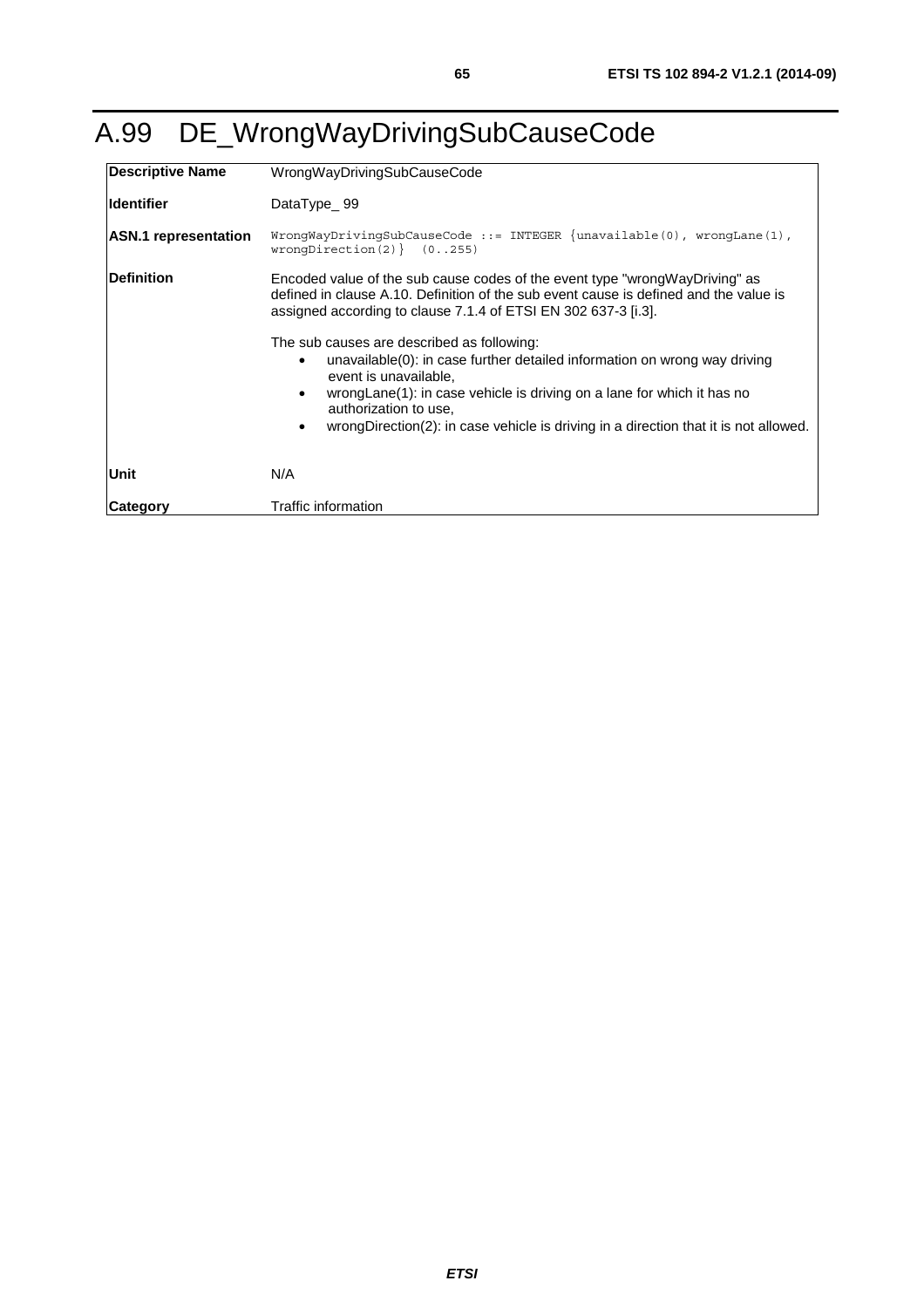## A.100 DE\_YawRateConfidence

| <b>Descriptive Name</b>     | YawRateConfidence                                                                                                                                                                                                                                                                                                                                                                                                                                                                                                                                                                                                                                                                                                              |
|-----------------------------|--------------------------------------------------------------------------------------------------------------------------------------------------------------------------------------------------------------------------------------------------------------------------------------------------------------------------------------------------------------------------------------------------------------------------------------------------------------------------------------------------------------------------------------------------------------------------------------------------------------------------------------------------------------------------------------------------------------------------------|
| <b>Identifier</b>           | DataType_100                                                                                                                                                                                                                                                                                                                                                                                                                                                                                                                                                                                                                                                                                                                   |
| <b>ASN.1</b> representation | YawRateConfidence ::= ENUMERATED {<br>degSec-000-01 $(0)$ ,<br>degSec-000-05 $(1)$ ,<br>degSec-000-10 $(2)$ ,<br>degSec-001-00 $(3)$ ,<br>degSec-005-00 (4),<br>degSec-010-00 $(5)$ ,<br>degSec-100-00 $(6)$ ,<br>outOfRange (7),<br>unavailable (8)<br>ł                                                                                                                                                                                                                                                                                                                                                                                                                                                                      |
| <b>Definition</b>           | DE that denotes the absolute accuracy range for reported yaw rate value for a<br>predefined confidence level (e.g. 95 %). The required confidence level is defined by<br>the station applying this DE.                                                                                                                                                                                                                                                                                                                                                                                                                                                                                                                         |
|                             | The value shall be set to:<br>0 if the accuracy is equal to or less than 0,01 degree/second<br>1 if the accuracy is equal to or less than 0,05 degrees/second<br>$\bullet$<br>2 if the accuracy is equal to or less than 0,1 degree/second<br>$\bullet$<br>3 if the accuracy is equal to or less than 1 degree/second<br>$\bullet$<br>4 if the accuracy is equal to or less than 5 degrees/second<br>$\bullet$<br>5 if the accuracy is equal to or less than 10 degrees/second<br>$\bullet$<br>6 if the accuracy is equal to or less than 100 degrees/second<br>$\bullet$<br>7 if the accuracy is out of range, i.e. greater than 100 degrees/second<br>$\bullet$<br>8 if the accuracy information is unavailable<br>$\bullet$ |
|                             | The DE is used in YawRate DF as defined in clause A.132.                                                                                                                                                                                                                                                                                                                                                                                                                                                                                                                                                                                                                                                                       |
|                             | NOTE:<br>The fact that a yaw rate value is received with confidence set to<br>'unavailable(8)' can be caused by several reasons, such as:<br>the sensor cannot deliver the accuracy at the defined confidence level<br>because it is a low-end sensor,<br>the sensor cannot calculate the accuracy due to lack of variables, or<br>there has been a vehicle bus (e.g. CAN bus) error.<br>In all 3 cases above, the reported yaw rate value may be valid and used by<br>the application.<br>If a yaw rate value is received and its confidence is set to 'outOfRange(7)', it means<br>that the reported yaw rate value is not valid and therefore cannot be trusted. Such<br>value is not useful the application.               |
| Unit                        | N/A                                                                                                                                                                                                                                                                                                                                                                                                                                                                                                                                                                                                                                                                                                                            |
| <b>Category</b>             | Traffic information                                                                                                                                                                                                                                                                                                                                                                                                                                                                                                                                                                                                                                                                                                            |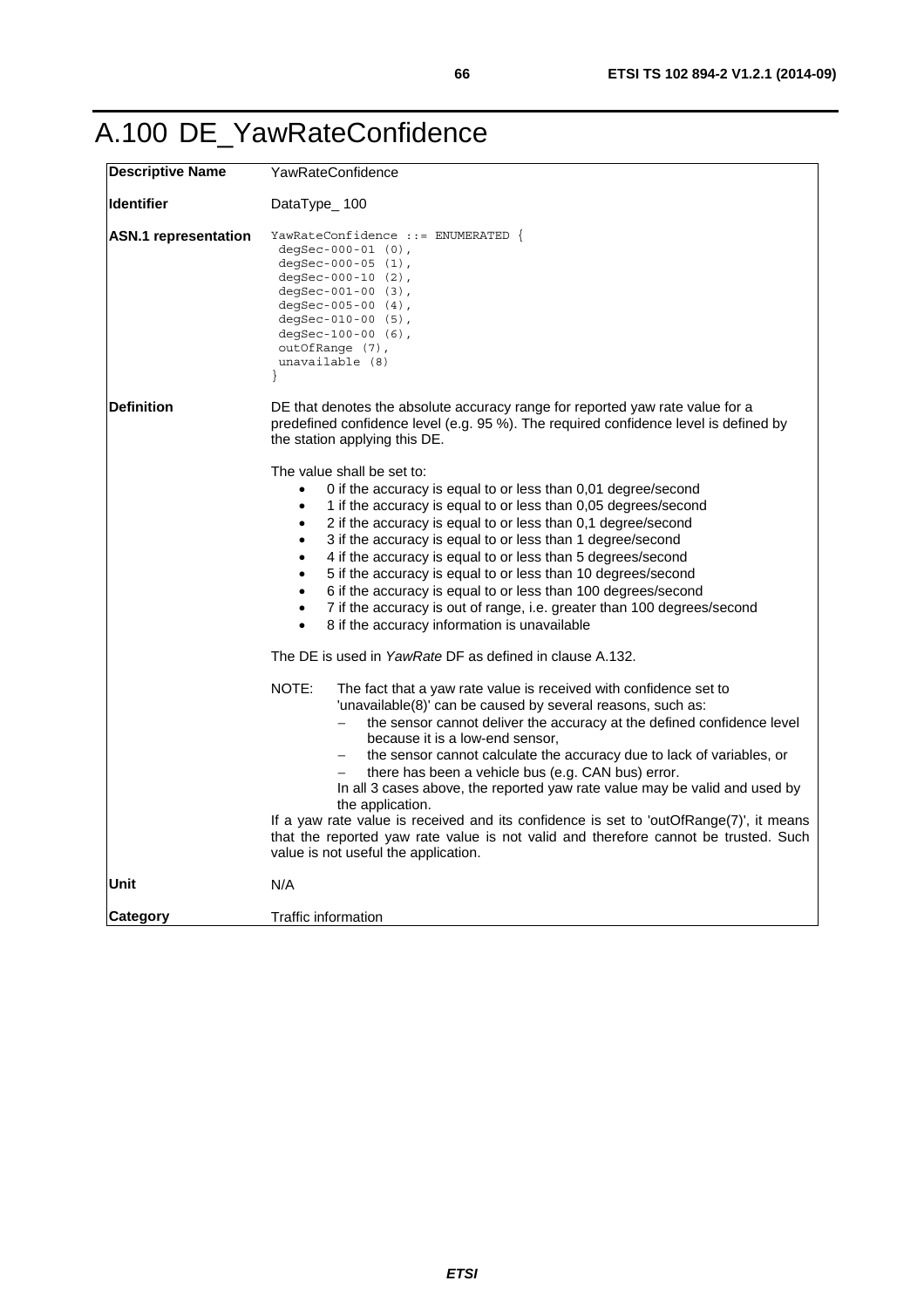### <span id="page-66-0"></span>A.101 DE\_YawRateValue

| <b>Descriptive Name</b>     | YawRateValue                                                                                                                                                                                                                                                                                                                                                                                                                                                                                                                                                                                                                                                                                                                                                  |
|-----------------------------|---------------------------------------------------------------------------------------------------------------------------------------------------------------------------------------------------------------------------------------------------------------------------------------------------------------------------------------------------------------------------------------------------------------------------------------------------------------------------------------------------------------------------------------------------------------------------------------------------------------------------------------------------------------------------------------------------------------------------------------------------------------|
| <b>Identifier</b>           | DataType $101$                                                                                                                                                                                                                                                                                                                                                                                                                                                                                                                                                                                                                                                                                                                                                |
| <b>ASN.1</b> representation | YawRateValue ::= INTEGER $\{strabla(0), \text{degsec-000-01ToRight}(-1),\}$<br>degSec-000-01ToLeft(1), unavailable(32767) } (-3276632767)                                                                                                                                                                                                                                                                                                                                                                                                                                                                                                                                                                                                                     |
| <b>Definition</b>           | It denotes the vehicle rotation around z-axis of coordinate system centred on the<br>centre of mass of the empty-loaded vehicle. It corresponds to the vehicle coordinate<br>system as specified in ISO 8855 [2]. The leading sign denotes the direction of rotation.<br>Positive values indicate that the rotation is anti-clockwise (i.e. to the left). The value<br>shall be set to 32 766 if the yaw rate is equal to or greater than 327,66 degrees/second<br>to the left. Negative values indicate that the rotation is clockwise (i.e. to the right). The<br>value shall be set to -32 766 if the yaw rate is equal to or greater than<br>327,66 degrees/second to the right. The value shall be set to 32 767 if the information<br>is not available. |
|                             | The yaw rate value shall be a raw data value, i.e. not filtered, smoothed or otherwise<br>modified. The reading instant should be the same as for the vehicle acceleration.                                                                                                                                                                                                                                                                                                                                                                                                                                                                                                                                                                                   |
|                             | The DE is used in YawRate DF as defined in clause A.132.                                                                                                                                                                                                                                                                                                                                                                                                                                                                                                                                                                                                                                                                                                      |
|                             | NOTE:<br>The empty load vehicle is defined in ISO 1176 [i.9], clause 4.6.                                                                                                                                                                                                                                                                                                                                                                                                                                                                                                                                                                                                                                                                                     |
| Unit                        | 0,01 degree per second.                                                                                                                                                                                                                                                                                                                                                                                                                                                                                                                                                                                                                                                                                                                                       |
| Category                    | Vehicle information                                                                                                                                                                                                                                                                                                                                                                                                                                                                                                                                                                                                                                                                                                                                           |

### A.102 DF\_ActionID

| <b>Descriptive Name</b>     | ActionID                                                                                                                                                                                                                                                                                     |
|-----------------------------|----------------------------------------------------------------------------------------------------------------------------------------------------------------------------------------------------------------------------------------------------------------------------------------------|
| <b>Identifier</b>           | DataType 102                                                                                                                                                                                                                                                                                 |
| <b>ASN.1</b> representation | $ActionID :: = SEQUENCE$<br>originatingStationID StationID,<br>sequenceNumber SequenceNumber                                                                                                                                                                                                 |
| Definition                  | Identifier used to describe a protocol action taken by an ITS-S. For example, it<br>describes an action taken by an ITS-S to trigger a new DENM as defined in ETSI<br>EN 302 637-3 [i.3] after detecting an event.                                                                           |
|                             | The DF shall include the following data:<br>originatingStationID: ID of the ITS-S that takes the action. It shall be<br>presented as defined in clause A.77 StationID,<br>sequenceNumber: a sequence number. It shall be presented as defined in<br>$\bullet$<br>clause A.68 SequenceNumber. |
| Unit                        | N/A                                                                                                                                                                                                                                                                                          |
| <b>Category</b>             | Communication information                                                                                                                                                                                                                                                                    |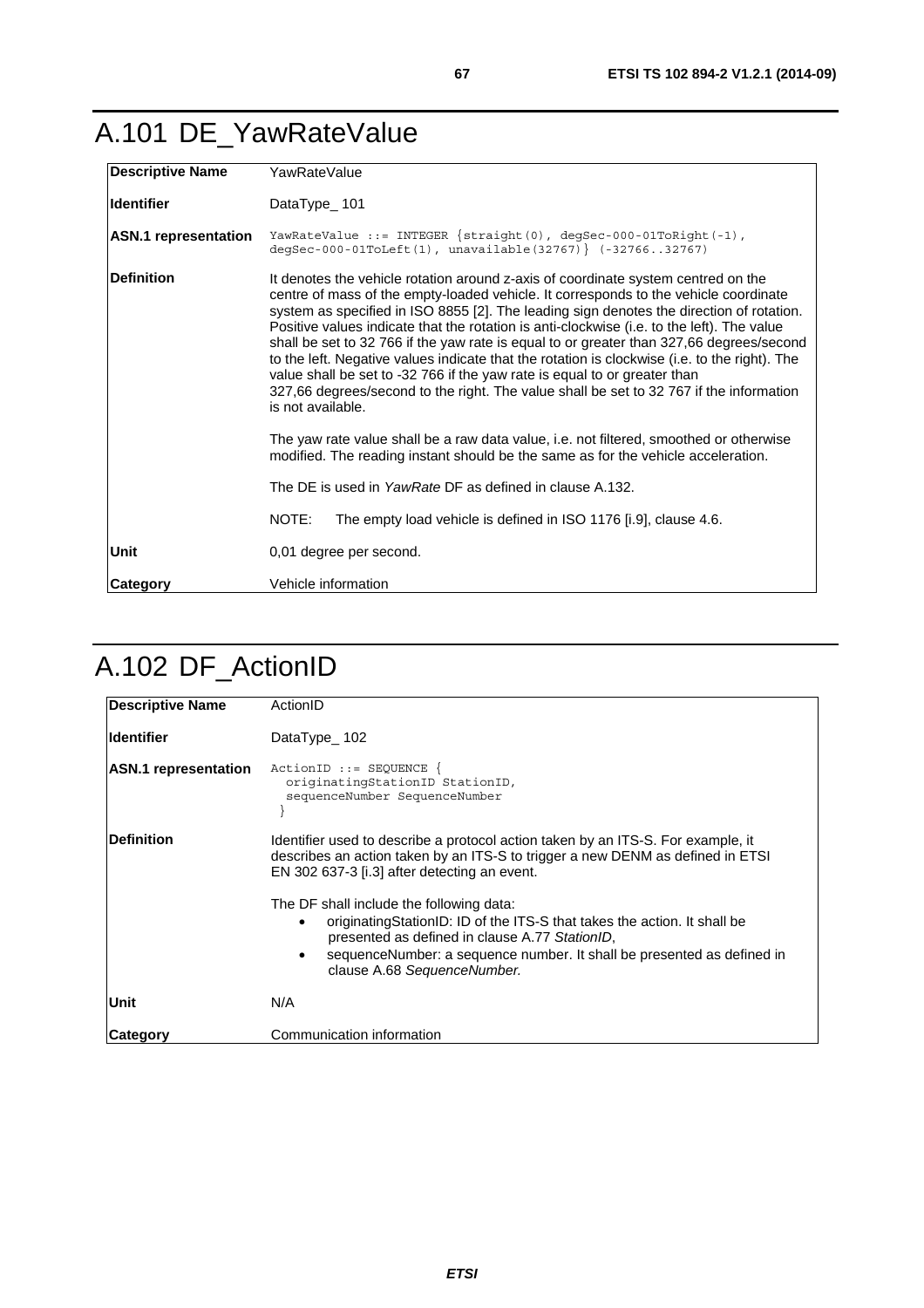### <span id="page-67-0"></span>A.103 DF\_Altitude

| <b>Descriptive Name</b>     | Altitude                                                                                                                                                                                                                                                                                                                                                  |
|-----------------------------|-----------------------------------------------------------------------------------------------------------------------------------------------------------------------------------------------------------------------------------------------------------------------------------------------------------------------------------------------------------|
| <b>I</b> Identifier         | DataType $\_ 103$                                                                                                                                                                                                                                                                                                                                         |
| <b>ASN.1</b> representation | Altitude ::= SEQUENCE {<br>altitudeValue AltitudeValue,<br>altitudeConfidence AltitudeConfidence                                                                                                                                                                                                                                                          |
| <b>IDefinition</b>          | Altitude and accuracy of an altitude in a WGS84 co-ordinate system.                                                                                                                                                                                                                                                                                       |
|                             | The DF shall include the following information:<br>altitude Value: altitude of a geographical point. It shall be presented as<br>$\bullet$<br>specified in clause A.9 Altitude Value,<br>altitudeConfidence: accuracy of the reported altitudeValue within a specific<br>$\bullet$<br>confidence level. It shall be presented as specified in clause A.8. |
|                             | This DF is used in Reference Position DF as defined in clause A.124.                                                                                                                                                                                                                                                                                      |
| Unit                        | N/A                                                                                                                                                                                                                                                                                                                                                       |
| Category                    | GeoReference information                                                                                                                                                                                                                                                                                                                                  |

# A.104 DF\_CauseCode

| <b>Descriptive Name</b>     | CauseCode                                                                                                                                                                                                                                                                                                     |
|-----------------------------|---------------------------------------------------------------------------------------------------------------------------------------------------------------------------------------------------------------------------------------------------------------------------------------------------------------|
| <b>Identifier</b>           | DataType_104                                                                                                                                                                                                                                                                                                  |
| <b>ASN.1</b> representation | CauseCode $::=$ SEQUENCE {<br>causeCode CauseCodeType,<br>subCauseCode SubCauseCodeType                                                                                                                                                                                                                       |
| <b>IDefinition</b>          | Encoded value of a traffic event type.                                                                                                                                                                                                                                                                        |
|                             | The DF shall include the following information:<br>causeCode: the type of a direct cause of a detected event. It shall be<br>٠<br>presented as defined in clause A.10 CauseCodeType,<br>subCauseCode: sub type of the direct cause. It shall be presented as defined<br>٠<br>in clause A.81 SubCauseCodeType. |
|                             | The values of causeCodeType and subCauseCode are defined in clause 7.1.4 of ETSI<br>EN 302 637-3 [i.3].                                                                                                                                                                                                       |
| <b>Unit</b>                 | N/A                                                                                                                                                                                                                                                                                                           |
| Category                    | Traffic information                                                                                                                                                                                                                                                                                           |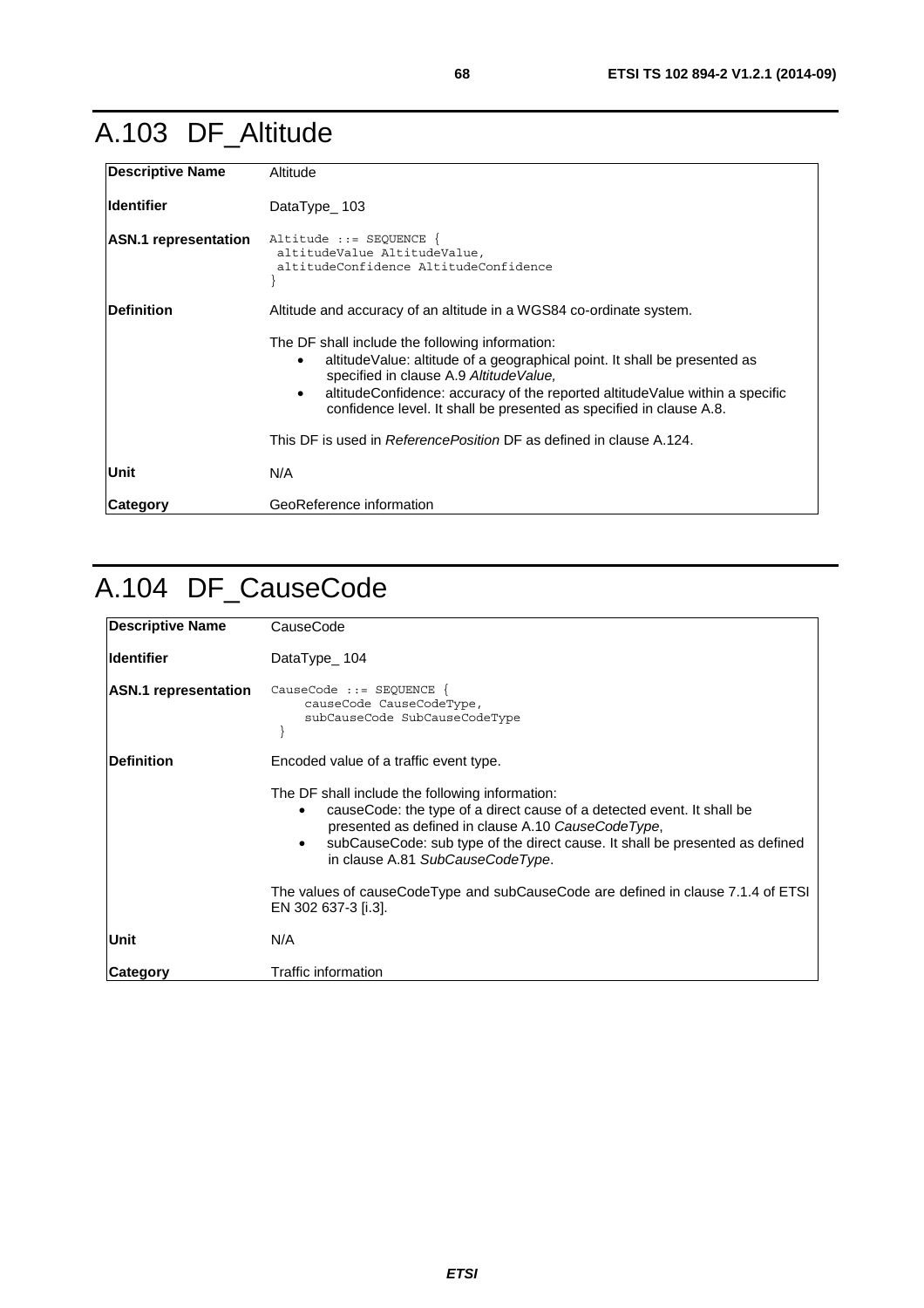# <span id="page-68-0"></span>A.105 DF\_CenDsrcTollingZone

| <b>Descriptive Name</b>     | CenDsrcTollingZone                                                                                                                                                                                                                                                                                                                                                                                                                                                                                                                                                                     |
|-----------------------------|----------------------------------------------------------------------------------------------------------------------------------------------------------------------------------------------------------------------------------------------------------------------------------------------------------------------------------------------------------------------------------------------------------------------------------------------------------------------------------------------------------------------------------------------------------------------------------------|
| <b>Identifier</b>           | DataType_105                                                                                                                                                                                                                                                                                                                                                                                                                                                                                                                                                                           |
| <b>ASN.1</b> representation | $CenDsrcTollingZone :: = SEQUENCE$<br>protectedZoneLatitude Latitude,<br>protectedZoneLongitude Longitude,<br>cenDsrcTollingZoneID CenDsrcTollingZoneID OPTIONAL                                                                                                                                                                                                                                                                                                                                                                                                                       |
| <b>IDefinition</b>          | The DF describes the position of a CEN DSRC road side equipment. The DF shall<br>include the following information:<br>protected Zone Latitude: the latitude of the CEN DSRC road side equipment. It<br>shall be presented as defined in clause A.41 Latitude,<br>protected Zone Longitude: the latitude of the CEN DSRC road side equipment.<br>It shall be presented as defined in clause A.44 Longitude,<br>cenDsrcTollingZoneID: the ID of the CEN DSRC road side equipment. It shall<br>٠<br>be presented as defined in clause A.11 CenDsrcTollingZoneID. This DE is<br>optional. |
| <b>Unit</b>                 | N/A                                                                                                                                                                                                                                                                                                                                                                                                                                                                                                                                                                                    |
| <b>ICategorv</b>            | Infrastructure information, Communication information                                                                                                                                                                                                                                                                                                                                                                                                                                                                                                                                  |

### A.106 DF\_ClosedLanes

| Descriptive Name            | ClosedLanes                                                                                                                                                                                                                                                                                                                                                                                                                                                                                                                                          |
|-----------------------------|------------------------------------------------------------------------------------------------------------------------------------------------------------------------------------------------------------------------------------------------------------------------------------------------------------------------------------------------------------------------------------------------------------------------------------------------------------------------------------------------------------------------------------------------------|
| <b>Ildentifier</b>          | DataType $106$                                                                                                                                                                                                                                                                                                                                                                                                                                                                                                                                       |
| <b>ASN.1</b> representation | $ClosedLanes :: = SEQUENCE$<br>hardShoulderStatus HardShoulderStatus OPTIONAL,<br>drivingLaneStatus DrivingLaneStatus,                                                                                                                                                                                                                                                                                                                                                                                                                               |
| <b>IDefinition</b>          | This DF indicates the opening/closure status of a lane or a set of lanes.<br>The DF shall include the following information:<br>hard Shoulder Status: this information is optional and shall be included if the<br>$\bullet$<br>information is known. It indicates the open/closing status of hard shoulder<br>lanes. It shall be presented as defined in clause A.29 HardShoulderStatus,<br>driving LaneStatus: it indicates the open/closing status of driving lanes. It shall<br>٠<br>be presented as defined in clause A.23 Driving Lane Status. |
| Unit                        | N/A                                                                                                                                                                                                                                                                                                                                                                                                                                                                                                                                                  |
| Category                    | Infrastructure information, Road topology information                                                                                                                                                                                                                                                                                                                                                                                                                                                                                                |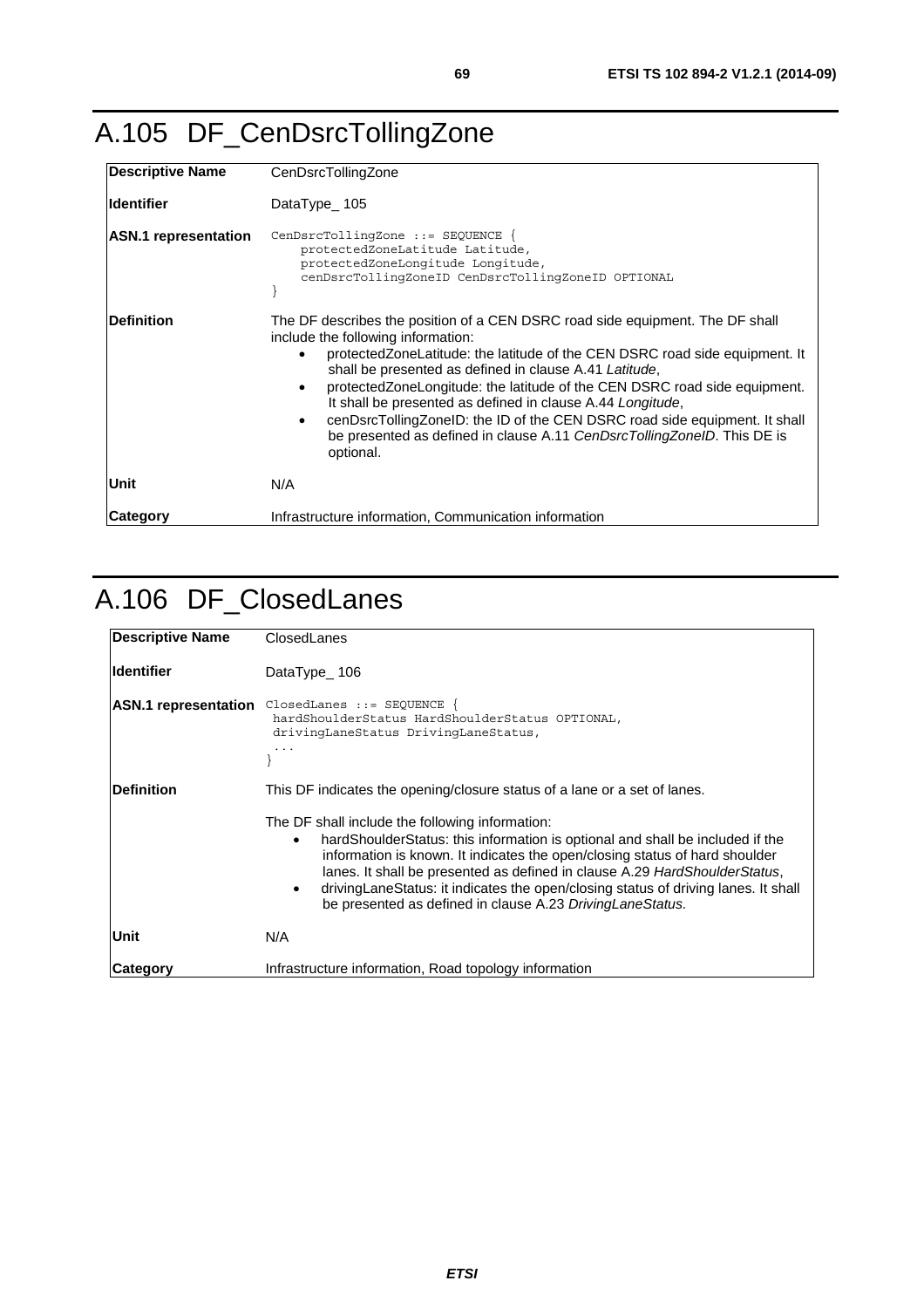## A.107 DF\_Curvature

| <b>Descriptive Name</b>     | Curvature                                                                                                                                                                                                                                                                                                                                                                                       |
|-----------------------------|-------------------------------------------------------------------------------------------------------------------------------------------------------------------------------------------------------------------------------------------------------------------------------------------------------------------------------------------------------------------------------------------------|
| <b>Identifier</b>           | DataType $107$                                                                                                                                                                                                                                                                                                                                                                                  |
| <b>ASN.1</b> representation | Curvature $::=$ SEQUENCE {<br>curvatureValue CurvatureValue,<br>curvatureConfidence CurvatureConfidence                                                                                                                                                                                                                                                                                         |
| <b>Definition</b>           | It describes the curvature of the vehicle trajectory and the accuracy. The curvature<br>detected by a vehicle represents the curvature of actual vehicle trajectory.                                                                                                                                                                                                                            |
|                             | The DF shall include the following information:<br>curvatureValue: detected curvature of the vehicle trajectory. It shall be<br>$\bullet$<br>presented as defined in clause A.15 Curvature Value,<br>curvature Confidence: accuracy of the reported curvature value with a<br>$\bullet$<br>predefined confidence level. It shall be presented as defined in clause A.14<br>CurvatureConfidence. |
| Unit                        | N/A                                                                                                                                                                                                                                                                                                                                                                                             |
| Category                    | Vehicle Information                                                                                                                                                                                                                                                                                                                                                                             |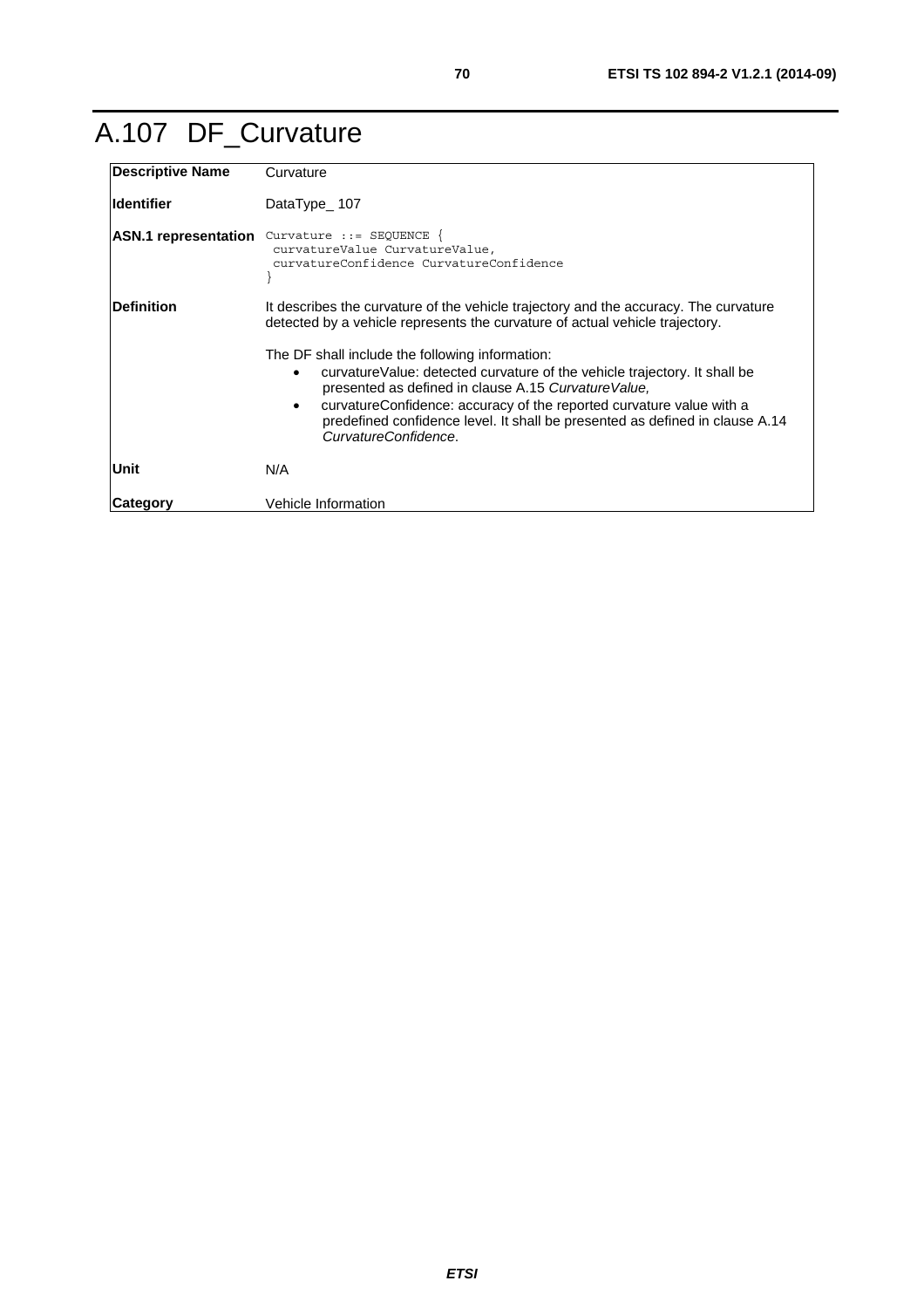# A.108 DF\_DangerousGoodsExtended

| <b>Descriptive Name</b>     | DangerousGoodsExtended                                                                                                                                                                                                                                                                                                                                                                                                                                                                                                                                                                                                                                                                                                                                                                                                                                                                                                                                                                                                                                                                                                                                                                                                                                                                                                                                                                                                                                                      |
|-----------------------------|-----------------------------------------------------------------------------------------------------------------------------------------------------------------------------------------------------------------------------------------------------------------------------------------------------------------------------------------------------------------------------------------------------------------------------------------------------------------------------------------------------------------------------------------------------------------------------------------------------------------------------------------------------------------------------------------------------------------------------------------------------------------------------------------------------------------------------------------------------------------------------------------------------------------------------------------------------------------------------------------------------------------------------------------------------------------------------------------------------------------------------------------------------------------------------------------------------------------------------------------------------------------------------------------------------------------------------------------------------------------------------------------------------------------------------------------------------------------------------|
| <b>Identifier</b>           | DataType_108                                                                                                                                                                                                                                                                                                                                                                                                                                                                                                                                                                                                                                                                                                                                                                                                                                                                                                                                                                                                                                                                                                                                                                                                                                                                                                                                                                                                                                                                |
| <b>ASN.1</b> representation | DangerousGoodsExtended ::= SEQUENCE {<br>dangerousGoodsType DangerousGoodsBasic,<br>unNumber<br>INTEGER (09999),<br>elevatedTemperature BOOLEAN,<br>tunnelsRestricted<br>BOOLEAN,<br>limitedQuantity<br>BOOLEAN,<br>emergencyActionCode IA5String (SIZE(124)) OPTIONAL,<br>phoneNumber<br>IA5String (SIZE(124)) OPTIONAL,<br>UTF8String (SIZE(124)) OPTIONAL<br>companyName                                                                                                                                                                                                                                                                                                                                                                                                                                                                                                                                                                                                                                                                                                                                                                                                                                                                                                                                                                                                                                                                                                 |
| <b>Definition</b>           | This DF provides a description of dangerous goods being carried by a heavy vehicle.                                                                                                                                                                                                                                                                                                                                                                                                                                                                                                                                                                                                                                                                                                                                                                                                                                                                                                                                                                                                                                                                                                                                                                                                                                                                                                                                                                                         |
|                             | The DF shall include the following information:<br>dangerousGoodsType: Type of dangerous goods, It shall be presented as<br>defined in clause A.17 DangerousGoodsBasic,<br>unNumber: a 4-digit number that identifies the substance of the dangerous<br>$\bullet$<br>goods as specified in United Nations Recommendations on the Transport of<br>Dangerous Goods - Model Regulations [i.5],<br>elevatedTemperature: whether the carried dangerous goods are transported<br>at high temperature. If yes, the value shall be set to TRUE,<br>tunnelsRestricted: whether the heavy vehicle carrying dangerous goods is<br>$\bullet$<br>restricted to enter tunnels. If yes, the value shall be set to TRUE,<br>limitedQuantity: whether the carried dangerous goods are packed with limited<br>$\bullet$<br>quantity. If yes, the value shall be set to TRUE,<br>emergencyActionCode: physical signage placard at the vehicle that carries<br>$\bullet$<br>information on how an emergency service should deal with an incident. This<br>DE is optional; it shall be present if the information is available,<br>phoneNumber: contact phone number of assistance service in case of<br>$\bullet$<br>incident or accident. This DE is optional; it shall be present if the information<br>is available.<br>companyName: name of company that manages the transportation of the<br>dangerous goods. This DE is optional; it shall be present if the information is<br>available. |
| <b>Unit</b>                 | N/A                                                                                                                                                                                                                                                                                                                                                                                                                                                                                                                                                                                                                                                                                                                                                                                                                                                                                                                                                                                                                                                                                                                                                                                                                                                                                                                                                                                                                                                                         |
| Category                    | Vehicle information                                                                                                                                                                                                                                                                                                                                                                                                                                                                                                                                                                                                                                                                                                                                                                                                                                                                                                                                                                                                                                                                                                                                                                                                                                                                                                                                                                                                                                                         |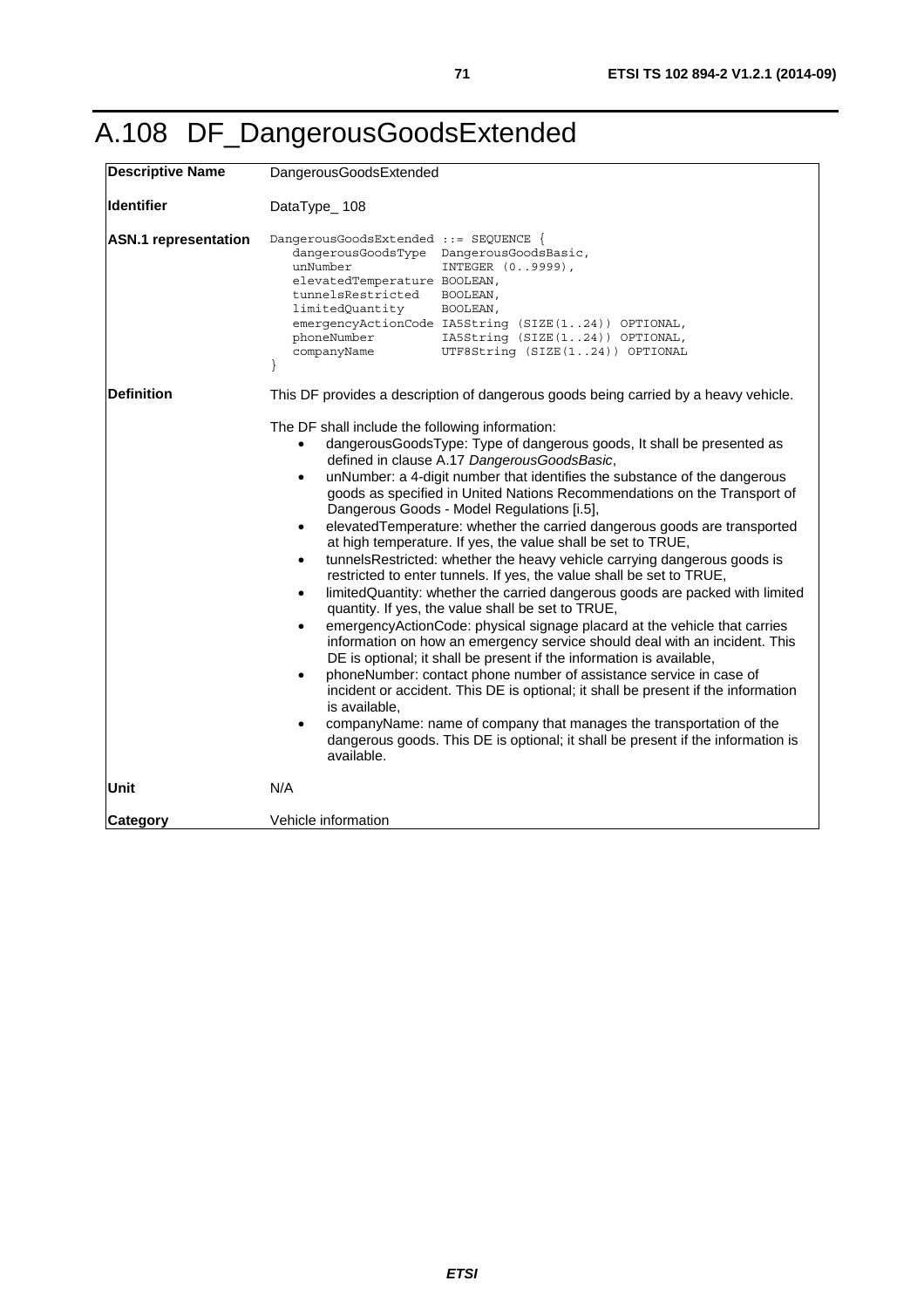### A.109 DF\_DeltaReferencePosition

| <b>Descriptive Name</b>     | <b>DeltaReferencePosition</b>                                                                                                                                                                                                                                                                                                                                                                                                                                                                                                                                                                                                     |
|-----------------------------|-----------------------------------------------------------------------------------------------------------------------------------------------------------------------------------------------------------------------------------------------------------------------------------------------------------------------------------------------------------------------------------------------------------------------------------------------------------------------------------------------------------------------------------------------------------------------------------------------------------------------------------|
| lldentifier                 | DataType_109                                                                                                                                                                                                                                                                                                                                                                                                                                                                                                                                                                                                                      |
| <b>ASN.1</b> representation | DeltaReferencePosition ::= SEQUENCE {<br>deltaLatitude DeltaLatitude,<br>deltaLongitude DeltaLongitude,<br>deltaAltitude DeltaAltitude                                                                                                                                                                                                                                                                                                                                                                                                                                                                                            |
| <b>Definition</b>           | It defines a geographical point position as offset position to a reference geographical<br>point.                                                                                                                                                                                                                                                                                                                                                                                                                                                                                                                                 |
|                             | The DF shall include the following information:<br>deltaLatitude: a delta latitude offset with regards to the latitude value of the<br>$\bullet$<br>reference position. It shall be presented as defined in clause A.20<br>DeltaLatitude.<br>deltaLongitude: a delta longitude offset with regards to the longitude value of<br>$\bullet$<br>the reference position. It shall be presented as defined in clause A.21<br>DeltaLongitude,<br>deltaAltitude: a delta altitude offset with regards to the altitude value of the<br>$\bullet$<br>reference position, It shall be presented as defined in clause A.19<br>DeltaAltitude. |
|                             | The DF is used in <i>EventPoint</i> DF as defined in clause A.111 and in <i>PathPoint</i> DF as<br>defined in clause A.118.                                                                                                                                                                                                                                                                                                                                                                                                                                                                                                       |
| Unit                        | N/A                                                                                                                                                                                                                                                                                                                                                                                                                                                                                                                                                                                                                               |
| Category                    | GeoReference information                                                                                                                                                                                                                                                                                                                                                                                                                                                                                                                                                                                                          |

# A.110 DF\_EventHistory

| <b>Descriptive Name</b>     | EventHistory                                                                                                                                                                                                                                                                                                                                                                                                        |
|-----------------------------|---------------------------------------------------------------------------------------------------------------------------------------------------------------------------------------------------------------------------------------------------------------------------------------------------------------------------------------------------------------------------------------------------------------------|
| <b>Identifier</b>           | DataType 110                                                                                                                                                                                                                                                                                                                                                                                                        |
| <b>ASN.1</b> representation | EventHistory::= SEQUENCE (SIZE $(123)$ ) OF EventPoint                                                                                                                                                                                                                                                                                                                                                              |
| <b>Definition</b>           | The DF consists of a list of event points which represents the dimension of a plain<br>event in a predefined order. In case that the plain event is detected by a vehicle ITS-S,<br>the DF consists of a list of event detection points along the path that the detecting<br>ITS-S has travelled over some past time and/or distance. Each event point shall be<br>presented as defined in clause A.111 EventPoint. |
| Unit                        | N/A                                                                                                                                                                                                                                                                                                                                                                                                                 |
| <b>Category</b>             | GeoReference information, Traffic information                                                                                                                                                                                                                                                                                                                                                                       |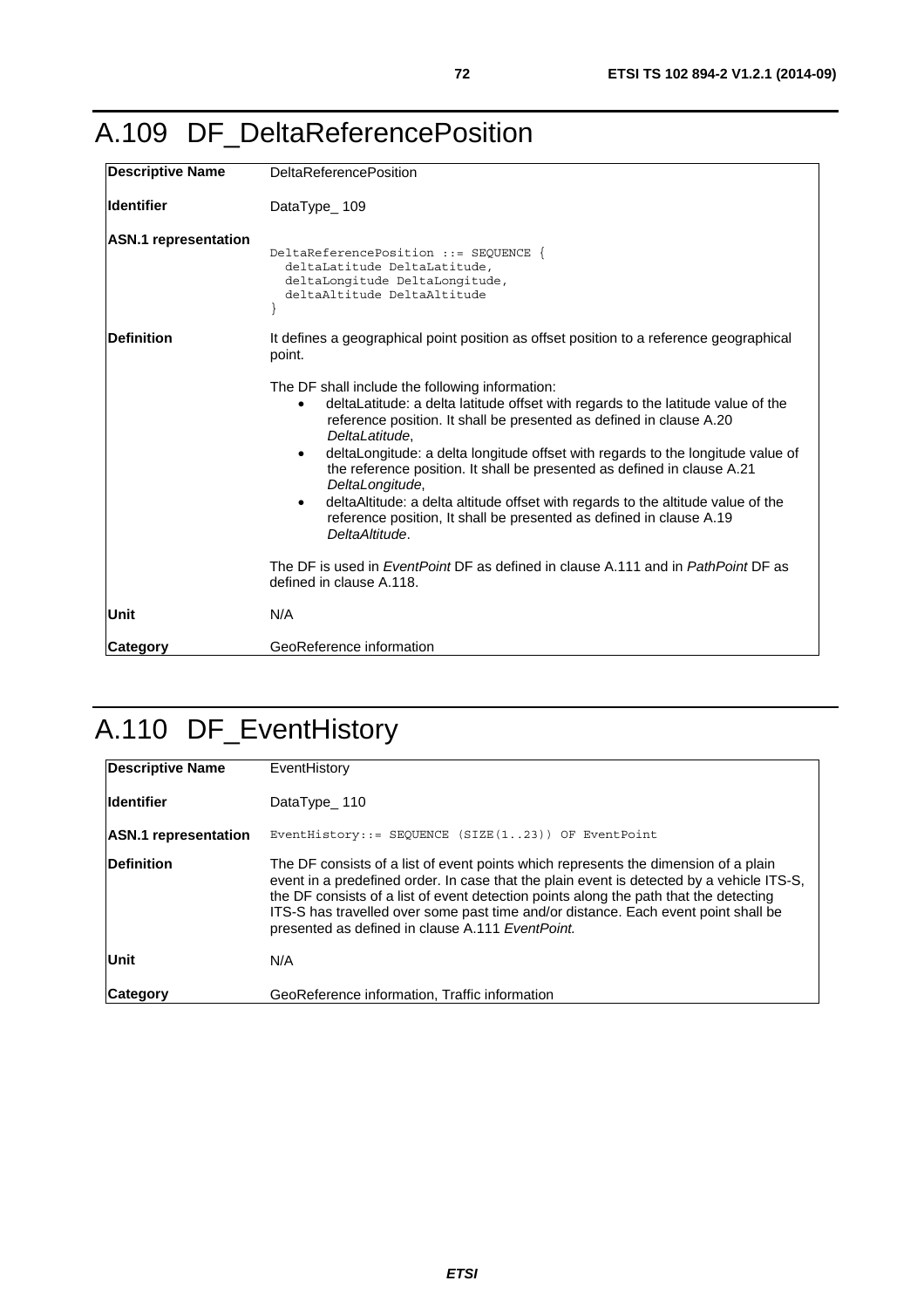### A.111 DF\_EventPoint

| <b>Descriptive Name</b>     | EventPoint                                                                                                                                                                                                                                                                                                                                                                                                                                                                                                                                                                                                                                                     |
|-----------------------------|----------------------------------------------------------------------------------------------------------------------------------------------------------------------------------------------------------------------------------------------------------------------------------------------------------------------------------------------------------------------------------------------------------------------------------------------------------------------------------------------------------------------------------------------------------------------------------------------------------------------------------------------------------------|
| lldentifier                 | DataType_111                                                                                                                                                                                                                                                                                                                                                                                                                                                                                                                                                                                                                                                   |
| <b>ASN.1</b> representation | EventPoint $::=$ SEQUENCE {<br>eventPosition DeltaReferencePosition,<br>eventDeltaTime PathDeltaTime OPTIONAL,<br>informationQuality InformationQuality                                                                                                                                                                                                                                                                                                                                                                                                                                                                                                        |
| <b>Definition</b>           | DF that describes the position, time and corresponding information quality for an event<br>point detected to describe a plain event.                                                                                                                                                                                                                                                                                                                                                                                                                                                                                                                           |
|                             | The DF shall include the following information:<br>event Position: offset position of a detected event point with regards to the<br>previous detected event point. It shall be presented as defined in<br>clause A.109 DeltaReferencePosition,<br>eventDeltaTime: time travelled by the detecting ITS-S since the previous<br>detected event point. It shall be presented as defined in clause A.47<br>PathDeltaTime, this field is optional. It shall be present if the information is<br>available.<br>informationQuality: information quality of the detection for this event point. It<br>shall be presented as defined in clause A.39 InformationQuality. |
|                             | This DF is used in EventHistory DF as defined in clause A.110.                                                                                                                                                                                                                                                                                                                                                                                                                                                                                                                                                                                                 |
| Unit                        | N/A                                                                                                                                                                                                                                                                                                                                                                                                                                                                                                                                                                                                                                                            |
| <b>Category</b>             | GeoReference information, traffic information                                                                                                                                                                                                                                                                                                                                                                                                                                                                                                                                                                                                                  |

# A.112 DF\_Heading

| <b>Descriptive Name</b>     | Heading                                                                                                                                                                                                                                                                                                                                              |  |
|-----------------------------|------------------------------------------------------------------------------------------------------------------------------------------------------------------------------------------------------------------------------------------------------------------------------------------------------------------------------------------------------|--|
| lldentifier                 | DataType_112                                                                                                                                                                                                                                                                                                                                         |  |
| <b>ASN.1</b> representation | Heading $::=$ SEQUENCE {<br>headingValue HeadingValue,<br>headingConfidence HeadingConfidence                                                                                                                                                                                                                                                        |  |
| <b>Definition</b>           | Heading in a WGS84 co-ordinates system.                                                                                                                                                                                                                                                                                                              |  |
|                             | The DF shall include the following information:<br>heading Value: a heading value. It shall be presented as defined in<br>$\bullet$<br>clause A.35 Heading Value,<br>headingConfidence: the accuracy of the reported heading value with a<br>٠<br>predefined confidence level. It shall be presented as defined in clause A.34<br>HeadingConfidence. |  |
| Unit                        | N/A                                                                                                                                                                                                                                                                                                                                                  |  |
| Category                    | GeoReference information, vehicle information, road topology information                                                                                                                                                                                                                                                                             |  |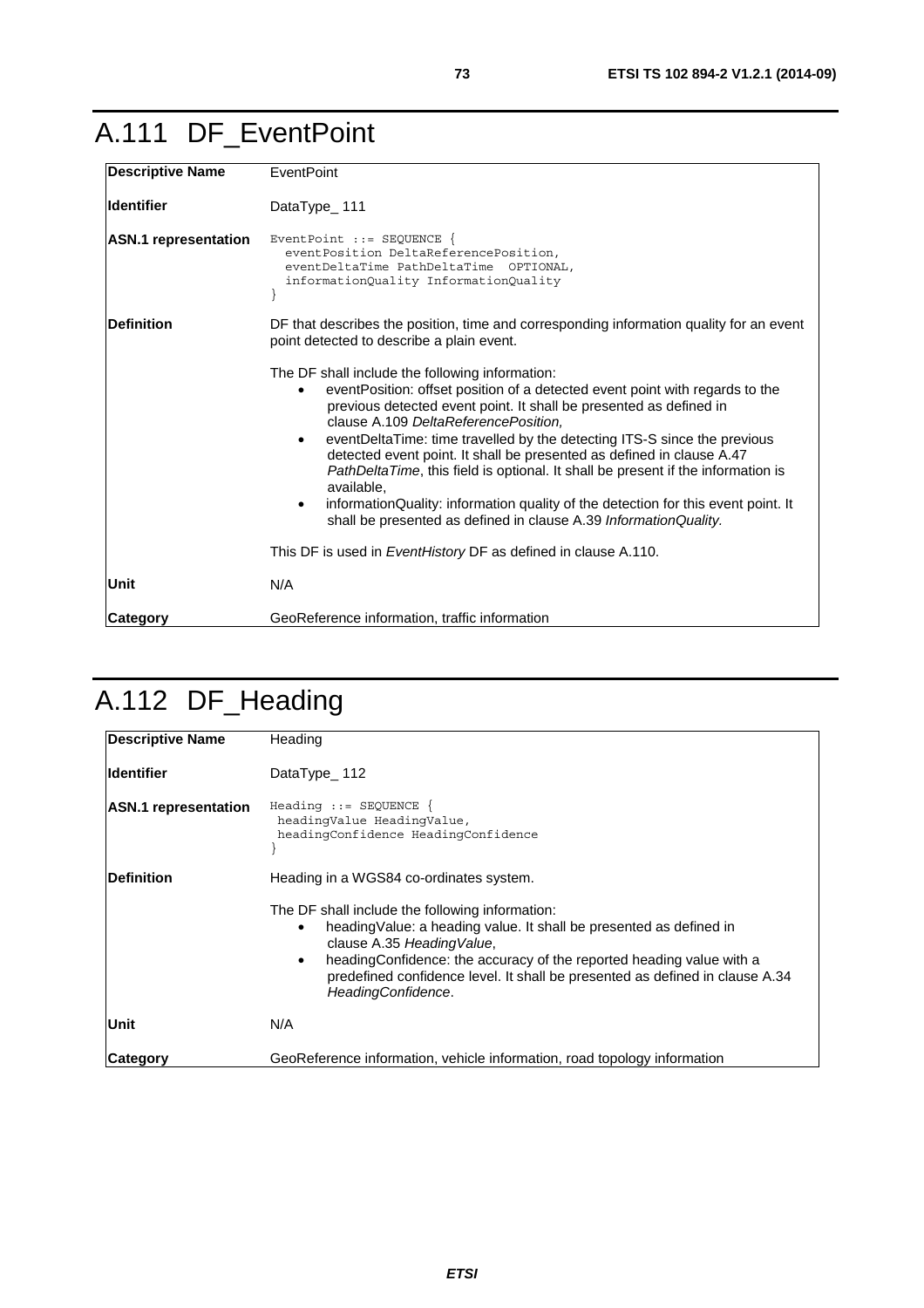# <span id="page-73-0"></span>A.113 DF\_ItineraryPath

| <b>Descriptive Name</b>     | <b>ItineraryPath</b>                                                                                                                                      |  |
|-----------------------------|-----------------------------------------------------------------------------------------------------------------------------------------------------------|--|
| <b>Ildentifier</b>          | DataType $\_ 113$                                                                                                                                         |  |
| <b>ASN.1</b> representation | ItineraryPath ::= SEQUENCE SIZE(140) OF ReferencePosition                                                                                                 |  |
| <b>Definition</b>           | A path being described with a list of waypoints, each waypoint is represented with<br>geographical position as defined in clause A.124 ReferencePosition. |  |
| Unit                        | N/A                                                                                                                                                       |  |
| <b>Category</b>             | GeoReference information                                                                                                                                  |  |

#### A.114 DF\_ItsPduHeader

| <b>Descriptive Name</b>     | <b>ItsPduHeader</b>                                                                                                                                                                                                                                                                                                                                                                                                                                                                                                                                                                                                                                                                                                                                                                                                                                                                                                                                                                                                                                                                        |  |
|-----------------------------|--------------------------------------------------------------------------------------------------------------------------------------------------------------------------------------------------------------------------------------------------------------------------------------------------------------------------------------------------------------------------------------------------------------------------------------------------------------------------------------------------------------------------------------------------------------------------------------------------------------------------------------------------------------------------------------------------------------------------------------------------------------------------------------------------------------------------------------------------------------------------------------------------------------------------------------------------------------------------------------------------------------------------------------------------------------------------------------------|--|
| <b>Identifier</b>           | DataType_114                                                                                                                                                                                                                                                                                                                                                                                                                                                                                                                                                                                                                                                                                                                                                                                                                                                                                                                                                                                                                                                                               |  |
| <b>ASN.1</b> representation | ItsPduHeader ::= SEQUENCE {<br>protocolVersion INTEGER{ currentVersion(1) } $(0255)$ ,<br>$INTER{ denm(1), cam(2), poi(3), spat(4), map(5),$<br>messageID<br>ivi(6), $ev-rsr(7)$ } (0255),<br>stationID<br>StationID                                                                                                                                                                                                                                                                                                                                                                                                                                                                                                                                                                                                                                                                                                                                                                                                                                                                       |  |
| <b>Definition</b>           | Common message header for application and facilities layer messages. It is included at<br>the beginning of an ITS message as the message header.                                                                                                                                                                                                                                                                                                                                                                                                                                                                                                                                                                                                                                                                                                                                                                                                                                                                                                                                           |  |
|                             | The DF shall include the following information:<br>protocolVersion: version of the ITS message and/or communication protocol,<br>messageID: Type of the ITS message. Following message type values are<br>$\bullet$<br>assigned in the present document:<br>denm(1): Decentralized Environmental Notification Message (DENM) as<br>specified in ETSI EN 302 637-3 [i.3],<br>cam(2): Cooperative Awareness Message (CAM) as specified in ETSI<br>EN 302 637-2 [i.2],<br>poi(3): Point of Interest message as specified in ETSI TS 101 556-1 [i.11],<br>spat(4): Signal Phase And Timing (SPAT) message as specified in<br>$\qquad \qquad -$<br>SAE J2735 [i.12],<br>map(5): MAP message as specified in SAE J2735 [i.12],<br>ivi(6): In Vehicle Information (IVI) message as defined in<br>ISO TS 19321 [i.13],<br>ev-rsr(7): Electric vehicle recharging spot reservation message, as<br>defined in ETSI TS 101 556-3 [i.14],<br>stationID: the identifier of the ITS-S that generates the ITS message in<br>٠<br>question. It shall be represented as specified in clause A.77 StationID. |  |
| Unit                        | N/A                                                                                                                                                                                                                                                                                                                                                                                                                                                                                                                                                                                                                                                                                                                                                                                                                                                                                                                                                                                                                                                                                        |  |
| <b>Category</b>             | Communication information                                                                                                                                                                                                                                                                                                                                                                                                                                                                                                                                                                                                                                                                                                                                                                                                                                                                                                                                                                                                                                                                  |  |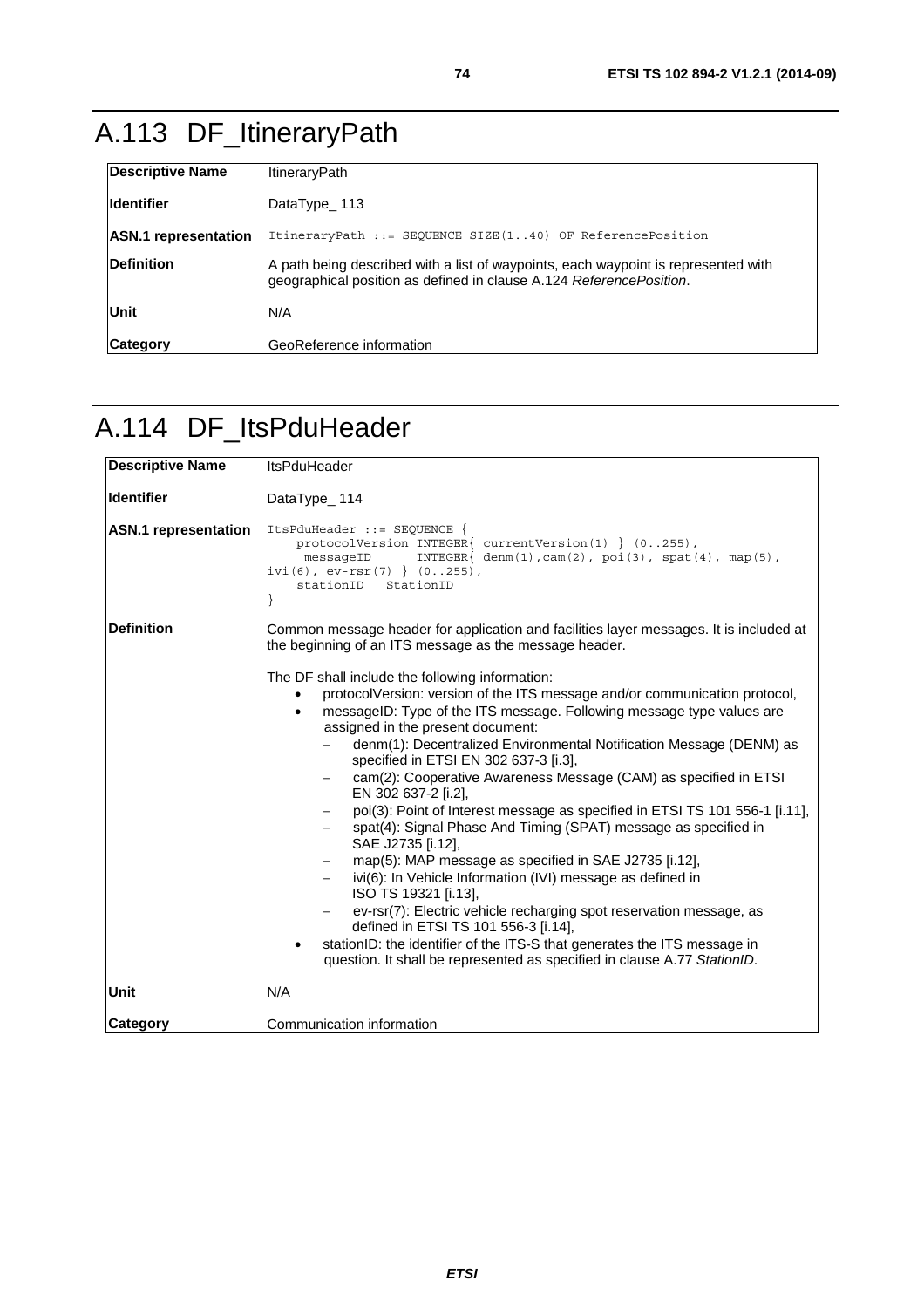#### A.115 DF\_LateralAcceleration

| <b>Descriptive Name</b> | LateralAcceleration                                                                                                                                                                                                                                                                                                                                                                       |  |
|-------------------------|-------------------------------------------------------------------------------------------------------------------------------------------------------------------------------------------------------------------------------------------------------------------------------------------------------------------------------------------------------------------------------------------|--|
| <b>Identifier</b>       | DataType 115                                                                                                                                                                                                                                                                                                                                                                              |  |
|                         | ASN.1 representation LateralAcceleration ::= SEQUENCE {<br>lateralAccelerationValue LateralAccelerationValue,<br>lateralAccelerationConfidence AccelerationConfidence                                                                                                                                                                                                                     |  |
| <b>Definition</b>       | It indicates the vehicle acceleration at lateral direction and the accuracy of the lateral<br>acceleration.                                                                                                                                                                                                                                                                               |  |
|                         | The DF shall include:<br>lateralAccelerationValue: lateral acceleration value at a point in time. It shall<br>be presented as specified in clause A.42 LateralAccelerationValue,<br>lateral Acceleration Confidence: accuracy of the reported lateral acceleration<br>value with a predefined confidence level. It shall be presented as defined in<br>clause A.1 AccelerationConfidence. |  |
| Unit                    | N/A                                                                                                                                                                                                                                                                                                                                                                                       |  |
| Category                | Vehicle information                                                                                                                                                                                                                                                                                                                                                                       |  |

### A.116 DF\_LongitudinalAcceleration

| Descriptive Name            | LongitudinalAcceleration                                                                                                                                                                                                                                                                                                                                                                                                              |  |
|-----------------------------|---------------------------------------------------------------------------------------------------------------------------------------------------------------------------------------------------------------------------------------------------------------------------------------------------------------------------------------------------------------------------------------------------------------------------------------|--|
| <b>Identifier</b>           | DataType $\_ 116$                                                                                                                                                                                                                                                                                                                                                                                                                     |  |
| <b>ASN.1</b> representation | LongitudinalAcceleration ::= SEQUENCE {<br>longitudinalAccelerationValue LongitudinalAccelerationValue,<br>longitudinalAccelerationConfidence AccelerationConfidence                                                                                                                                                                                                                                                                  |  |
| <b>IDefinition</b>          | It indicates the vehicle acceleration at longitudinal direction and the accuracy of the<br>longitudinal acceleration.                                                                                                                                                                                                                                                                                                                 |  |
|                             | The DF shall include:<br>longitudinalAccelerationValue: longitudinal acceleration value at a point in<br>٠<br>time. It shall be presented as specified in clause A.45<br>LongitudinalAccelerationValue,<br>longitudinalAccelerationConfidence: accuracy of the reported longitudinal<br>$\bullet$<br>acceleration value with a predefined confidence level. It shall be presented as<br>defined in clause A.1 AccelerationConfidence. |  |
| Unit                        | N/A                                                                                                                                                                                                                                                                                                                                                                                                                                   |  |
| Category                    | Vehicle information                                                                                                                                                                                                                                                                                                                                                                                                                   |  |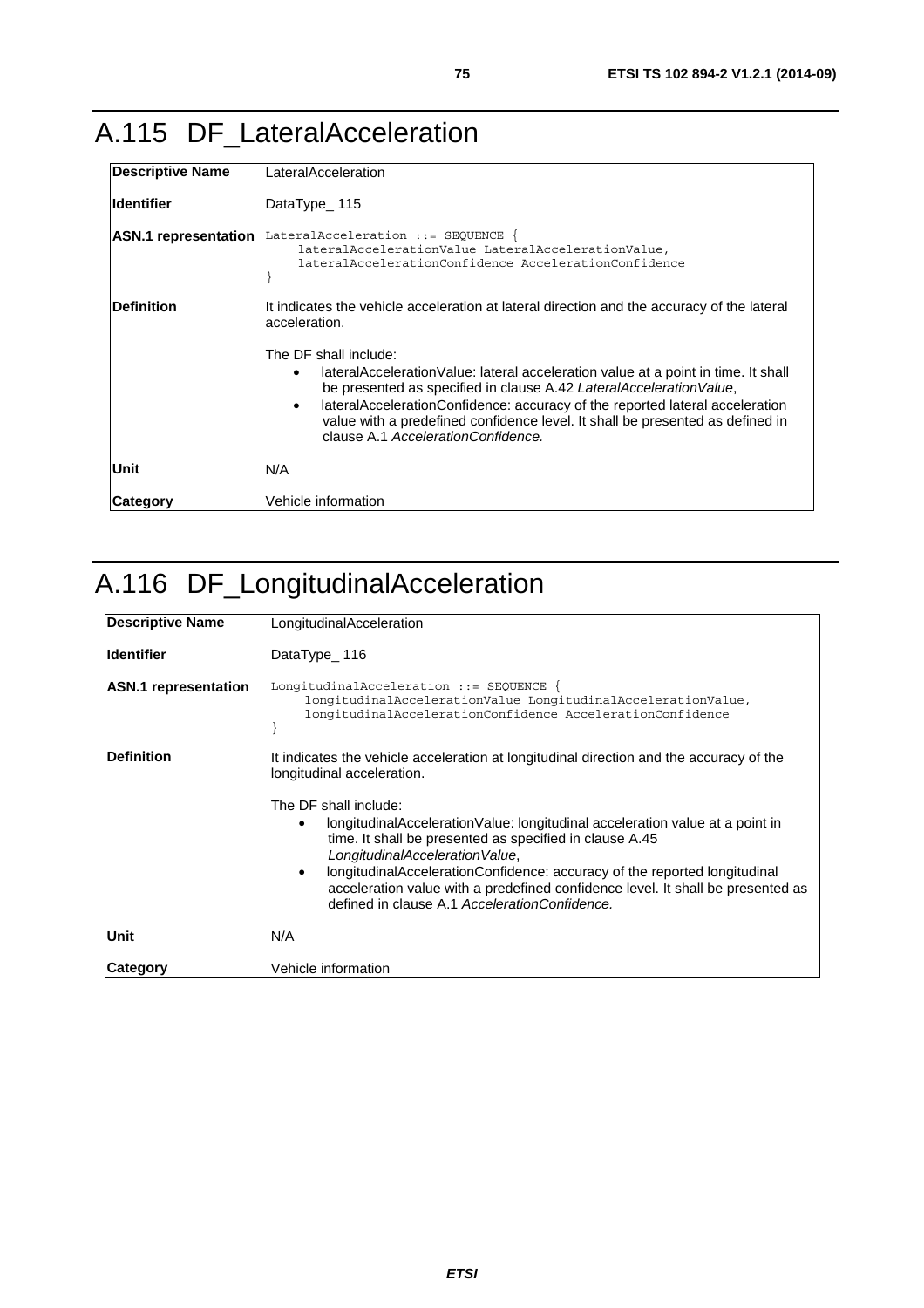# <span id="page-75-0"></span>A.117 DF\_PathHistory

| <b>Descriptive Name</b>     | PathHistory                                                                                                                                                        |  |
|-----------------------------|--------------------------------------------------------------------------------------------------------------------------------------------------------------------|--|
| <b>Ildentifier</b>          | DataType 117                                                                                                                                                       |  |
| <b>ASN.1</b> representation | PathHistory::= SEQUENCE $(SIZE(040))$ OF PathPoint                                                                                                                 |  |
| <b>Definition</b>           | DF that defines a path with a set of path points. It may contain up to 40 path points.<br>Each path point shall be presented as defined in clause A.118 PathPoint. |  |
|                             | It may be used to describe the historical path of a vehicle.                                                                                                       |  |
| Unit                        | N/A                                                                                                                                                                |  |
| <b>Category</b>             | GeoReference information, vehicle information.                                                                                                                     |  |

### A.118 DF\_PathPoint

| <b>Descriptive Name</b>     | <b>PathPoint</b>                                                                                                                                                                                                                                                                                                                                                                                                                                                                                                                     |
|-----------------------------|--------------------------------------------------------------------------------------------------------------------------------------------------------------------------------------------------------------------------------------------------------------------------------------------------------------------------------------------------------------------------------------------------------------------------------------------------------------------------------------------------------------------------------------|
| lldentifier                 | DataType $\_ 118$                                                                                                                                                                                                                                                                                                                                                                                                                                                                                                                    |
| <b>ASN.1</b> representation | PathPoint ::= SEQUENCE {<br>pathPosition DeltaReferencePosition,<br>pathDeltaTime PathDeltaTime OPTIONAL                                                                                                                                                                                                                                                                                                                                                                                                                             |
| <b>Definition</b>           | DF that defines a waypoint position within a path.                                                                                                                                                                                                                                                                                                                                                                                                                                                                                   |
|                             | The DF shall include the following information:<br>pathPosition: the waypoint position defined as an offset position with regards<br>to a pre-defined reference position. It shall be presented as specified in<br>clause A.109 DeltaReferencePosition,<br>pathDeltaTime: the travel time separated from a waypoint to the predefined<br>$\bullet$<br>reference position. It shall be presented as specified in clause A.47<br><i>PathDeltaTime.</i> This field is OPTIONAL. It shall be present if the information<br>is available. |
|                             | The DE is used in <i>PathHistory</i> DF as defined in clause A.117.                                                                                                                                                                                                                                                                                                                                                                                                                                                                  |
| Unit                        | N/A                                                                                                                                                                                                                                                                                                                                                                                                                                                                                                                                  |
| <b>Category</b>             | GeoReference information                                                                                                                                                                                                                                                                                                                                                                                                                                                                                                             |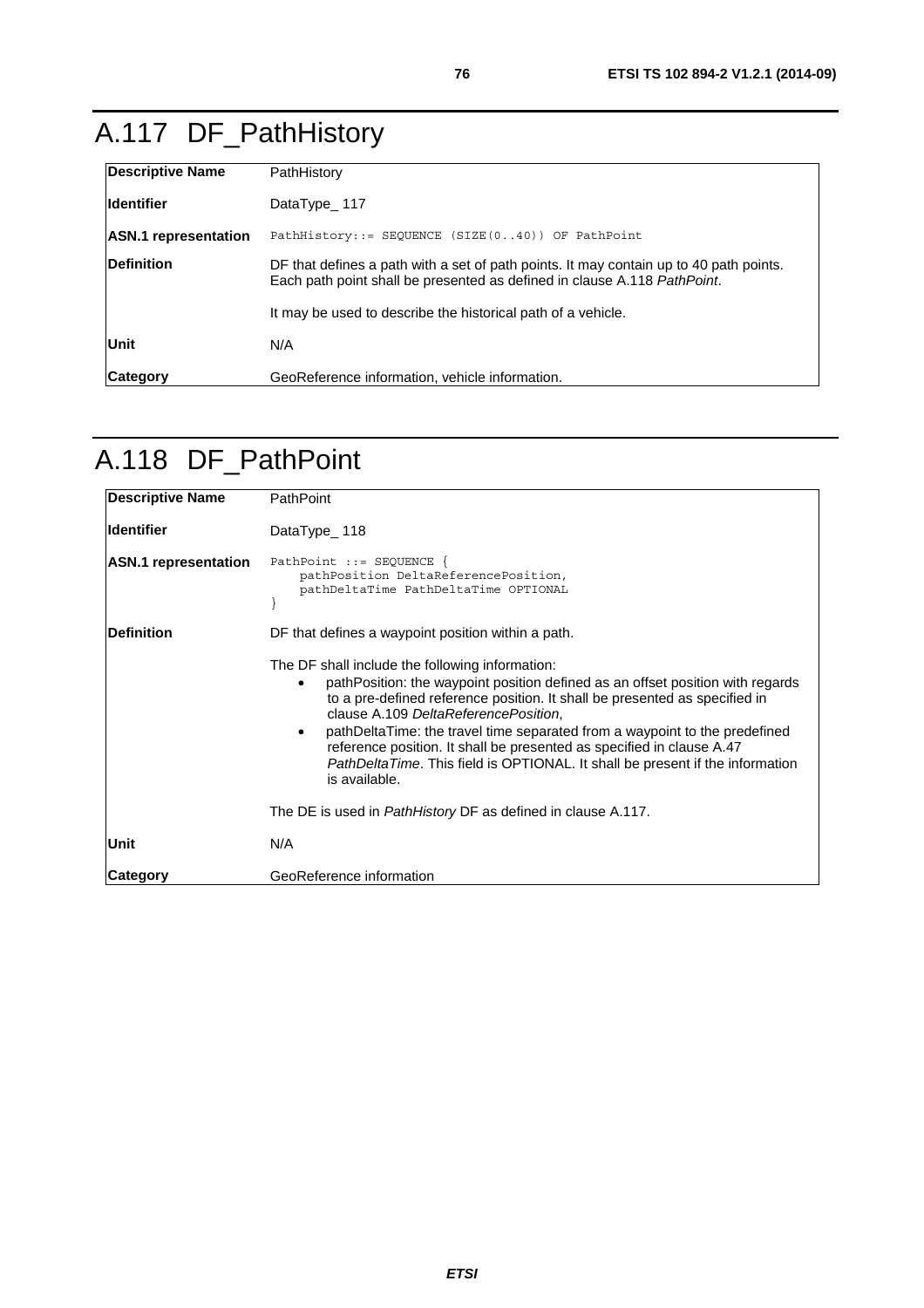<span id="page-76-0"></span>

|  |  | A.119 DF_PosConfidenceEllipse |
|--|--|-------------------------------|
|--|--|-------------------------------|

| <b>Descriptive Name</b>     | PosConfidenceEllipse                                                                                                                                                                                                                                                                                                                                                                                                                                                                                                                                                                                                                                                                                                                           |  |
|-----------------------------|------------------------------------------------------------------------------------------------------------------------------------------------------------------------------------------------------------------------------------------------------------------------------------------------------------------------------------------------------------------------------------------------------------------------------------------------------------------------------------------------------------------------------------------------------------------------------------------------------------------------------------------------------------------------------------------------------------------------------------------------|--|
| <b>Identifier</b>           | DataType_119                                                                                                                                                                                                                                                                                                                                                                                                                                                                                                                                                                                                                                                                                                                                   |  |
| <b>ASN.1</b> representation | $PosConfidenceEllipse :: = SEQUENCE$<br>semiMajorConfidence SemiAxisLength,<br>semiMinorConfidence SemiAxisLength,<br>semiMajorOrientation HeadingValue                                                                                                                                                                                                                                                                                                                                                                                                                                                                                                                                                                                        |  |
| <b>Definition</b>           | DF that provides the horizontal position accuracy in a shape of ellipse with a predefined<br>confidence level (e.g. 95 %). The centre of the ellipse shape corresponds to the<br>reference position point for which the position accuracy is evaluated.                                                                                                                                                                                                                                                                                                                                                                                                                                                                                        |  |
|                             | The DF shall include the following information:<br>semiMajorConfidence: half of length of the major axis, i.e. distance between<br>the centre point and major axis point of the position accuracy ellipse. It shall<br>be presented as specified in clause A.67 SemiAxisLength,<br>semiMinorConfidence: half of length of the minor axis, i.e. distance between<br>$\bullet$<br>the centre point and minor axis point of the position accuracy ellipse. It shall<br>be presented as specified in clause A.67 SemiAxisLength,<br>semiMajorOrientation: orientation direction of the ellipse major axis of the<br>position accuracy ellipse with regards to the WGS84 north. It shall be<br>presented as specified in clause A.35 Heading Value. |  |
|                             | The required confidence level of the position accuracy is defined by ITS message or<br>ITS application applying this DF.                                                                                                                                                                                                                                                                                                                                                                                                                                                                                                                                                                                                                       |  |
|                             | The DF is used in Reference Position DF as defined in clause A.124.                                                                                                                                                                                                                                                                                                                                                                                                                                                                                                                                                                                                                                                                            |  |
| Unit                        | N/A                                                                                                                                                                                                                                                                                                                                                                                                                                                                                                                                                                                                                                                                                                                                            |  |
| <b>Category</b>             | GeoReference information                                                                                                                                                                                                                                                                                                                                                                                                                                                                                                                                                                                                                                                                                                                       |  |

### A.120 DF\_PositionOfPillars

| <b>Descriptive Name</b>     | <b>PositionOfPillars</b>                                                                                                                                                                                                                                                                                                                                                 |  |
|-----------------------------|--------------------------------------------------------------------------------------------------------------------------------------------------------------------------------------------------------------------------------------------------------------------------------------------------------------------------------------------------------------------------|--|
| lldentifier                 | DataType_120                                                                                                                                                                                                                                                                                                                                                             |  |
| <b>ASN.1</b> representation | PositionOfPillars ::= SEQUENCE (SIZE $(13, )$ ) OF PosPillar                                                                                                                                                                                                                                                                                                             |  |
| <b>Definition</b>           | Vehicle pillars refer to the vertical or near vertical support of vehicle, designated<br>respectively as the A, B, C or D and other pillars moving in side profile view from the<br>front to rear.                                                                                                                                                                       |  |
|                             | The DF contains a list of distances that refer to the perpendicular distance between<br>centre of vehicle front bumper and vehicle pillar A, between neighbour pillars until the<br>last pillar of the vehicle.                                                                                                                                                          |  |
|                             | The first value of the DF refers to the perpendicular distance from the centre of vehicle<br>front bumper to vehicle A pillar. The second value refers to the perpendicular distance<br>from the centre position of A pillar to the B pillar of vehicle and so on until the last pillar.<br>Each pillar position shall be presented as defined in clause A.54 PosPillar. |  |
| Unit                        | N/A                                                                                                                                                                                                                                                                                                                                                                      |  |
| Category                    | Vehicle information                                                                                                                                                                                                                                                                                                                                                      |  |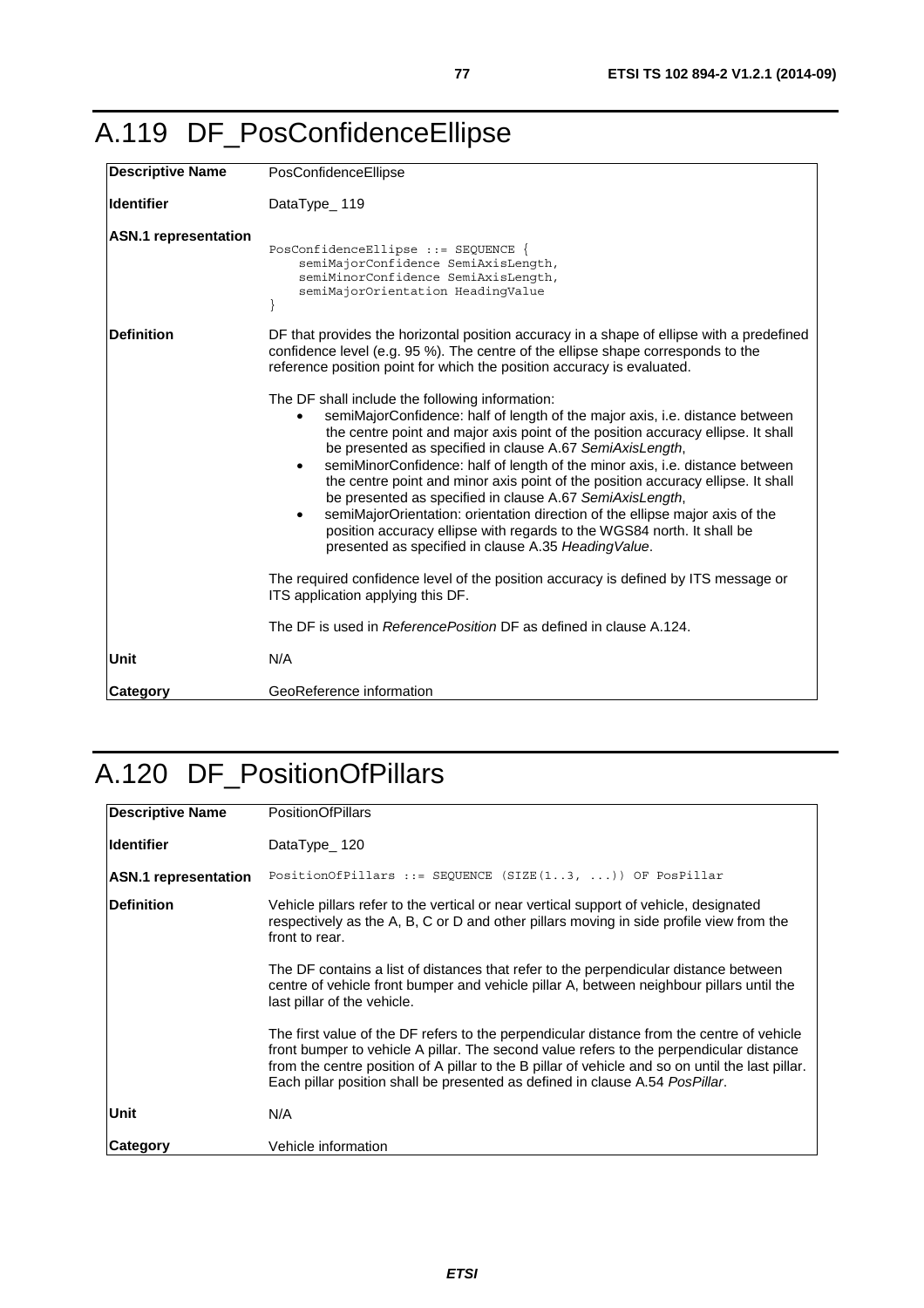| <b>Descriptive Name</b>     | ProtectedCommunicationZone                                                                                                                                                                                                                                                                                                                                                                                                                                                                                                                                                                                                                                                                                                                                                                                                                                                                                                                                                                                                                                                                                                                                                                                                                                                                                                                                                                                         |  |
|-----------------------------|--------------------------------------------------------------------------------------------------------------------------------------------------------------------------------------------------------------------------------------------------------------------------------------------------------------------------------------------------------------------------------------------------------------------------------------------------------------------------------------------------------------------------------------------------------------------------------------------------------------------------------------------------------------------------------------------------------------------------------------------------------------------------------------------------------------------------------------------------------------------------------------------------------------------------------------------------------------------------------------------------------------------------------------------------------------------------------------------------------------------------------------------------------------------------------------------------------------------------------------------------------------------------------------------------------------------------------------------------------------------------------------------------------------------|--|
| <b>Identifier</b>           | DataType_121                                                                                                                                                                                                                                                                                                                                                                                                                                                                                                                                                                                                                                                                                                                                                                                                                                                                                                                                                                                                                                                                                                                                                                                                                                                                                                                                                                                                       |  |
| <b>ASN.1</b> representation | ProtectedCommunicationZone ::= SEQUENCE {<br>protectedZoneType<br>ProtectedZoneType,<br>expiryTime TimestampIts OPTIONAL,<br>protectedZoneLatitude<br>Latitude,<br>protectedZoneLongitude Longitude,<br>protectedZoneRadius ProtectedZoneRadius OPTIONAL,<br>protectedZoneID ProtectedZoneID OPTIONAL                                                                                                                                                                                                                                                                                                                                                                                                                                                                                                                                                                                                                                                                                                                                                                                                                                                                                                                                                                                                                                                                                                              |  |
| <b>Definition</b>           | DF that describes a zone of protection inside which the ITSG5 communication should<br>be restricted. It shall include the following information:<br>protectedZoneType: type of the protected zone. It shall be presented as<br>defined in clause A.58 ProtectedZoneType,<br>expiryTime: time at which the validity of the protected communication zone<br>will expire. It shall be presented as defined in clause A.82 Timestamplts. This<br>information is optional and shall be present when the protectedZone is<br>temporarily valid,<br>protectedZoneLatitude: latitude of the centre point of the protected<br>communication zone. It shall be presented as defined in clause A.41 Latitude,<br>protectedZoneLongitude: longitude of the centre point of the protected<br>communication zone. It shall be represented as defined in clause A.44<br>Longitude,<br>protectedZoneRadius: radius of the protected communication zone in metres.<br>It shall be presented as defined in clause A.57 Protected Zone Radius. This<br>DE is optional, it shall be present if the data is available,<br>protectedZoneID: the ID of the protected communication zone. It shall be<br>presented as defined in clause A.56 ProtectedZoneID. This DE is optional, it<br>shall be present if the data is available.<br>EXAMPLE:<br>A protected communication zone may be defined around a CEN<br>DSRC road side equipment. |  |
| Unit                        | N/A                                                                                                                                                                                                                                                                                                                                                                                                                                                                                                                                                                                                                                                                                                                                                                                                                                                                                                                                                                                                                                                                                                                                                                                                                                                                                                                                                                                                                |  |
| Category                    | Infrastructure information, Communication information                                                                                                                                                                                                                                                                                                                                                                                                                                                                                                                                                                                                                                                                                                                                                                                                                                                                                                                                                                                                                                                                                                                                                                                                                                                                                                                                                              |  |

### A.122 DF\_ProtectedCommunicationZonesRSU

| Descriptive Name            | ProtectedCommunicationZonesRSU                                                                                                                                                                                                                                                               |  |
|-----------------------------|----------------------------------------------------------------------------------------------------------------------------------------------------------------------------------------------------------------------------------------------------------------------------------------------|--|
| <b>Identifier</b>           | DataType $122$                                                                                                                                                                                                                                                                               |  |
| <b>ASN.1</b> representation | ProtectedCommunicationZonesRSU ::= SEQUENCE (SIZE(116)) OF<br>ProtectedCommunicationZone                                                                                                                                                                                                     |  |
| Definition                  | DF that describes a list of protected communication zones by a road side ITS-S (Road<br>Side Unit RSU). It may provide up to 16 protected communication zones information.<br>Each protected communication zone shall be presented as defined in clause A.121<br>ProtectedCommunicationZone. |  |
| Unit                        | N/A                                                                                                                                                                                                                                                                                          |  |
| <b>Category</b>             | Infrastructure information, Communication information                                                                                                                                                                                                                                        |  |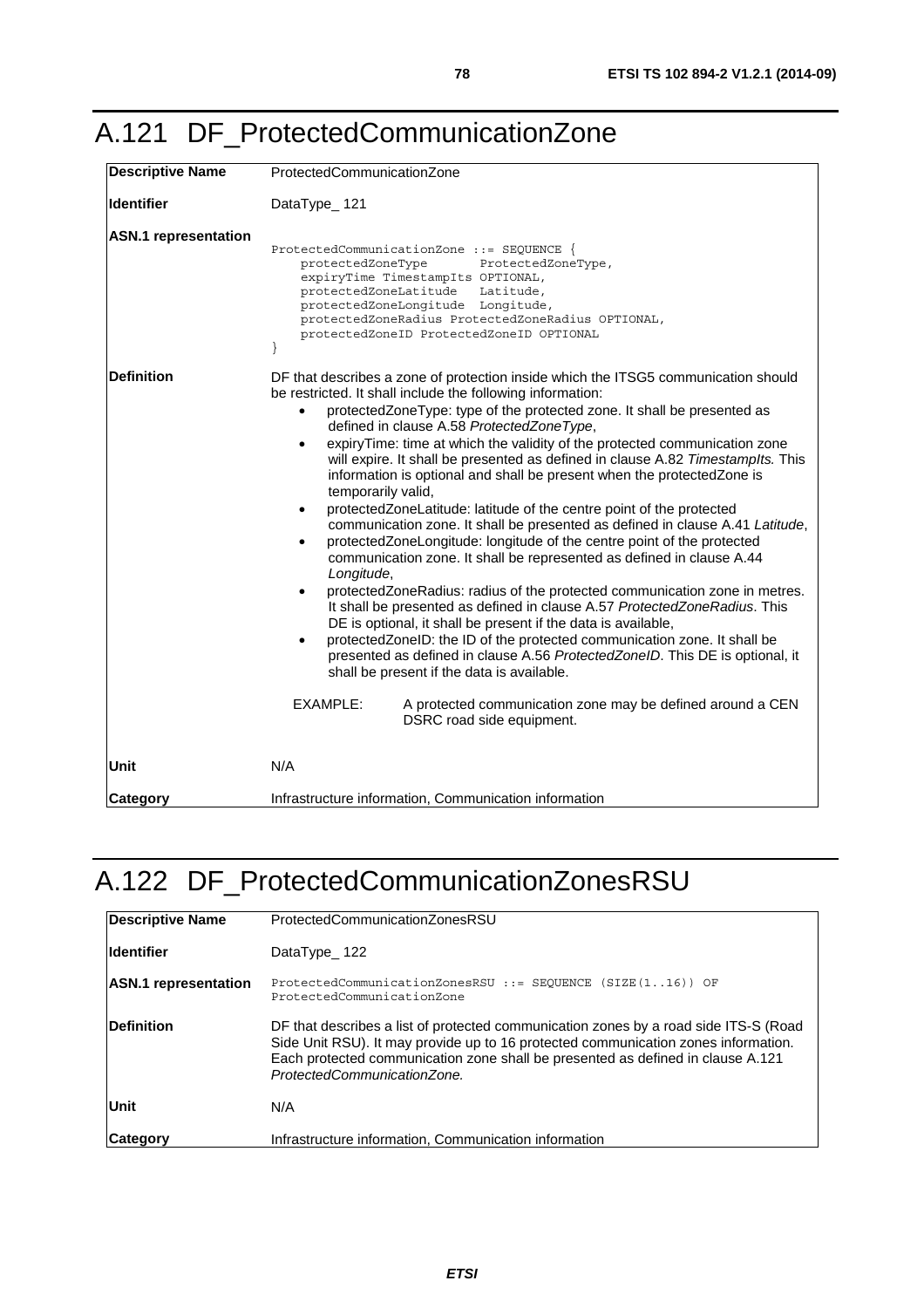### A.123 DF\_PtActivation

| <b>Descriptive Name</b>     | PtActivation                                                                                                                                                                                                                                                                                                                                                                                                                                                                                                                                                                                                             |  |  |
|-----------------------------|--------------------------------------------------------------------------------------------------------------------------------------------------------------------------------------------------------------------------------------------------------------------------------------------------------------------------------------------------------------------------------------------------------------------------------------------------------------------------------------------------------------------------------------------------------------------------------------------------------------------------|--|--|
| <b>Identifier</b>           | DataType_123                                                                                                                                                                                                                                                                                                                                                                                                                                                                                                                                                                                                             |  |  |
| <b>ASN.1</b> representation | PtActivation ::= SEQUENCE {<br>ptActivationType PtActivationType,<br>ptActivationData PtActivationData<br>$\}$                                                                                                                                                                                                                                                                                                                                                                                                                                                                                                           |  |  |
| <b>Definition</b>           | Real-time systems designed for operations control, traffic light priorities, track switches,<br>barriers, etc. using a range of activation devices equipped in public transport vehicles.                                                                                                                                                                                                                                                                                                                                                                                                                                |  |  |
|                             | The activation of the corresponding equipment is triggered by the approach or passage<br>of a public transport vehicle at a certain point (e.g. a beacon).                                                                                                                                                                                                                                                                                                                                                                                                                                                               |  |  |
|                             | This DF shall include the following information:<br>ptActivationType: type of activation. It shall be presented as defined in<br>$\bullet$<br>clause A.60 PtActivation Type,<br>ptActicationData: data of activation. It shall be presented as defined in<br>clause A.59 PtActivationData.                                                                                                                                                                                                                                                                                                                               |  |  |
|                             | Today there are different payload variants defined for public transport activation-data.<br>The R09.x is one of the industry standard used by public transport vehicles (e.g. buses,<br>trams) in Europe (e.g. Germany Austria) for controlling traffic lights, barriers, bollards,<br>etc. This DF includes information like route, course, destination, priority, etc.                                                                                                                                                                                                                                                 |  |  |
|                             | The R09.x content is defined in VDV recommendation 420 [i.8]. It includes following<br>information:<br>Priority Request Information (pre-request, request, ready to start)<br>$\bullet$<br>End of Prioritization procedure<br>$\bullet$<br>Priority request direction<br>$\bullet$<br>Public Transport line number<br>$\bullet$<br>Priority of public transport<br>$\bullet$<br>Route line identifier of the public transport<br>$\bullet$<br>Route number identification<br>$\bullet$<br>Destination of public transport vehicle<br>Other countries may use different message sets defined by the local administration. |  |  |
| Unit                        | N/A                                                                                                                                                                                                                                                                                                                                                                                                                                                                                                                                                                                                                      |  |  |
| Category                    | Vehicle information                                                                                                                                                                                                                                                                                                                                                                                                                                                                                                                                                                                                      |  |  |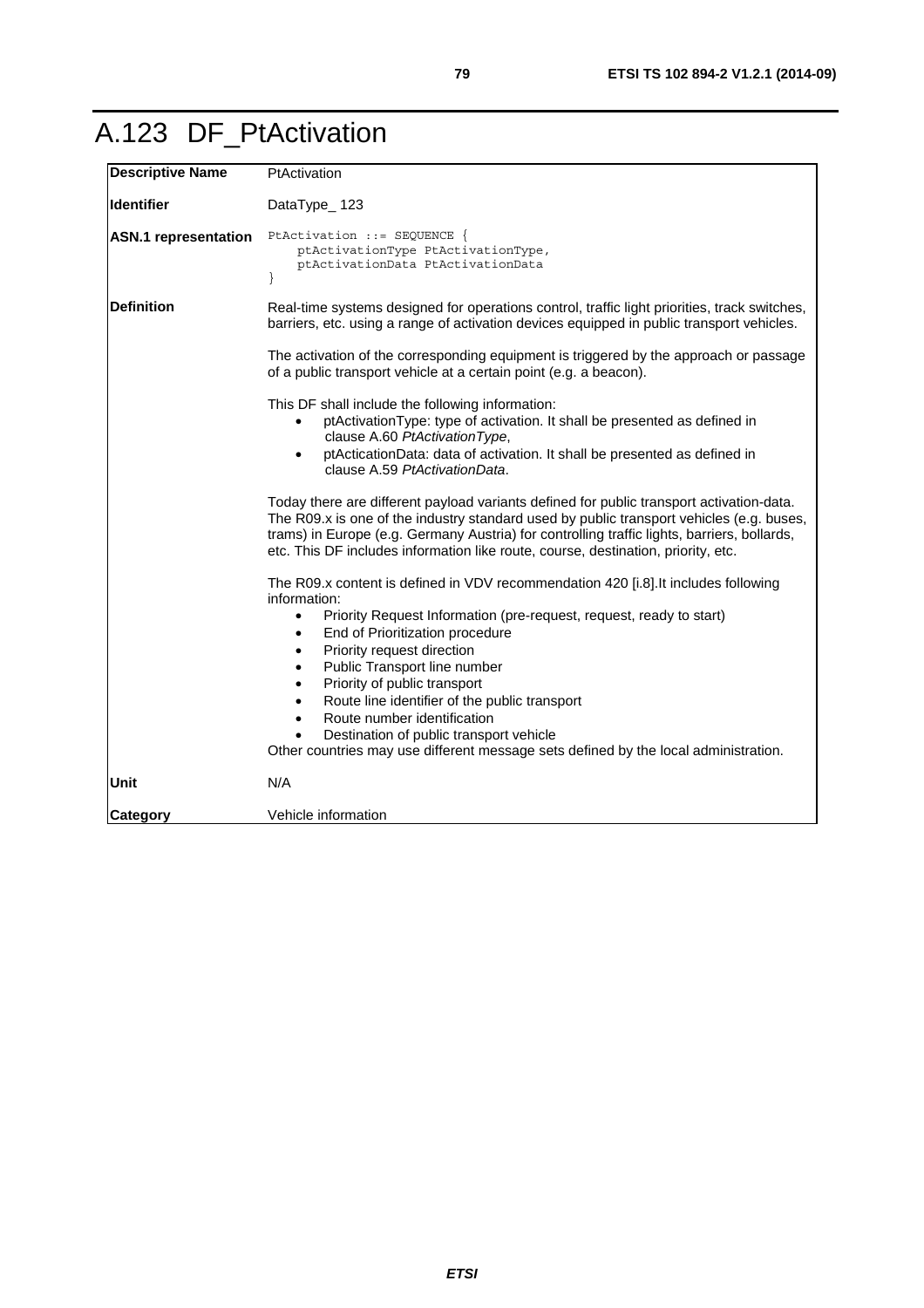#### <span id="page-79-0"></span>A.124 DF\_ReferencePosition

| <b>Descriptive Name</b>     | <b>ReferencePosition</b>                                                                                                                                                                                                                                                                                                                                                                                                                                                                                                                                                                              |  |  |
|-----------------------------|-------------------------------------------------------------------------------------------------------------------------------------------------------------------------------------------------------------------------------------------------------------------------------------------------------------------------------------------------------------------------------------------------------------------------------------------------------------------------------------------------------------------------------------------------------------------------------------------------------|--|--|
| <b>Identifier</b>           | DataType_124                                                                                                                                                                                                                                                                                                                                                                                                                                                                                                                                                                                          |  |  |
| <b>ASN.1</b> representation | $ReferencePosition :: = SEOUENCE$<br>latitude Latitude,<br>longitude Longitude,<br>positionConfidenceEllipse PosConfidenceEllipse,<br>altitude Altitude                                                                                                                                                                                                                                                                                                                                                                                                                                               |  |  |
| <b>Definition</b>           | The geographical position of a position or of an ITS-S. It represents a geographical<br>point position.                                                                                                                                                                                                                                                                                                                                                                                                                                                                                               |  |  |
|                             | The DF shall include the following information:<br>latitude: latitude of the geographical point; it shall be presented as specified in<br>clause A.41 Latitude.<br>longitude: longitude of the geographical point; it shall be presented as<br>specified in clause A.44 Longitude,<br>positionConfidenceEllipse: accuracy of the geographical position; it shall be<br>$\bullet$<br>presented as specified in clause A.119 PosConfidence Ellipse,<br>altitude: altitude and altitude accuracy of the geographical point; it shall be<br>$\bullet$<br>presented as specified in clause A.103 Altitude. |  |  |
|                             | The DF is used in <i>ItineraryPath</i> DF as defined in clause A.113.                                                                                                                                                                                                                                                                                                                                                                                                                                                                                                                                 |  |  |
| Unit                        | N/A                                                                                                                                                                                                                                                                                                                                                                                                                                                                                                                                                                                                   |  |  |
| <b>Category</b>             | GeoReference information                                                                                                                                                                                                                                                                                                                                                                                                                                                                                                                                                                              |  |  |

# A.125 DF\_RestrictedTypes

| <b>Descriptive Name</b>     | <b>Restricted Types</b>                                                                    |  |
|-----------------------------|--------------------------------------------------------------------------------------------|--|
| <b>Identifier</b>           | DataType $125$                                                                             |  |
| <b>ASN.1</b> representation | RestrictedTypes ::= SEQUENCE (SIZE $(13, )$ ) OF StationType                               |  |
| <b>IDefinition</b>          | List of ITS-S types to which a certain traffic restriction, e.g. the speed limit, applies. |  |
|                             | Each station type shall be presented as defined in clause A.78 Station Type.               |  |
| <b>Unit</b>                 | N/A                                                                                        |  |
| <b>Category</b>             | Infrastructure information, Traffic information                                            |  |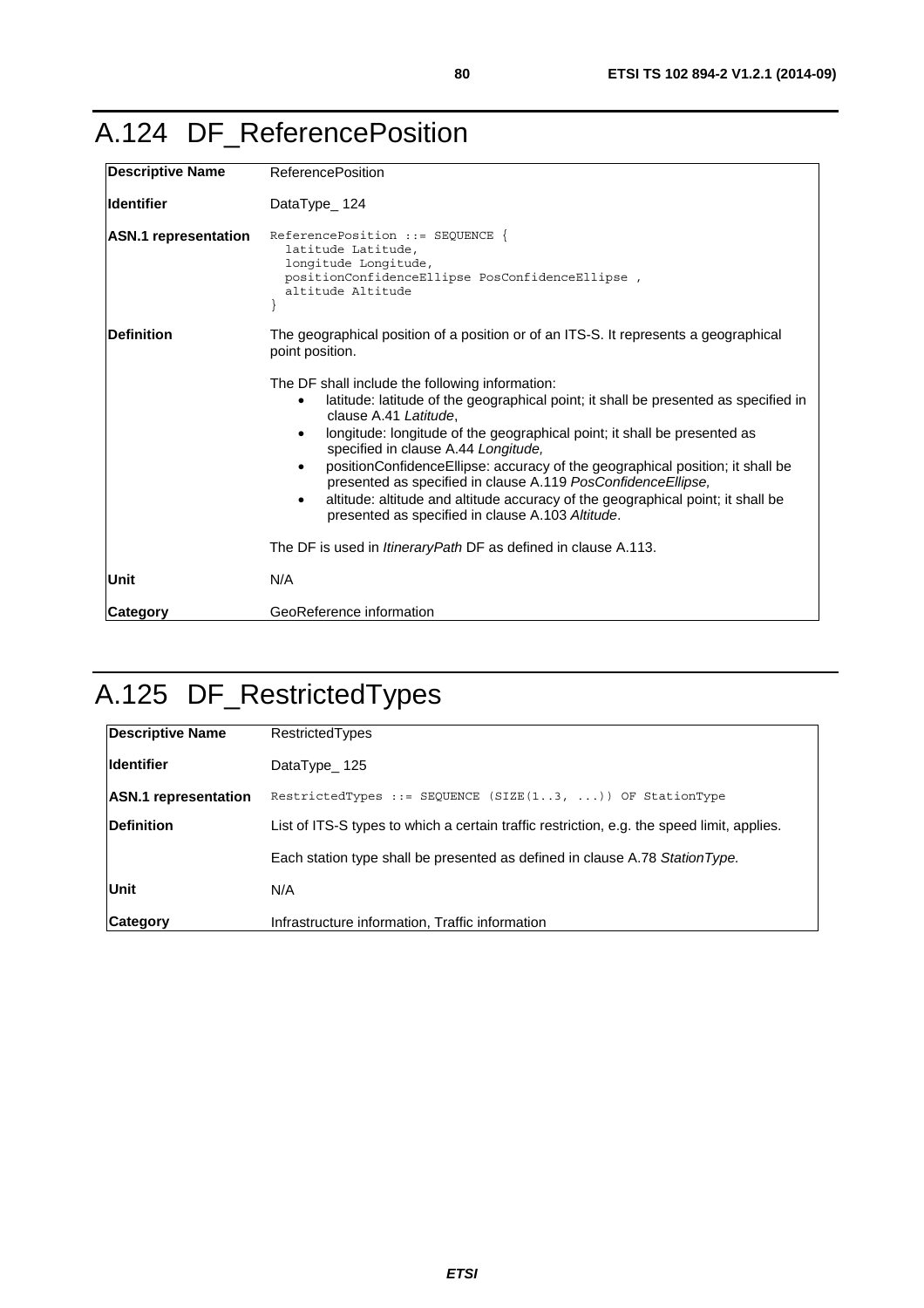# A.126 DF\_Speed

| <b>Descriptive Name</b>     | Speed                                                                                                                                                                                                                                                                                  |  |
|-----------------------------|----------------------------------------------------------------------------------------------------------------------------------------------------------------------------------------------------------------------------------------------------------------------------------------|--|
| lldentifier                 | DataType $126$                                                                                                                                                                                                                                                                         |  |
| <b>ASN.1</b> representation | $Speed :: = SEQUENCE$<br>speedValue SpeedValue,<br>speedConfidence SpeedConfidence                                                                                                                                                                                                     |  |
| <b>IDefinition</b>          | It describes the speed and corresponding accuracy of the speed information for a<br>moving object (e.g. vehicle).                                                                                                                                                                      |  |
|                             | The DF shall include the following information:<br>speed Value: speed value. It shall be presented as defined in clause A.74<br>SpeedValue,<br>speedConfidence: accuracy of the reported speed value. It shall be presented<br>$\bullet$<br>as defined in clause A.72 SpeedConfidence. |  |
| <b>Unit</b>                 | N/A                                                                                                                                                                                                                                                                                    |  |
| Category                    | Vehicle information                                                                                                                                                                                                                                                                    |  |

# A.127 DF\_SteeringWheelAngle

| Descriptive Name            | SteeringWheelAngle                                                                                                                                                                                                                                                                                                                                                                                                                                 |  |  |
|-----------------------------|----------------------------------------------------------------------------------------------------------------------------------------------------------------------------------------------------------------------------------------------------------------------------------------------------------------------------------------------------------------------------------------------------------------------------------------------------|--|--|
| <b>Identifier</b>           | DataType_127                                                                                                                                                                                                                                                                                                                                                                                                                                       |  |  |
| <b>ASN.1 representation</b> | SteeringWheelAngle::= SEQUENCE {<br>steeringWheelAngleValue SteeringWheelAngleValue,<br>steeringWheelAngleConfidence SteeringWheelAngleConfidence                                                                                                                                                                                                                                                                                                  |  |  |
| Definition                  | Steering wheel angle of the vehicle at certain point in time. The DF shall include the<br>following information:<br>steering WheelAngle Value: steering wheel angle value. It shall be presented<br>as defined in clause A.80 Steering WheelAngle Value,<br>steering Wheel Angle Confidence: accuracy of the reported steering wheel<br>$\bullet$<br>angle value. It shall be presented as defined in clause A.79<br>SteeringWheelAngleConfidence. |  |  |
| Unit                        | N/A                                                                                                                                                                                                                                                                                                                                                                                                                                                |  |  |
| Category                    | Vehicle information                                                                                                                                                                                                                                                                                                                                                                                                                                |  |  |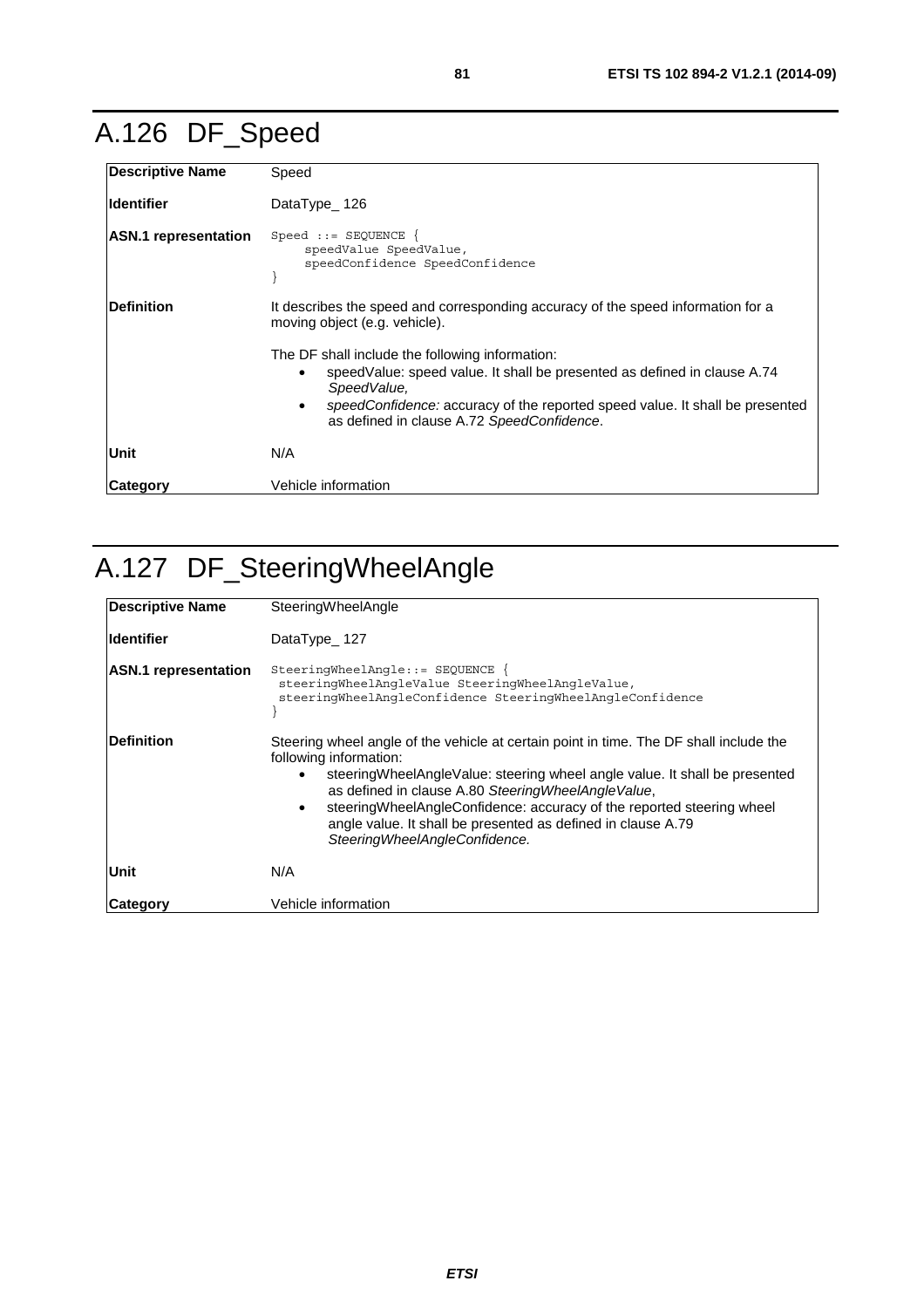### A.128 DF\_Traces

| <b>Descriptive Name</b>     | Traces                                                                                                                                                           |  |
|-----------------------------|------------------------------------------------------------------------------------------------------------------------------------------------------------------|--|
| lldentifier                 | DataType 128                                                                                                                                                     |  |
| <b>ASN.1</b> representation | Traces ::= SEOUENCE SIZE $(1.7)$ OF PathHistory                                                                                                                  |  |
| Definition                  | One or more paths, each path is described using a list of waypoints in a predefined<br>order. A path shall be presented as defined in clause A.117 Path History. |  |
|                             | This DF may be used to describe location referencing information.                                                                                                |  |
| Unit                        | N/A                                                                                                                                                              |  |
| <b>Category</b>             | GeoReference information                                                                                                                                         |  |

### A.129 DF\_VerticalAcceleration

| <b>Descriptive Name</b>     | VerticalAcceleration                                                                                                                                                                                                                                                                                                                                                                                             |  |
|-----------------------------|------------------------------------------------------------------------------------------------------------------------------------------------------------------------------------------------------------------------------------------------------------------------------------------------------------------------------------------------------------------------------------------------------------------|--|
| <b>Identifier</b>           | DataType_129                                                                                                                                                                                                                                                                                                                                                                                                     |  |
| <b>ASN.1</b> representation | VerticalAcceleration ::= SEQUENCE<br>verticalAccelerationValue VerticalAccelerationValue,<br>verticalAccelerationConfidence AccelerationConfidence                                                                                                                                                                                                                                                               |  |
| <b>Definition</b>           | It indicates the vehicle acceleration at vertical direction and the accuracy of the vertical<br>acceleration.                                                                                                                                                                                                                                                                                                    |  |
|                             | The DF shall include:<br>vertical Acceleration Value: vertical acceleration value at a point in time. It shall<br>٠<br>be presented as specified in clause A.96 VerticalAccelerationValue,<br>verticalAccelerationConfidence: accuracy of the reported vertical acceleration<br>$\bullet$<br>value with a predefined confidence level. It shall be presented as defined in<br>clause A.1 AccelerationConfidence. |  |
| Unit                        | N/A                                                                                                                                                                                                                                                                                                                                                                                                              |  |
| <b>Category</b>             | Vehicle information                                                                                                                                                                                                                                                                                                                                                                                              |  |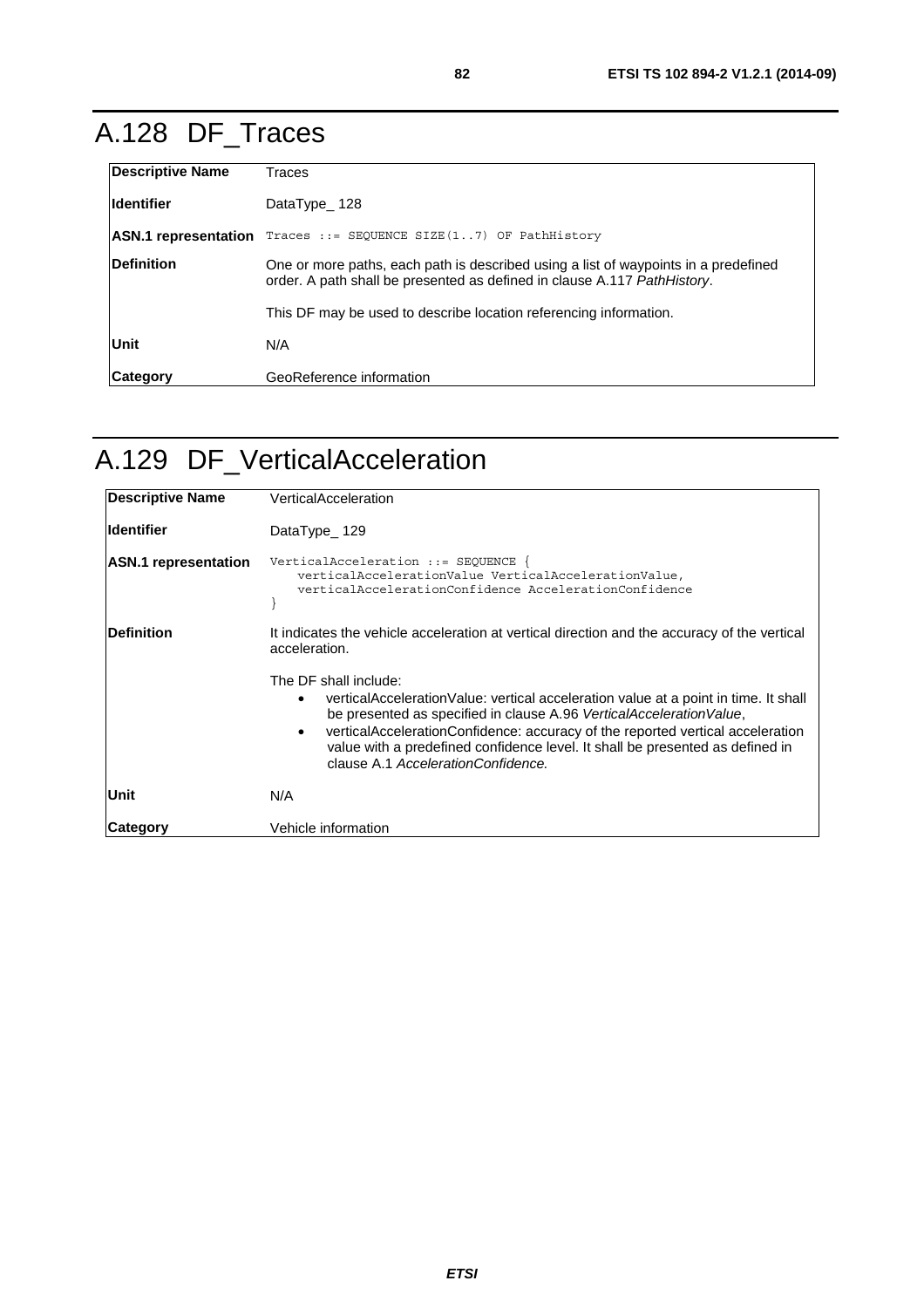### A.130 DF\_VehicleIdentification

| <b>Descriptive Name</b>     | VehicleIdentification                                                                                                                                                                                                                                                                           |  |  |
|-----------------------------|-------------------------------------------------------------------------------------------------------------------------------------------------------------------------------------------------------------------------------------------------------------------------------------------------|--|--|
| lldentifier                 | DataType_130                                                                                                                                                                                                                                                                                    |  |  |
| <b>ASN.1</b> representation | VehicleIdentification ::= SEQUENCE $\{$<br>wMInumber WMInumber OPTIONAL,<br>VDS VDS OPTIONAL,                                                                                                                                                                                                   |  |  |
| Definition                  | This DF provides information related to the identification of a vehicle.                                                                                                                                                                                                                        |  |  |
|                             | The DF may include one or more following information:<br>wMInumber: World Manufacturer Identifier (WMI) code. It shall be presented<br>$\bullet$<br>as defined in clause A.98 WMInumber,<br>vDS: Vehicle Descriptor Section (VDS). It shall be presented as defined in<br>٠<br>clause A.89 VDS. |  |  |
| lUnit                       | N/A                                                                                                                                                                                                                                                                                             |  |  |
| Category                    | Vehicle information                                                                                                                                                                                                                                                                             |  |  |

### A.131 DF\_VehicleLength

| <b>Descriptive Name</b>     | VehicleLength                                                                                                                                                                                                                                                                                                                                                                                                  |  |  |
|-----------------------------|----------------------------------------------------------------------------------------------------------------------------------------------------------------------------------------------------------------------------------------------------------------------------------------------------------------------------------------------------------------------------------------------------------------|--|--|
| lldentifier                 | DataType_131                                                                                                                                                                                                                                                                                                                                                                                                   |  |  |
| <b>ASN.1</b> representation | VehicleLength ::= SEQUENCE<br>vehicleLengthValue VehicleLengthValue,<br>vehicleLengthConfidenceIndication VehicleLengthConfidenceIndication                                                                                                                                                                                                                                                                    |  |  |
| Definition                  | Length of vehicle and accuracy indication information.<br>The DF shall include the following information:<br>vehicleLengthValue: length of vehicle. It shall be presented as defined in<br>clause A.92 VehicleLengthValue,<br>vehicleLengthConfidenceIndication: indication of reported length value<br>٠<br>confidence. It shall be presented as defined in clause A.91<br>VehicleLengthConfidenceIndication. |  |  |
| Unit                        | N/A                                                                                                                                                                                                                                                                                                                                                                                                            |  |  |
| <b>Category</b>             | Vehicle information                                                                                                                                                                                                                                                                                                                                                                                            |  |  |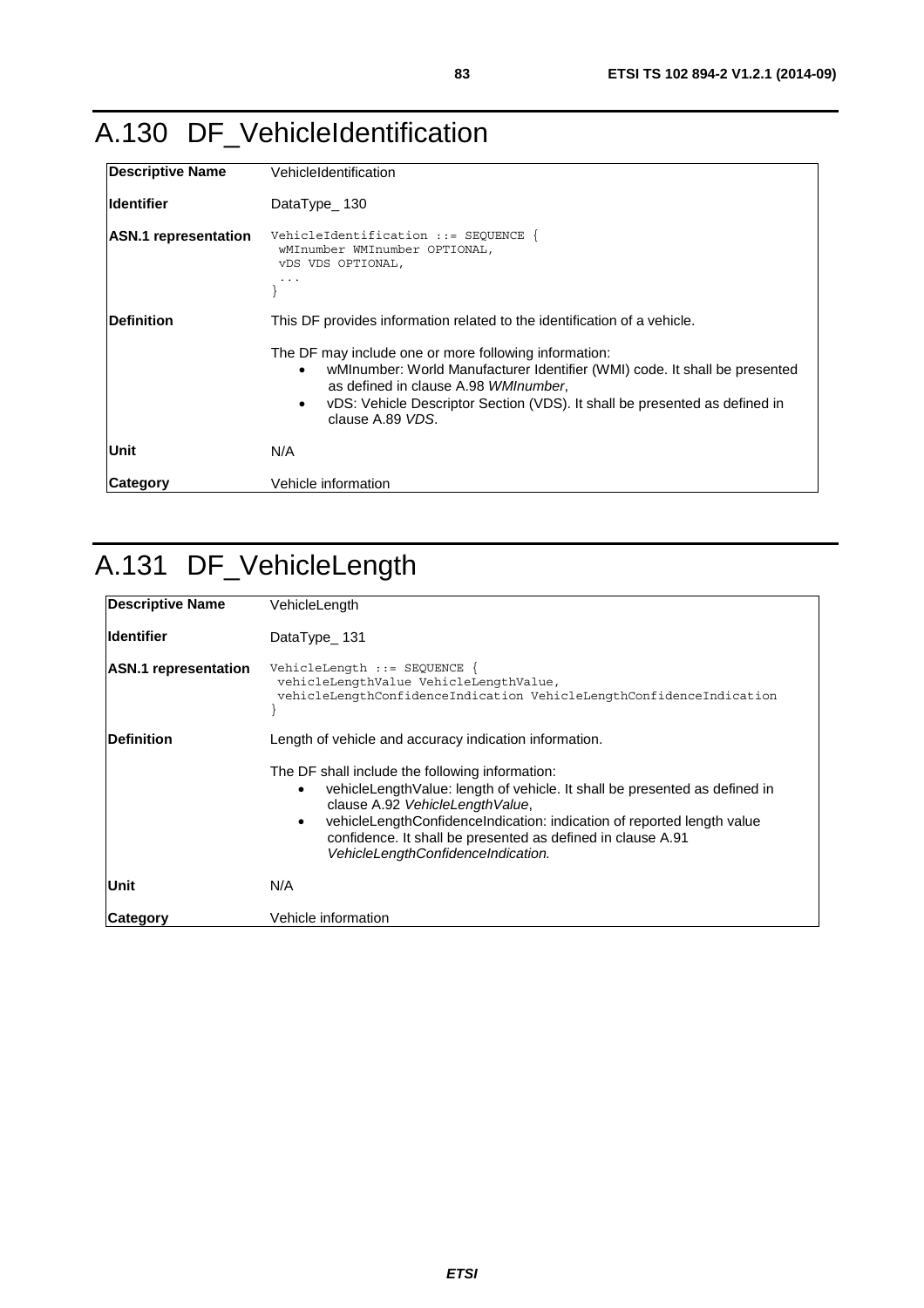### A.132 DF\_YawRate

| <b>Descriptive Name</b>     | YawRate                                                                                                                                                                                                                                                                                                                              |  |  |
|-----------------------------|--------------------------------------------------------------------------------------------------------------------------------------------------------------------------------------------------------------------------------------------------------------------------------------------------------------------------------------|--|--|
| lldentifier                 | DataType_132                                                                                                                                                                                                                                                                                                                         |  |  |
| <b>ASN.1</b> representation | $YawRate: := SEQUENCE$<br>yawRateValue YawRateValue,<br>yawRateConfidence YawRateConfidence                                                                                                                                                                                                                                          |  |  |
| Definition                  | Yaw rate of vehicle at a point in time.                                                                                                                                                                                                                                                                                              |  |  |
|                             | The DF shall include the following information:<br>yawRateValue: yaw rate value at a point in time. It shall be presented as<br>defined in clause A.101 YawRateValue,<br>vehicleLengthConfidenceIndication: accuracy of reported yaw rate value. It<br>$\bullet$<br>shall be presented as defined in clause A.100 YawRateConfidence. |  |  |
| <b>Unit</b>                 | N/A                                                                                                                                                                                                                                                                                                                                  |  |  |
| Category                    | Vehicle information                                                                                                                                                                                                                                                                                                                  |  |  |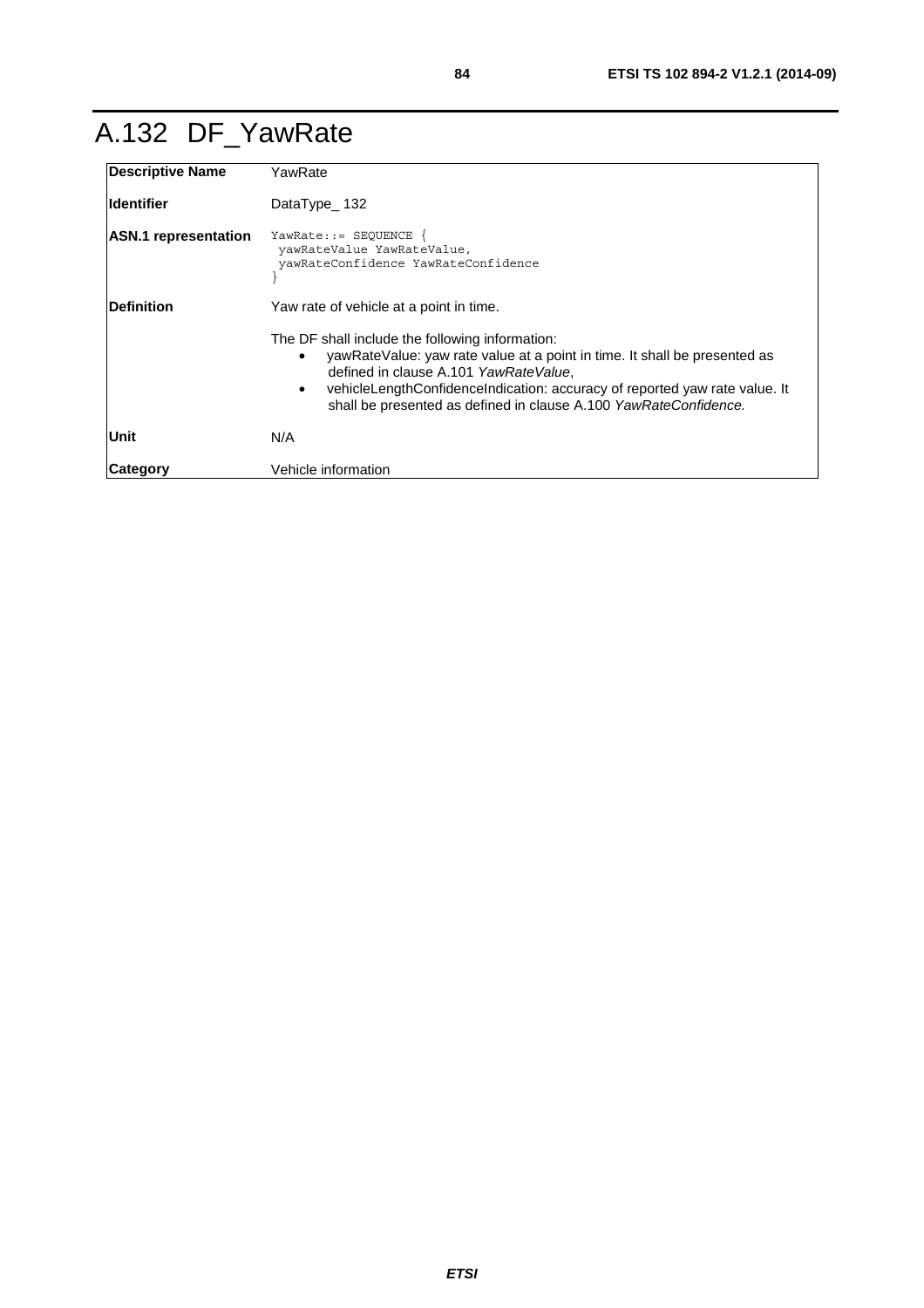#### Annex B (normative): ASN.1 module of the common data dictionary

ITS-Container {

```
itu-t (0) identified-organization (4) etsi (0) itsDomain (5) wg1 (1) ts (102894) cdd (2) version (1) 
} 
DEFINITIONS AUTOMATIC TAGS ::= 
BEGIN 
ItsPduHeader ::= SEQUENCE { 
     protocolVersion INTEGER{currentVersion(1)} (0..255), 
     messageID INTEGER{denm(1),cam(2), poi(3), spat(4), map(5), ivi(6), ev-rsr(7)} (0..255), 
     stationID StationID 
} 
StationID ::= INTEGER(0..4294967295) 
ReferencePosition ::= SEQUENCE { 
     latitude Latitude, 
     longitude Longitude, 
     positionConfidenceEllipse PosConfidenceEllipse , 
     altitude Altitude 
} 
DeltaReferencePosition ::= SEQUENCE { 
     deltaLatitude DeltaLatitude, 
     deltaLongitude DeltaLongitude, 
    deltaAltitude DeltaAltitude 
} 
Longitude ::= INTEGER {oneMicrodegreeEast (10), oneMicrodegreeWest (-10), unavailable(1800000001)}
(-1800000000..1800000001) 
Latitude ::= INTEGER {oneMicrodegreeNorth (10), oneMicrodegreeSouth (-10), unavailable(900000001)}
(-900000000..900000001) 
Altitude ::= SEQUENCE { 
     altitudeValue AltitudeValue, 
     altitudeConfidence AltitudeConfidence 
} 
AltitudeValue ::= INTEGER {referenceEllipsoidSurface(0), oneCentimeter(1), unavailable(800001)} (-
100000..800001) 
AltitudeConfidence ::= ENUMERATED { 
    alt-000-01 (0), 
     alt-000-02 (1), 
     alt-000-05 (2), 
    alt-000-10 (3), 
   alt-000-20(4),
   alt-000-50 (5),
     alt-001-00 (6), 
     alt-002-00 (7), 
    alt-005-00 (8), 
    alt-010-00 (9), 
     alt-020-00 (10), 
   alt-050-00 (11),
     alt-100-00 (12), 
    alt-200-00 (13), 
     outOfRange (14), 
     unavailable (15) 
} 
DeltaLongitude ::= INTEGER {oneMicrodegreeEast (10), oneMicrodegreeWest (-10), unavailable(131072)} 
(-131071..131072) 
DeltaLatitude ::= INTEGER {oneMicrodegreeNorth (10), oneMicrodegreeSouth (-10) , 
unavailable(131072)} (-131071..131072) 
DeltaAltitude ::= INTEGER {oneCentimeterUp (1), oneCentimeterDown (-1), unavailable(12800)} (-
12700..12800)
```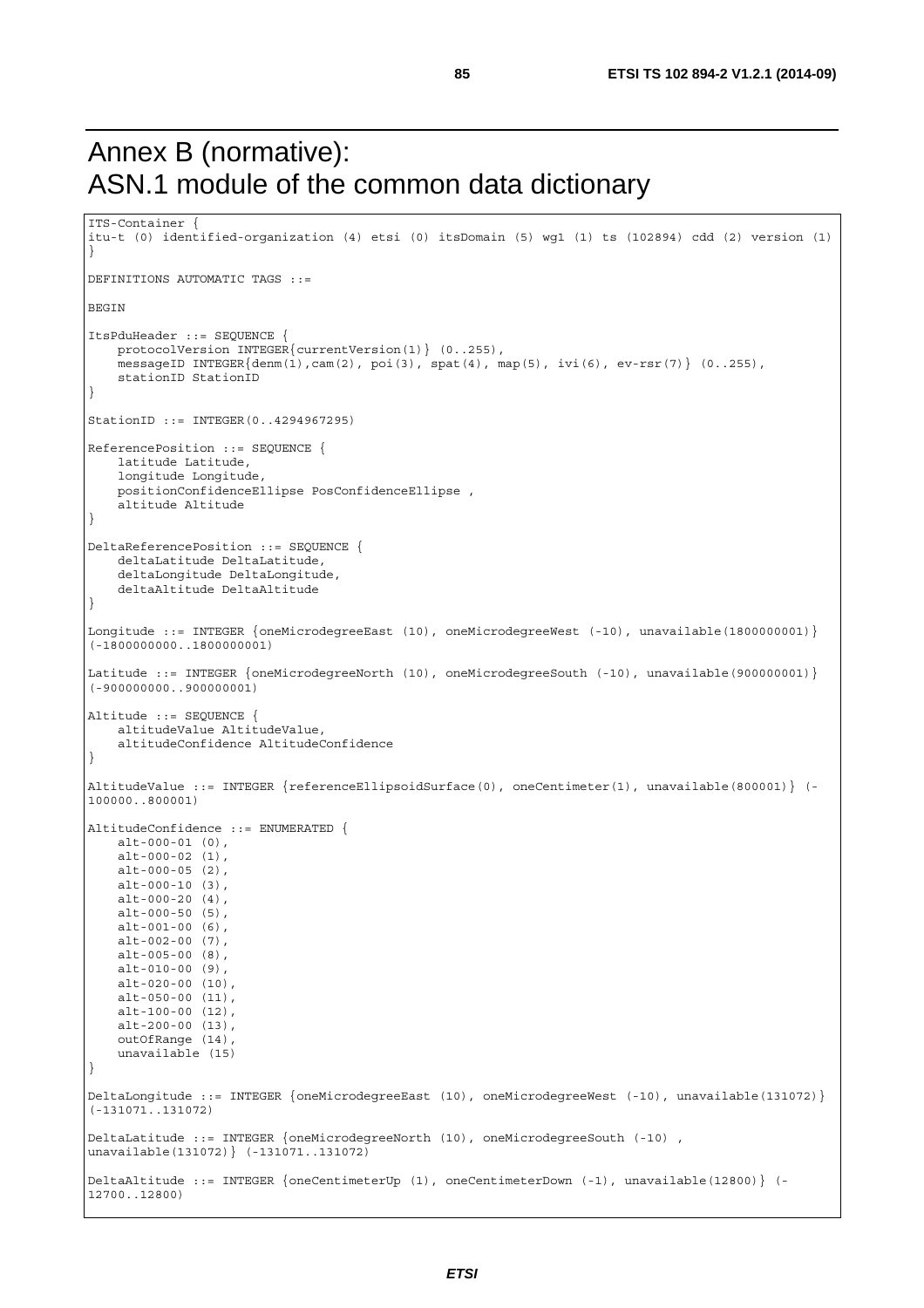```
PosConfidenceEllipse ::= SEQUENCE { 
     semiMajorConfidence SemiAxisLength, 
     semiMinorConfidence SemiAxisLength, 
     semiMajorOrientation HeadingValue 
} 
PathPoint ::= SEQUENCE { 
    pathPosition DeltaReferencePosition, 
    pathDeltaTime PathDeltaTime OPTIONAL 
} 
PathDeltaTime ::= INTEGER {tenMilliSecondsInPast(1)} (1..65535, ...) 
PtActivation ::= SEQUENCE { 
     ptActivationType PtActivationType, 
     ptActivationData PtActivationData 
} 
PtActivationType ::= INTEGER {undefinedCodingType(0), r09-16CodingType(1), vdv-50149CodingType(2)} 
(0..255) 
PtActivationData ::= OCTET STRING (SIZE(1..20)) 
AccelerationControl ::= BIT STRING { 
    brakePedalEngaged (0), 
     gasPedalEngaged (1), 
     emergencyBrakeEngaged (2), 
     collisionWarningEngaged (3), 
     accEngaged (4), 
     cruiseControlEngaged (5), 
     speedLimiterEngaged (6) 
\overline{S} (STZE(7))
SemiAxisLength ::= INTEGER{oneCentimeter(1), outOfRange(4094), unavailable(4095)} (0..4095) 
CauseCode ::= SEQUENCE { 
     causeCode CauseCodeType, 
     subCauseCode SubCauseCodeType 
} 
CauseCodeType ::= INTEGER { 
    reserved (0), 
     trafficCondition (1), 
     accident (2), 
     roadworks (3), 
     adverseWeatherCondition-Adhesion (6), 
     hazardousLocation-SurfaceCondition (9), 
     hazardousLocation-ObstacleOnTheRoad (10), 
    hazardousLocation-AnimalOnTheRoad (11), 
     humanPresenceOnTheRoad (12), 
     wrongWayDriving (14), 
     rescueAndRecoveryWorkInProgress (15), 
     adverseWeatherCondition-ExtremeWeatherCondition (17), 
     adverseWeatherCondition-Visibility (18), 
     adverseWeatherCondition-Precipitation (19), 
     slowVehicle (26), 
     dangerousEndOfQueue (27), 
     vehicleBreakdown (91), 
     postCrash (92), 
     humanProblem (93), 
     stationaryVehicle (94), 
     emergencyVehicleApproaching (95), 
     hazardousLocation-DangerousCurve (96), 
     collisionRisk (97), 
    signalViolation (98)
     dangerousSituation (99) 
} (0..255) 
SubCauseCodeType ::= INTEGER (0..255) 
TrafficConditionSubCauseCode ::= INTEGER {unavailable(0), increasedVolumeOfTraffic(1), 
trafficJamSlowlyIncreasing(2), trafficJamIncreasing(3), trafficJamStronglyIncreasing(4), 
trafficStationary(5), trafficJamSlightlyDecreasing(6), trafficJamDecreasing(7), 
trafficJamStronglyDecreasing(8)} (0..255)
```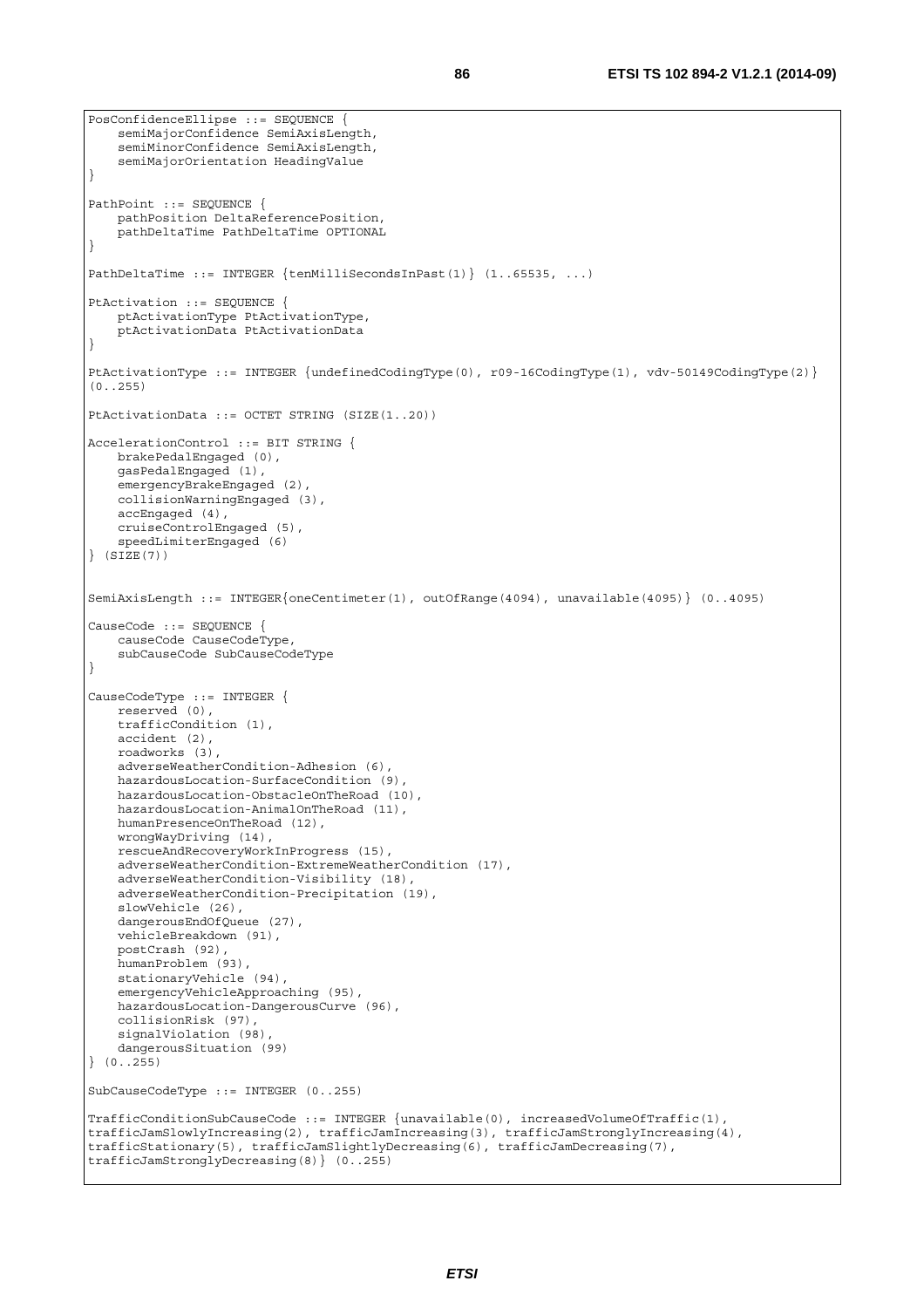AccidentSubCauseCode ::= INTEGER {unavailable(0), multiVehicleAccident(1), heavyAccident(2), accidentInvolvingLorry(3), accidentInvolvingBus(4), accidentInvolvingHazardousMaterials(5), accidentOnOppositeLane(6), unsecuredAccident(7), assistanceRequested(8)} (0..255) RoadworksSubCauseCode ::= INTEGER {unavailable(0), majorRoadworks(1), roadMarkingWork(2), slowMovingRoadMaintenance(3), shortTermStationaryRoadworks(4), streetCleaning(5), winterService(6)} (0..255) HumanPresenceOnTheRoadSubCauseCode ::= INTEGER {unavailable(0), childrenOnRoadway(1), cyclistOnRoadway(2), motorcyclistOnRoadway(3)} (0..255) WrongWayDrivingSubCauseCode ::= INTEGER {unavailable(0), wrongLane(1), wrongDirection(2)} (0..255) AdverseWeatherCondition-ExtremeWeatherConditionSubCauseCode ::= INTEGER {unavailable(0), strongWinds(1), damagingHail(2), hurricane(3), thunderstorm(4), tornado(5), blizzard(6)} (0..255) AdverseWeatherCondition-AdhesionSubCauseCode ::= INTEGER {unavailable(0), heavyFrostOnRoad(1), fuelOnRoad(2), mudOnRoad(3), snowOnRoad(4), iceOnRoad(5), blackIceOnRoad(6), oilOnRoad(7), looseChippings(8), instantBlackIce(9), roadsSalted(10)} (0..255) AdverseWeatherCondition-VisibilitySubCauseCode ::= INTEGER {unavailable(0), fog(1), smoke(2), heavySnowfall(3), heavyRain(4), heavyHail(5), lowSunGlare(6), sandstorms(7), swarmsOfInsects(8)} (0..255) AdverseWeatherCondition-PrecipitationSubCauseCode ::= INTEGER {unavailable(0), heavyRain(1), heavySnowfall(2),  $softHall(3)$  (0..255) SlowVehicleSubCauseCode ::= INTEGER {unavailable(0), maintenanceVehicle(1), vehiclesSlowingToLookAtAccident(2), abnormalLoad(3), abnormalWideLoad(4), convoy(5), snowplough(6), deicing(7), saltingVehicles(8)} (0..255) StationaryVehicleSubCauseCode ::= INTEGER {unavailable(0), humanProblem(1), vehicleBreakdown(2), postCrash(3), publicTransportStop(4), carryingDangerousGoods(5)} (0..255) HumanProblemSubCauseCode ::= INTEGER {unavailable(0), glycemiaProblem(1), heartProblem(2)} (0..255) EmergencyVehicleApproachingSubCauseCode ::= INTEGER {unavailable(0), emergencyVehicleApproaching(1), prioritizedVehicleApproaching(2)} (0..255) HazardousLocation-DangerousCurveSubCauseCode ::= INTEGER {unavailable(0), dangerousLeftTurnCurve(1), dangerousRightTurnCurve(2), multipleCurvesStartingWithUnknownTurningDirection(3), multipleCurvesStartingWithLeftTurn(4), multipleCurvesStartingWithRightTurn(5)} (0..255) HazardousLocation-SurfaceConditionSubCauseCode ::= INTEGER {unavailable(0), rockfalls(1), earthquakeDamage(2), sewerCollapse(3), subsidence(4), snowDrifts(5), stormDamage(6), burstPipe(7), volcanoEruption(8), fallingIce(9)} (0..255) HazardousLocation-ObstacleOnTheRoadSubCauseCode ::= INTEGER {unavailable(0), shedLoad(1), partsOfVehicles(2), partsOfTyres(3), bigObjects(4), fallenTrees(5), hubCaps(6), waitingVehicles(7)} (0..255) HazardousLocation-AnimalOnTheRoadSubCauseCode ::= INTEGER {unavailable(0), wildAnimals(1), herdOfAnimals(2), smallAnimals(3), largeAnimals(4)} (0..255) CollisionRiskSubCauseCode ::= INTEGER {unavailable(0), longitudinalCollisionRisk(1), crossingCollisionRisk(2), lateralCollisionRisk(3), vulnerableRoadUser(4)} (0..255) SignalViolationSubCauseCode ::= INTEGER {unavailable(0), stopSignViolation(1), trafficLightViolation(2), turningRegulationViolation(3)} (0..255) RescueAndRecoveryWorkInProgressSubCauseCode ::= INTEGER {unavailable(0), emergencyVehicles(1), rescueHelicopterLanding(2), policeActivityOngoing(3), medicalEmergencyOngoing(4), childAbductionInProgress(5)} (0..255) DangerousEndOfQueueSubCauseCode ::= INTEGER {unavailable(0), suddenEndOfQueue(1), queueOverHill(2), queueAroundBend(3), queueInTunnel(4)} (0..255) DangerousSituationSubCauseCode ::= INTEGER {unavailable(0), emergencyElectronicBrakeEngaged(1), preCrashSystemEngaged(2), espEngaged(3), absEngaged(4), aebEngaged(5), brakeWarningEngaged(6), collisionRiskWarningEngaged(7)} (0..255) VehicleBreakdownSubCauseCode ::= INTEGER {unavailable(0), lackOfFuel (1), lackOfBatteryPower (2), engineProblem(3), transmissionProblem(4), engineCoolingProblem(5), brakingSystemProblem(6), steeringProblem(7), tyrePuncture(8)} (0..255) PostCrashSubCauseCode ::= INTEGER {unavailable(0), accidentWithoutECallTriggered (1), accidentWithECallManuallyTriggered (2), accidentWithECallAutomaticallyTriggered (3),

accidentWithECallTriggeredWithoutAccessToCellularNetwork(4)} (0..255)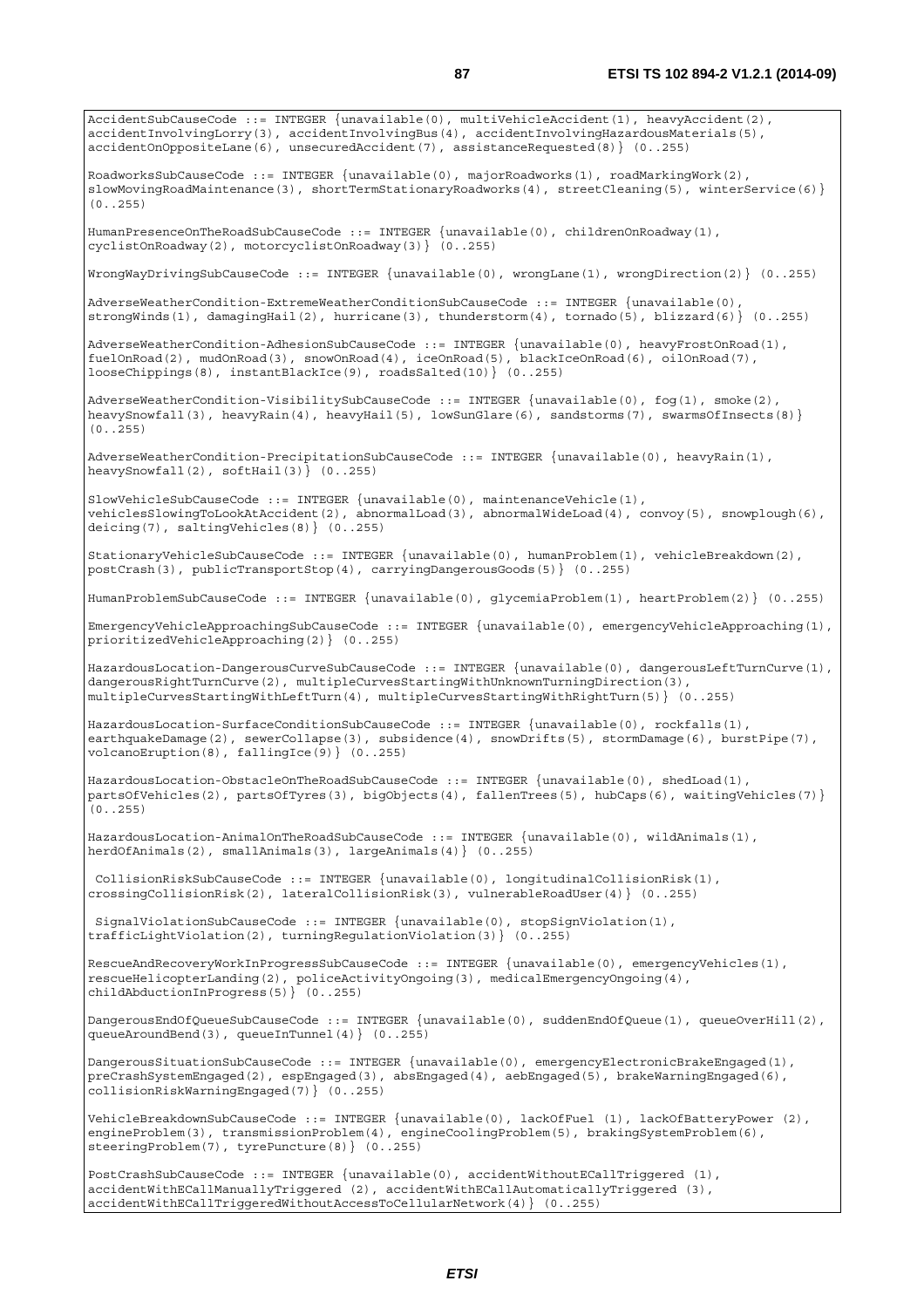```
Curvature ::= SEQUENCE { 
 curvatureValue CurvatureValue, 
 curvatureConfidence CurvatureConfidence 
} 
CurvatureValue ::= INTEGER {straight(0), reciprocalOf1MeterRadiusToRight(-30000), 
reciprocalOf1MeterRadiusToLeft(30000), unavailable(30001)} (-30000..30001) 
CurvatureConfidence ::= ENUMERATED { 
     onePerMeter-0-00002 (0), 
     onePerMeter-0-0001 (1), 
    onePerMeter-0-0005 (2), 
    onePerMeter-0-002 (3), 
    onePerMeter-0-01 (4), 
     onePerMeter-0-1 (5), 
     outOfRange (6), 
    unavailable (7) 
} 
CurvatureCalculationMode ::= ENUMERATED {yawRateUsed(0), yawRateNotUsed(1), unavailable(2), ...}
Heading ::= SEQUENCE { 
     headingValue HeadingValue, 
    headingConfidence HeadingConfidence 
} 
HeadingValue ::= INTEGER {wgs84North(0), wgs84East(900), wgs84South(1800), wgs84West(2700),
unavailable(3601)} (0..3601) 
HeadingConfidence ::= INTEGER {equalOrWithinZeroPointOneDegree (1), equalOrWithinOneDegree (10), 
out Of Range (126), unavailable (127) (1..127)
LanePosition::= INTEGER {offTheRoad(-1), hardShoulder(0), 
outermostDrivingLane(1), secondLaneFromOutside(2)} (-1..14) 
ClosedLanes ::= SEQUENCE { 
     hardShoulderStatus HardShoulderStatus OPTIONAL, 
     drivingLaneStatus DrivingLaneStatus, 
     ... 
} 
HardShoulderStatus ::= ENUMERATED {availableForStopping(0), closed(1), availableForDriving(2)} 
DrivingLaneStatus ::= BIT STRING {outermostLaneClosed(1), secondLaneFromOutsideClosed(2)} (SIZE 
(1..14)) 
PerformanceClass ::= INTEGER {unavailable(0), performanceClassA(1), performanceClassB(2)} (0..7) 
SpeedValue ::= INTEGER {standstill(0), oneCentimeterPerSec(1), unavailable(16383)} (0..16383) 
SpeedConfidence ::= INTEGER {equalOrWithinOneCentimeterPerSec(1), equalOrWithinOneMeterPerSec(100), 
outOfRange(126), unavailable(127)} (1..127) 
VehicleMass ::= INTEGER {hundredKg(1), unavailable(1024)} (1..1024) 
Speed ::= SEQUENCE { 
     speedValue SpeedValue, 
     speedConfidence SpeedConfidence 
} 
DriveDirection ::= ENUMERATED {forward (0), backward (1), unavailable (2)} 
EmbarkationStatus ::= BOOLEAN 
LongitudinalAcceleration ::= SEQUENCE { 
     longitudinalAccelerationValue LongitudinalAccelerationValue, 
     longitudinalAccelerationConfidence AccelerationConfidence 
} 
LongitudinalAccelerationValue ::= INTEGER {pointOneMeterPerSecSquaredForward(1), 
pointOneMeterPerSecSquaredBackward(-1), unavailable(161)} (-160 .. 161) 
AccelerationConfidence ::= INTEGER {pointOneMeterPerSecSquared(1), outOfRange(101),
unavailable(102)} (0 .. 102)
```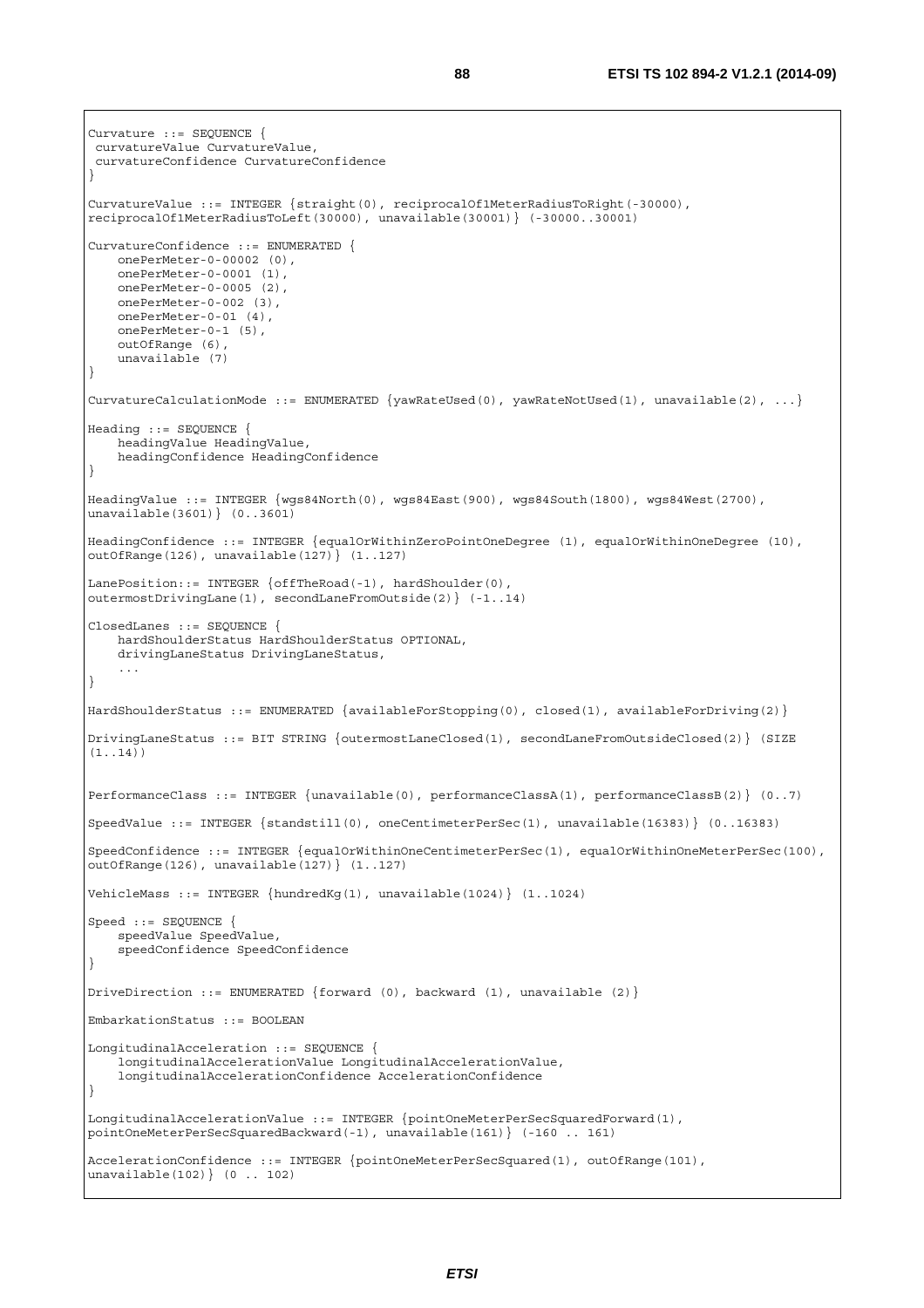```
LateralAcceleration ::= SEQUENCE { 
     lateralAccelerationValue LateralAccelerationValue, 
     lateralAccelerationConfidence AccelerationConfidence 
} 
LateralAccelerationValue ::= INTEGER {pointOneMeterPerSecSquaredToRight(-1),
pointOneMeterPerSecSquaredToLeft(1), unavailable(161)} (-160 .. 161) 
VerticalAcceleration ::= SEQUENCE { 
     verticalAccelerationValue VerticalAccelerationValue, 
     verticalAccelerationConfidence AccelerationConfidence 
} 
VerticalAccelerationValue ::= INTEGER {pointOneMeterPerSecSquaredUp(1), 
pointOneMeterPerSecSquaredDown(-1), unavailable(161)} (-160 .. 161) 
StationType ::= INTEGER {unknown(0), pedestrian(1), cyclist(2), moped(3), motorcycle(4), 
passengerCar(5), bus(6),
lightTruck(7), heavyTruck(8), trailer(9), specialVehicles(10), tram(11), roadSideUnit(15)} (0..255) 
ExteriorLights ::= BIT STRING { 
     lowBeamHeadlightsOn (0), 
    highBeamHeadlightsOn (1),
     leftTurnSignalOn (2), 
     rightTurnSignalOn (3), 
    daytimeRunningLightsOn (4),
     reverseLightOn (5), 
    fogLightOn (6),
     parkingLightsOn (7) 
} (SIZE(8)) 
DangerousGoodsBasic::= ENUMERATED { 
     explosives1(0), 
     explosives2(1), 
     explosives3(2), 
     explosives4(3), 
     explosives5(4), 
     explosives6(5), 
     flammableGases(6), 
     nonFlammableGases(7), 
     toxicGases(8), 
     flammableLiquids(9), 
     flammableSolids(10), 
     substancesLiableToSpontaneousCombustion(11), 
     substancesEmittingFlammableGasesUponContactWithWater(12), 
     oxidizingSubstances(13), 
     organicPeroxides(14), 
     toxicSubstances(15), 
     infectiousSubstances(16), 
     radioactiveMaterial(17), 
     corrosiveSubstances(18), 
     miscellaneousDangerousSubstances(19) 
} 
DangerousGoodsExtended ::= SEQUENCE { 
     dangerousGoodsType DangerousGoodsBasic, 
    unNumber INTEGER (0..9999),
     elevatedTemperature BOOLEAN, 
     tunnelsRestricted BOOLEAN, 
     limitedQuantity BOOLEAN, 
    emergencyActionCode IA5String (SIZE (1..24)) OPTIONAL,
     phoneNumber IA5String (SIZE (1..24)) OPTIONAL, 
     companyName UTF8String (SIZE (1..24)) OPTIONAL 
} 
SpecialTransportType ::= BIT STRING {heavyLoad(0), excessWidth(1), excessLength(2), excessHeight(3)}
(SITZE(4))LightBarSirenInUse ::= BIT STRING { 
     lightBarActivated (0), 
     sirenActivated (1) 
} (SIZE(2)) 
HeightLonCarr ::= INTEGER {oneCentimeter(1), unavailable(100)} (1..100) 
PosLonCarr ::= INTEGER {oneCentimeter(1), unavailable(127)} (1..127)
```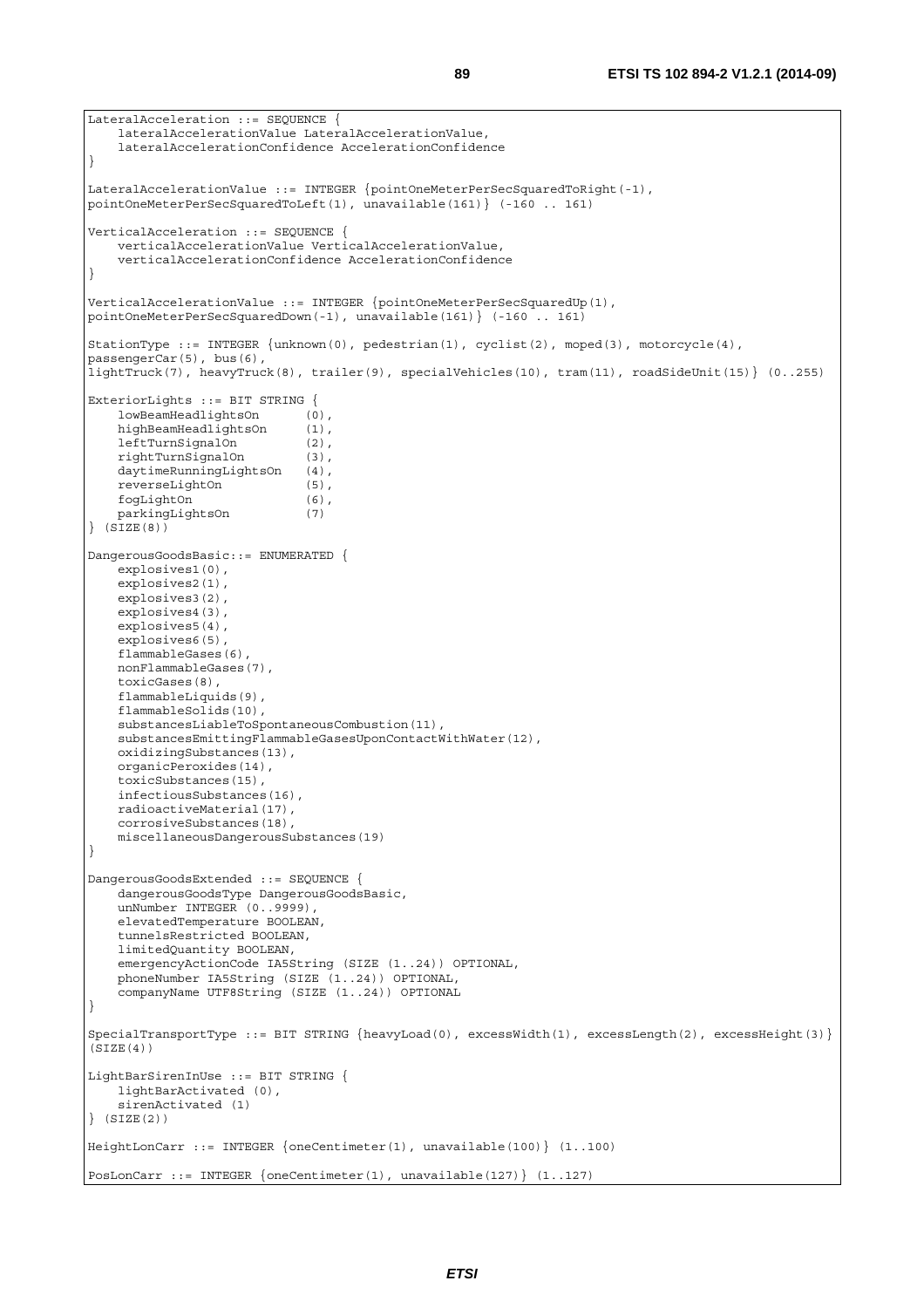```
PosPillar ::= INTEGER {tenCentimeters(1), unavailable(30)} (1..30) 
PosCentMass ::= INTEGER {tenCentimeters(1), unavailable(63)} (1..63)
RequestResponseIndication ::= ENUMERATED {request(0), response(1)} 
SpeedLimit ::= INTEGER {oneKmPerHour(1)} (1..255) 
StationarySince ::= ENUMERATED {lessThan1Minute(0), lessThan2Minutes(1), lessThan15Minutes(2), 
equalOrGreater15Minutes(3)} 
Temperature ::= INTEGER {equalOrSmallerThanMinus60Deg (-60), oneDegreeCelsius(1), 
equalOrGreaterThan67Deg(67)} (-60..67) 
TrafficRule ::= ENUMERATED {noPassing(0), noPassingForTrucks(1), passToRight(2), passToLeft(3), ... 
} 
WheelBaseVehicle ::= INTEGER {tenCentimeters(1), unavailable(127)} (1..127) 
TurningRadius ::= INTEGER {point4Meters(1), unavailable(255)} (1..255) 
PosFrontAx ::= INTEGER {tenCentimeters(1), unavailable(20)} (1..20) 
PositionOfOccupants ::= BIT STRING { 
    row1LeftOccupied (0), 
    row1RightOccupied (1), 
     row1MidOccupied (2), 
     row1NotDetectable (3), 
    row1NotPresent (4), 
    row2LeftOccupied (5), 
    row2RightOccupied (6), 
    row2MidOccupied (7), 
     row2NotDetectable (8), 
    row2NotPresent (9), 
    row3LeftOccupied (10), 
     row3RightOccupied (11), 
     row3MidOccupied (12), 
     row3NotDetectable (13), 
    row3NotPresent (14), 
     row4LeftOccupied (15), 
     row4RightOccupied (16), 
     row4MidOccupied (17), 
     row4NotDetectable (18), 
     row4NotPresent (19)} (SIZE(20)) 
PositioningSolutionType ::= ENUMERATED {noPositioningSolution(0), sGNSS(1), dGNSS(2), 
sGNSSplusDR(3), dGNSSplusDR(4), dR(5), ...}
VehicleIdentification ::= SEQUENCE { 
     wMInumber WMInumber OPTIONAL, 
     vDS VDS OPTIONAL, 
} 
WMInumber ::= IA5String (SIZE(1..3)) 
VDS ::= IA5String (SIZE(6)) 
EnergyStorageType ::= BIT STRING {hydrogenStorage(0), electricEnergyStorage(1), liquidPropaneGas(2), 
compressedNaturalGas(3), diesel(4), gasoline(5), ammonia(6)} (SIZE(7))
VehicleLength ::= SEQUENCE { 
     vehicleLengthValue VehicleLengthValue, 
     vehicleLengthConfidenceIndication VehicleLengthConfidenceIndication 
} 
VehicleLengthValue ::= INTEGER {tenCentimeters(1), outOfRange(1022), unavailable(1023)} (1..1023) 
VehicleLengthConfidenceIndication ::= ENUMERATED {noTrailerPresent(0), 
trailerPresentWithKnownLength(1), trailerPresentWithUnknownLength(2), trailerPresenceIsUnknown(3), 
unavailable(4)}
VehicleWidth ::= INTEGER {tenCentimeters(1), outOfRange(61), unavailable(62)} (1..62) 
PathHistory::= SEQUENCE (SIZE(0..40)) OF PathPoint
```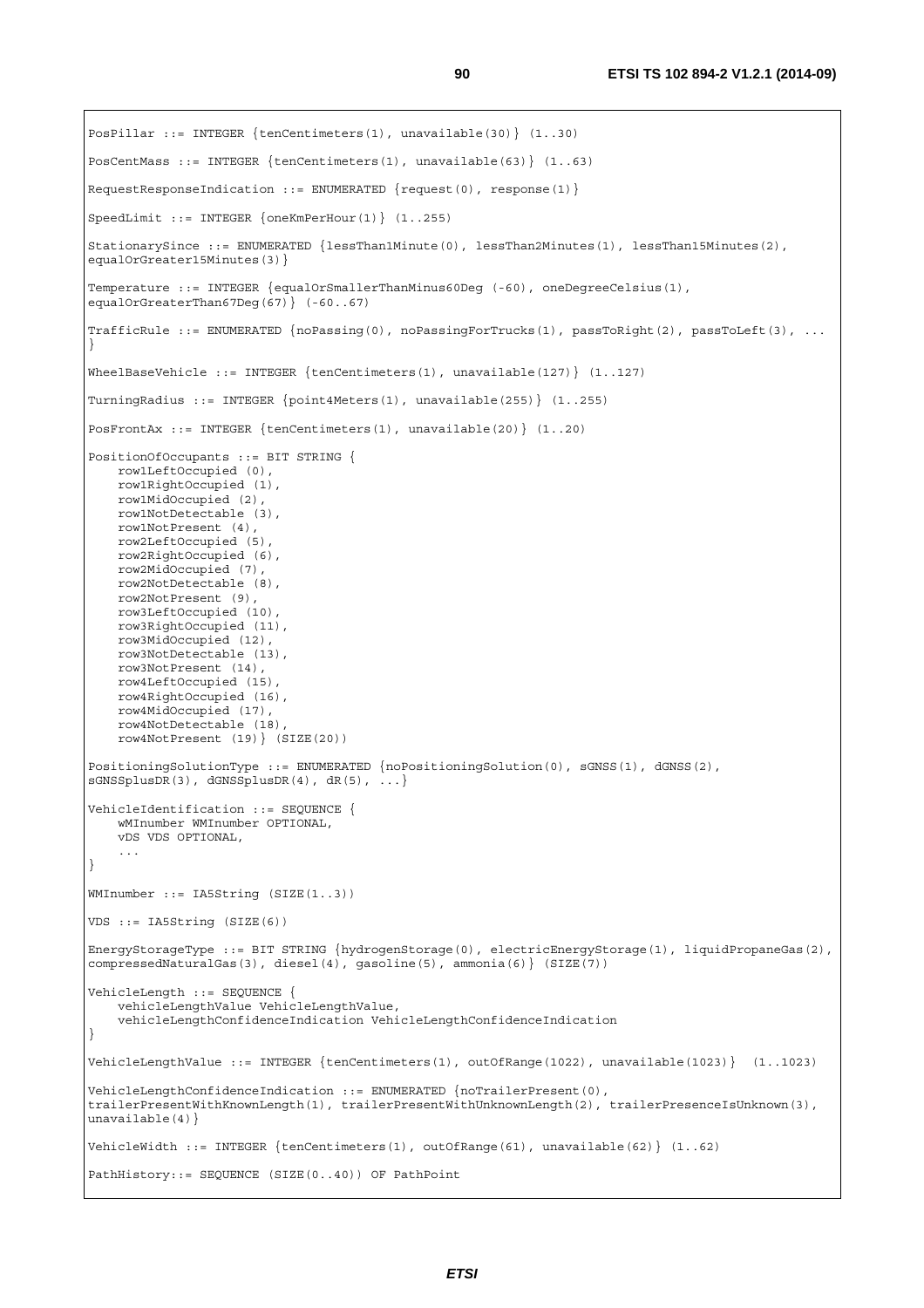EmergencyPriority ::= BIT STRING {requestForRightOfWay(0), requestForFreeCrossingAtATrafficLight(1)}  $(SIZE(2))$ InformationQuality ::= INTEGER {unavailable(0), lowest(1), highest(7)} (0..7) RoadType ::= ENUMERATED { urban-NoStructuralSeparationToOppositeLanes(0), urban-WithStructuralSeparationToOppositeLanes(1) nonUrban-NoStructuralSeparationToOppositeLanes(2), nonUrban-WithStructuralSeparationToOppositeLanes(3)} SteeringWheelAngle ::= SEQUENCE { steeringWheelAngleValue SteeringWheelAngleValue, steeringWheelAngleConfidence SteeringWheelAngleConfidence } SteeringWheelAngleValue ::= INTEGER {straight(0), onePointFiveDegreesToRight(-1), onePointFiveDegreesToLeft(1), unavailable(512)} (-511..512) SteeringWheelAngleConfidence ::= INTEGER {equalOrWithinOnePointFiveDegree (1), outOfRange(126), unavailable(127)} (1..127) TimestampIts ::= INTEGER {utcStartOf2004(0), oneMillisecAfterUTCStartOf2004(1)} (0..4398046511103) VehicleRole ::= ENUMERATED {default(0), publicTransport(1), specialTransport(2), dangerousGoods(3), roadWork(4), rescue(5), emergency(6), safetyCar(7), agriculture(8),commercial(9),military(10),roadOperator(11),taxi(12), reserved1(13), reserved2(14), reserved3(15)} YawRate: := SEQUENCE { yawRateValue YawRateValue, yawRateConfidence YawRateConfidence } YawRateValue ::= INTEGER {straight(0), degSec-000-01ToRight(-1), degSec-000-01ToLeft(1), unavailable(32767)} (-32766..32767) YawRateConfidence ::= ENUMERATED { degSec-000-01 (0),  $degSec-000-05(1)$ , degSec-000-10 (2), degSec-001-00 (3), degSec-005-00 (4),  $degSec-010-00$  (5), degSec-100-00 (6), outOfRange (7), unavailable (8) } ProtectedZoneType::= ENUMERATED { cenDsrcTolling (0), ... } RelevanceDistance ::= ENUMERATED {lessThan50m(0), lessThan100m(1), lessThan200m(2), lessThan500m(3), lessThan1000m(4), lessThan5km(5), lessThan10km(6), over10km(7)} RelevanceTrafficDirection ::= ENUMERATED {allTrafficDirections(0), upstreamTraffic(1), downstreamTraffic(2), oppositeTraffic(3)} TransmissionInterval ::= INTEGER {oneMilliSecond(1), tenSeconds(10000)} (1..10000) ValidityDuration ::= INTEGER {timeOfDetection(0), oneSecondAfterDetection(1)} (0..86400) ActionID ::= SEQUENCE { originatingStationID StationID, sequenceNumber SequenceNumber } ItineraryPath ::= SEQUENCE SIZE(1..40) OF ReferencePosition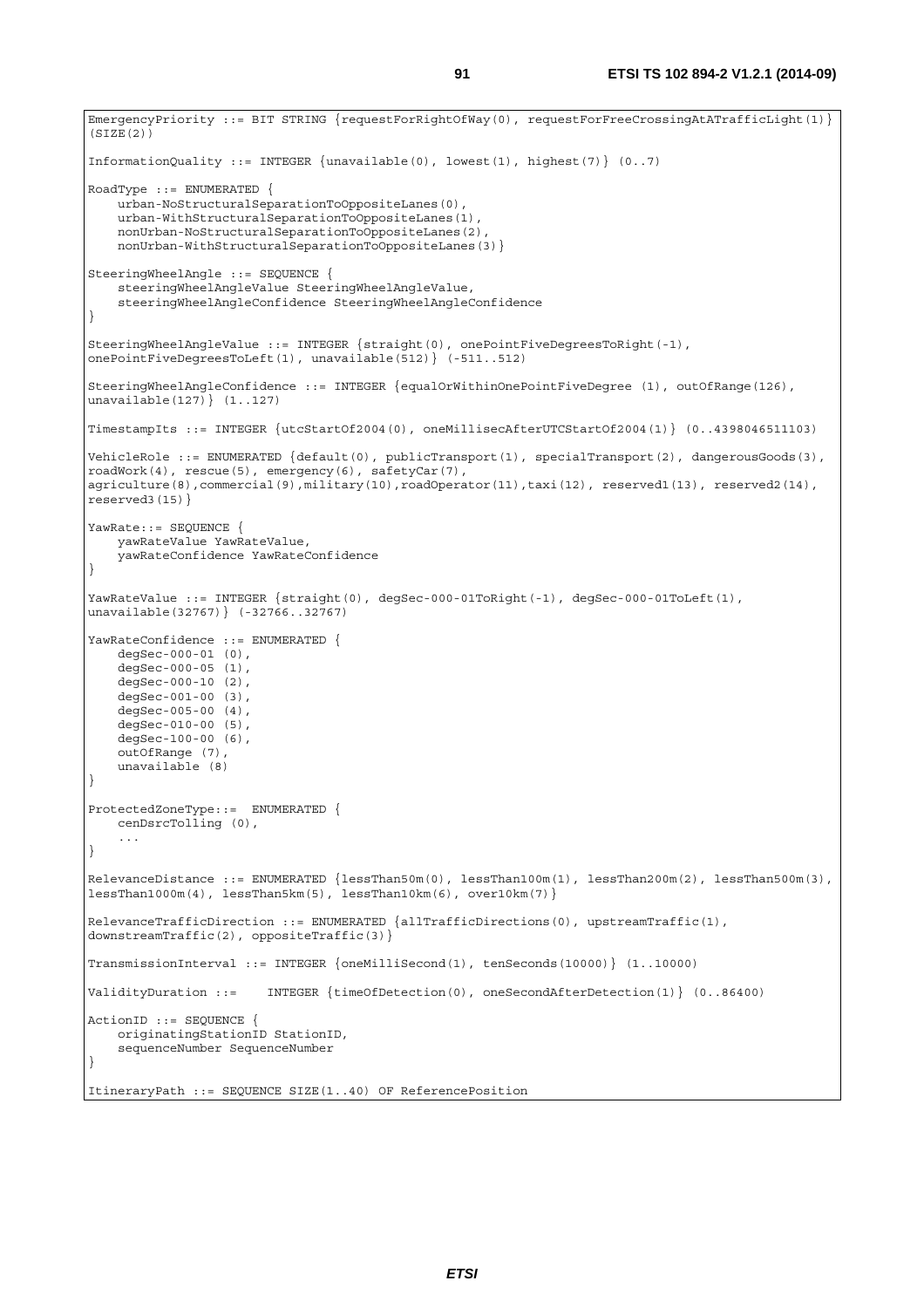```
ProtectedCommunicationZone ::= SEQUENCE { 
    protectedZoneType ProtectedZoneType, 
    expiryTime TimestampIts OPTIONAL, 
 protectedZoneLatitude Latitude, 
 protectedZoneLongitude Longitude, 
    protectedZoneRadius ProtectedZoneRadius OPTIONAL, 
    protectedZoneID ProtectedZoneID OPTIONAL 
} 
Traces ::= SEQUENCE SIZE(1..7) OF PathHistory 
NumberOfOccupants ::= INTEGER {oneOccupant (1), unavailable(127)} (0 .. 127) 
SequenceNumber ::= INTEGER (0..65535) 
PositionOfPillars ::= SEQUENCE (SIZE(1..3, ...)) OF PosPillar 
RestrictedTypes ::= SEQUENCE (SIZE(1..3, ...)) OF StationType 
EventHistory::= SEQUENCE (SIZE(1..23)) OF EventPoint 
EventPoint ::= SEQUENCE { 
     eventPosition DeltaReferencePosition, 
     eventDeltaTime PathDeltaTime OPTIONAL, 
     informationQuality InformationQuality 
} 
ProtectedCommunicationZonesRSU ::= SEQUENCE (SIZE(1..16)) OF ProtectedCommunicationZone 
CenDsrcTollingZone ::= SEQUENCE { 
    protectedZoneLatitude Latitude, 
    protectedZoneLongitude Longitude, 
     cenDsrcTollingZoneID CenDsrcTollingZoneID OPTIONAL 
} 
ProtectedZoneRadius ::= INTEGER {oneMeter(1)} (1..255,...) 
ProtectedZoneID ::= INTEGER (0.. 134217727) 
CenDsrcTollingZoneID ::= ProtectedZoneID 
END
```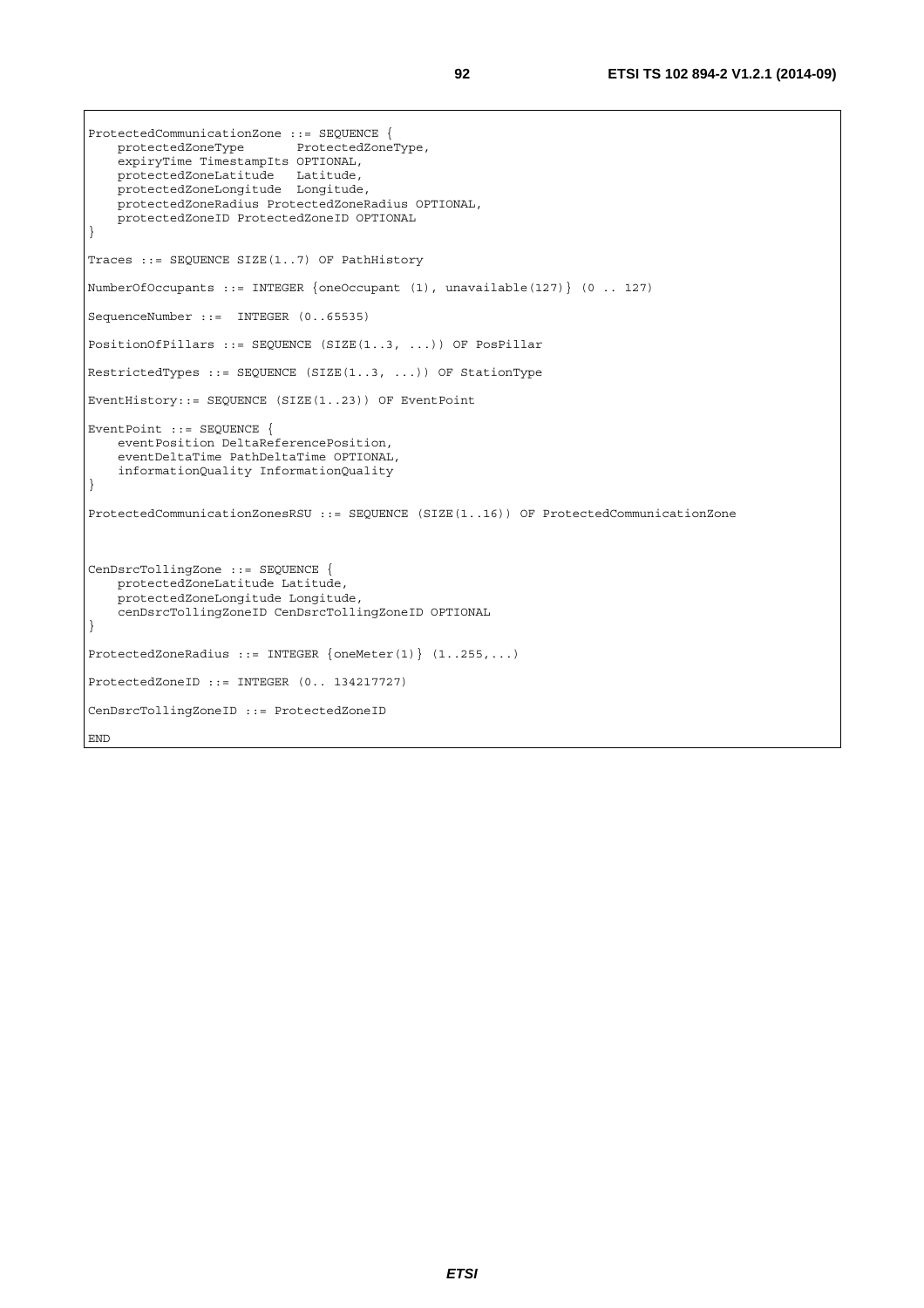#### Annex C (informative): Bibliography

ISO/DTS 18234-9: "Intelligent transport systems -- Traffic and travel information via transport protocol expert group (TPEG) data-streams -- Part 9: Traffic Event Compact (TPEG-TEC)".

DATEX II v2.0 Data Dictionary.